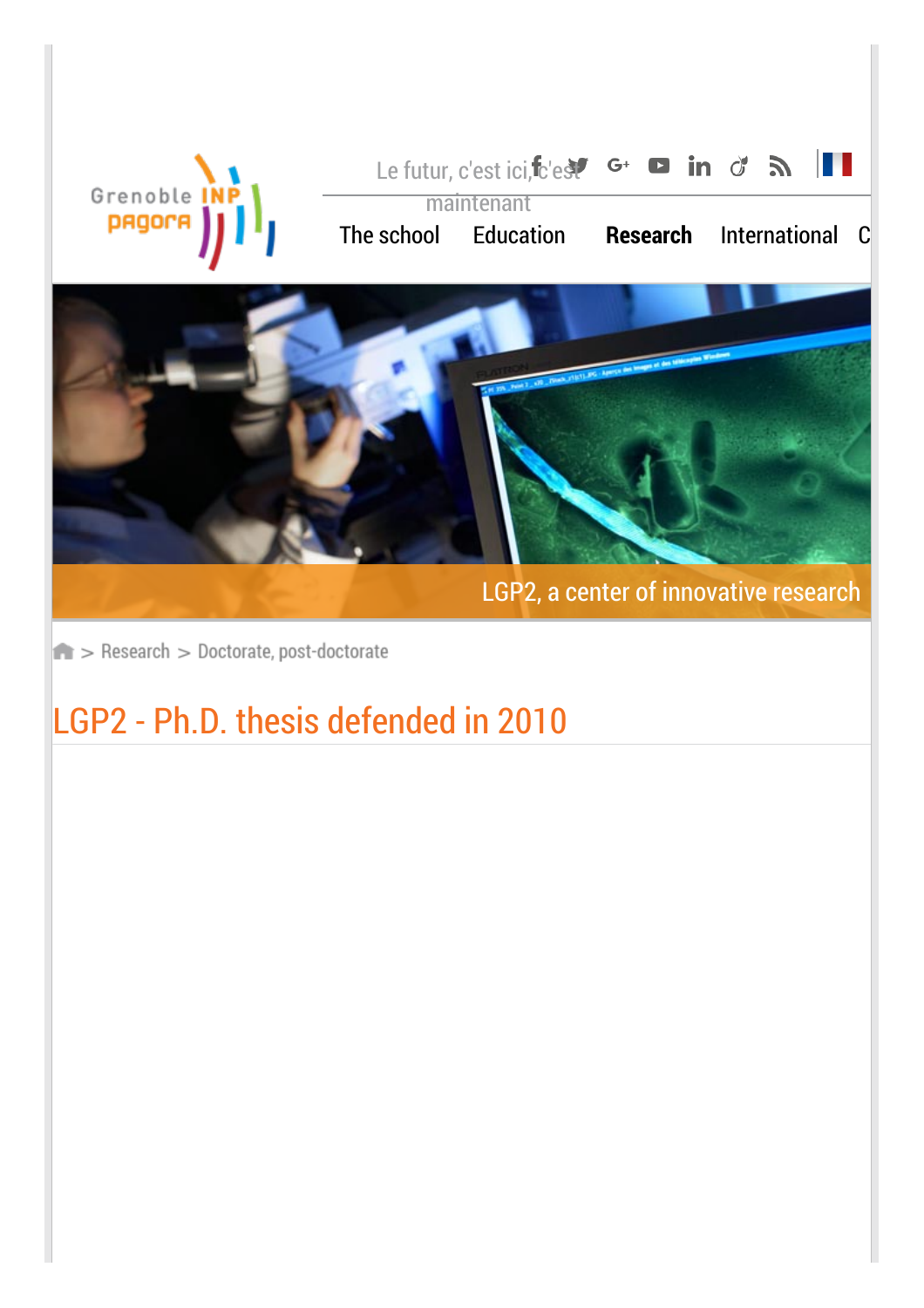### Alireza SAIDI

December 14, 2010 - Fluid Mechanics, Energetics, Processes

Ph.D. title

Drop impact of yield stress fluids.

#### **Supervision**

Albert [MAGNIN](http://rheologie.ujf-grenoble.fr/spip.php?article43), Research Director, [Laboratoire](http://www.laboratoire-rheologie-et-procedes.fr/) Rhéologie & Procédés (Grenoble) ♦♦ Céline [MARTIN](http://pagora.grenoble-inp.fr/fr/annuaire/martin-celine), Associate Professor, Grenoble INP-Pagora / [LGP2](http://pagora.grenoble-inp.fr/fr/recherche)

#### **Abstract**

The drop impact process occurs both in various industrial applications and our daily life. A drop of rain on a window, a drop of paint spray, ink droplet ejected from an inkjet printer... involve various surprising physical phenomena dependent on the impact velocity, the impacted media and the nature of the fluid. Control the final shape of the droplet then is of major importance. Upon impact, the drop may be broken thereby creating small droplets and splashes, it may also bounce on the support or, after spreading, retract... To minimize these instabilities, it is possible to act on intrinsic fluid properties including the introduction flow threshold.

In this study, millimeter drops were generated under their own weight through a capillary. Their dynamic behavior was visualized and caracterized from the formation to the balance after the impact and this, over a wide range of impact velocity. Just prior to impact, the drops lose their spherical shape when the yield point increases. They become more and more elongated. Thus, diets low in inertia, they collapse upon impact, under the effect of hydrostatic pressure. This subsidence phase is mainly governed by the interface properties of the substrate. In systems with high inertia, increasing of the yield point and of viscous properties of the fluid inhibits inertial spreading and withdrawal phases. Moreover, experimental data were correlated with theoretical data derived from models of drop impact of elastoplastic viscoplastic fluids, demonstrating the involvement of the two mechanisms both viscous and elastic in the impact process.

#### Other members of the jury

Didier CHAUSSY, Professor, Grenoble INP-Pagora / [LGP2](http://pagora.grenoble-inp.fr/fr/recherche) ♦♦ Dominique DUPUIS, Professor, [ENSISA-Laboratoire](http://www.ensisa.uha.fr/dn_laboratoire_de_physique_et_mecanique_textiles_lmpt/) de Physique et Mécanique Textile (Mulhouse) ♦♦ Salaheddin SKALI-LAMI, Associate Professor, [Université](http://www.uhp-nancy.fr/) de Nancy ♦♦ Lazhar BENYAHIA, Professor, [Université](http://www.univ-lemans.fr/fr/index.html) du Maine, Le Mans ♦♦ Brice LOPEZ, CEO, [Siliflow](http://www.siliflow.com/) (Valence)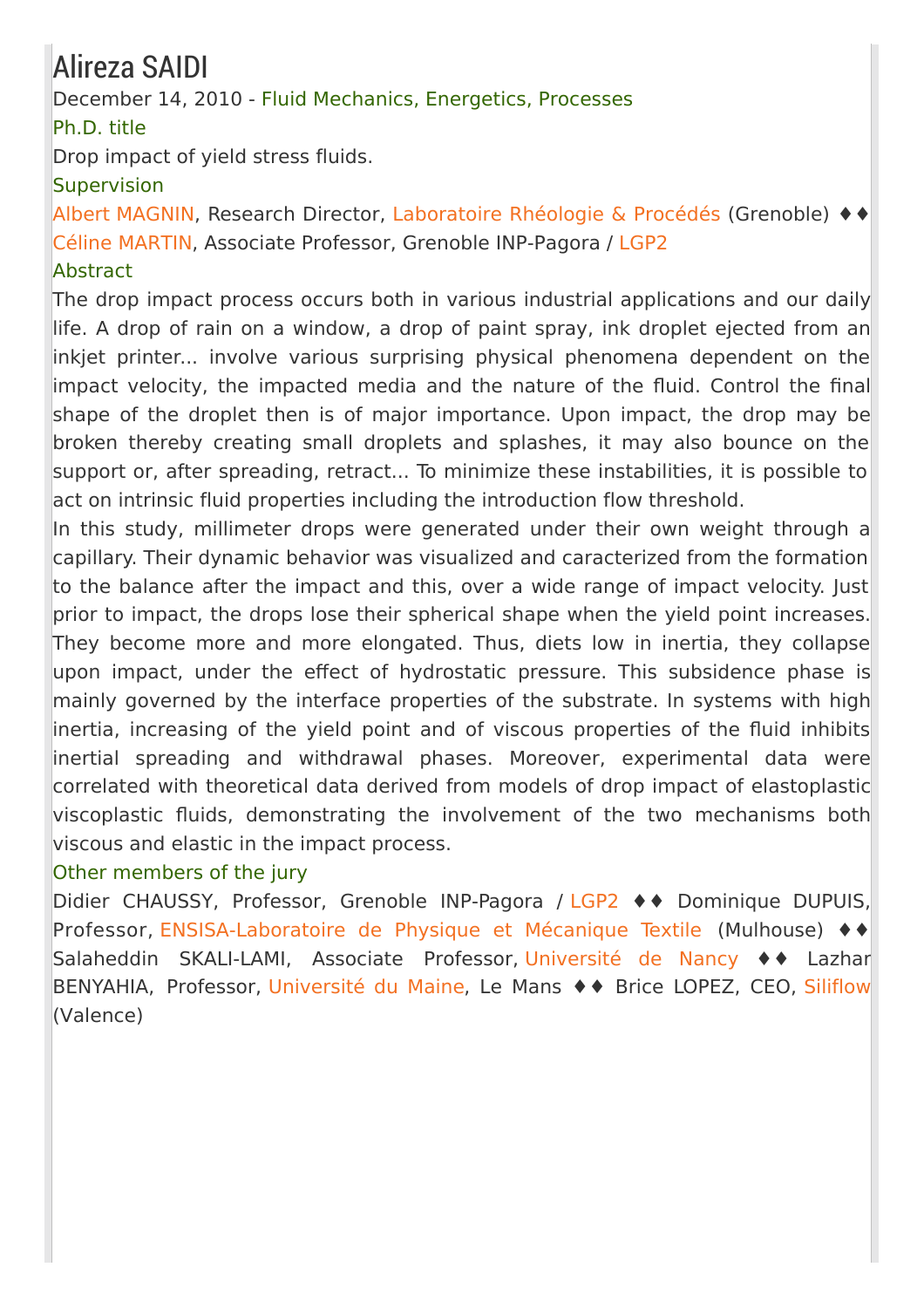## Claudia SASSO

December 9, 2010 - Materials, Mechanical, Civil Engineering, Electrochemistry Ph.D. title

Polymerization of pyrrole with wood composites and development of conductive films from lignocellulosic materials.

#### **Supervision**

Naceur BELGACEM, Professor, Grenoble INP-Pagora / [LGP2](http://pagora.grenoble-inp.fr/fr/recherche) ♦♦ Didier [CHAUSSY](http://pagora.grenoble-inp.fr/fr/annuaire/m-chaussy-didier), Professor, Grenoble INP-Pagora / [LGP2](http://pagora.grenoble-inp.fr/fr/recherche) ♦♦ Davide [BENEVENTI,](http://pagora.grenoble-inp.fr/fr/annuaire/beneventi-davide) Researcher CNRS, [LGP2](http://pagora.grenoble-inp.fr/fr/recherche)

#### **Abstract**

This thesis deals with the development of compounds of polypyrrole (PPy) and derivatives of wood for applications in the field of organic electronics. Ligno-cellulose derivatives have been used as additives in a system where there was the polymerization of pyrrole (Py). These agents have been added due to their filmforming properties for the production of self-supporting films. Thus, the effect of the addition of carboxymethylcellulose (CMC), xylans, cellulose fibrils nano (NFC) and lignosulphonates on morphological and electrical properties of PPy was evaluated. The concentration of additives, the temperature and the polymerization time are the main parameters considered. It was shown that the xylan is more efficient to increase the conductivity of the PPy. These PPy particles were mixed in aqueous medium at different film formers (CMC and NFC) to produce self-supporting conductive films. The contribution of these binders in the electrical, mechanical and morphological properties of the films prepared was also studied.

#### Other members of the jury

Roberta BONGIOVANNI, Associate Professor, [Politecnico](http://www.polito.it/) di Torino (Italy) Alessandro GANDINI, Professor, [Universidade](http://www.ua.pt/) de Aveiro (Portugal) ♦♦ Lionel HIRSCH, Professor, [Université](http://www.u-bordeaux1.fr/) de Bordeaux 1 ♦ Elisa ZENO, Research Engineer, Centre Technique du Papier ♦♦ Jérôme [FAURE-VINCENT,](http://www.cea.fr/) Commissariat à l'Énergie Atomique et aux Énergies Alternatives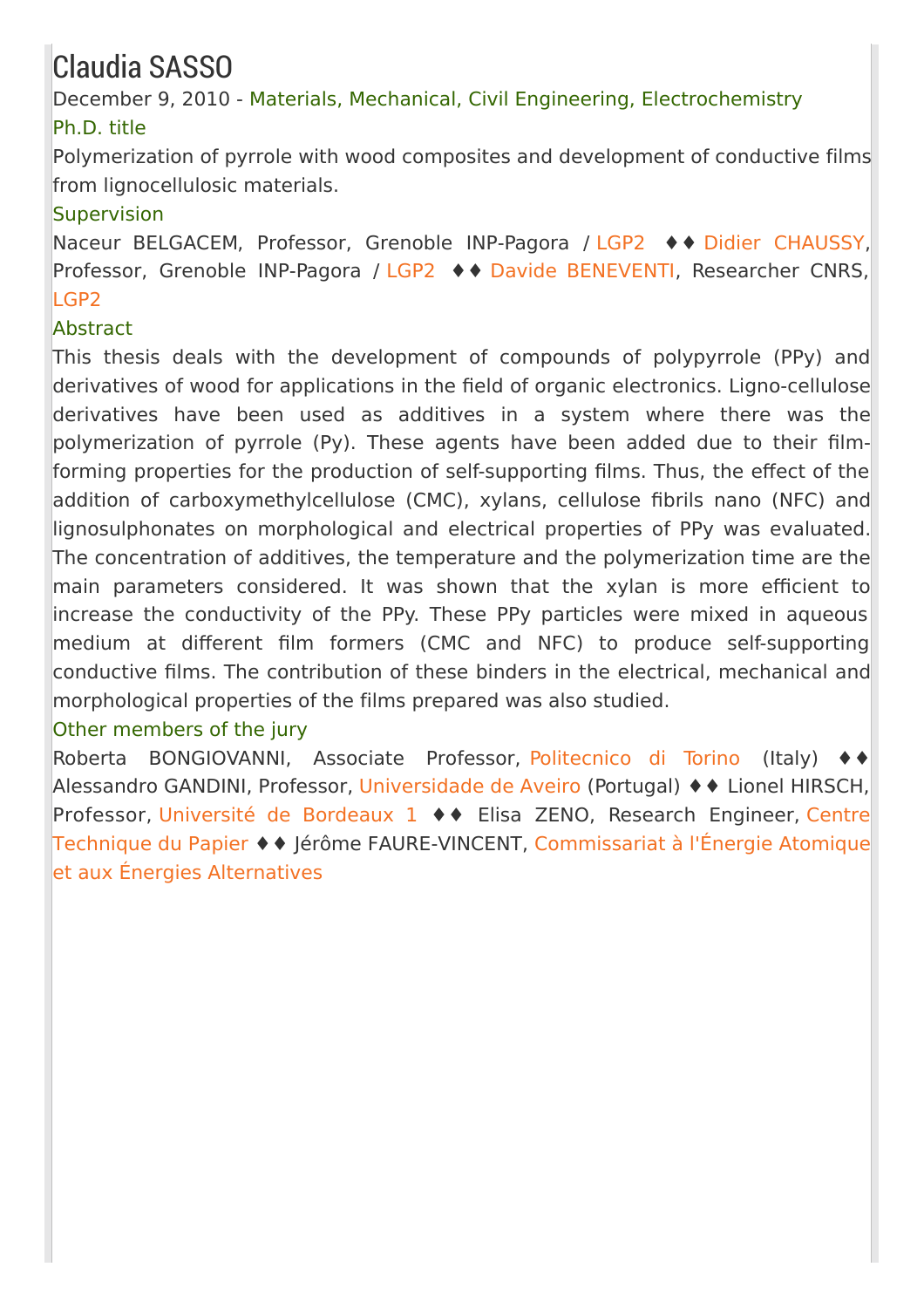### Jacq-André NGUEGAN BOTOO

#### December 2, 2010 - Fluid Mechanics, Energetics, Processes

#### Ph.D. title

Study of the introduction of hydrogen peroxide in the process of water treatment by activated sludge: quality and quantity of sludge produced.

#### Supervision

Marc [AUROUSSEAU](http://pagora.grenoble-inp.fr/fr/annuaire/m-aurousseau-marc), Professor, Grenoble INP-Pagora / [LGP2](http://pagora.grenoble-inp.fr/fr/recherche) ♦♦ Agnès GUILLET, Associate Professor, Grenoble INP-Pagora / [LGP2](http://pagora.grenoble-inp.fr/fr/recherche)

#### Abstract

Management of sewage sludge is global, one of the major concerns of operators of wastewater treatment plants (WWTP) a qualitative and quantitative point of view. Increasing volumes of sludge from WWTP and significant treatment costs lead to seek new strategies to reduce sludge production.

Therefore, in this context, this thesis focuses on the potential of H2O2 used without catalyst or activator, the quantity and quality of sludge from an activated sludge process treating municipal or stationers wastewater effluents. Different cropping patterns (discontinuous, SBR, continuous) and scale (2L, 5L and 70L) with H2O2 doses between 0.08 and 2 g / g DCOentrante have been studied and do not demonstrate a significant reduction in the sludge production. However, if no significant change in the reduction of carbon compounds are observed, a process/speed change of nitrogen transformation cycle is highlighted.

Moreover, various analytical techniques, including spectroscopy X and environmental scanning electron microscopy, show that the action of the H2O2 is located on the surface of the flocs and leads to a change in the nature and amount of present functional groups. This results in improving the settleability and filterability of the sludge treated with H2O2. Finally, a disintegration of flocs partly attributed to the solubilization of exopolysaccharides was highlighted and helped explain the measured improvement in the ability to sludge dewatering.

#### Other members of the jury

Etienne PAUL, Professor, INSA [Toulouse](http://www.insa-toulouse.fr/fr/index.html;jsessionid=707A9DFA1DAC725B8D528CCD961AA10F) ♦♦ Evelyne GONZE, Professor, Université de Savoie ♦♦ Bruno BARILLON, Project Engineer, Suez [Environnement](http://www.univ-savoie.fr/) ♦♦ Eric FOUREST, Project Manager, Centre [Technique](http://www.webctp.com/) du Papier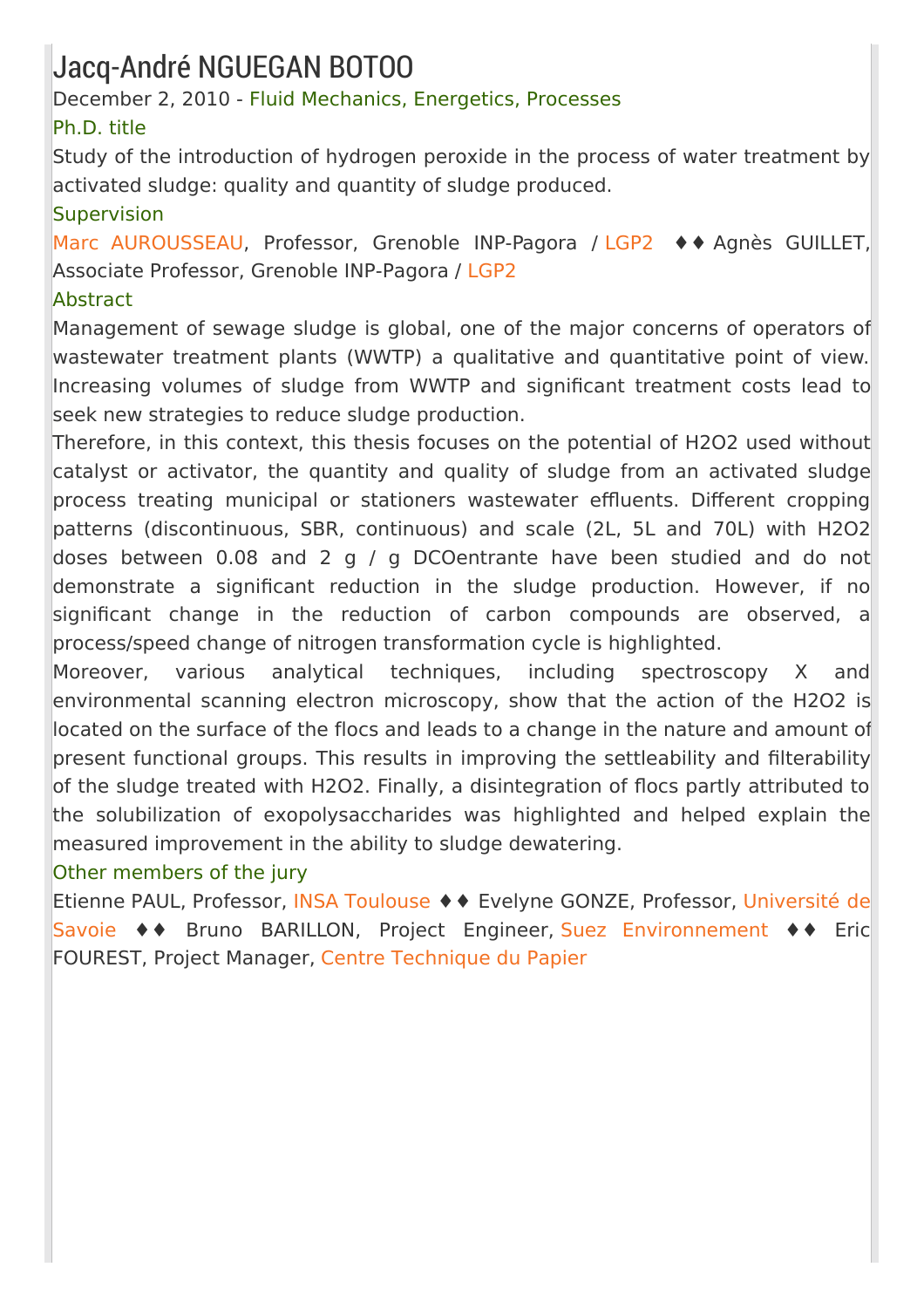### Aurore DENNEULIN

October 26, 2010 - Materials, Mechanical, Civil Engineering, Electrochemistry Ph.D. title

Inkjet printing of conductive inks for RFID technology : Influence of substrate, ink and process.

#### **Supervision**

Anne [BLAYO](http://pagora.grenoble-inp.fr/fr/annuaire/blayo-anne), Lecturer-Researcher, Grenoble INP-Pagora / [LGP2](http://pagora.grenoble-inp.fr/fr/recherche) ♦♦ [Julien](http://pagora.grenoble-inp.fr/fr/annuaire/m-bras-julien) BRAS, Associate Professor, Grenoble INP-Pagora / [LGP2](http://pagora.grenoble-inp.fr/fr/recherche)

#### Abstract

This work investigates the inkjet printing process to print conductive patterns for producing low cost electronic components. Three fields were explored: (i) substrates, (ii) conductive inks, and (iii) process. Substrate surface properties su ch as roughness or surface energy have a significant impact on conductivity of printed tracks. An innovative solution to make any paper suitable for printed electronics has then been proposed. Infrared and electrical treatments were tested as potential sintering alternatives of nanometallic inks, and new conductive inks based on carbon nanotubes (CNT) and conductive polymers were formulated. This new CNT-based ink has been studied more in details by analyzing influence of inkjet printing parameters and their impact on the CNT network organization and on the conductivity. This study represents an important step in the field of printing electronics, and also opens windows to new low cost applications such as smart packaging or flexible electronics. Other members of the jury

Arthur SOUCEMARIANADIN, Professor, [Université](http://www.ujf-grenoble.fr/36392593/0/fiche___pagelibre_accueil/) Joseph Fourier (Grenoble) ♦♦ Philippe COLLOT, Professor, École Nationale Supérieure des Mines de [Saint-Étienne](http://www.emse.fr/index.php) ♦♦ Tim CLAYPOLE, Professor, Swansea [University](http://www.swan.ac.uk/) (UK) ♦♦ Stéphane CROS, Research Engineer, [CEA](http://www.cea.fr/)[-INES](http://www.ines-solaire.com/), Chambéry ♦♦ Charles NEUMAN, CEO, [Polypore](http://www.polypore.fr/)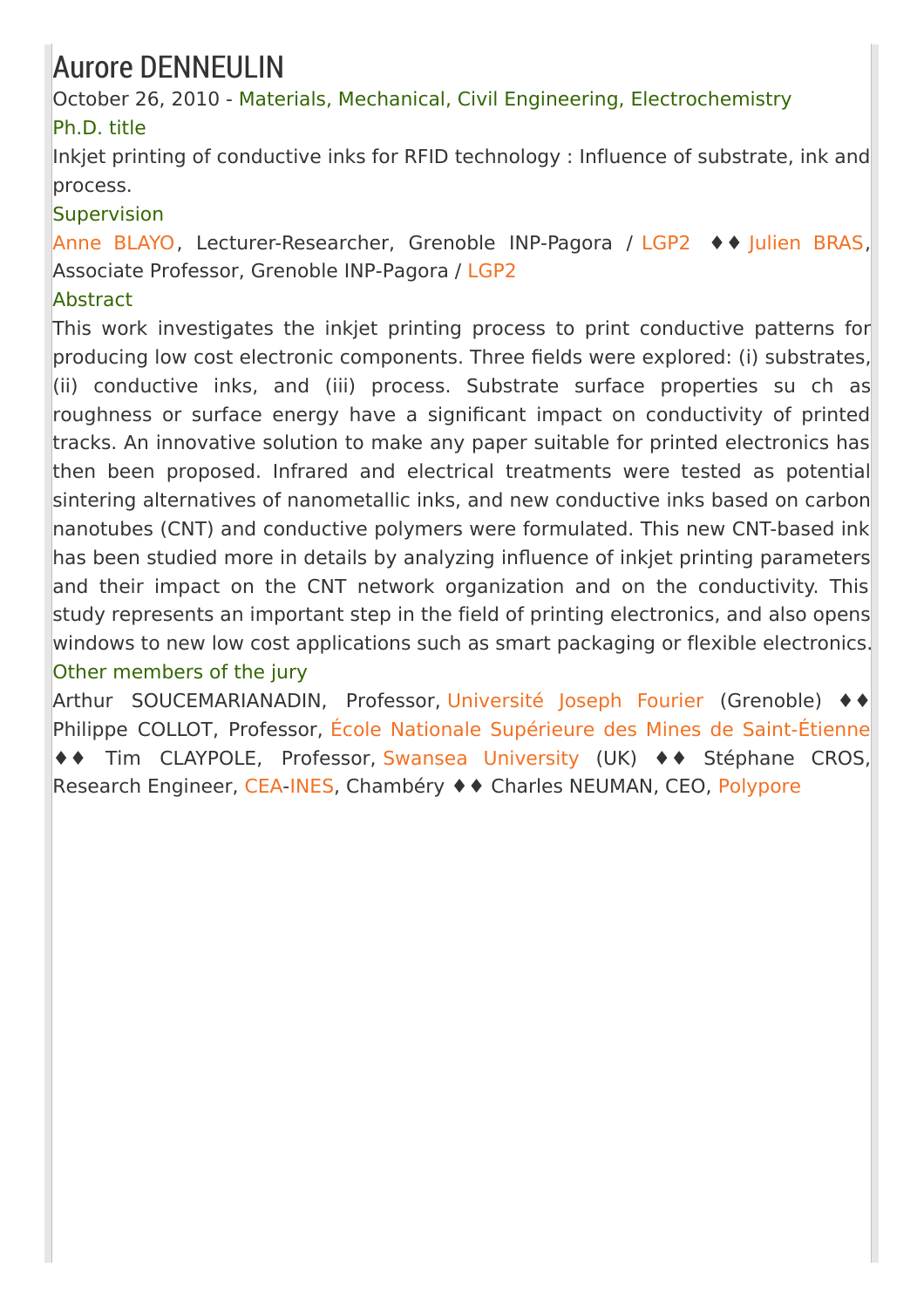### Jérémie VIGUIE

#### May 10, 2010 - Fluid Mechanics, Energetics, Processes

#### Ph.D. title

Mechanical and hygroexpansif behavior of lignocellulosic materials for rigid packaging.

#### **Supervision**

Evelyne [MAURET](http://pagora.grenoble-inp.fr/fr/annuaire/mme-mauret-evelyne), Professor, Grenoble INP-Pagora / [LGP2](http://pagora.grenoble-inp.fr/fr/recherche) ♦♦ Isabelle [DESLOGES](http://pagora.grenoble-inp.fr/fr/annuaire/mme-desloges-isabelle), Lecturer Researcher, Grenoble INP-Pagora / [LGP2](http://pagora.grenoble-inp.fr/fr/recherche) ♦♦ Pierre DUMONT, Associate Professor, Grenoble INP-Pagora / [LGP2](http://pagora.grenoble-inp.fr/fr/recherche)

#### **Abstract**

This thesis is a particularly important topic in the field of manufacturing and processing of paper and cardboard. Indeed, the behavior of cartons conventional conditions is not always well known and understood, which greatly limits the possibilities of optimization of these structures.

In this context, the study focused specifically on the hygroexpansif behavior of boxboard and mechanical behavior of corrugated packaging structures. The hygroexpansifs wide fiber network mechanisms of such laminates have been studied from a 2D correlation method of images from X-ray microtomography. This method revealed, for example, the relationship between density of layers boxboard and their hygroexpansion in thickness. The compression behavior of simple geometries packaging corrugated boxes G flute profile has been studied from a broad base of experimental data. A method stereocorrelation images allowed us to describe the kinematic fields associated buckling panels of these boxes. These data can be used to improve behavior patterns in order to optimize the packaging structures.

#### Other members of the jury

Christine DELISEE, Associate Professor, [Université](http://www.u-bordeaux1.fr/) de Bordeaux 1 ♦♦ Alain VAUTRIN, Professor, École des Mines de [Saint-Étienne](http://www.emse.fr/index.php) ♦♦ Frédéric JACQUEMIN, Professor, [Université](http://www.univ-nantes.fr/index_flash.jsp) de Nantes ♦♦ Per ISAKSSON, Professor, Mid Sweden [University](http://www.miun.se/Mittuniversitetet-In-English/Home/) (Sweden) ♦♦ Pierre VACHER, Professor, [Université](http://www.univ-savoie.fr/) de Savoie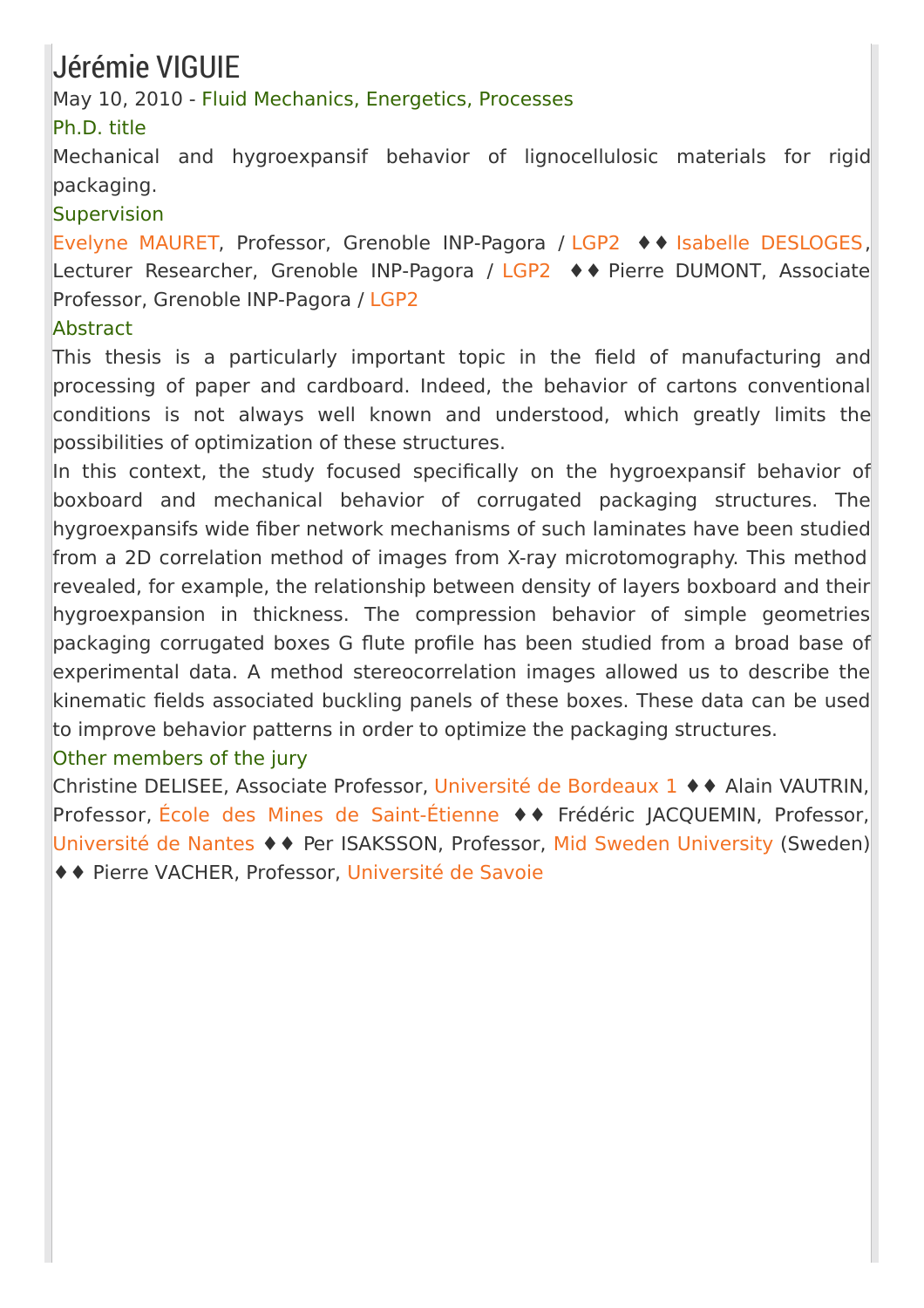### Franck MEDLEGE

#### April 13, 2010 - Fluid Mechanics, Energetics, Processes

Ph.D. title

Manufacture of electrodes for lithium-ion flexographic.

#### **Supervision**

Grenoble INP-Pagora / [LGP2](http://pagora.grenoble-inp.fr/fr/recherche) ♦♦ [Commissariat](http://www.cea.fr/) à l'Énergie Atomique et aux Énergies Alternatives

#### **Abstract**

Demand of special rechargeable batteries in various fields require electrodes shapes. The best way to produce them is to use a printing process such as flexography. The difference between an electrode coating paste and a printing ink is the low surface tension of fluorinated binder used, PVDF, which limits the transfer of ink. The PVDF was mixed with a second polymer to increase the polar contribution of the surface energy of the binder. The behavior of polymer blends was studied using the Flory-Huggins theory and a permanent binder, based on a PVDF / PVA (polyvinyl alcohol) mixture, allowed to give the ink a good transfer on a flexographic printing unit, with dry ink thicknesses around 80 microns on four passages. Functional prototypes of batteries with printed electrodes were performed. Furthermore, highperformance electrodes fabricated by coating were carried out with the new binder, which is the subject of a patent.

#### Other members of the jury

Hervé CHERADAME, Professor, Université [d'Evry-Val-d'Essonne](http://www.univ-evry.fr/fr/index.html) ♦♦ Antonio L. TORRES, Professor, [Universitat](http://www.upc.edu/) Politècnica de Catalunya (Spain) ♦♦ Renaud BOUCHET, Associate Professor, [Université](http://www.univ-provence.fr/) de Provence ♦♦ Jacques FOULETIER, Professor, Grenoble [INP-LEPMI](http://lepmi.grenoble-inp.fr/) ♦♦ Hélène ROUAULT, Researcher, [Commissariat](http://www.cea.fr/) à l'Énergie Atomique et aux Énergies Alternatives, Grenoble ♦♦ Naceur BELGACEM, Professor, Grenoble INP-Pagora / [LGP2](http://pagora.grenoble-inp.fr/fr/recherche)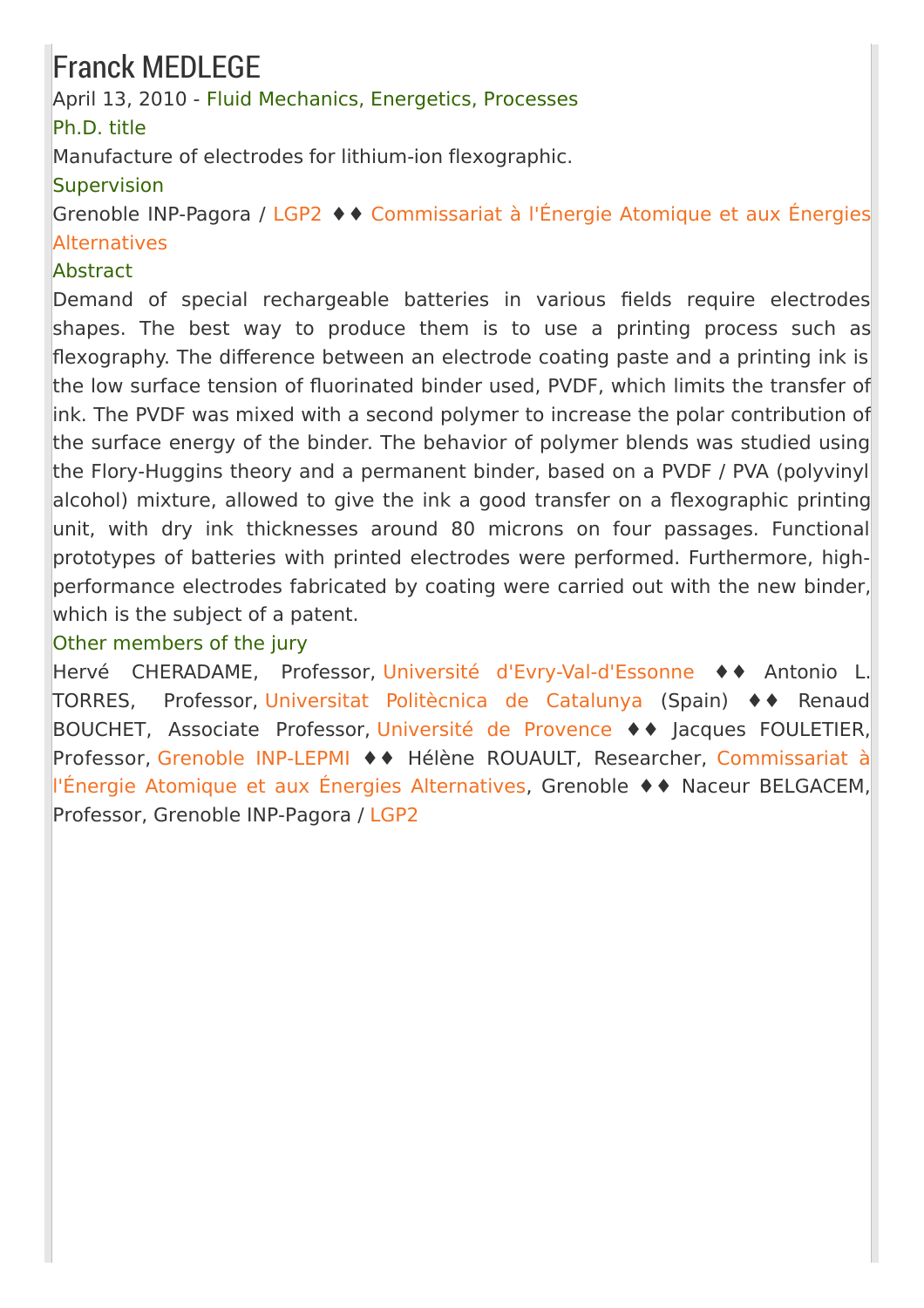### Gilberto DE FREITAS SIQUEIRA

March 3, 2010 - Materials, Mechanical, Civil Engineering, Electrochemistry Ph.D. title

Processing and thermo-mechanical characterization of polymer bionanocomposites reinforced with microfibrillated cellulose and cellulose whiskers .

#### Supervision

Alain [DUFRESNE](http://pagora.grenoble-inp.fr/fr/annuaire/dufresne-alain), Professor, Grenoble INP-Pagora / [LGP2](http://pagora.grenoble-inp.fr/fr/recherche) ♦♦ [Julien](http://pagora.grenoble-inp.fr/fr/annuaire/m-bras-julien) BRAS, Associate Professor, Grenoble INP-Pagora / [LGP2](http://pagora.grenoble-inp.fr/fr/recherche)

#### Abstract

This work describes the use of some Brazilian natural fibers (Sisal, Luffa Cylindrica and Capim Dourado) as sources of cellulose nanowhiskers and microfibrillated cellulose (MFC) for the preparation of polymeric nanocomposites. It proposes a new way of obtaining cellulose nanoparticles and exploits their intrinsic properties. For this purpose two main routes were investigated, namely (i) use of chemically grafted cellulosic nanoparticles reacted with isocyanates and incorporated in a [] polycaprolactone (PCL) matrix, and (ii) direct use of cellulose nanoparticles as reinforcement in a natural rubber (NR) matrix. The thermo-mechanical properties were investigated by DSC and DMA. In both cases it was demonstrated that low amounts of fillers provides high mechanical properties when compared to the neat matrix, PCL or NR. The study of crystallization kinetics of PCL and PCLnanocomposites provided additional information for cellulosic nanofillers acting as nucleating agents accelerating the crystallization process of nanocomposites. Enzymes were also used to prepare such nanoparticles thus yielding nanofillers with different morphologies. As a result, the final NR-nanocomposites showed different mechanical performances and gain in both Young's and storage modulus with respect to the neat polymeric matrix.

#### Other members of the jury

Redouane BORSALI, Research Director, [CERMAV](http://www.cermav.cnrs.fr/) ♦♦ Tanja ZIMMERMANN, Senior Scientist, Group Leader Cellulose Nanocomposites, [EMPA](http://www.empa.ch/) (Suisse) ♦♦ Jannick DUCHET-RUMEAU, Associate Professor, [INSA](http://www.insa-lyon.fr/) (Lyon) ♦♦ Anne BERGERET, Professor, Ecole des Mines [d'Alès](http://www.mines-ales.fr/pages/?all=accueil&idl=21)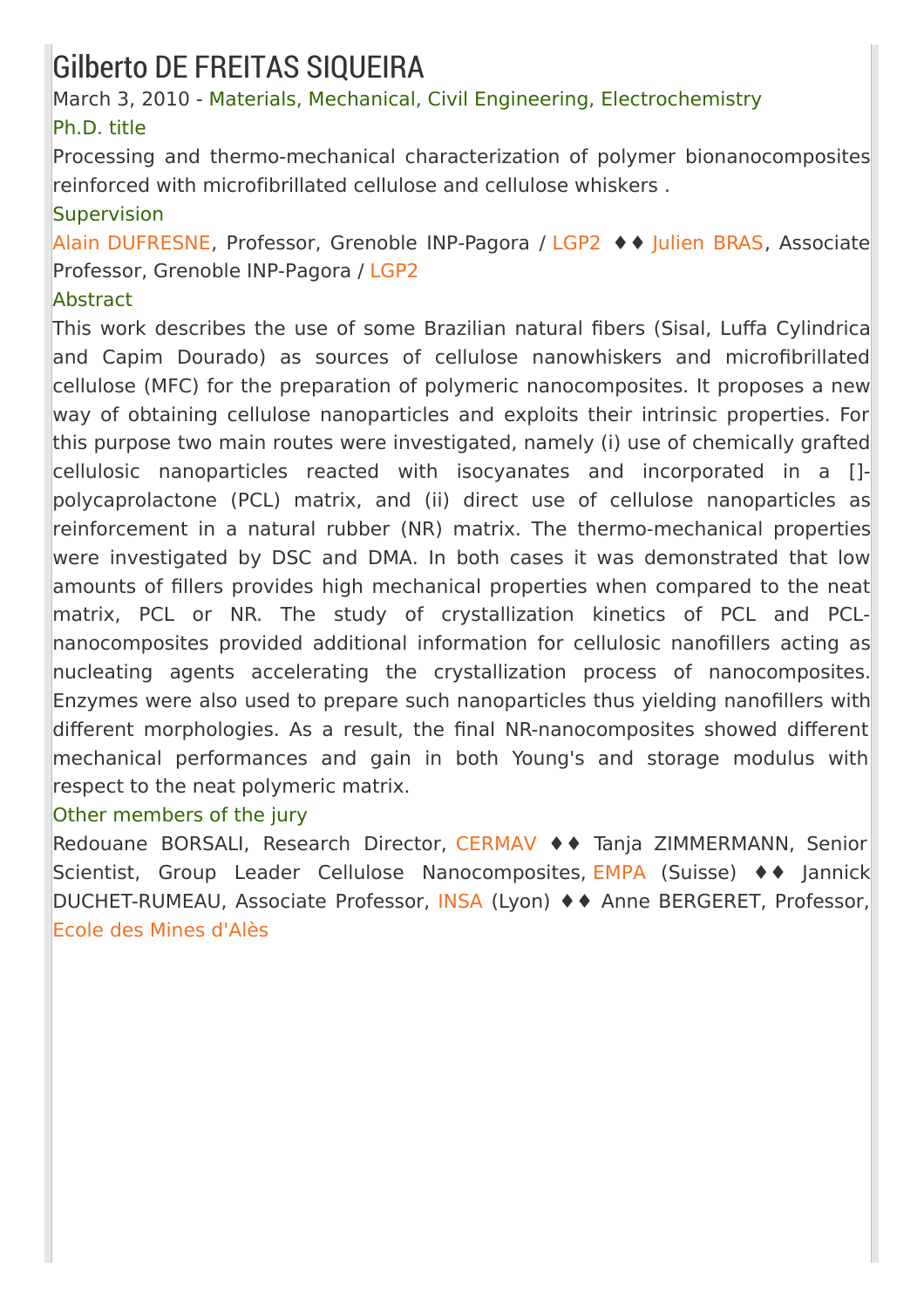### Shree Prakash MISHRA

February 24, 2010 - Fluid Mechanics, Energetics, Processes

Ph.D. title

Bleaching of cellulosic paper fibres with ozone : effect on the fibre properties. **Supervision** 

[Dominique](http://pagora.grenoble-inp.fr/fr/annuaire/lachenal-dominique) LACHENAL, Professor, Grenoble INP-Pagora / [LGP2](http://pagora.grenoble-inp.fr/fr/recherche) ♦♦ [Christine](http://pagora.grenoble-inp.fr/fr/annuaire/mme-chirat-christine) CHIRAT, Associate Professor, Grenoble INP-Pagora / [LGP2](http://pagora.grenoble-inp.fr/fr/recherche)

#### **Abstract**

The effect of ozone on viscosity, fibre morphology, beating behaviour and strength properties of kraft pulp has always been a matter of discussion among the mill experts, ozone suppliers and research groups. The present thesis research work is aimed at further advancing and enriching the knowledge base in the area and to help proliferation of the ozone bleaching technology for a more sustainable pulp industry. It has been established that incorporating an ozone stage in an ECF bleaching sequence of eucalyptus and Pinus radiata kraft pulps is a straightforward way to reduce the chemical cost with a possibility of having higher brightness ceiling. Bleaching with ozone results in a substantial decrease of the pulp viscosity which is shown to have no consequence on the main strength properties and fibre morphology of the pulp. Other advantages of the ozone containing ECF sequence are the smaller content in residual extractives, the savings in the beating energy and the lower water retention value.

#### Other members of the jury

Bernard de JESO, Professor, [Université](http://www.u-bordeaux1.fr/) Bordeaux 1 ♦♦ Monica EK, Professor, [KTH](http://www.kth.se/?l=en_UK) (Sweden) ♦♦ [Jean-Christophe](http://www.ittwww.com/) HOSTACHY, Pulp & Paper Director, ITT Water & Wastewater ♦♦ Serge KOCIMSKI, Ozone Paper Pulp Manager, Degremont **[Technologies](http://www.degremont-technologies.com/)** 

# Research

[Research](http://pagora.grenoble-inp.fr/en/research?RH=EFP_EN-RESEARCH)

Director & [Managers](http://pagora.grenoble-inp.fr/en/research/director-managers)

[Research](http://pagora.grenoble-inp.fr/en/research/research-groups) groups

Scientific [production](http://pagora.grenoble-inp.fr/en/research/scientific-production)

### **Doctorate, [post-doctorate](http://pagora.grenoble-inp.fr/en/research/doctorate-post-doctorate)**

[Partnerships-Projects](http://pagora.grenoble-inp.fr/en/research/partnerships-projects)

[Equipments](http://pagora.grenoble-inp.fr/en/research/equipments-pilots) & pilots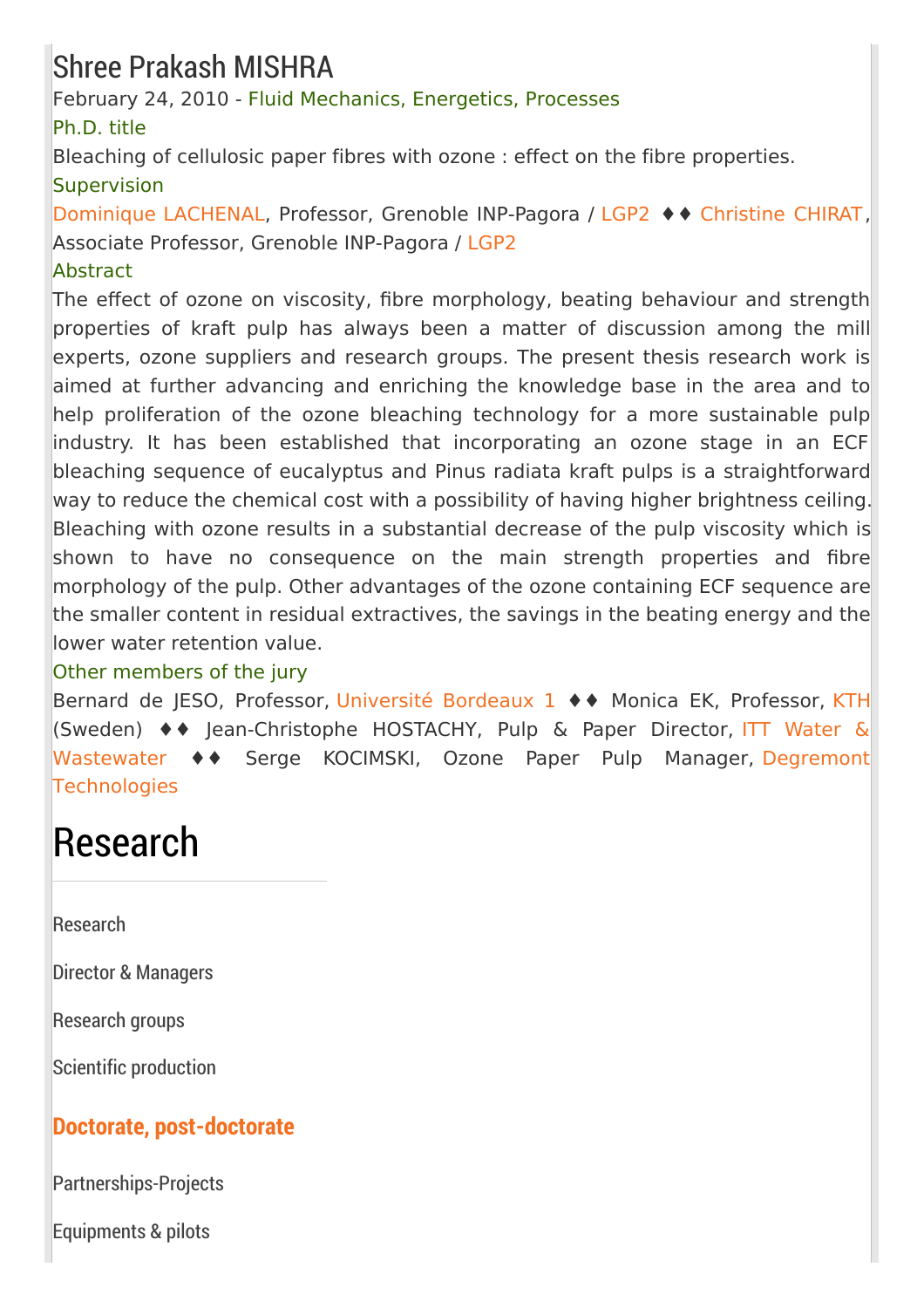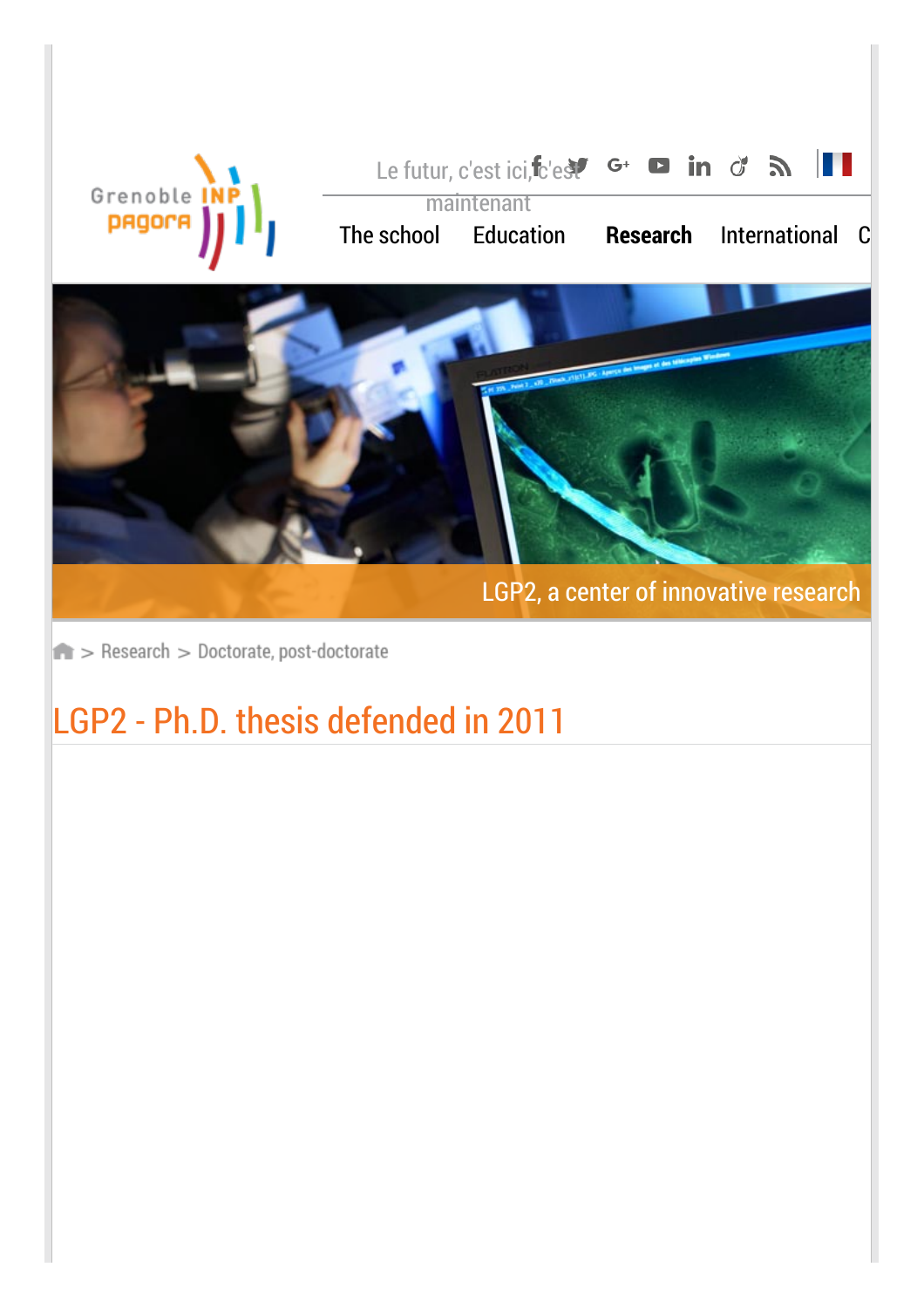## Olivier PRAS

December 12, 2011 - Fluid Mechanics, Energetics, Processes **[\[Thesis](https://tel.archives-ouvertes.fr/tel-00685846) online]** Ph.D. title

Use of cellulose for the elaboration of photoluminescent or conductive materials. **Supervision** 

Didier [CHAUSSY](http://pagora.grenoble-inp.fr/liens-utiles/chaussy-didier-191657.kjsp), Professor, Grenoble INP-Pagora / [LGP2](http://pagora.grenoble-inp.fr/fr/recherche) ♦♦ Davide [BENEVENTI](http://pagora.grenoble-inp.fr/fr/annuaire/beneventi-davide), CNRS Researcher, [LGP2](http://pagora.grenoble-inp.fr/fr/recherche)

#### Abstract

The context of this project is the cellulosic material functionalization in the printed electronic domain.

The first part of the thesis work highlighted the printability of aqueous dispersion of semiconducting photoluminescent polymer nanoparticles. The influence of the size and the composition of the particles on the emission colour was studied. Security paper is one of the main potential application of these particles.

The second part dealed with the use of cellulose microfibrills and copper microparticles for the elaboration of conductive composite films. The films were selfsupporting thanks to the high mechanical properties of the microfibrills. A study on the effect of calendaring pressure and temperature on electric conductivity was carried out, demonstrating that the composite film conductivity can be increased from the 10 S/m of the pristine film up to 70000 S/m.

#### Other members of the jury

Stéphanie BRIANCON, Professor, [Université](http://www.univ-lyon1.fr/) Claude Bernard Lyon 1 ♦♦ Roberta BONGIOVANNI, Associate Professor, [Politecnico](http://www.polito.it/) di Torino (Italy) ♦♦ Nathalie DESTOUCHES, Professor, [Université](http://portail.univ-st-etienne.fr/) Jean Monnet (Saint-Étienne) ♦♦ Paul PIETTE, Manager UST9, Centre [Technique](http://www.webctp.com/) du Papier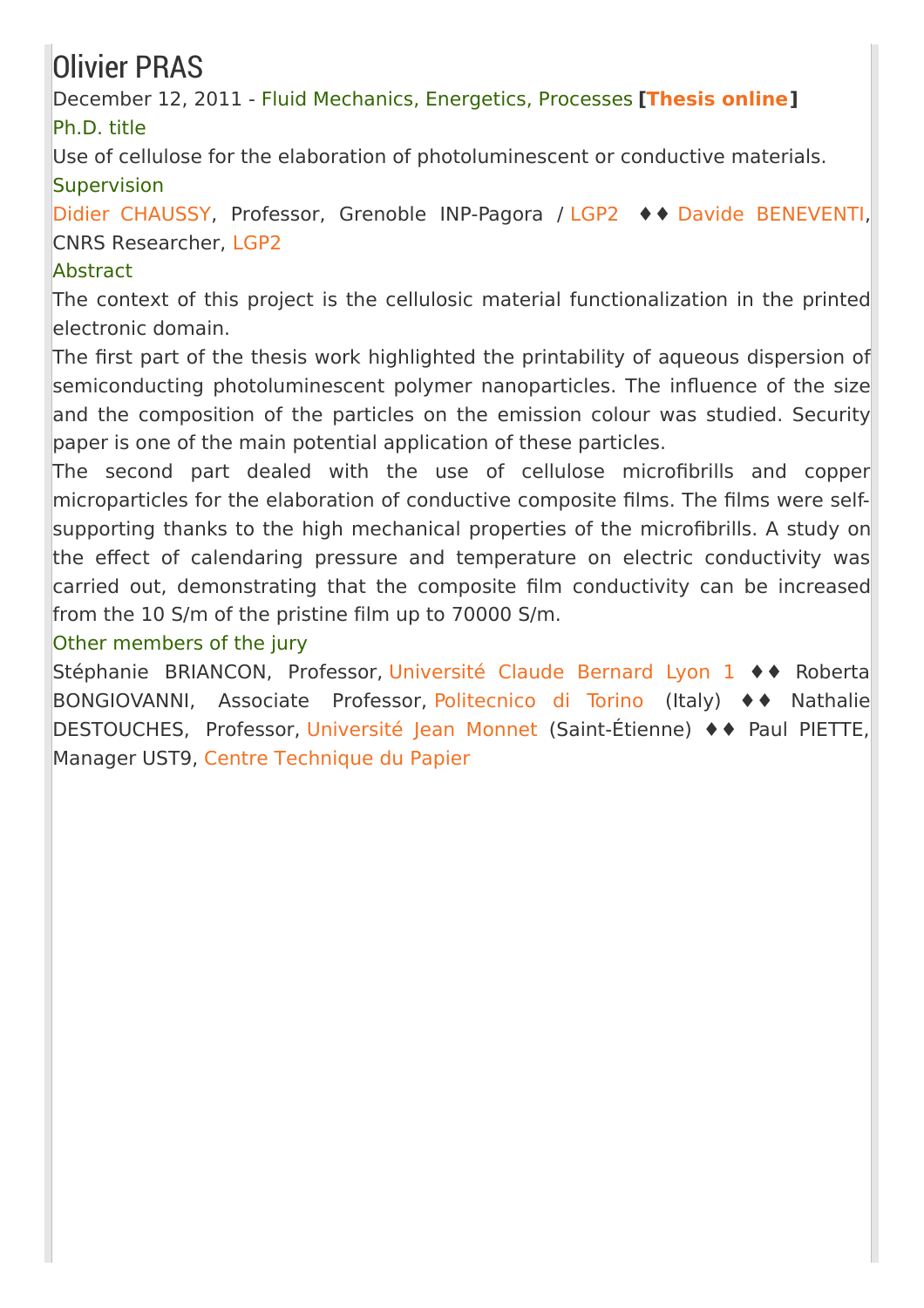### Déborah LE CORRE

October 27, 2011 - Materials, Mechanical, Civil Engineering, Electrochemistry **[\[Thesis](https://tel.archives-ouvertes.fr/tel-00721830) online]**

#### Ph.D. title

Starch nanocrystals: preparation and application for bio-based flexible packaging. **Supervision** 

Alain [DUFRESNE](http://pagora.grenoble-inp.fr/liens-utiles/dufresne-alain-192159.kjsp), Professor, Grenoble INP-Pagora / [LGP2](http://pagora.grenoble-inp.fr/fr/recherche) ♦♦ [Julien](http://pagora.grenoble-inp.fr/liens-utiles/bras-julien-190525.kjsp) BRAS, Associate Professor, Grenoble INP-Pagora / [LGP2](http://pagora.grenoble-inp.fr/fr/recherche)

#### Abstract

The present work investigates the potential of starch nanocrystals (SNCs) for industrial scaled-up preparation and use. An extensive characterization (morphology, viscosity, thermal stability and properties in nanocomposite) of 5 different SNCs shows, contrary to nanocrystalline cellulose, the limited influence of the botanic source. The analysis of the current preparation process led to three optimization strategies, and to the definition of a new generation of SNCs with smaller dimensions and more homogeneity. A new application of SNCs is presented (multilayer packaging); and showed that SNCs can effectively reduce water vapor permeability of some biopolymers coatings. The life cycle assessment (LCA) of SNCs in this application is also proposed. This study contributes greatly to the advancements of the field and offers perspectives for the industrialization of SNCs.

#### Other members of the jury

Eliane ESPUCHE, Professor, [Université](http://www.univ-lyon1.fr/) Claude Bernard Lyon 1 ♦♦ Denis LOURDIN, Research Director, [INRA](http://www.inra.fr/) - Patrice DOLE, Regional Director, [CTCPA](http://www.ctcpa.org/) ♦♦ Hélène ANGELLIER-COUSSY, Associate Professor, Université de [Montpellier](http://www.univ-montp2.fr/) 2 ♦♦ David GUERIN, Research Unit Manager, Centre [Technique](http://www.webctp.com/) du Papier ♦♦ Timo MAKARAINEN, Manager of R&D Projects, [Cargill](http://www.cargill.fr/france/fr/index.jsp)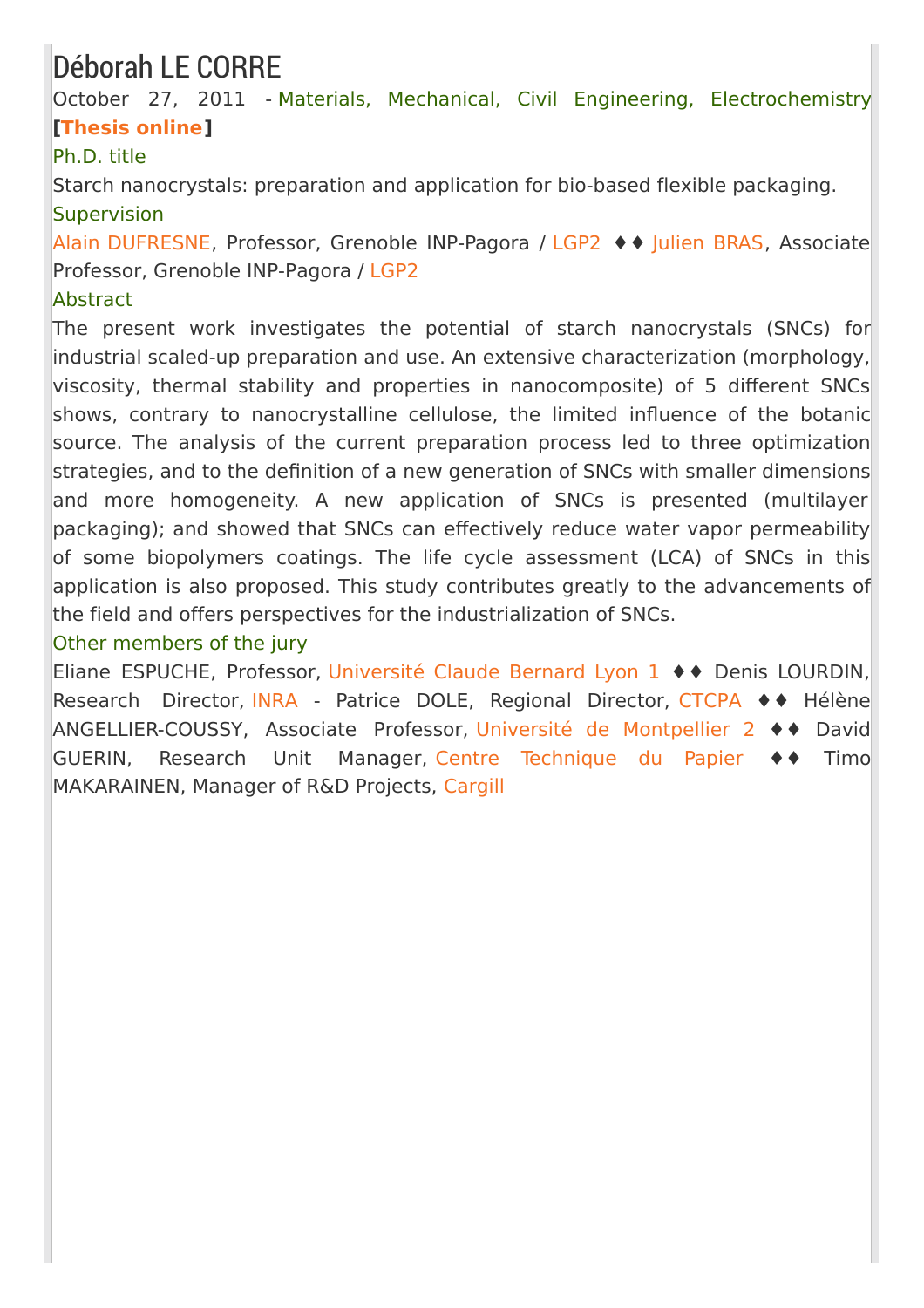## Olivier GUIRAUD

September 23, 2011 - Materials, Mechanical, Civil Engineering, Electrochemistry Ph.D. title

Rheology of concentrated fibre suspensions : Application to polymer composite forming.

#### Supervision

Denis [FAVIER](http://www.3s-r.hmg.inpg.fr/3sr/spip.php?article290), Professor, [Université](http://www.ujf-grenoble.fr/) Joseph Fourier (Grenoble) ♦♦ Laurent [ORGEAS](http://www.3s-r.hmg.inpg.fr/3sr/spip.php?article99), Researcher CNRS, [Laboratoire](http://www.3s-r.hmg.inpg.fr/3sr/) 3S-R 
November en [DUMONT](http://pagora.grenoble-inp.fr/liens-utiles/dumont-pierre-190848.kjsp), Associate Professor, Grenoble INP-Pagora / [LGP2](http://pagora.grenoble-inp.fr/fr/recherche)

#### **Abstract**

This study focuses on the processing of composite materials reinforced with short fibres or fibres bundles such as SMC or BMC. Firstly, an experimental work was carried-out at the macroscopic scale. This work led to the development of a lubricated compression rheometer and associated analysis methods to better characterize the rheology of SMC and BMC compounds, by accounting for the compressibility of compounds and the possible friction between the rheometer wall and the flowing composite. Numerical simulation was then achieved in order to simulate the forming of a BMC. For that purpose, the constitutive parameters of a simple tensorial rheological model were determined from experimental data obtained with the rheometer. Finally, an experimental work at the microscopic level allowed (i) the microstuctures of SMC models from X-ray microtomography micrographs and (ii) fibre pull-out experiment to be characterized, and the interaction mechanisms between the fiber bundles forming the fiber reinforcement of these materials to be modelled.

#### Other members of the jury

Véronique MICHAUD, Professor, École [Polytechnique](http://www.epfl.ch/) Fédérale de Lausanne (Swiss) ♦♦ Gilles AUSIAS, Associate Professor, Université de [Bretagne-Sud](http://www.univ-ubs.fr/) ♦♦ Steven LE CORRE, Professor, [Université](http://www.univ-nantes.fr) de Nantes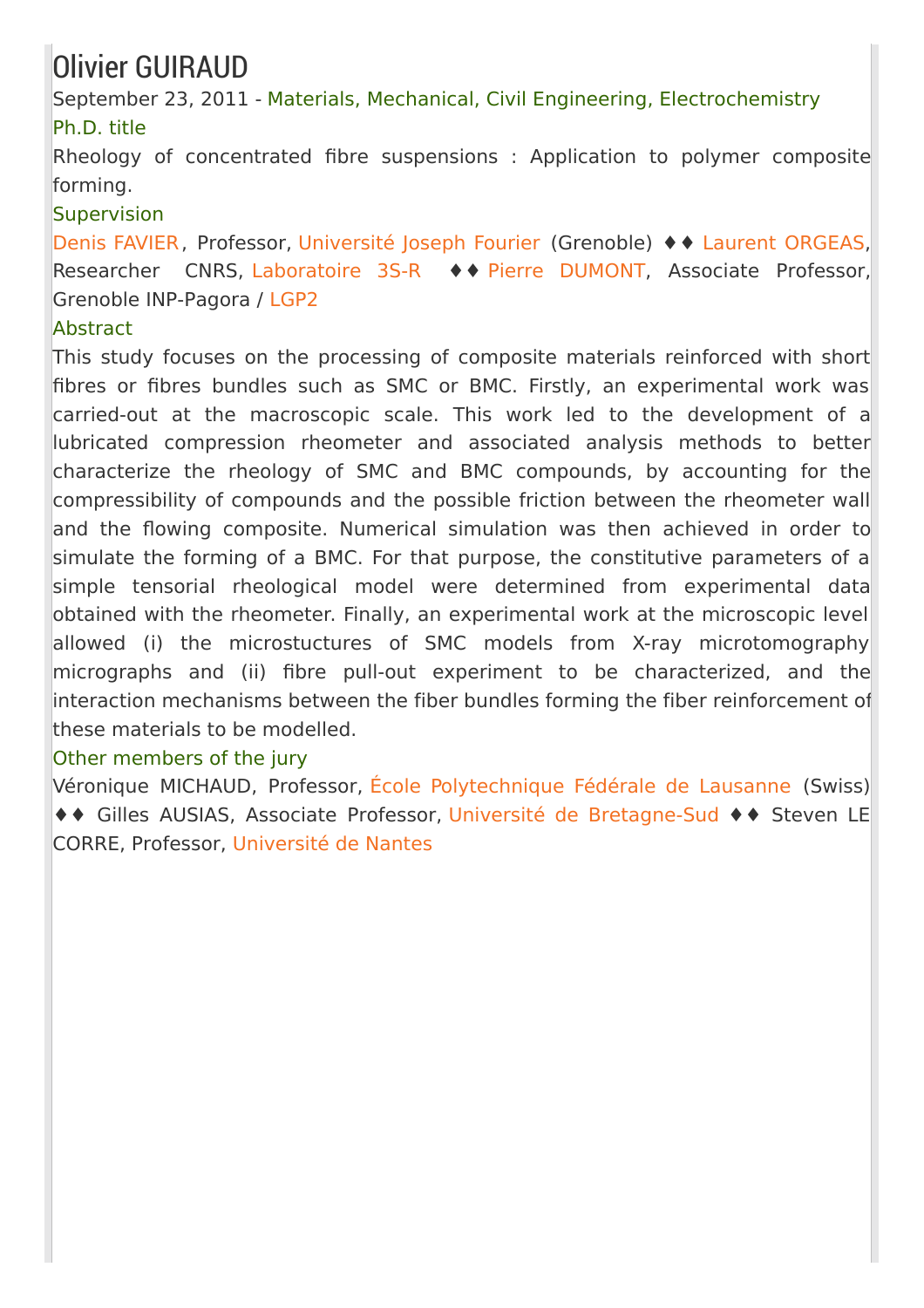### Aymen BEN MABROUK

July 25, 2011 - Fluid Mechanics, Energetics, Processes **[\[Thesis](https://tel.archives-ouvertes.fr/tel-00721813) online]** Ph.D. title

Chemical modification of cellulose nanofibers by grafting polymer chains in order to prepare high performance nanomaterials.

#### Supervision

Naceur BELGACEM, Professor, Grenoble INP-Pagora / [LGP2](http://pagora.grenoble-inp.fr/en/research) ♦♦ Sami BOUFI, Professor, [University](http://www.uss.rnu.tn/) of Sfax, Tunisia

#### Abstract

A stable aqueous nanocomposite dispersion containing cellulose whiskers and a polymer matrix was prepared via miniemulsion polymerization. We were able to prepare a stable dispersion with a 250 wt % solid content and a cellulose whiskers content ranging from 1 up to 5 wt % based on polymer content. Cellulose nanocrytals suspension was mixed with monomers phase in presence of anionic or cationic surfactant and a stabilizing additive acting as a hydrophobe. After sonication for a short time to obtain a stable emulsion of small droplet polymerisation reaction was trigged by the addition of the initiator. The nanocomposite dispersion was characterized using dynamic light scattering, ζ-potential measurement, transmission electron microscopy (TEM), atomic force microscopy (AFM) and FE-SEM. It was found that the particle size of the prepared suspensions is in the range of 90-600 nm, and the final nanocrystals composite is stable for months.Films obtained by casting followed by water evaporation and particle coalescence were analyzed by differential scanning calorimetry, dynamic mechanical analysis, and tensile testing. The nanocomposite maintained high transparency, and their storage elastic modulus increased tediously with the increasing nanowhiskers content.

#### Other members of the jury

Ali KALLEL, Professor, [University](http://www.uss.rnu.tn/) of Sfax, Tunisia ♦♦ Mustapha MAJDOUB, Professor, [University](http://www.um.rnu.tn/) of Monastir, Tunisia ♦♦ [Alessandro](https://www.ua.pt/) GANDINI, Professor, University of Aveiro, Portugal ♦♦ Albert MAGNIN, CNRS Research Director, Grenoble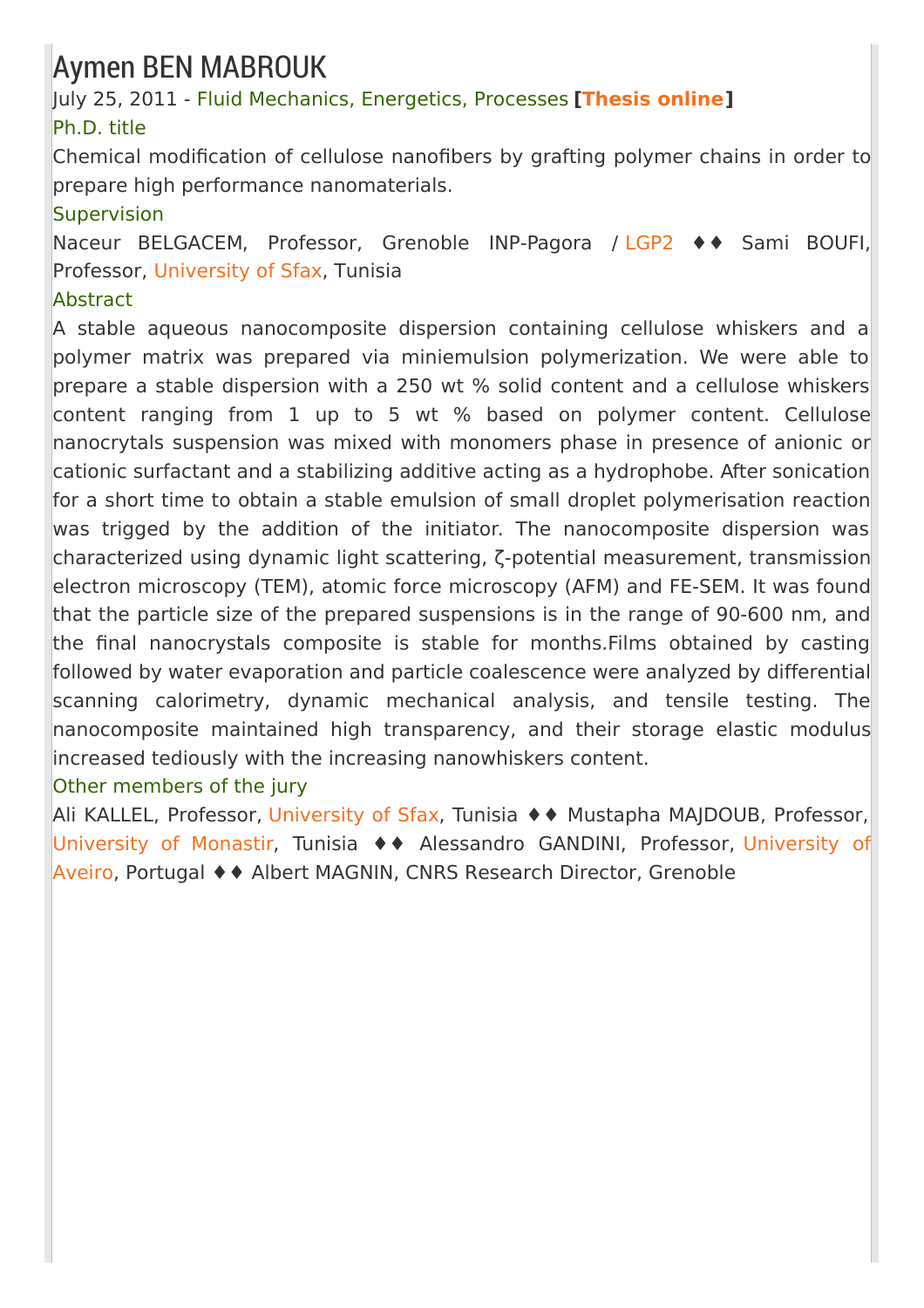## Philippe MARTINEZ

June 23, 2011 - Fluid Mechanics, Energetics, Processes **[\[Thesis](https://tel.archives-ouvertes.fr/tel-00638025) online]** Ph.D. title

Experimental study and CFD simulation of the flow of model fluids and coating colours in a slide die curtain coate[r.](https://tel.archives-ouvertes.fr/tel-00638025)

#### Supervision

[Véronique](mailto:Veronique%2EMorin%40webCTP%2Ecom) MORIN, Research Director, & David [GUERIN](mailto:David%2EGuerin%40webCTP%2Ecom), Research Unit Manager, Centre [Technique](http://www.webctp.com/) du Papier ♦♦ [Martine](http://pagora.grenoble-inp.fr/liens-utiles/rueff-martine-189857.kjsp) RUEFF, Ingénieur de Recherche, Grenoble INP-Pagora / [LGP2](http://pagora.grenoble-inp.fr/fr/recherche)

#### **Abstract**

Curtain coating is a contactless coating process which permits a contour coating of the paper and the key parameter of this process is a perfect stable curtain. This technology is expected to spread widely for graphic paper grades and boards in the next few years. Nevertheless, the observations sometimes show defects of regularity of coating which could be connected to instabilities of flow.

In this work, we performed CFD simulations both for Newtonian and Non-Newtonian fluids on the internal flow in a pilot curtain coater and on the flow down the inclined plane. The CFD study of the internal flow revealed the cause of vortex creation into the coater. To maintain vortex-free operation, the Reynolds number at the inlet must remain below a critical value whatever the fluid, which is equal to 20 with the studied geometry whatever the studied fluid. Moreover, a second cavity is useful since instabilities coming from the first cavity could be filtered for low shear-thinning fluids, which is the case of the WFC coating colours. These simulation results were validated thanks to flow visualization experiments with tracers and PIV using a transparent replica of the coater.

Finally CFD simulations on the inclined plane were carried out and permitted to conclude that for the range of operating conditions used on the pilot curtain coater, some issues presented in literature should not exist industrially.

#### Other members of the jury

Didier CHAUSSY, Professor, Grenoble INP-Pagora / [LGP2](http://pagora.grenoble-inp.fr/fr/recherche) ♦ ♦ Raj CHHABRA, Professor, Indian Institute of [Technology](http://www.iitk.ac.in/) Kanpur (India) ♦♦ Samuel SCHABEL, Professor, Technische [Universität](http://www.tu-darmstadt.de/) Darmstadt (Germany) ♦♦ Yann COUILLAUD, Account Manager, [Allimand](http://www.allimand.com/)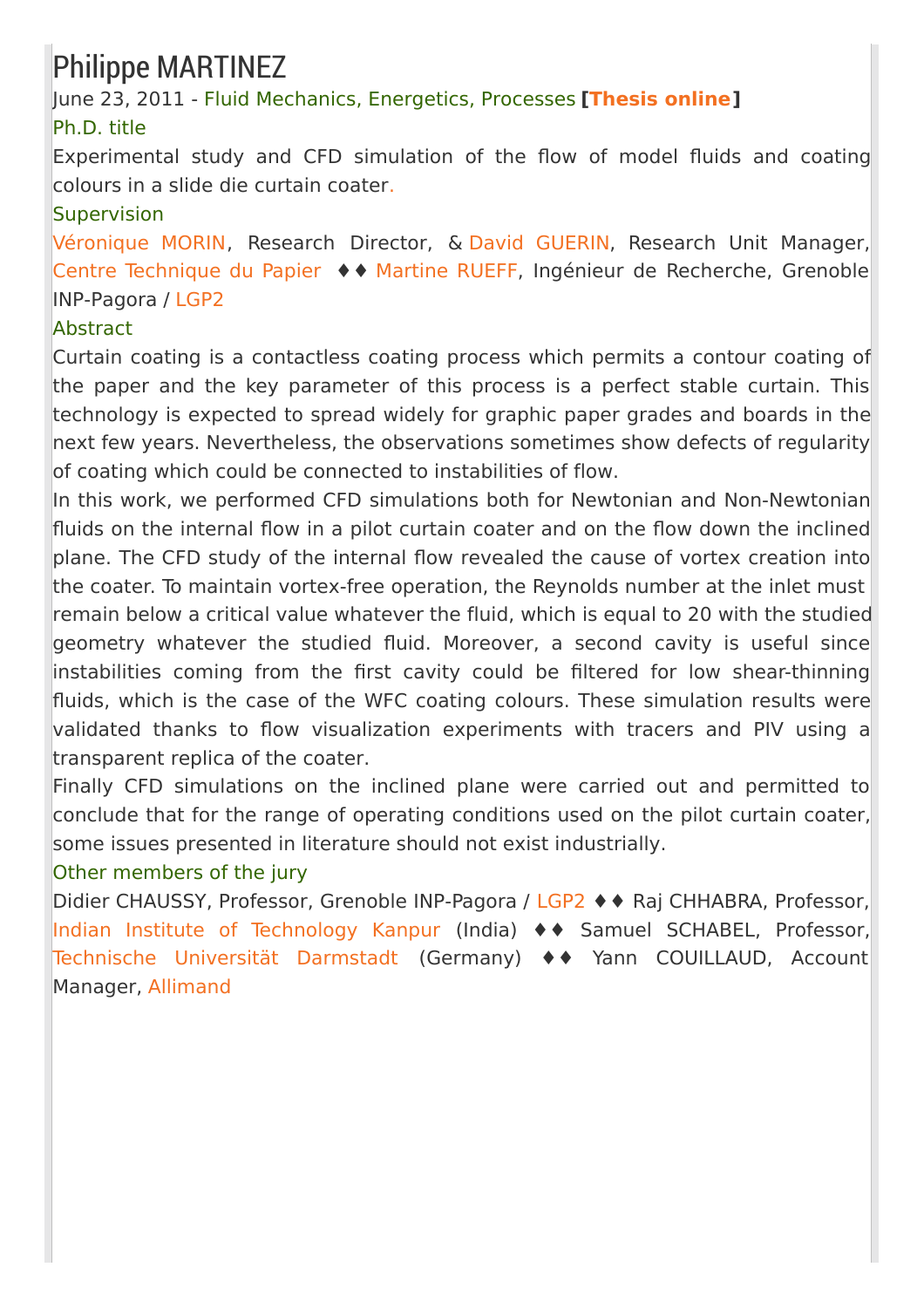### Jérémy ALLIX

#### January 20, 2011 - Fluid Mechanics, Energetics, Processes

#### Ph.D. title

Understanding and modelling of the mechanisms of flotation applied to the de-inking of recovered papers.

#### Supervision

Patrice NORTIER, Professor, Grenoble INP-Pagora / [LGP2](http://pagora.grenoble-inp.fr/fr/recherche) ♦♦ Davide [BENEVENTI](http://pagora.grenoble-inp.fr/fr/annuaire/beneventi-davide), CNRS Researcher, [LGP2](http://pagora.grenoble-inp.fr/fr/recherche)

#### Abstract

Flotation is the main step of de-inking to remove the ink from the pulp. Whereas the target is toremove 2% of ink from the pulp, there is a loss of 20% of total matters (fibers, fillers and ashes). Theflotation process is the only process allowing to more or less selectively separate the particles frominks during recycling of recovered papers. This process is applied by all the European deinking millsand, although being recognized as being the most selective, it generates solid losses which remainstill too important (15 to 20% of losses) compared to the 2% of ink in weight applied to printed papers.Thus, the selectivity of flotation requires to be improved. Such improvement would at the same timeallow to increase the deinking process yield but also to reduce in parallel the volumes of sludgegenerated during de-inking and thus to simplify all the problems connected with the valorisation ofthese sludges. On the one hand, the objectives of this study are to improve fundamental knowledge ofthe phenomena occurring during flotation, in particular to obtain a better knowledge i) on mechanismsof transport of the various particles (ink, fibres and fines cellulose, mineral loads) during flotation in thepresence of various surface-active components from de-inking, ii) of the role of surface-activesubstances and their elimination during flotation. On the other hand, modelling of the mechanisms oftransport in the pulp and in the froth, taking into account mechanical parameters (air ratio, turbulence,design of the cells) and physico - chemical parameters has been highlighted to finally develop asimulation of the flotation process allowing to evaluate the incidence of the design of the cells,simulation which should then make it possible to improve the effectiveness of the existing cells.

#### Other members of the jury

Naceur BELGACEM, Professor, Grenoble INP-Pagora / [LGP2](http://pagora.grenoble-inp.fr/fr/recherche) ♦♦ Maria ANGELS PELACH, Professor, [Universitat](http://www.udg.edu/) de Girona (Spain) ♦ ♦ Edouard PLASARI, Professor, [ENSIC](http://www.ensic.inpl-nancy.fr/) (Nancy) ♦♦ Marc SANQUER ♦♦ Bart VAN TIGGELEN - Régis DE GAUDEMARIS ♦♦ Pierre EYMARD BIRON ♦♦ Françoise MASSINES.

# Research

[Research](http://pagora.grenoble-inp.fr/en/research?RH=EFP_EN-RESEARCH)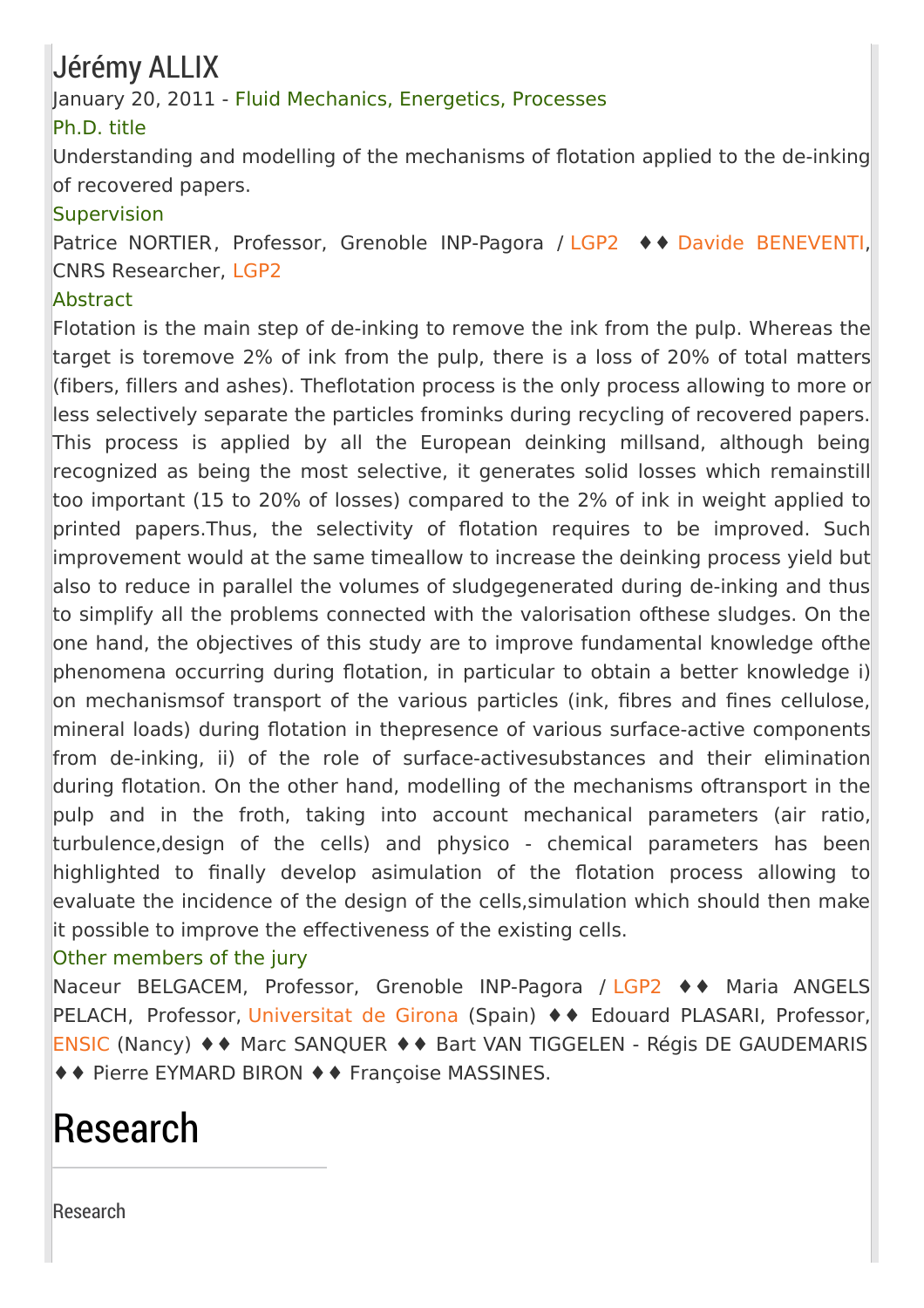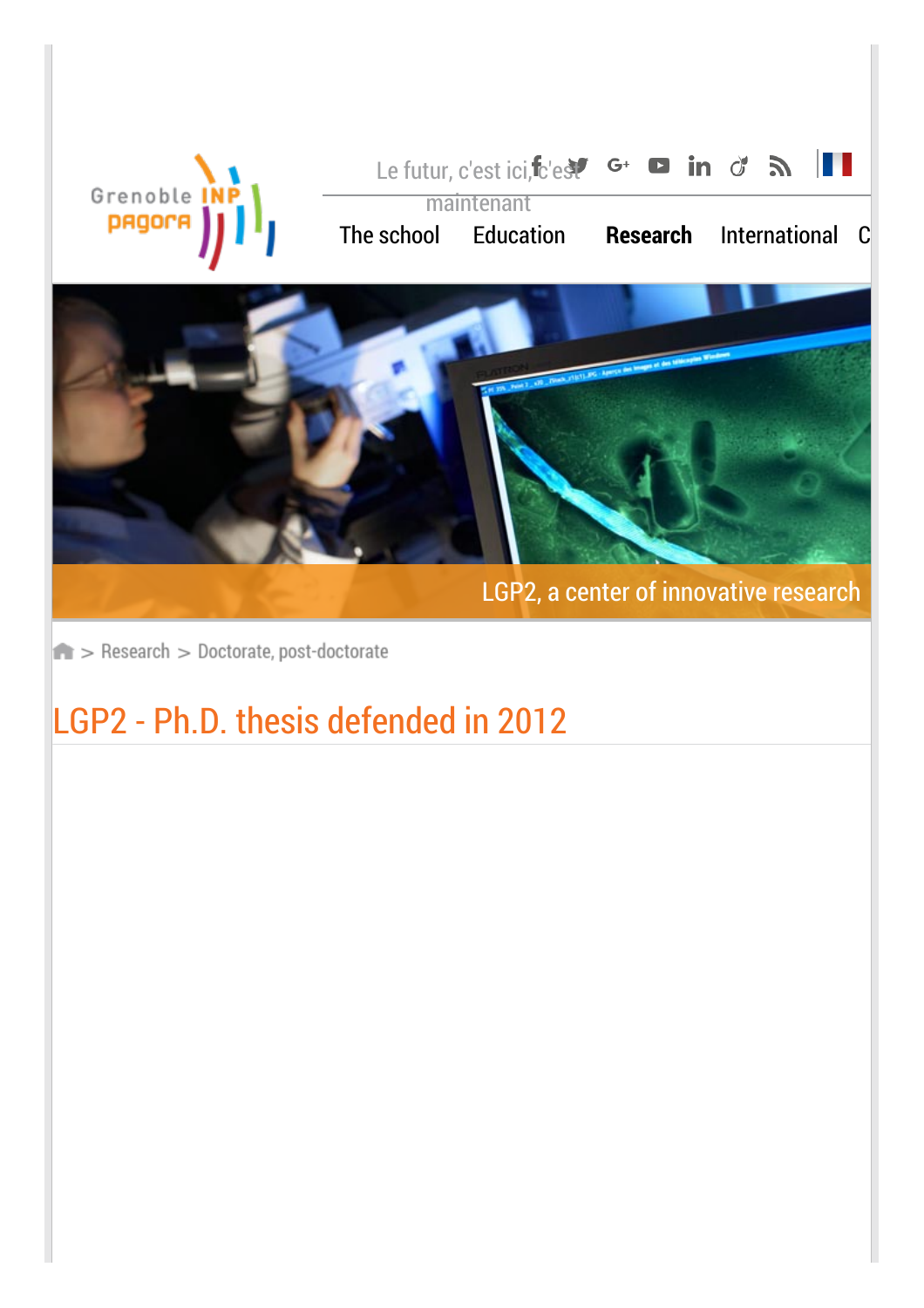### Jean-Baptiste PICOT

December 21, 2012 - Fluid Mechanics, Energy, Processes

Ph.D. title

Modeling and [simulation](https://hal.archives-ouvertes.fr/tel-00819888) of the recovery workshop in a kraft mill.

### **Supervision**

Gérard [MORTHA](http://pagora.grenoble-inp.fr/fr/annuaire/m-mortha-gerard), Professor, Grenoble INP-Pagora / [LGP2](http://pagora.grenoble-inp.fr/fr/recherche) ♦♦ [Martine](http://pagora.grenoble-inp.fr/fr/annuaire/rueff-martine) RUEFF, Research Engineer, Grenoble INP-Pagora / [LGP2](http://pagora.grenoble-inp.fr/fr/recherche)

#### **Abstract**

Chemical recovery at the kraft mill is the process whereby the valuable inorganic elements are extracted from spent kraft liquors and regenerated under their form effective to the cooking of the wood and energy is produced from the dissolved organic fraction. Many unit operations are involved and sometimes insufficiently described in terms of chemical engineering and thermodynamics.

In the general framework of the conversion of kraft pulp mills into wood biorefineries. this thesis aims at developing mathematical models of the overall kraft recovery process for implementation in a decision tool.

A comprehensive literature review was made regarding the models of the unit operations and the properties of the constituents. A database of the thermodynamic, physical and chemical properties of the constituents was created. The existing models were analysed and a new modelling approach for the evaporators was developed. The models were implemented in a C/C++ library which was called in an object oriented simulation platform using the Modelica language (OpenModelica/Dymola) and were validated against literature results.

Several simulation scenarii have put forward the main issues for global energy gains and the directions for possible improvements of some operations. More particularly the high refinement of the evaporator model in terms of thermodynamics and chemical engineering, above the published literature on the topic, opens novel perspectives in terms of strategy for process control of the evaporator train.

#### Other members of the jury

Patrice NORTIER, Professor, Grenoble INP-Pagora / [LGP2](http://pagora.grenoble-inp.fr/fr/recherche) ♦♦ Xavier JOULIA, Professor, [ENSIACET](http://www.ensiacet.fr/) (Toulouse) ♦♦ Éric SCHAER, Professor, [ENSIC](http://www.ensic.inpl-nancy.fr/) (Nancy) ♦♦ Thierry MAYADE, Director R&D, [Munksjö](http://www.munksjo.com/) (Sweden)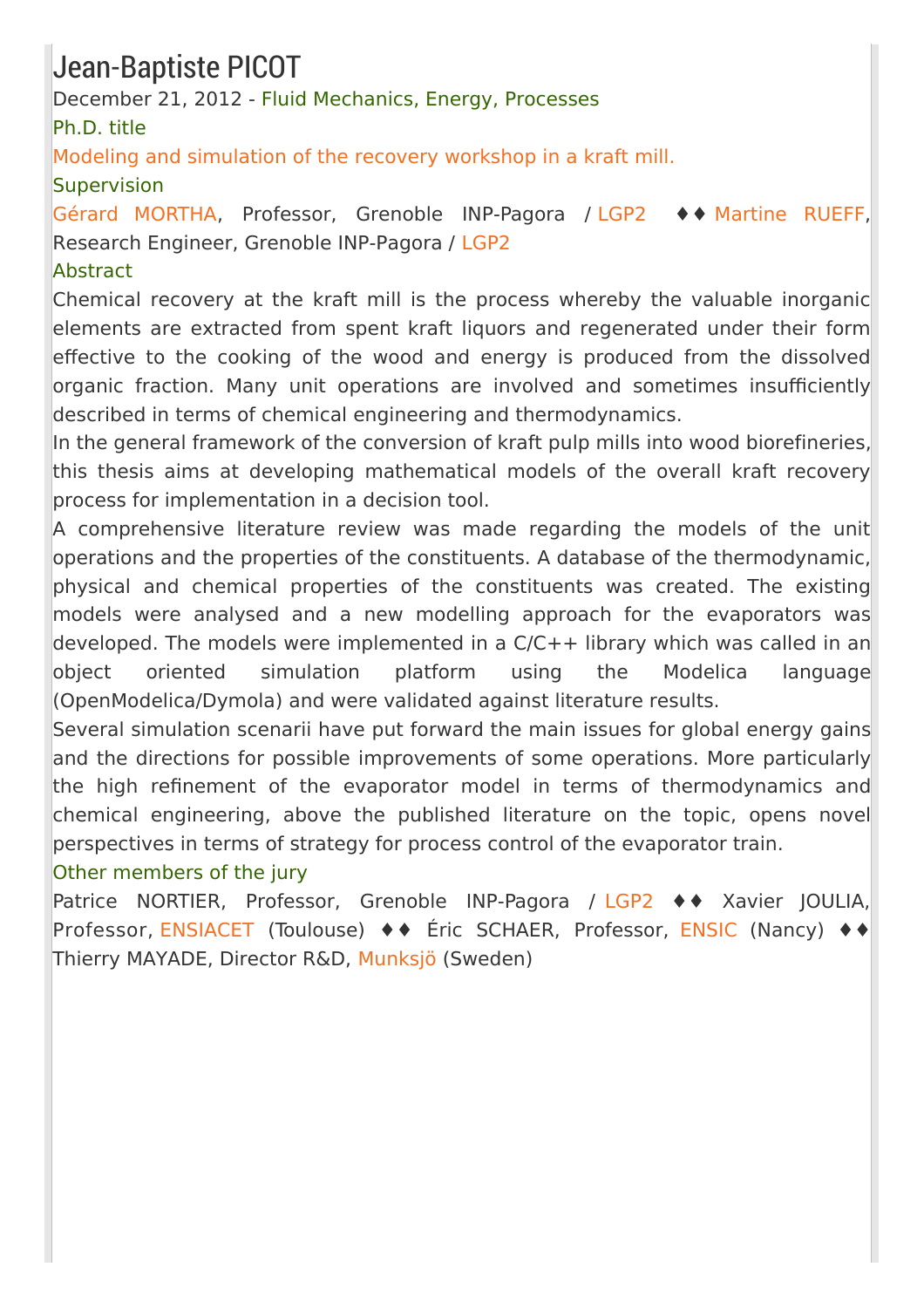### Céline GUEZENNEC

December 20, 2012 - Materials, Mechanical, Civil Engineering, Électrochimique **[\[Thesis](https://hal.archives-ouvertes.fr/tel-00870839) online]**

#### Ph.D. title

Development of new packaging materials based on micro- and nano-fibrillated cellulose.

#### **Supervision**

Alain [DUFRESNE](http://pagora.grenoble-inp.fr/fr/annuaire/dufresne-alain), Professor, Grenoble INP-Pagora / [LGP2](http://pagora.grenoble-inp.fr/fr/recherche) ♦♦ [Florence](mailto:Florence%2EGirard%40webCTP%2Ecom) GIRARD, Research Engineer, Centre [Technique](http://www.webctp.com/) du Papier

#### Abstract

The micro- and nanofibrillated cellulose (MFC/NFC) are nanomaterials from renewable resource with a high interest and partly for the packaging development. MFC combined both interesting properties (high tensile strength, good barrier to oxygen and grease, good transparency) and the advantages of natural cellulose source.

The objective of this thesis was to develop a barrier packaging board based on MFC/NFC by coating processes. Firstly, the study focussed on the characterisation of the MFC suspensions, on the manufacturing of MFC self-standing films and on the determination of their properties. Secondly, the development of MFC based composites was studied as model films. The last part was devoted to the introduction of MFC in coating colours in order to develop a barrier layer at the board surface. Trials at pilot scale demonstrated the industrial feasibility of this product. The potential of the use of MFC/NFC was demonstrated to be used as a drying additive and as a main component of barrier layer.

#### Other members of the jury

Hamid KADDAMI, Professor, [Université](http://www.uca.ma/site/) Cadi Ayyad (Marrakech, Maroc) ♦♦ Nathalie GONTARD, Research Director, INRA [Montpellier](http://www.montpellier.inra.fr/) ♦♦ Marie-Pierre LABORIE, Professor, [University](http://www.uni-freiburg.de/) of Freiburg (Germany) ♦♦ Noël CARTIER, Head of R&D Projects, [Ahlstrom](http://www.ahlstrom.com/en/Pages/default.aspx)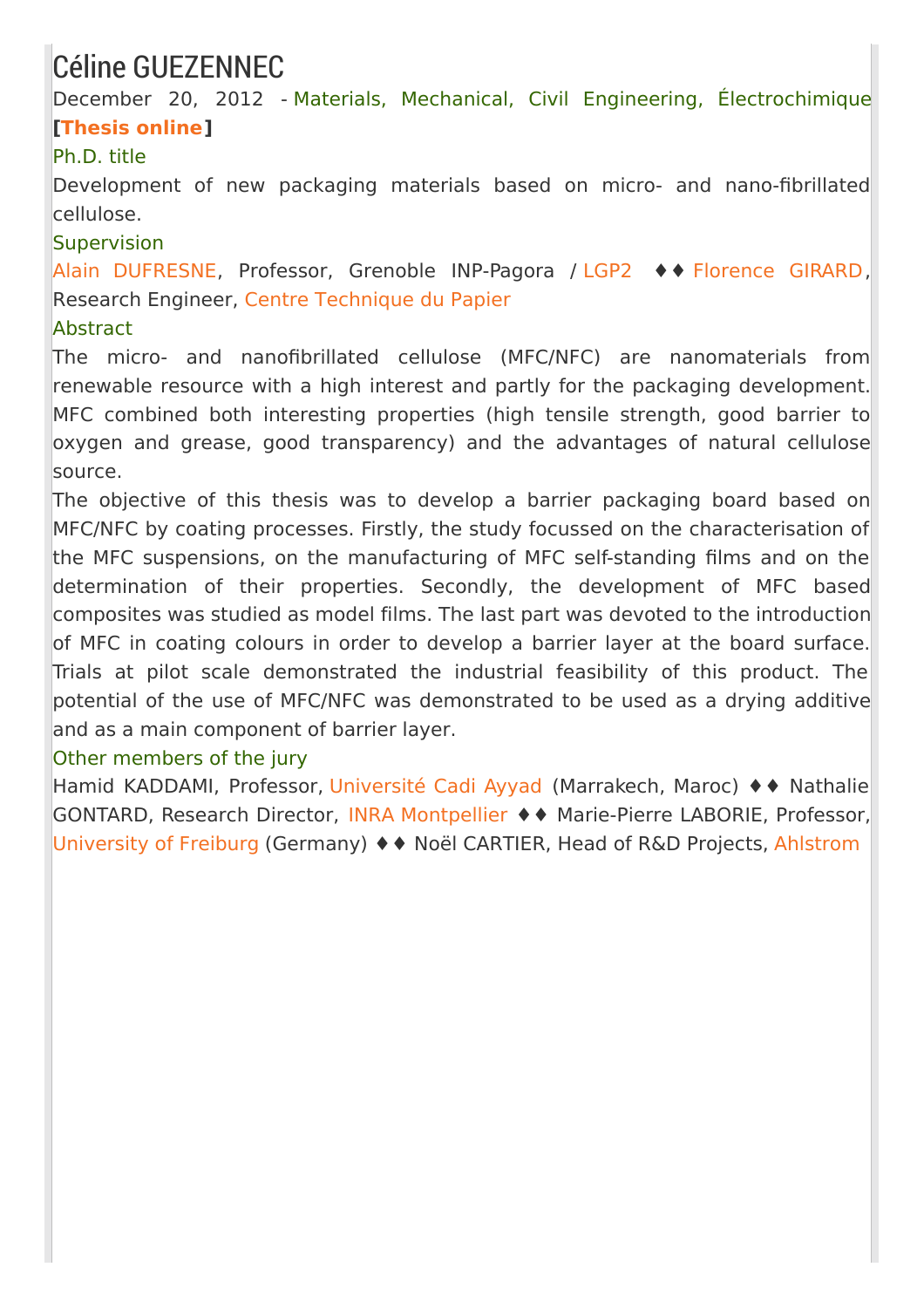## Satyajit DAS

December 17, 2012 - Fluid Mechanics, Energy, Processes **[\[Thesis](https://tel.archives-ouvertes.fr/tel-00876881) online]** Ph.D. title

Pure cellulose production from kraft pulp by an environmentally friendly process using catalysed hydrogen peroxide.

#### **Supervision**

[Dominique](http://pagora.grenoble-inp.fr/fr/annuaire/lachenal-dominique) LACHENAL, Professor, Grenoble INP-Pagora / [LGP2](http://pagora.grenoble-inp.fr/fr/recherche) ♦♦ [Nathalie](http://pagora.grenoble-inp.fr/fr/annuaire/mme-marlin-nathalie) MARLIN, Associate Professor, Grenoble INP-Pagora / [LGP2](http://pagora.grenoble-inp.fr/fr/recherche)

#### Abstract

The aim of the thesis was to develop a process for "green" pure cellulose production obtained from hardwood kraft pulp.

The proposed treatment includes a first step of hot-acidolysis for reducing the content of hexenuronic acids and transition metallic cations (Cu, Fe, Mn) in the pulp. The second step is the pulp delignification using alkaline hydrogen peroxide catalyzed by the Cu-phenanthroline complex. The presence of the catalyst improves the delignification efficiency since alcohol functions carried by the lignin macromolecule in position of the aliphatic chain are selectively oxidized.

To eliminate residual hemicelluloses, it is proposed to carry out a cold caustic extraction. Finally, the last unsaturated impurities are degraded by pulp ozonation. After the full sequence of treatments, the chemical composition of the produced cellulose is similar to that of market pure celluloses (for textile or plastic uses), in line with the objectives. The addition of the catalyst reduces the polymerization degree of cellulose. It thus makes it possible to adjust the value of the cellulose DP according to the targeted applications.

#### Other members of the jury

Monika EK, Professor, KTH Royal Institute of [Technology](http://www.kth.se/en) (Sweden) ♦♦ Rogério SIMOES, Professor, [Universidade](https://www.ubi.pt/Index.aspx) da Beira Interior (Portugal) ♦♦ Vanessa DURRIEU, Associate Professor, [ENSIACET](http://www.ensiacet.fr/) (Toulouse) ♦♦ Alain DERONZIER, Research Director, [Université](http://www.ujf-grenoble.fr/) Joseph Fourier (Grenoble)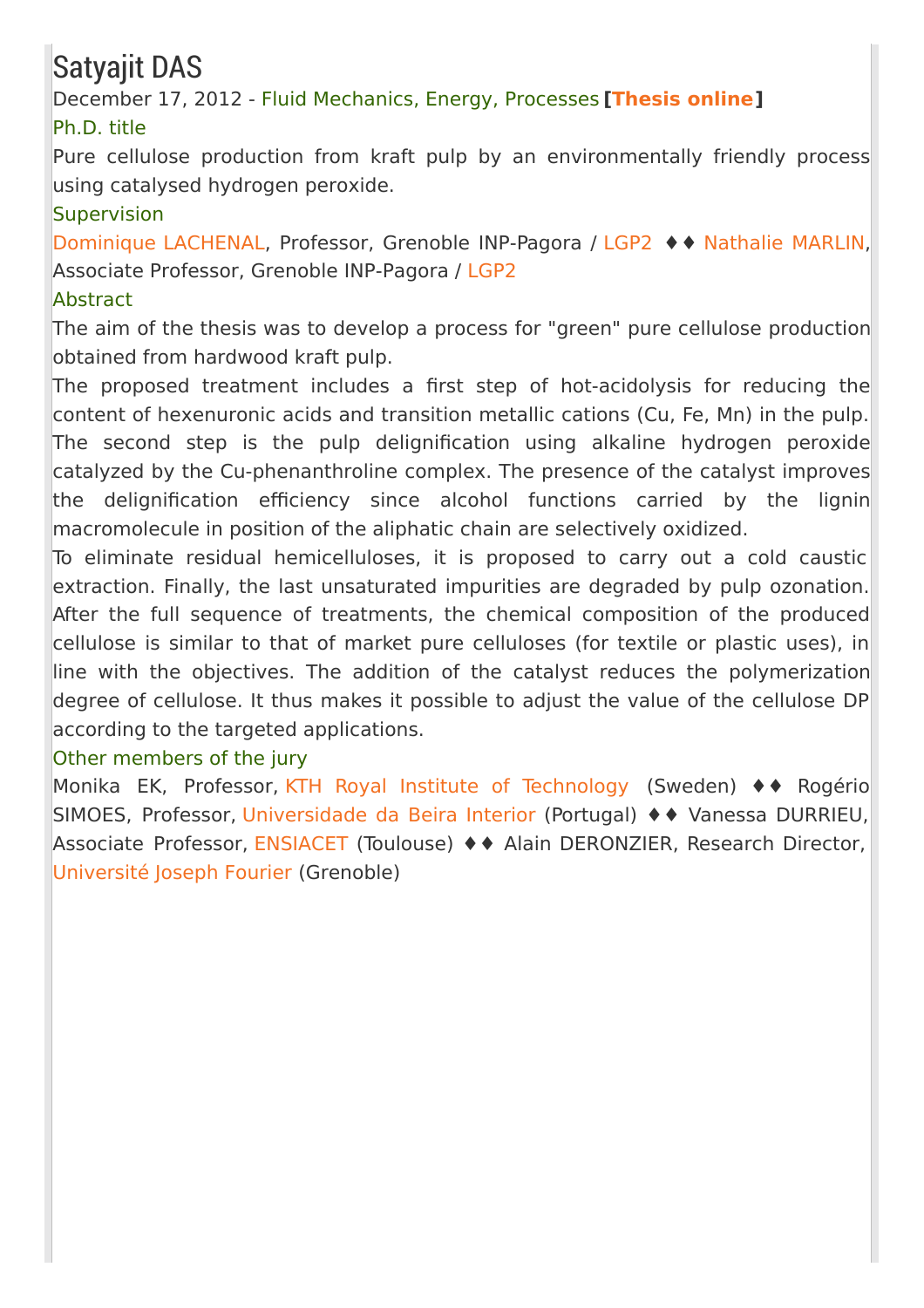### Robin ABDERRAHMEN

December 12, 2012 - Fluid Mechanics, Energy, Processes **[\[Thesis](https://tel.archives-ouvertes.fr/tel-01124085) online]** Ph.D. title

Design of self-adhesive labels by microencapsulation adhesive.

#### **Supervision**

Naceur BELGACEM, Professor, Grenoble INP-Pagora / [LGP2](http://pagora.grenoble-inp.fr/fr/recherche) ♦♦ Didier [CHAUSSY](http://pagora.grenoble-inp.fr/fr/annuaire/m-chaussy-didier), Professor, Grenoble INP-Pagora / [LGP2](http://pagora.grenoble-inp.fr/fr/recherche)

#### **Abstract**

The main objective of this study is to prepare innovative silicone liner-free labels. It can be achieved by the adhesive self protection', thanks to its incorporation into microcapsules. This allows the preparation of dry labels' gluing under the application of a pressure, which induces the rupture of the microcapsules, thus releasing the core material, a pressure sensitive adhesive.

The first step was to analyse 3 water-based PSA in view of their encapsulation. Then, the most suitable adhesive was microencapsulated by coacervation (using biopolymer as shell) and by in situ polymerisation. Two other encapsulation processes (spray-cooling and spray-drying), were also carried out and were compared with the 2 former processes. Coating colour formulations were prepared with spray-cooling microcapsules (the most adhesive ones). Coating trials were carried out by blade coating, and by screen printing.

Compatibility between microcapsules and the label making process, using a flexographic printing press, was determined. Finally, the mains characteristics of the prepared innovative products (adhesion, application pressure) were compared to industrial self-adhesive homologues, and found that they could be suitable for the preparation of silicon liner-free envelops and stamps.

#### Other members of the jury

Stéphanie BRIANÇON, Professor, [LAGEP](http://www-lagep.cpe.fr/wwwlagep6/index.php) (Villeurbanne) ♦♦ Roberta BONGIOVANNI, Associate Professor, [Politecnico](http://www.polito.it/) di Torino (Italy) ♦♦ Salaheddine SKALI-LAMI, Associate Professor, [LEMTA](http://lemta.ensem.inpl-nancy.fr/) (Nancy) ♦♦ Gilles BRUAS, Director, [Papeterie](http://www.gerex.com/) Gerex (Voreppe) ♦♦ Bernard PINEAUX, Research Engineer, Grenoble INP-Pagora / [LGP2](http://pagora.grenoble-inp.fr/fr/recherche)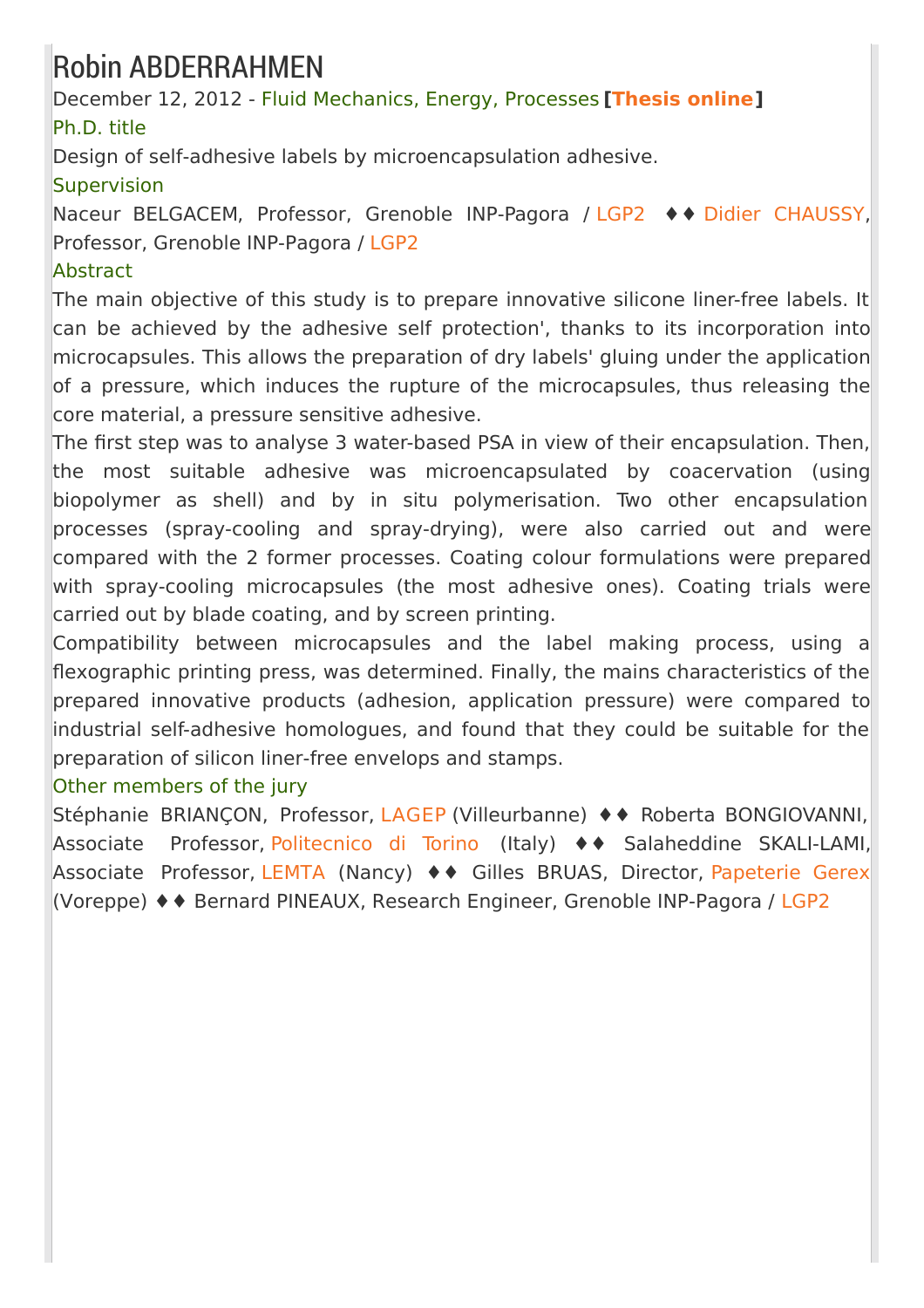### Karim MISSOUM

November 22, 2012 - Materials, Mechanical, Civil Engineering, Electrochemistry **[\[Thesis](https://tel.archives-ouvertes.fr/tel-01072240) online]**

### Ph.D. title

Functionalization and surface modification of nanofibrillated cellulose.

#### Supervision

Naceur BELGACEM, Professor, [Julien](http://pagora.grenoble-inp.fr/fr/annuaire/m-bras-julien) BRAS ♦ • Julien BRAS, Associate Professor, Grenoble INP-Pagora / [LGP2](http://pagora.grenoble-inp.fr/fr/recherche)

#### Abstract

Since last decades, nanocelluloses know a strong interest and they are the subject of many studies led by industrials and/or academic consortia. This study is a part of the European project SUNPAP for the industrialization of nanofibrillated cellulose (NFC). This thesis is the state of new methods for the chemical surface modification of NFC with a view of green chemistry.

Several strategies have been developed such as the use of ionic liquids as reaction solvents (described as green solvents) or the use of an aqueous nanoemulsion in order to graft the surface of NFCs. Thus, the treated substrates were then used in various applications. Also, bionanocomposites were produced, the impact of the introduction of NFC (modified or not) in paper sheets has also been studied. A study on the antibacterial properties and biodegradability of modified NFC is also proposed. Several characterizations of neat and modified NFC were performed. Powerful and innovative techniques have been used to characterize these substrates such as XPS (X-ray Photoelectron Spectroscopy) or SIMS (Secondary Ion Mass Spectrometry).

All these chemical modifications, applications and characterizations are offered promising prospects in the world of nanocelluloses.

#### Other members of the jury

Etienne FLEURY, Professor, [INSA](http://www.insa-lyon.fr/) de Lyon ♦♦ Monika ÖSTERBERG, Associate [Professor,](http://www.u-bordeaux1.fr/) Aalto [University](http://www.aalto.fi/EN/) (Finland) ♦♦ Stéphane GRELIER, Professor, Université Bordeaux 1 ♦♦ Noël CARTIER, Senior Scientist, [Ahlstrom](http://www.ahlstrom.com/en/Pages/default.aspx).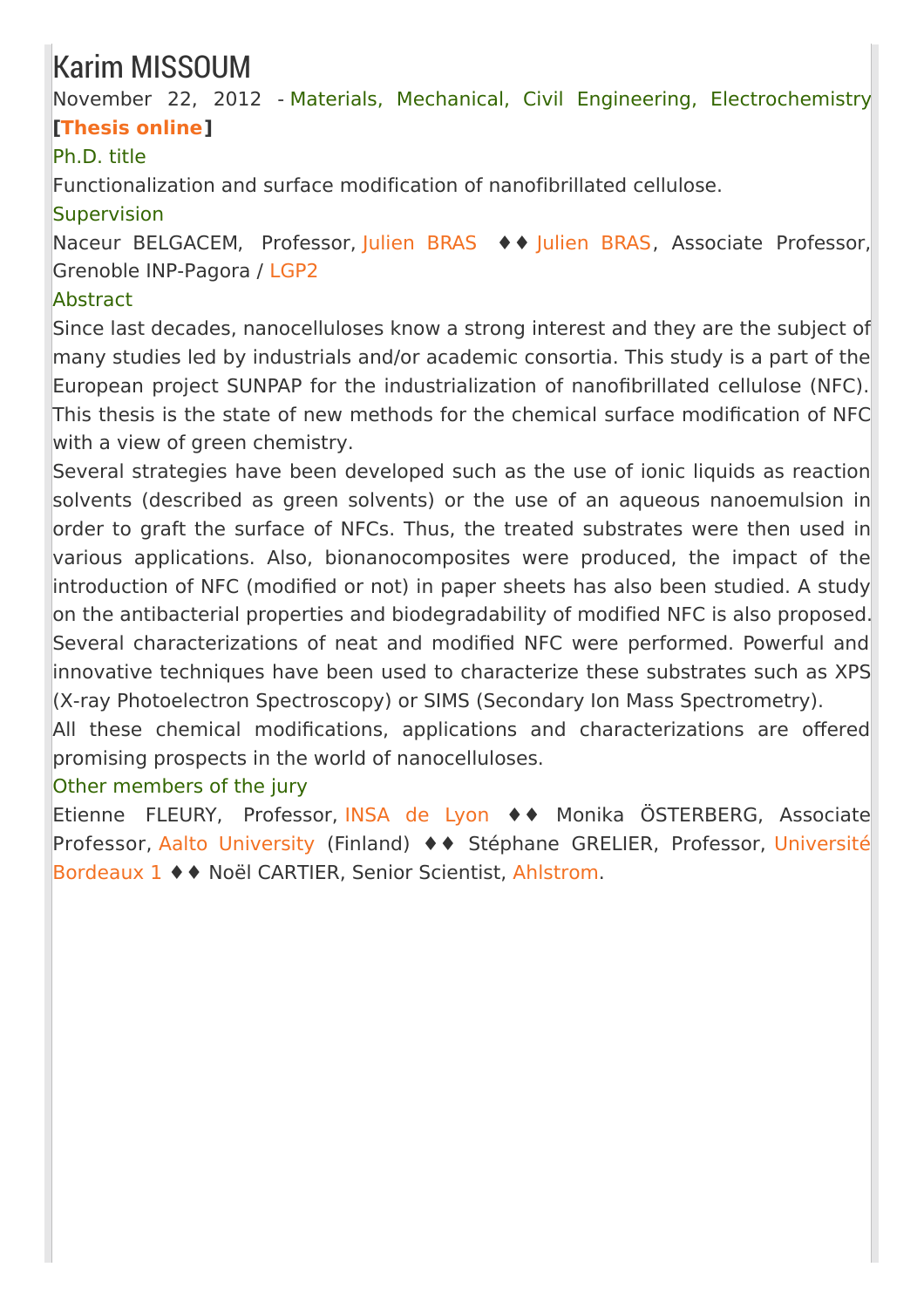## Souheila ADJIMI

October 30, 2012 - Fluid Mechanics, Energy, Processes **[\[Thesis](https://tel.archives-ouvertes.fr/tel-00907361) online]** Ph.D. title

Contribution to the development of a photocatalytic paper. Application to the reduction of Volatile Organic Compounds

#### Supervision

[Pierre-Xavier](http://lepmi.grenoble-inp.fr/equipes/m-thivel-pierre-xavier-430257.kjsp) THIVEL, Associate Professor, [Université](http://www.ujf-grenoble.fr/) Joseph Fourier (Grenoble) Résumé

The objective is to elaborate a based-paper titanium/silica photocatalysis for on stream flue gas depollution (volatile organic compounds) stemming from processes of printing. The volatile organic compound used in this study is the ethanol. Particles of hollow silica were synthesized and used as a support for nanoparticles of titanium dioxide, which were elaborated by sol-gel method. A continuous reactor was designed and used to treat the polluted gaseous flow. The ethanol passes through the photocatalytic paper irradiated by a UV lamp. Several photocatalytics papers were elaborated and characterized by several techniques (MEB, Spectroscopy Raman, DRX). A modeling of the reactor and the support (photocatalytic paper) was developed and proposed. This modeling integrates the Langmuir - Hinshelwood kinetic and the variation of the intensity with position in layer's paper using the Kublka-Munk model.

#### Other members of the jury

Jean-Claude ROUX, Professor, Grenoble INP-Pagora / [LGP2](http://pagora.grenoble-inp.fr/fr/recherche) ♦♦ Laurence LE COQ, Professor, École des Mines de [Nantes](http://www.mines-nantes.fr/) ♦ ♦ [Jean-Michel](http://www.mines-ales.fr/) GUILLOT, Professor, École des Mines d'Alès ♦♦ Abdelkrim BOUZAZA, Associate Professor, ENS Chimie de [Rennes](http://www.ensc-rennes.fr/) ♦♦ Nicolas SERGENT, Associate Professor, Grenoble [INP-Phelma](http://phelma.grenoble-inp.fr/)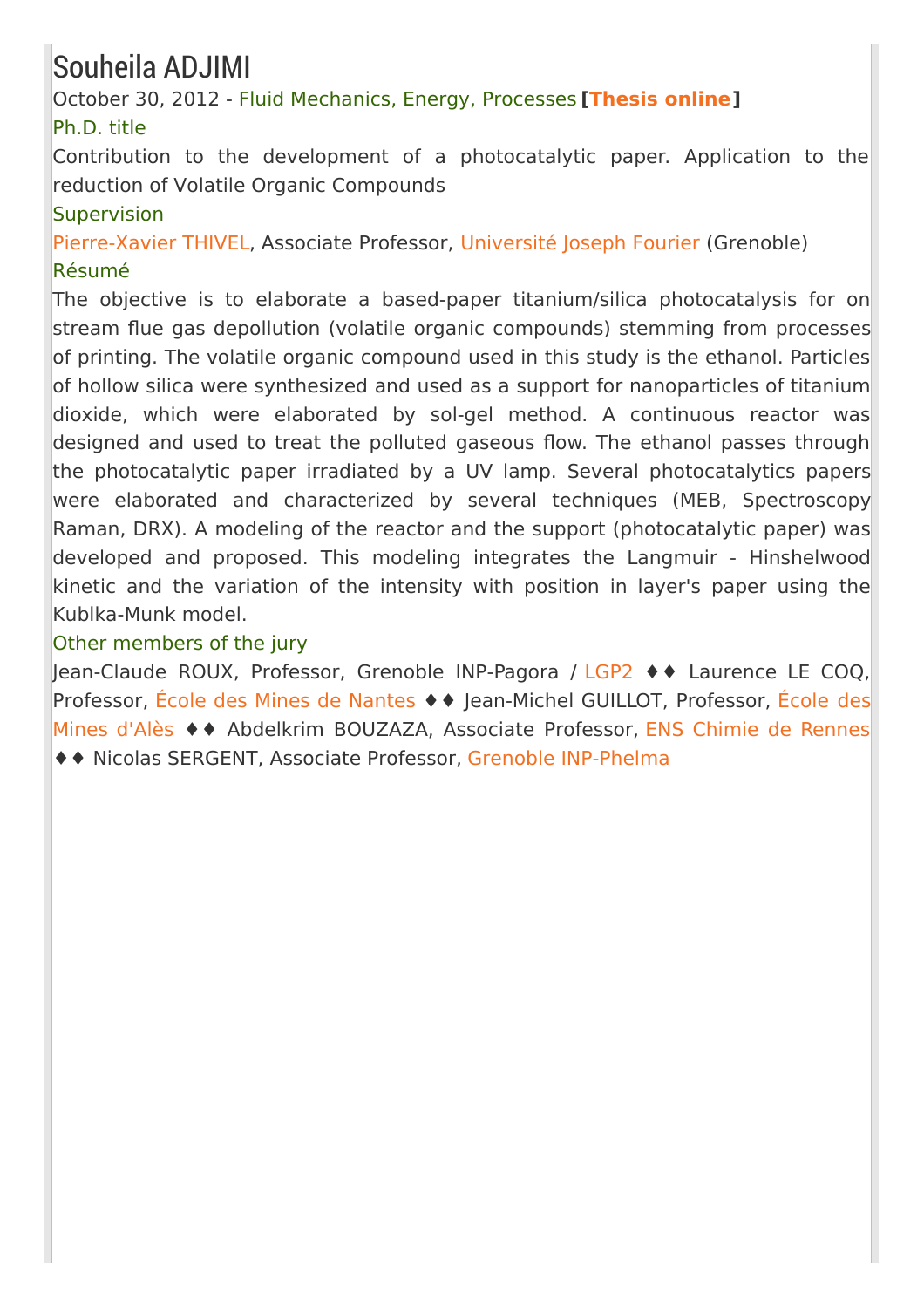### Lara JABBOUR

October 26, 2012 - Materials, Mechanical, Civil Engineering, Electrochemistry **[\[Thesis](https://tel.archives-ouvertes.fr/tel-00998372) online]**

### Ph.D. title

Elaboration of Li-ion batteries using cellulose fibers and papermaking techniques. Supervision

Davide [BENEVENTI](http://pagora.grenoble-inp.fr/fr/annuaire/beneventi-davide), CNRS Researcher, [LGP2](http://pagora.grenoble-inp.fr/fr/recherche) ♦♦ Didier [CHAUSSY,](http://pagora.grenoble-inp.fr/fr/annuaire/m-chaussy-didier) Professor, Grenoble [INP-Pagora](http://www.polito.it/) / [LGP2](http://pagora.grenoble-inp.fr/fr/recherche) - Claudio GERBALDI, Associate Professor, Politecnico di Torino (Italy).

#### **Abstract**

This work investigates the production of low cost, low environmental impact, easily up-scalable and recyclable cellulose-based Li-ion batteries.

Two main research approaches were explored. At first, microfibrillated cellulose was used for the production of paper-like anodes by means of a water-based casting process. Then, a papermaking approach was adopted and the majority of the experimental work was focused on the use of cellulose fibers for the production of paper-electrodes (i.e. anodes and cathodes) and paper-separators by means of a water-based filtration process.

The prepared electrodes are easy to handle and self-standing with good electrochemical characteristics, comparable with that of standard synthetic polymerbonded electrodes.

#### Other members of the jury

Nadia EL KISSI, Research Director CNRS, [Université](http://www.ujf-grenoble.fr/) Joseph Fourier (Grenoble) ♦♦ Lars WAGBERG, Professor, KTH Royal Institute of [Technology](http://www.kth.se/en) (Sweden) ♦♦ Bernard LESTRIEZ, Associate Professor, [Université](http://www.univ-nantes.fr/) de Nantes ♦♦ Hatem FESSI, Professor, [Université](http://www.univ-lyon1.fr/) Claude Bernard Lyon 1.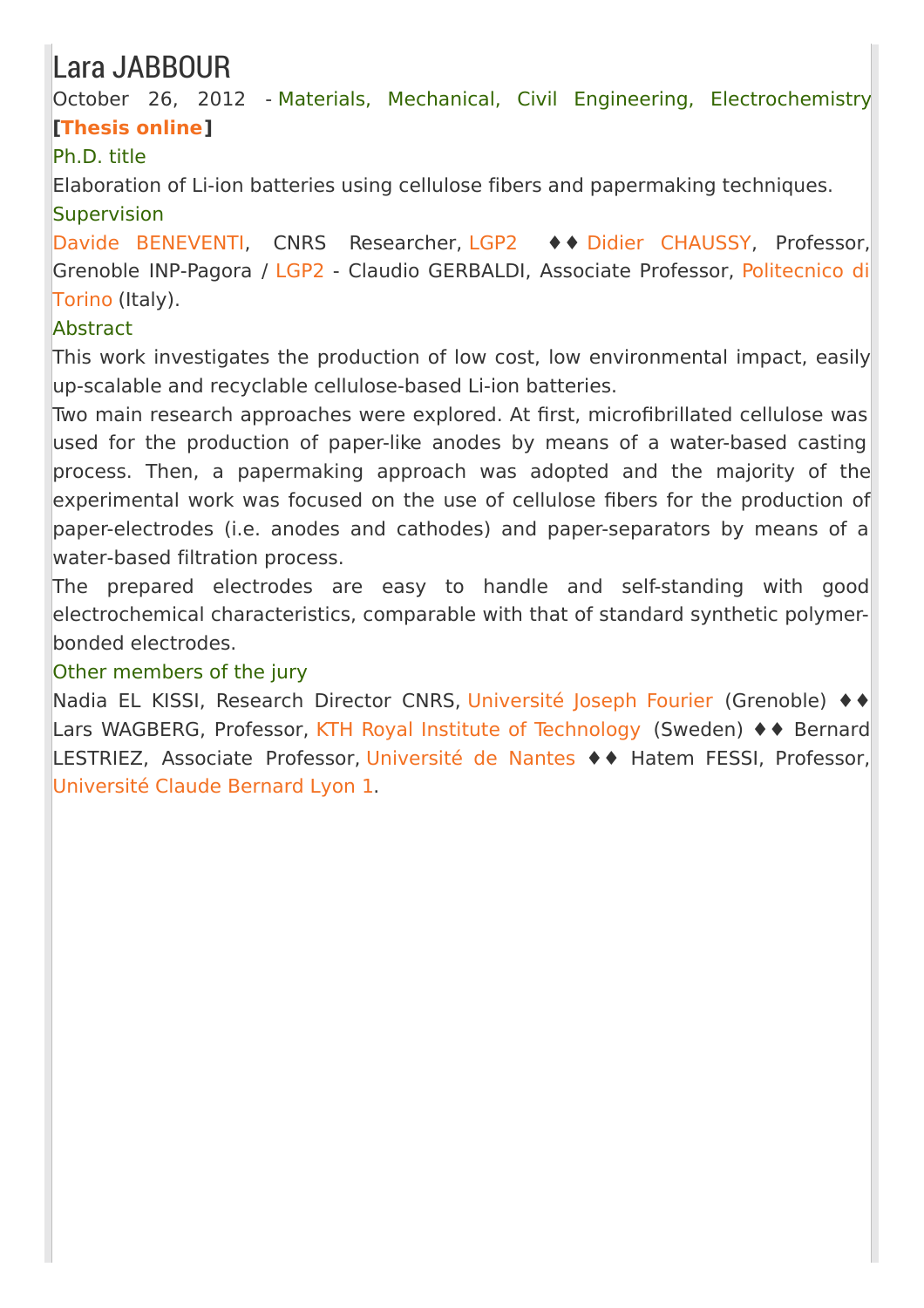## Chloé BOIS

October 26, 2012 - Materials, Mechanical, Civil Engineering, Electrochemistry **[\[Thesis](https://tel.archives-ouvertes.fr/tel-00844403) online]**

### Ph.D. title

Manufacture of membrane-electrode assembly of fuel cells by printing processes. **Supervision** 

Anne [BLAYO](http://pagora.grenoble-inp.fr/fr/annuaire/blayo-anne), Lecturer Researcher, Grenoble INP-Pagora / [LGP2](http://pagora.grenoble-inp.fr/fr/recherche) ♦♦ Didier [CHAUSSY](http://pagora.grenoble-inp.fr/fr/annuaire/m-chaussy-didier), Professor, Grenoble INP-Pagora / [LGP2](http://pagora.grenoble-inp.fr/fr/recherche)

#### Abstract

In a context of fossil fuel shortage and hydrocarbon emission reduction, fuel cells are a promising solution for energy production. However, the cost of the energy they produce remains too expensive to be competitive and the conventional manufacturing processes used limit the scaling up of the production.

The core of Proton Exchange Membrane Fuel Cells (PEMFCs) is a stack composed of five constituents, in which the proton exchange membrane and the two gas diffusion layers can be considered as printing substrates, and the two catalyst layers can be printed by continuous printing processes.

This work demonstrated the relevance of flexography for manufacturing fuel cell components. It allows large production with low waste of expensive elements. Despite of the poor printability of the substrates, the catalyst layers printed by flexography reached similar electrochemical properties than those made by conventional processes.

#### Other members of the jury

Yann BULTEL, Professor, [Grenoble](http://www.grenoble-inp.fr/fr/ecoles-d-ingenieurs-et-formations-de-docteurs-grenoble-inp) INP ♦ ♦ Reinhard BAUMANN, Professor, Chemnitz University of [Technology](http://www.tu-chemnitz.de/tu/sprachen/engl/) (Germany) ♦♦ François LAPICQUE, Research Director CNRS, [Université](http://www.univ-lorraine.fr/) de Lorraine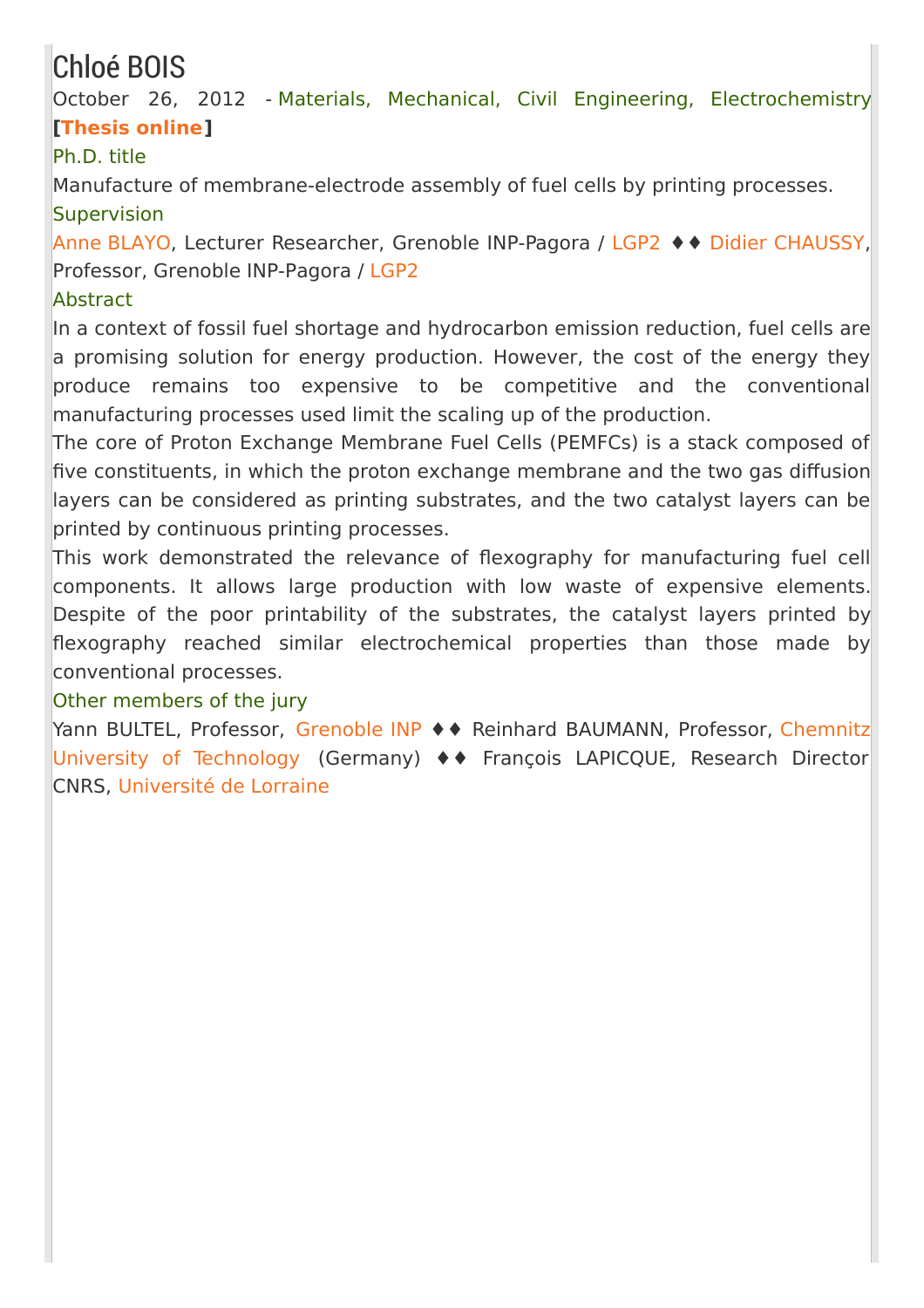## Imtiaz ALI

September 28, 2012 - Fluid Mechanics, Energy, Processes **[\[Thesis](https://tel.archives-ouvertes.fr/tel-00872112) online]** Ph.D. title

Study of the mechanical behavior of recycled fibers. Applications to papers and paperboards.

#### **Supervision**

[Jean-Francis](http://pagora.grenoble-inp.fr/fr/annuaire/m-passas-raphael) BLOCH, Associate Professor, Grenoble INP-Pagora / [LGP2](http://pagora.grenoble-inp.fr/fr/recherche) ♦♦ Raphaël PASSAS, Research Engineer, Grenoble INP-Pagora / [LGP2](http://pagora.grenoble-inp.fr/fr/recherche)

#### Abstract

By nowadays, the environmental politic is important: the deforestation or the stress on the wood market contribute to the increased interest to improve the recovered rate in papers. Particularly, high value papers constitute a specific target due to their high amount of virgin fibres.

The aim of this work was to characterise the modifications of morphological and physical properties occurring during drying and rewetting cycles. To reach this aim, experimental technics have been revisited or developed like the inverse size exclusion chromatography, the atomic force microscopy, the environmental scanning electron microscopy and the micro-tomography.

This experimental study showed that the main morphological changes occur during the first cycle. Furthermore, delamination and densification of cell wall fibres were highlighted. Evolutions of the mechanical behavior of handsheets and their 3D structures were analysed in function of the proportion and the quality (number of cycles) of fibres.

This work demonstrates the potential of valorisation of the recycled fibres in the paper area, especially for high value papers.

#### Other members of the jury

Christian GEINDREAU, Professor, [Université](http://www.ujf-grenoble.fr/) Joseph Fourier (Grenoble) ♦♦ Ana Paula COSTA, Professor, [Universidade](https://www.ubi.pt) da Beira Interior (Portugal) ♦♦ William SAMPSON, Professor, University of [Manchester](http://www.manchester.ac.uk/) (UK)

### Ragab ABOUZEID

September 27, 2012 - Fluid Mechanics, Energy, Processes **[\[Thesis](https://tel.archives-ouvertes.fr/tel-00947624) online]** Ph.D. title

Advanced cellulose composites, preparation and properties.

**Supervision** 

Alain [DUFRESNE](http://pagora.grenoble-inp.fr/fr/annuaire/dufresne-alain), Professor, Grenoble INP-Pagora / [LGP2](http://pagora.grenoble-inp.fr/fr/recherche) ♦♦ Mohamed Adel YOUSEF, Professor, Helwan [University](https://en.wikipedia.org/wiki/Helwan_University), Egypt

#### Abstract

The present study deals with utilization of Egyptian bagasse in both conventional and non-conventional fields. The conventional application is devoted to papermaking, where bagasse pulp is the most appropriate pulp for this purpose due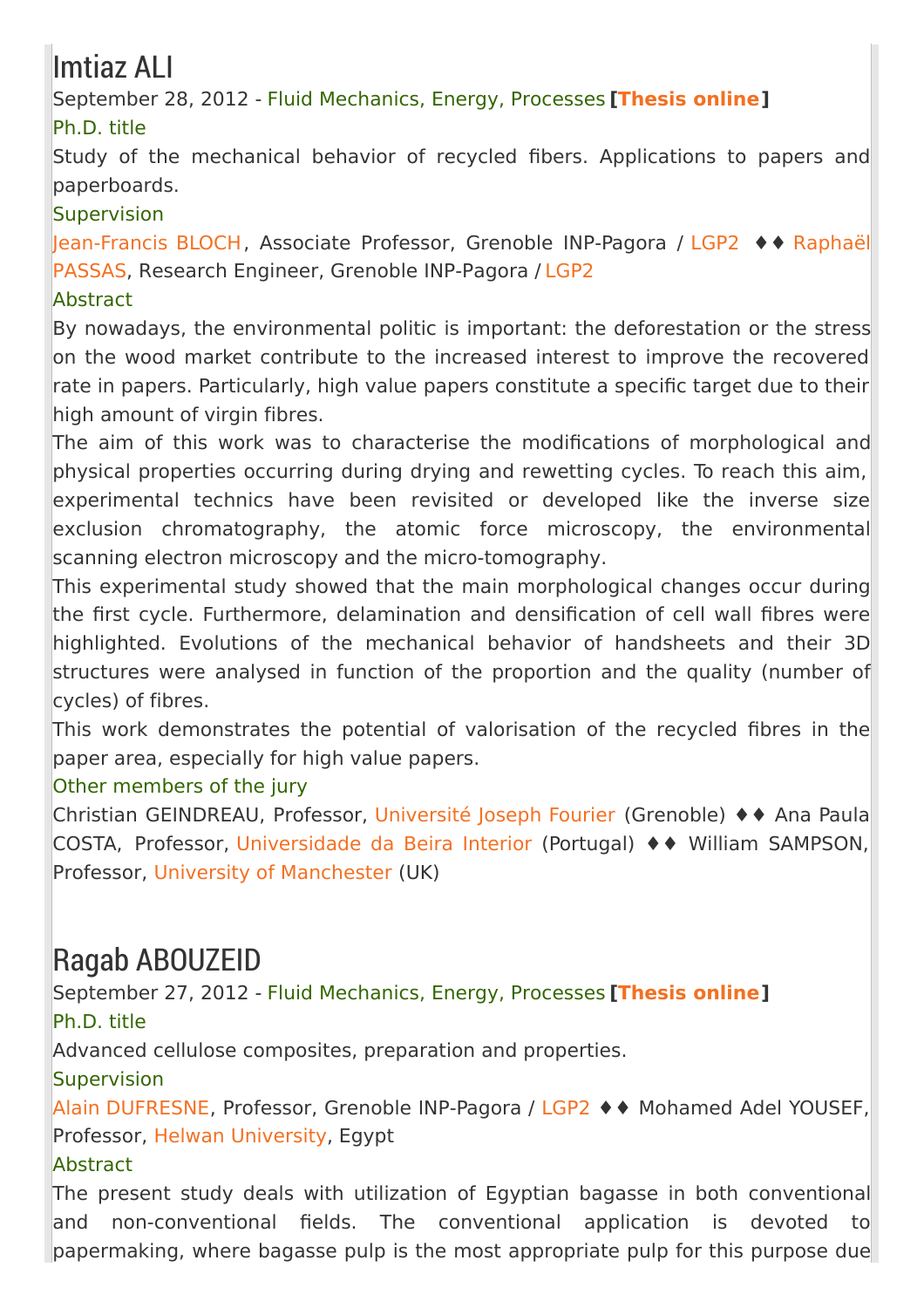to the suitability of fiber length and high cellulose and hemicellulose contents. The non-conventional application is dedicated to the preparation of cellulosic derivatives having liquid crystalline properties. The first approach deals with using modified soy protein isolate (SPI) as binder for cellulosic fibers in paper composites. Modification of SPI was carried out through i) denaturation with urea and NaOH. ii) addition of acrylamide to the denatured SPI. iii) changing pH of SPI. These types of modification were used to improve the adhesion properties of SPI. Pronounced mechanical and physical properties of paper sheets filled with 0.5, 2.5 or 5% denatured SPI was obtained upon using 2.5%. The optimum condition of SPI addition was used in ii and iii modifications. The additional effect of acrylamide on SPI was pronounced where the mechanical and physical properties were enhanced. Correlation between the mechanical and physical properties of paper sheets with the pH of SPI was studied. The used pHs were 3, 5, 7 and 10.The results showed that the maximum breaking length was obtainedAbstract - xix -at the isoelectric point of SPI at pH 5 (at the isoelectric point (IEP) the number of positive and negative charges on the polyion is the same, giving a net charge of zero) and it began to decrease when the pH is increased to pH 10. Both the burst index and the tear index showed parallel trends.In the second approach, a series of 4- alkyoxybenzoyloxypropyl cellulose (ABPC-n) samples were synthesized via the esterification of hydroxypropyl cellulose (HPC) with 4-alkoxybenzoic acid bearing alkoxy chain with different lengths. On the other hand, cellulose was isolated in pure form from Egyptian bagasse pulp. Hydroxypropylation was then conducted on the isolated cellulose. 4-alkyoxybenzoyloxypropyl cellulose (ABPC-m) samples were synthesized via the esterification of the latter product with the same acid, bearing 2, 10 and 12 carbon atoms in the side chain and characterized.The molecular structure of both esters (ABPC-n and ABPC-m) was confirmed by Fourier transform infrared (FT-IR) and 1H NMR spectroscopy. The liquid crystalline (LC) phases and transition behaviors were investigated using polarized light microscopy (PLM), and differential scanning calorimetry (DSC), respectively. The lyotropic behavior of the derivatives was investigated in DMA solutions using PLM andAbstract - xx -the critical concentration was firstly determined via refractive index measurements.

#### Other members of the jury

Aid KHALIL, Professor, Helwan [University,](https://cu.edu.eg/Home) Egypt ♦♦ Magdi NAOUM, Professor, Cairo University, Egypt ♦♦ Étienne FLEURY, Professor, [INSA](https://www.insa-lyon.fr/) Lyon, France ♦♦ Nahla EL-WAKIL, Professor, National [Research](http://www.nrc.sci.eg/nrc/#.VsR_bFJZsZM) Center, Egypt ♦♦ Ali SARHAN, Professor, Mansoura [University](http://www.mans.edu.eg/en), Egypt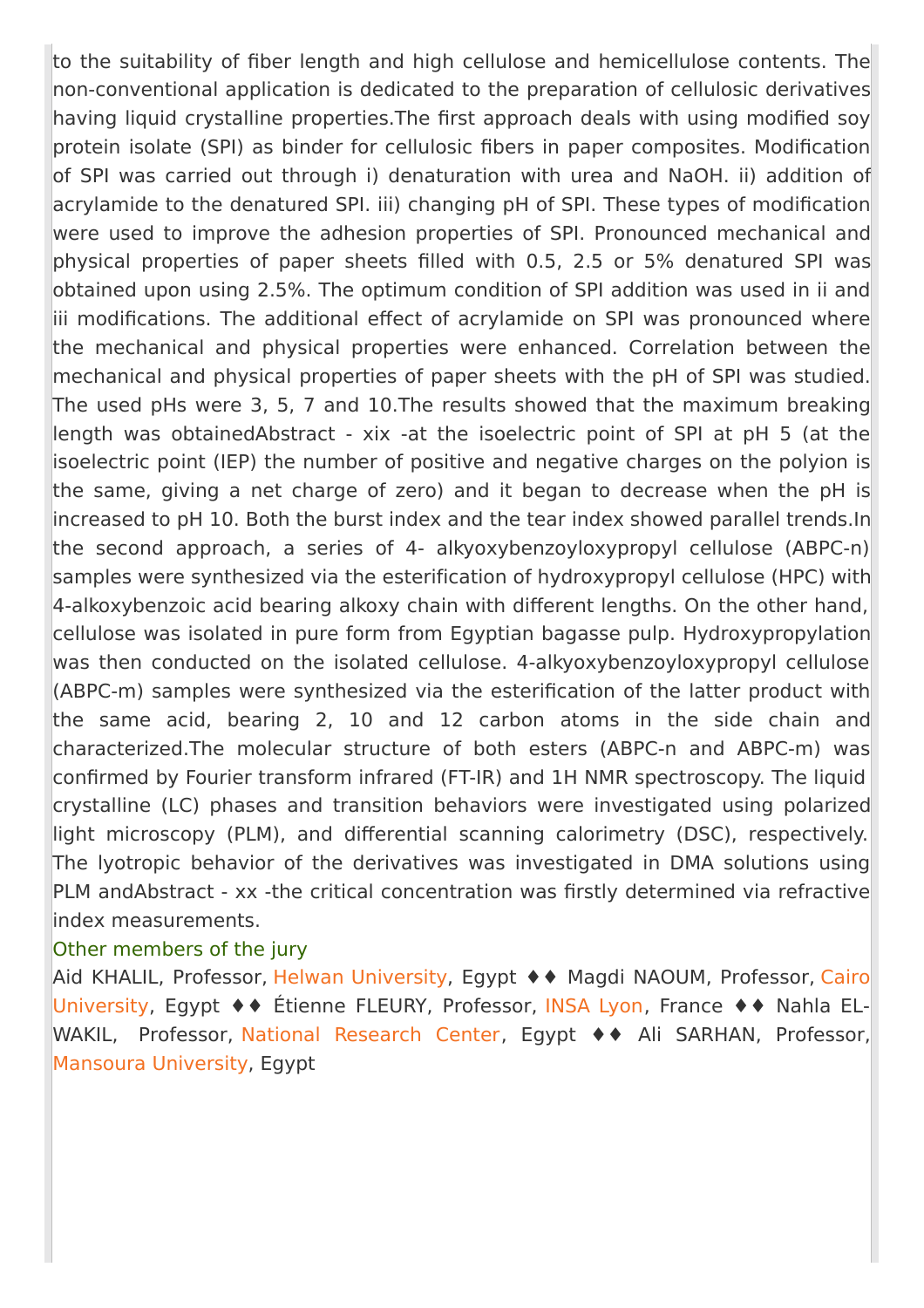## Lucie BOIRON

September 7, 2012 - Fluid Mechanics, Energy, Processes **[\[Thesis](https://tel.archives-ouvertes.fr/tel-01683106) online]** Ph.D. title

Study of the impact of hemicellulose extraction from wood on cellulose fibres and ethanol production as part of a lignocellulosic biorefinery .

#### Supervision

[Christine](http://pagora.grenoble-inp.fr/fr/annuaire/mme-chirat-christine) CHIRAT, Associate Professor, Grenoble [INP-Pagora](http://pagora.grenoble-inp.fr/fr/annuaire/lachenal-dominique) / [LGP2](http://pagora.grenoble-inp.fr/fr/recherche) ♦♦ Dominique LACHENAL, Professor, Grenoble INP-Pagora / [LGP2](http://pagora.grenoble-inp.fr/fr/recherche)

#### **Abstract**

Biofuel revival could be a great opportunity for the chemical pulp industry to widen the range of its products made from wood. This thesis deals with the integration of a softwood hemicellulose extraction step prior to the Kraft pulping process in order to produce both cellulose fibres and bioethanol.

In this study the experimental work covers the entirety of the process: from the extraction of more than half of the hemicelluloses from wood either by autohydrolysis or dilute acid hydrolysis to the production of bleached cellulosic fibres as well as ethanol from fermentated wood hydrolyzates.

Prehydrolyzed wood and their subsequent pulps stood out by their excellent delignification ability during Kraft cooking and oxygen bleaching. Quantitative analysis of the main constituants of the pulps showed why prehydrolysis leads to decreased Kraft pulp yields (extra lignin loss and hemicelluloses loss including xylans). A range of hypotheses to explain the good delignification ability of prehydrolyzed wood Kraft pulps during oxygen bleaching was narrowed to one by Kraft lignin analysis.

The overall results of the hemicellulose extraction prior to Kraft pulping as it has been defined in this study showed that from 100 kg of softwood, 27 to 36 kg of bleached cellulosic fibres and 6 litres of ethanol could be produced. The bleached cellulosic fibres are of great interest for dissolving pulp or cellulose nanocrystals production.

#### Other members of the jury

Nicolas BROSSE, Professor, [Université](http://www.univ-lorraine.fr/) de Lorraine ♦♦ Ana Paula DUARTE, Professor, [Universidade](https://www.ubi.pt/) da Beira Interior (Portugal) ♦♦ Marie-José VILLETTE, Head of R&D, Fibre Excellence R&D Kraft.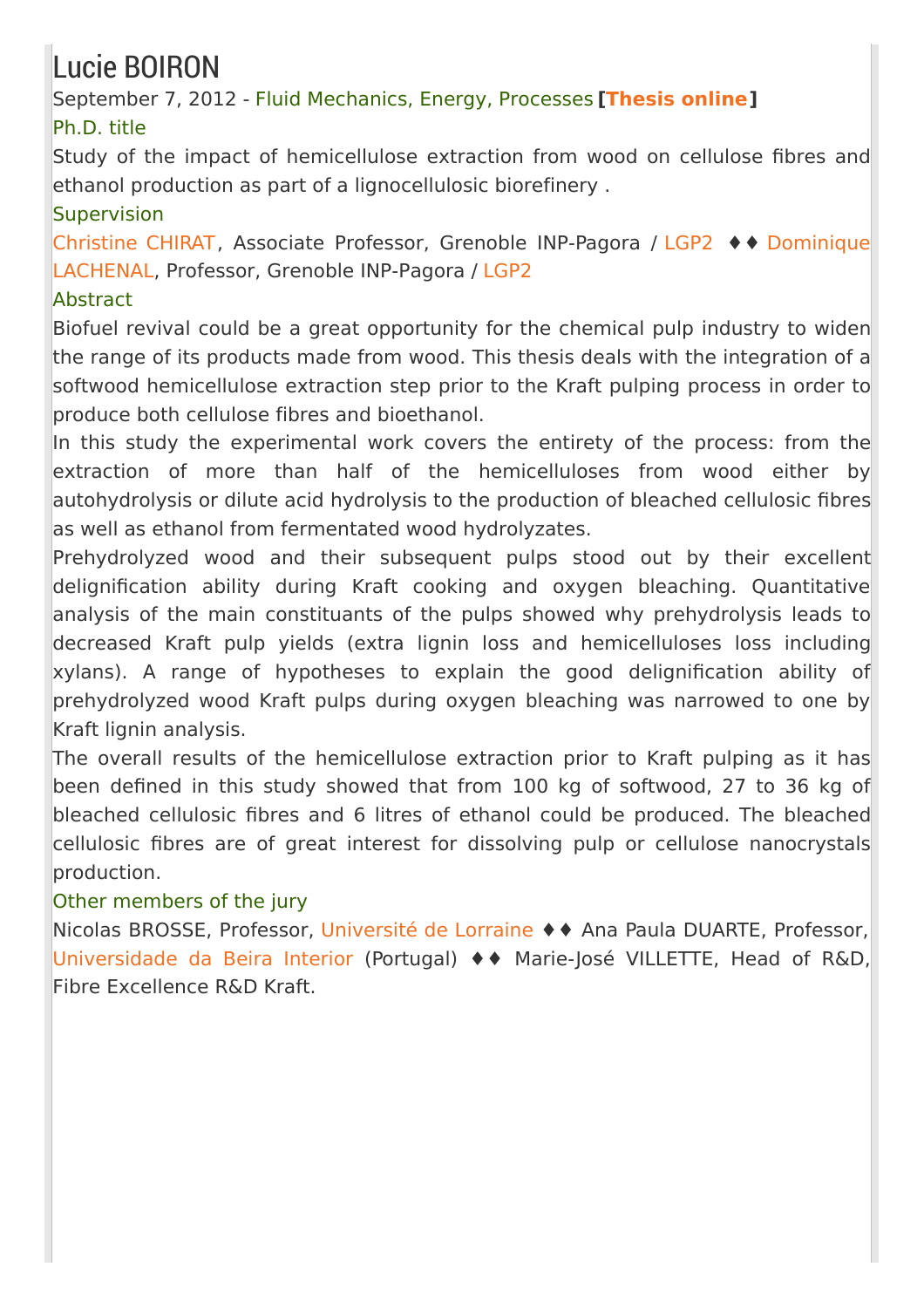### Nicoleta-Ioana VLADUT

July 20, 2012 - Fluid Mechanics, Energy, Processes

Ph.D. title

Delignifying chemical system based on hydrogen peroxide.

**Supervision** 

Gérard [MORTHA](http://pagora.grenoble-inp.fr/fr/annuaire/m-mortha-gerard), Professor, Grenoble INP-Pagora / [LGP2](http://pagora.grenoble-inp.fr/fr/recherche) ♦♦ Vanessa DURRIEU, Associate Professor, INP Toulouse / [LCA](http://www6.toulouse.inra.fr/lca)

Other members of the jury

Dominique LACHENAL, Professor, Grenoble INP-Pagora / [LGP2](http://pagora.grenoble-inp.fr/fr/recherche) ♦♦ Stéphane GRELIER, Professor, [Université](http://www.u-bordeaux.fr/) de Bordeaux 1 ♦♦ Carlos PASCOAL-NETO, Professor, [Universidade](http://www.ua.pt/) de Aveiro (Portugal) ♦♦ Pierre LARNICOL, Business Manager, [Arkema](http://www.arkema.fr/fr/)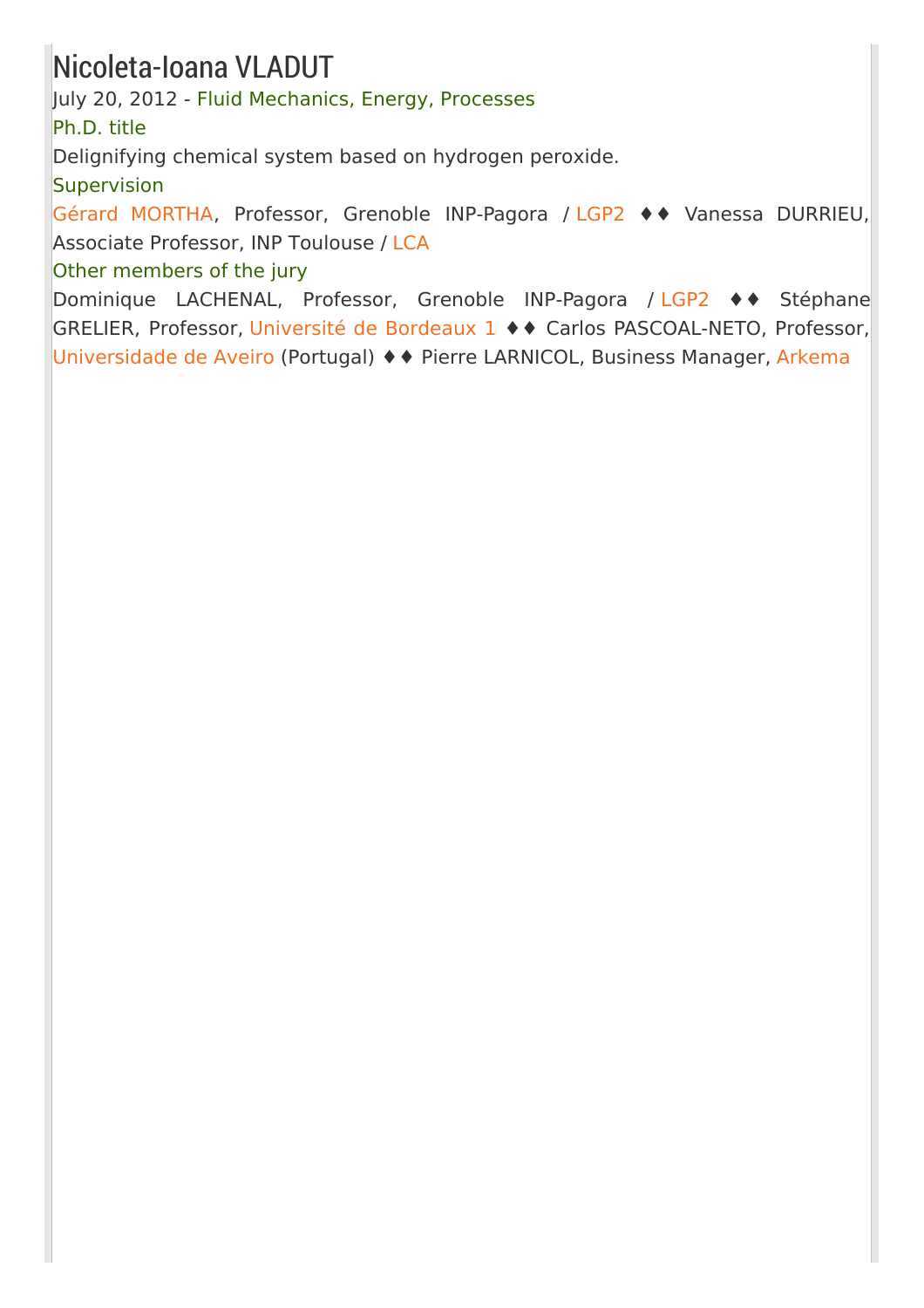### Saurabh KUMAR

June 14, 2012 - Fluid Mechanics, Energy, Processes

Ph.D. title

Deinking pulp fractionation: characterization and separation of fines by screening. **Supervision** 

[François](mailto:Francois%2EJulien-Saint-Amand%40webCTP%2Ecom) JULIEN SAINT AMAND, Deputy Director R&D, & [Benjamin](mailto:Benjamin%2EFabry%40webCTP%2Ecom) FABRY, Manager Deinking Process, Centre [Technique](http://www.webctp.com/) du Papier ♦♦ [Raphaël](http://pagora.grenoble-inp.fr/fr/annuaire/m-passas-raphael) PASSAS, Research Engineer, Grenoble INP-Pagora / [LGP2](http://pagora.grenoble-inp.fr/fr/recherche)

#### Abstract

Deinking is a key process in a sustainable strategy for papermaking, where the ink contained in the fine fraction (defined as passing a 76µm screen) is eliminated from the fibrous suspension. Fines sub-fractions analysed by a new manual classification method showed that the major contamination of ink occurs in the fraction which passes 11µm openings. Visual analysis of the microscopic images revealed that fibrils are in majority almost ink free whereas flakes from mineral fillers or cellulosic origin have ink deposition with varying coverage. Pulp fractionation is a viable option which opens avenues for separation of fines from pulp and offers opportunity of dedicated treatment to each fraction.

Separation of fines by a pressure screening system equipped with a micro-hole screen plate showed a higher selectivity towards the separation of fines into the accepts than conventional slot-screen cylinders. Comprehensive understanding of rotor hydrodynamics helped to understand the capacity constraints and inlet concentration limits. Studies showed that such a micro-hole screen plate is well adapted to rationalize deinking operations, where dedicated treatment on different fractions could be envisaged.

The study highlighted that new optimised deinking lines could be envisaged by introducing a specific fractionation technology and that pulp fines can be valorised, with an important impact in future manufacturing concepts as specifically engineered multilayer papers.

#### Other members of the jury

Evelyne MAURET, Professor, Grenoble INP-Pagora / [LGP2](http://pagora.grenoble-inp.fr/fr/recherche) ♦♦ Harald GROSSMANN, Professor, Technische [Universität](http://tu-dresden.de/) Dresden (Germany) ♦♦ Paulo FERREIRA, Assistant Professor, [Universidade](http://www.uc.pt/) da Coimbra (Portugal) ♦♦ Frédéric VAULOT, Director R&D, [Kadant-Lamort](http://www.kadant.com/) (France)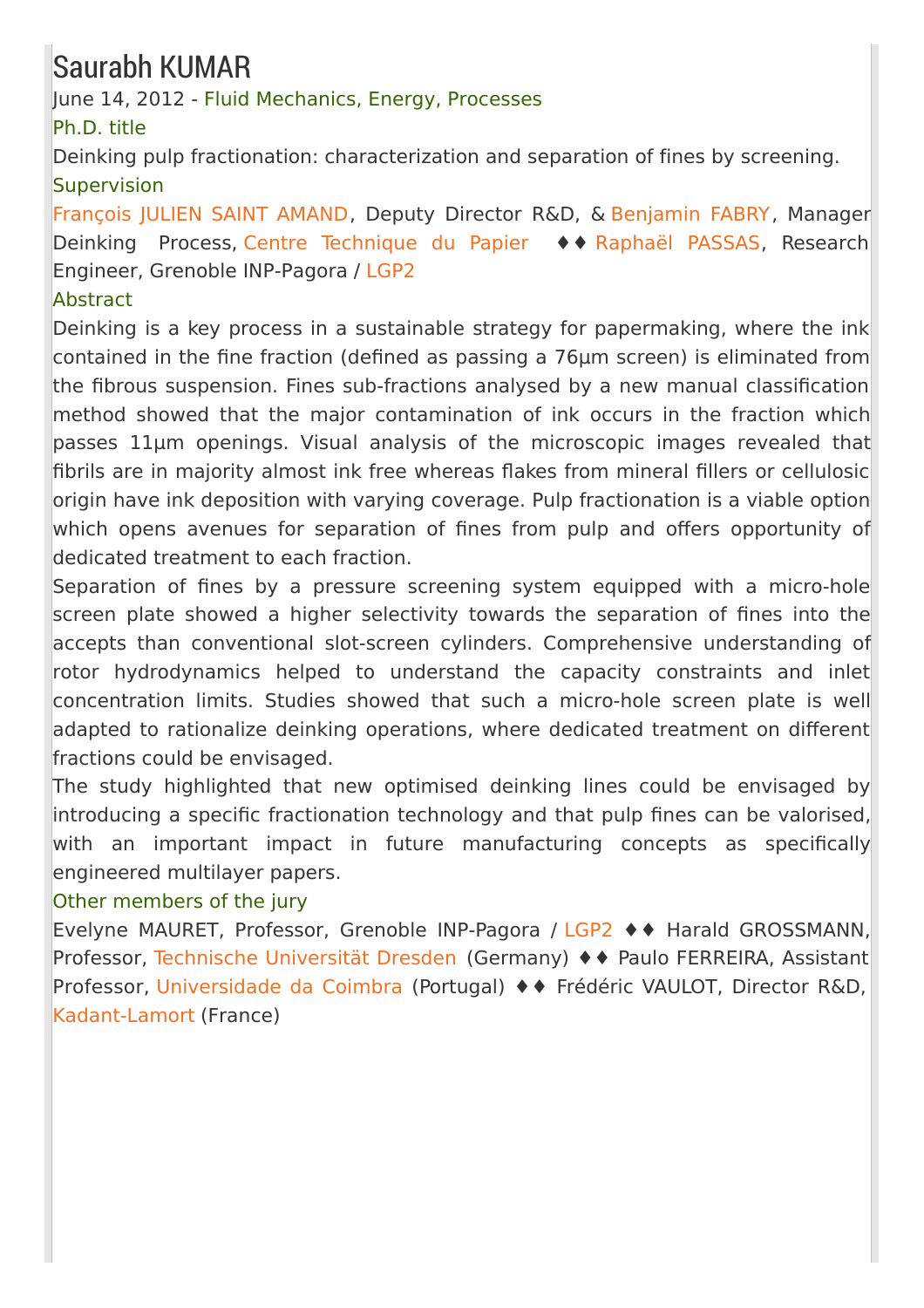### Basile GUENEAU

June 13, 2012 - Organic chemistry

#### Ph.D. title

Study and use of copper(II) polypyridinic complexes in catalysis of dioxygen delignification of cellulosic pulps.

#### **Supervision**

Alain [DERONZIER](mailto:alain%2Ederonzier%40ujf-grenoble%2Efr), Research Director, [Université](http://www.ujf-grenoble.fr/) Joseph Fourier (Grenoble) ♦♦ [Nathalie](http://pagora.grenoble-inp.fr/fr/annuaire/mme-marlin-nathalie) MARLIN, Associate Professor, Grenoble INP-Pagora / [LGP2](http://pagora.grenoble-inp.fr/fr/recherche)

#### Abstract

Dioxygen delignification considerably reduces the operating cost of the bleaching process and decreases the environmental impact of the bleaching effluent. Unfortunately the performance of dioxygen delignification is limited since part of the residual lignin is not reactive toward dioxygen while cellulose depolymerisation occurs.

Studies suggested that dioxygen delignification could be improved thanks to the use of catalysts such as copper(II)-phenanthroline type complexes which have shown promising results on delignification efficiency. However cellulose was also more degraded. Different polypyridinyl ligands have been studied in this work, in an attempt to find copper(II) complexes that have more affinity toward lignin and less toward cellulose. Complexes have been characterised by UV/Vis spectroscopy, cyclic volammetry, and they were studied for the catalysed oxidation of various substrates: a non phenolic lignin model compound and lignocellulosic substrates (a model of cellulose, a model of native lignin and an industrial kraft pulp).

It has been shown that the nature of the ligand had a significant effect on the catalytic activity of Cu(II) complexes in the oxygen oxidation of the lignin model compound. However, the active complexes only show a limited activity during the delignification of a kraft pulp and oxidize carbohydrates. This lack of selectivity prevents from an industrial application for paper pulp production but may be useful for the design of products with fewer constraints on cellulose polymerization degree. Other members of the jury

Alain CASTELLAN, Professor, [ENSCBP/IPB](http://www.enscbp.fr/) (Bordeaux) ♦♦ Joël ALBET, Associate Professor, INP [Toulouse](http://www.inp-toulouse.fr) ♦♦ Jean-Marie HERRMANN, Research Director, [IRCELYON](http://www.ircelyon.univ-lyon1.fr/) (Lyon 1) ♦♦ Dominique LACHENAL, Professor, Grenoble INP-Pagora / [LGP2](http://pagora.grenoble-inp.fr/fr/recherche)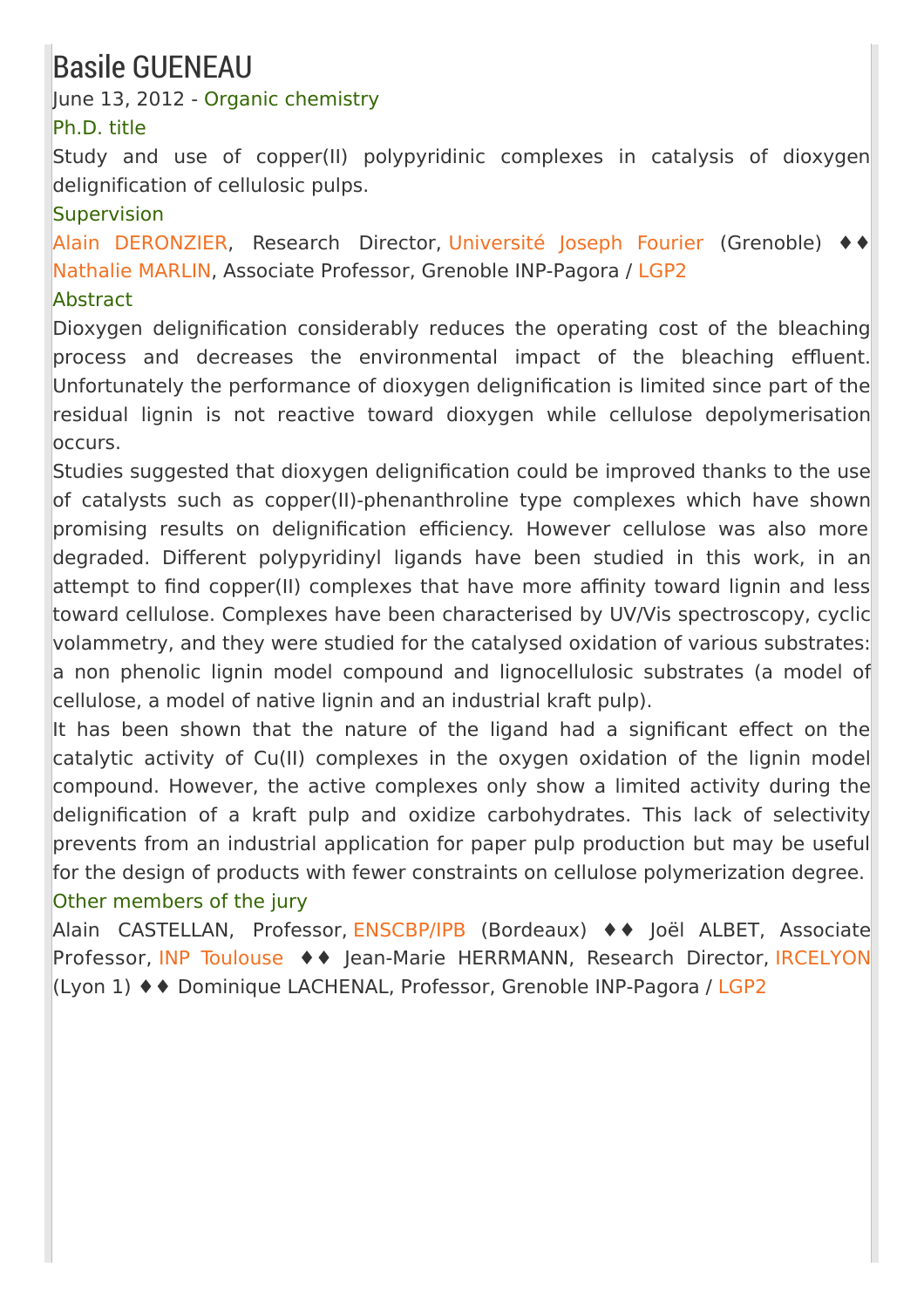## Olivier PAQUET

June 6, 2012 - Materials, Mechanical, Civil Engineering, [Electrochemistry](https://tel.archives-ouvertes.fr/tel-01017164) **[Thesis online]**

#### Ph.D. title

Surface modification of cellulose by the organosilanes.

#### Supervision

Naceur BELGACEM, Professor, Grenoble INP-Pagora / [LGP2](http://pagora.grenoble-inp.fr/fr/recherche) ♦♦ Evelyne [MAURET](http://pagora.grenoble-inp.fr/fr/annuaire/mme-mauret-evelyne), Professor, Grenoble [INP-Pagora](http://www.webctp.com/) / [LGP2](http://pagora.grenoble-inp.fr/fr/recherche) ♦♦ Elisa [ZENO](mailto:Elisa%2EZeno%40webCTP%2Ecom), Research Engineer, Centre Technique du Papier

#### Abstract

This thesis describes the chemical modification of cellulosic fibers by organosilanes. The reactions of silanes bearing various functional groups were carried out in pure aqueous solution and followed in-situ by nuclear magnetic resonance spectrometry. The effect of pH, concentration, and temperature on the reaction kinetics was studied. Aminosilanes could be processed in conditions similar to those commonly used in the papermaking.

Furthermore, the adsorption of the most promising grafting agents on model cellulose surfaces was investigated by mean of a quartz crystal microbalance, and the effect of the same parameters was evaluated. This study showed that a good surface coverage is attained rapidly, i.e., within only a few minutes. Then, a slower but continuous adsorption was observed over time. The nature of the interactions between various silanes and cellulose was tested. It was shown that the grafting was successfully performed, thus giving rise to the formation of strong interactions between the adsorbate and the adsorbent.

Finally, two types of fibers (softwood and hardwood) were used in order to evaluate the effect of organosilanes on mechanical properties and the softness of paper. The results obtained showed quite modest effects, even though the success of the grafting was assessed on both type of fibers.

#### Other members of the jury

Didier LEONARD, Professor, CPE [Lyon](http://www.cpe.fr/) ♦ ♦ Antonio PIZZI, Professor, [ENSTIB](http://www.enstib.uhp-nancy.fr/fr/) (Nancy) ♦♦ Maria Emília CABRAL AMARAL, Professor, [Universidade](https://www.ubi.pt/Index.aspx) da Beira Interior (Portugal)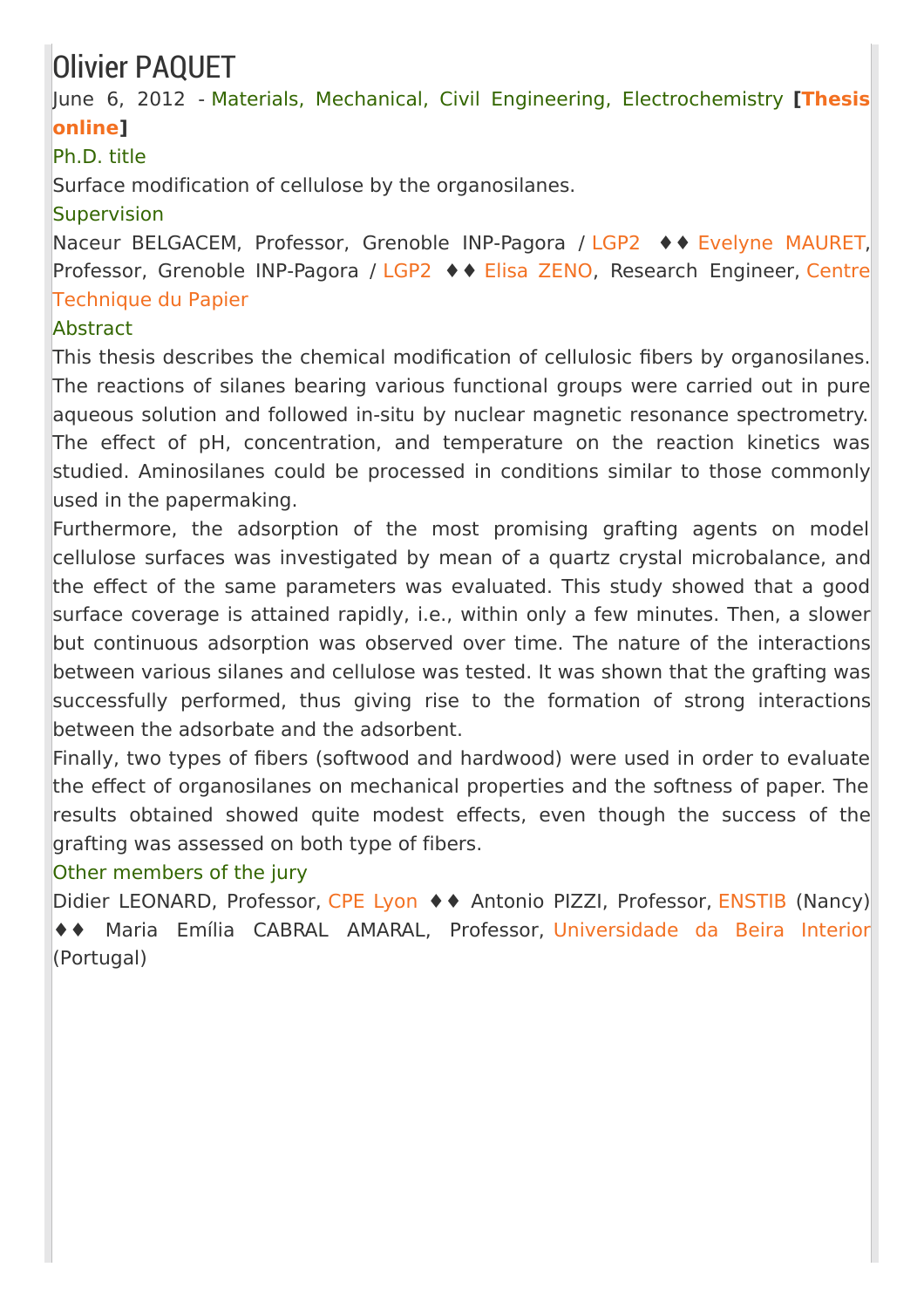## Eder José SIQUEIRA

June 5, 2012 - Fluid Mechanics, Energy, Processes **[\[Thesis](https://tel.archives-ouvertes.fr/tel-00952991) online]** Ph.D. title

Polyamideamine epichlorohydrin-based papers: mechanisms of wet strength development and paper repulping.

#### **Supervision**

Evelyne [MAURET](http://pagora.grenoble-inp.fr/fr/annuaire/mme-mauret-evelyne), Professor, Grenoble INP-Pagora / [LGP2](http://pagora.grenoble-inp.fr/fr/recherche) ♦♦ Naceur BELGACEM, Professor, Grenoble INP-Pagora / [LGP2](http://pagora.grenoble-inp.fr/fr/recherche)

#### Abstract

Polyamideamine epichlorohydrin (PAE) resin is a water soluble wet strength additive used for preparing wet strengthened papers (WSP). Even if PAE is largely used in the papermaking industry, there is still a lack of knowledge concerning the cross-linking reactions, the effect of the operating conditions on the properties of the produced papers as well as the recycling of WSP.

The first part of this work showed that the main PAE cross-linking reaction occurs by a nucleophilic attack of N atoms in the PAE structure forming 2-propanol bridges between PAE macromolecules. A secondary contribution of ester linkages to the PAE cross-linking resulting from the reaction between carboxylic groups and azetidinium rings was also observed. This reaction is important in the presence of carboxylmethyl cellulose (CMC). However, it can be postulated that ester bond formation has a negligible impact on the wet strength of PAE-based papers because the amount of carboxylic groups present in lignocellulosic fibres is considerably less high than in CMC and the resulting formed ester bonds are hydrolysable.

In the second part of this work, the obtained results showed that, when PAE is added to a fibrous suspension (bleached chemical pulp - Eucalyptus), the adsorption, reconformation and/or penetration phenomena reach an apparent equilibrium after 10 min of contact time. An increase of the conductivity of the pulp suspension (from 100 to 3000 S/cm) negatively impacts the strength of the WSP, but for high dosages only (1%). Finally, the degradation of PAE films and PAE-based papers was studied in order to improve the recycling of WSP. For the tested conditions, sodium persulfate is the most effective reagent but the efficiency of the treatment is decreased when coated papers are used.

#### Other members of the jury

Ana Paula COSTA, Professor, [Universidade](https://www.ubi.pt/) da Beira Interior (Portugal) - Marie-Pierre LABORIE, Professor, [University](http://www.uni-freiburg.de/start-en.html?set_language=en) of Freiburg (Germany) ♦♦ Jean-Pierre JOLY, Researcher CNRS, [Université](http://www.uhp-nancy.fr/) Henri Poincaré (Nancy) ♦♦ Séverine SCHOTT, Engineer, Ahlstrom [LabelPack](http://www.ahlstrom.com/en/Pages/default.aspx) (Pont-Evêque)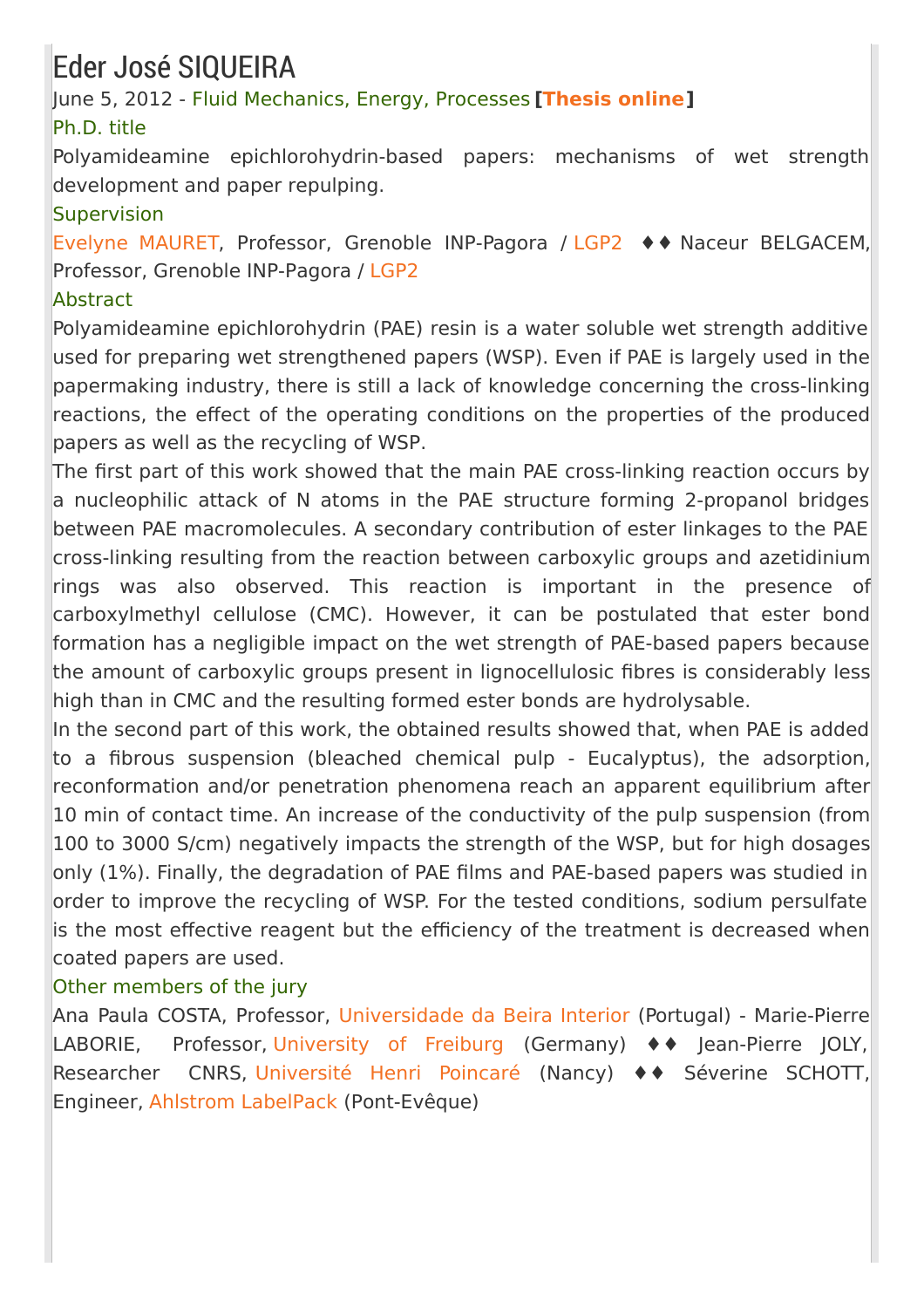## Rita FADDOUL

May 3, 2012 - Fluid Mechanics, Energy, Processes **[\[Thesis](https://tel.archives-ouvertes.fr/tel-00858909) online]**

### Ph.D. title

Printing processes dedicated to the mass production of ceramic based electronic microdevices.

#### Supervision

Anne [BLAYO](http://pagora.grenoble-inp.fr/fr/annuaire/blayo-anne), Lecturer [Researcher,](http://pagora.grenoble-inp.fr/fr/annuaire/mme-reverdy-bruas-nadege) Grenoble INP-Pagora / [LGP2](http://pagora.grenoble-inp.fr/fr/recherche) & Nadège REVERDY-BRUAS, Associate Professor, Grenoble INP-Pagora / [LGP2](http://pagora.grenoble-inp.fr/fr/recherche)

#### Abstract

This work demonstrates the printing processes potential for manufacturing ceramic based electronic devices. Several printing techniques were studied: screen printing, flexography, rotogravure and inkjet. Ceramic tapes surface properties were characterised: surface pore size, roughness and surface energy.

These analyses allowed the selection of the inks raw materials adapted to the substrates and the printing processes. Water-based silver inks were formulated. Inks properties, rheology and surface tension, were analysed and their effect on line properties was investigated. Printed substrates were afterwards sintered. Resistivity values close to that of bulk silver were reached (2 to 12x10-8 Ohm.m).

These work novelties are mainly the formulation of water-based environmentally friendly screen printing pastes and the flexography printing of silver inks onto ceramic substrates. This study offers new perspectives for the industrialisation and the mass production of electronic components on flexible ceramic substrates.

#### Other members of the jury

Didier CHAUSSY, Professor, Grenoble INP-Pagora / [LGP2](http://pagora.grenoble-inp.fr/fr/recherche) - Martine LEJEUNE, Professor, [Université](http://www.sciences.unilim.fr/) de Limoges - Arnaud MAGREZ, Doctor, École [Polytechnique](http://www.epfl.ch/) Fédérale de Lausanne (Swiss) - Leszek GOLONKA, Professor, Wroclaw University of [Technology](http://www.portal.pwr.wroc.pl/index.dhtml) (Poland) - Stéphane BREDEAU, Doctor, Commissariat à l'Énergie Atomique et aux Énergies [Renouvelables](http://www.cea.fr/)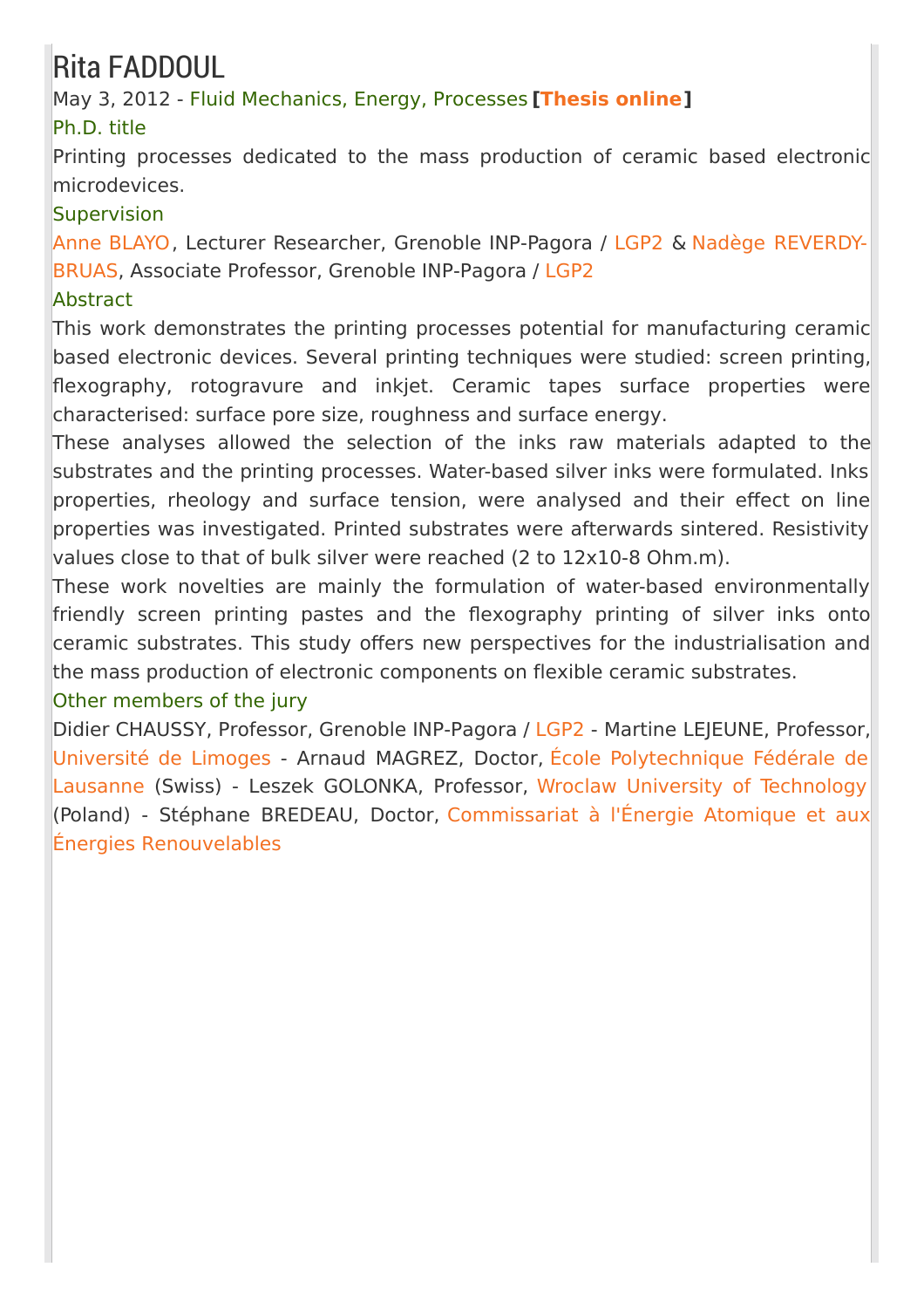## Magalie PERALBA

February 14, 2012 - Fluid Mechanics, Energy, Processes

### Ph.D. title

The X-ray microtomography as a tool for solving industrial problems in pulp and paper.

#### **Supervision**

[Jean-Francis](http://pagora.grenoble-inp.fr/fr/annuaire/bloch-jean-francis) BLOCH, Associate Professor, Grenoble INP-Pagora / [LGP2](http://pagora.grenoble-inp.fr/fr/recherche) - Patrice MANGIN, Professor, Université du Québec à [Trois-Rivières](http://www.uqtr.ca/) (Canada) Abstract

The X-ray microtomography can provide useful innovative information for solving current industrial problems. Indeed, to better understand the behavior of a material during its use, we must study its structure on a microscopic scale, that allows the Xray microtomography.

In this thesis, the use of this technique was used to analyze the phenomena of flow and filtration in the pulp and paper.

In the first part, flows through forming fabrics were studied by connecting the structure measured by microtomography to the flow simulations and experimental measurements.

In the second part, the filtration of mineral fillers through a fibrous mat was tested in order to understand the phenomena occurring during filtration of the formation of the paper.

The last part was devoted to the print quality of paper attached to its structure.

### Other members of the jury

Christian GEINDREAU, Professor, [Université](http://www.ujf-grenoble.fr/) Joseph Fourier (Grenoble) - Laurence SCHACHER, Professor, [ENSISA](www.alsacetech.org/FR/formations/les-ecoles-et-l-offre-de-formation/ensisa.html) (Strasbourg) - Dominique THOMAS, Professor, [INPL](http://www.inpl-nancy.fr/) (Nancy) - Martin DUBE, Associate Professor, Université du Québec à [Trois-Rivières](http://www.uqtr.ca/) (Canada) - Pierre DUMONT, Associate Professor, Grenoble INP-Pagora / [LGP2](http://pagora.grenoble-inp.fr/fr/recherche) - Sabine ROLLAND DU ROSCOAT, Associate Professor, [Université](http://www.ujf-grenoble.fr/) Joseph Fourier (Grenoble)

# Research

[Research](http://pagora.grenoble-inp.fr/en/research?RH=EFP_EN-RESEARCH)

Director & [Managers](http://pagora.grenoble-inp.fr/en/research/director-managers)

[Research](http://pagora.grenoble-inp.fr/en/research/research-groups) groups

Scientific [production](http://pagora.grenoble-inp.fr/en/research/scientific-production)

### **Doctorate, [post-doctorate](http://pagora.grenoble-inp.fr/en/research/doctorate-post-doctorate)**

[Partnerships-Projects](http://pagora.grenoble-inp.fr/en/research/partnerships-projects)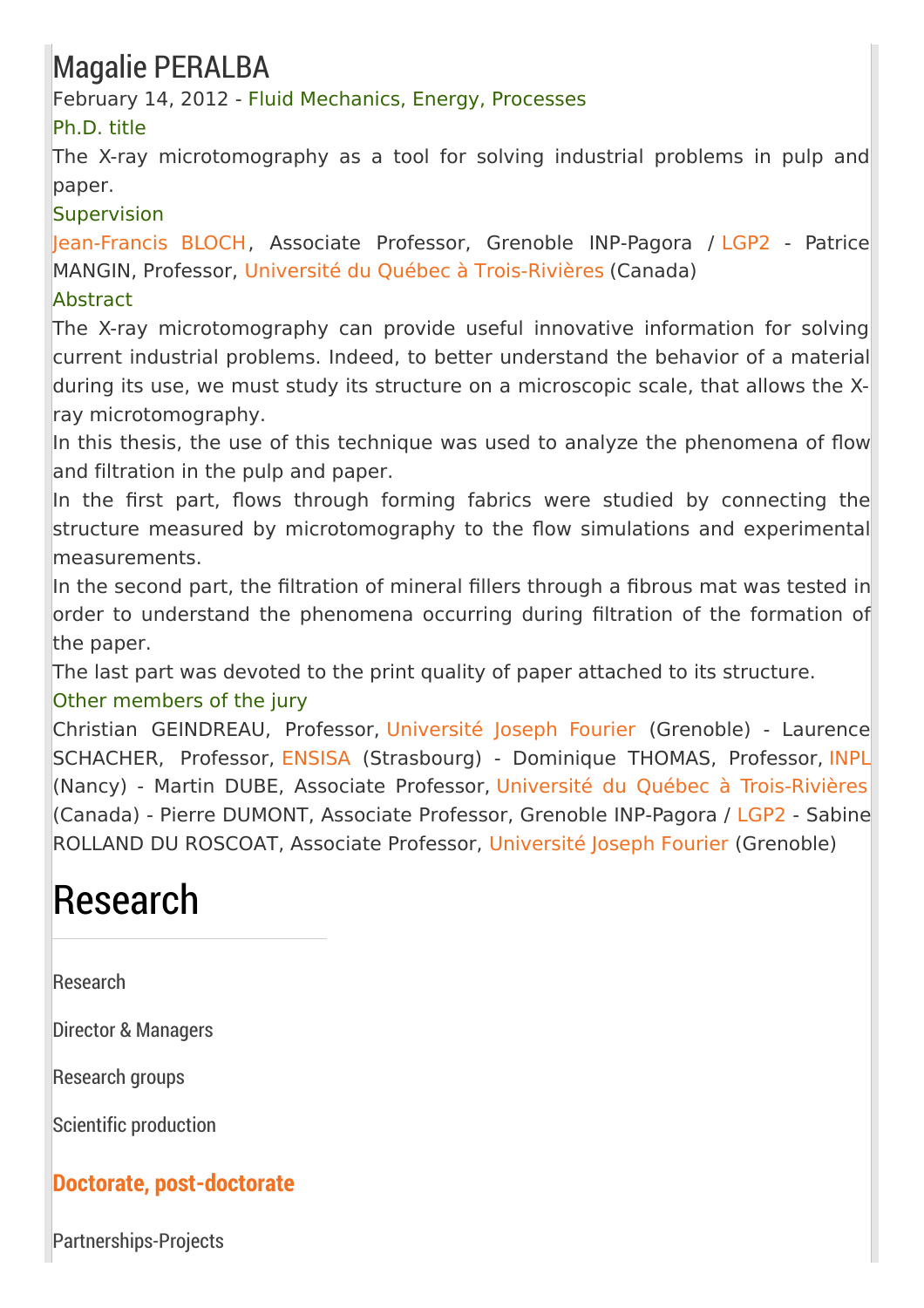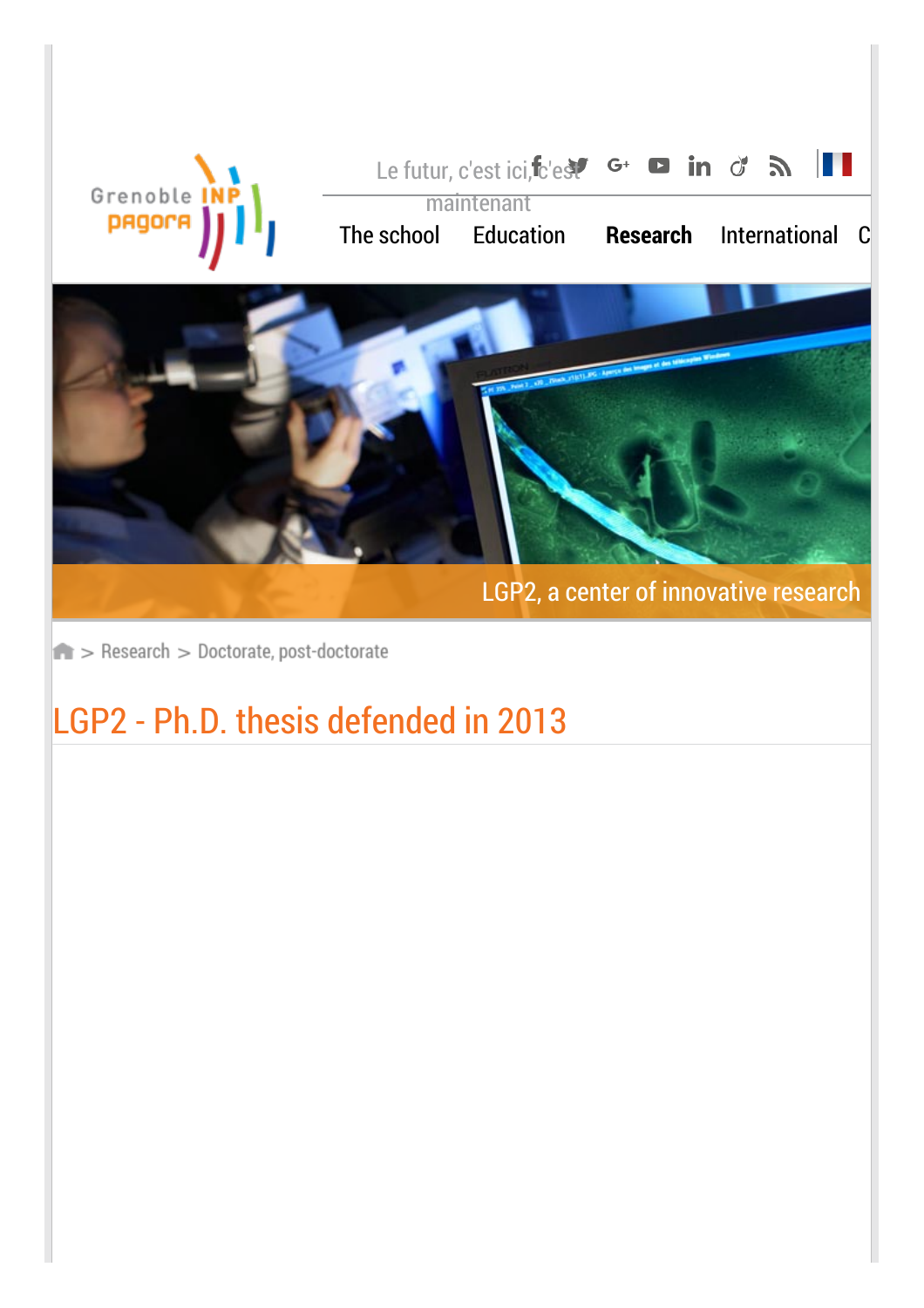# Zied MARRAKCHI

December 1, 2013 - Materials, Mechanical, Civil Engineering, Electrochemistry Ph.D. title

Valorization of Alfa fibers.

### **Supervision**

Evelyne [MAURET](http://pagora.grenoble-inp.fr/fr/annuaire/mme-mauret-evelyne), Professor, Grenoble INP-Pagora / [LGP2](http://pagora.grenoble-inp.fr/fr/recherche) ♦♦ Farouk [MHENNI](http://www.linkedin.com/pub/mhenni-farouk/20/4a0/84a), Professor, [University](http://www.um.rnu.tn/) of Monastir (Tunisia) ♦♦ Naceur BELGACEM, Professor, Grenoble INP-Pagora / [LGP2](http://pagora.grenoble-inp.fr/fr/recherche)

### Abstract

This thesis aims at valorizing herbaceous plant called Alfa (Stipa tenacissima) in added value application. This raw material is very abundant in Tunisia. Thus, the main idea of this work is to use Alfa fibers as reinforcing elements in bio-composites. The literature review revealed that this plant has not been extensively studied, which motivated undertaking a comprehensive study of these fibers. A systematic and deep study of the chemical composition, the morphological properties, the electrical charges, the refining kinetics of pulp as well as the physical properties of the paper produced from these fibers was performed and gave several rational insights on Alfa fibers in the context of papermaking.

The second part of this work was devoted to the use of Alfa fibers, as reinforcing fiber mat in composite materials based on biodegradable polymer matrices. In this context, an impregnation technique of the paper films in solutions of two biodegradable polymers – polycaprolactone (PCL) and poly-L-lactide (PLLA) – was chosen. The structural, morphological, thermal and mechanical properties of these new composites were analyzed and discussed.

In addition, an original microwave-assisted grafting of surface chemical modification of Alfa fibers was proposed. In this context, stearic acid was used as a coupling agent. Finally, the effect of the surface modification of the reinforcement on composites properties was assessed and analyzed.

### Other members of the jury

Limam ALOUI, Professor, [University](http://www.ugaf.rnu.tn/) of Gafsa (Tunisia) ♦♦ Jean-Yves DREAN, Professor, [Université](http://www.uha.fr/) de Haute Alsace ♦ ♦ Sami BOUFI, Professor, [University](http://www.uss.rnu.tn/) of Sfax (Tunisia)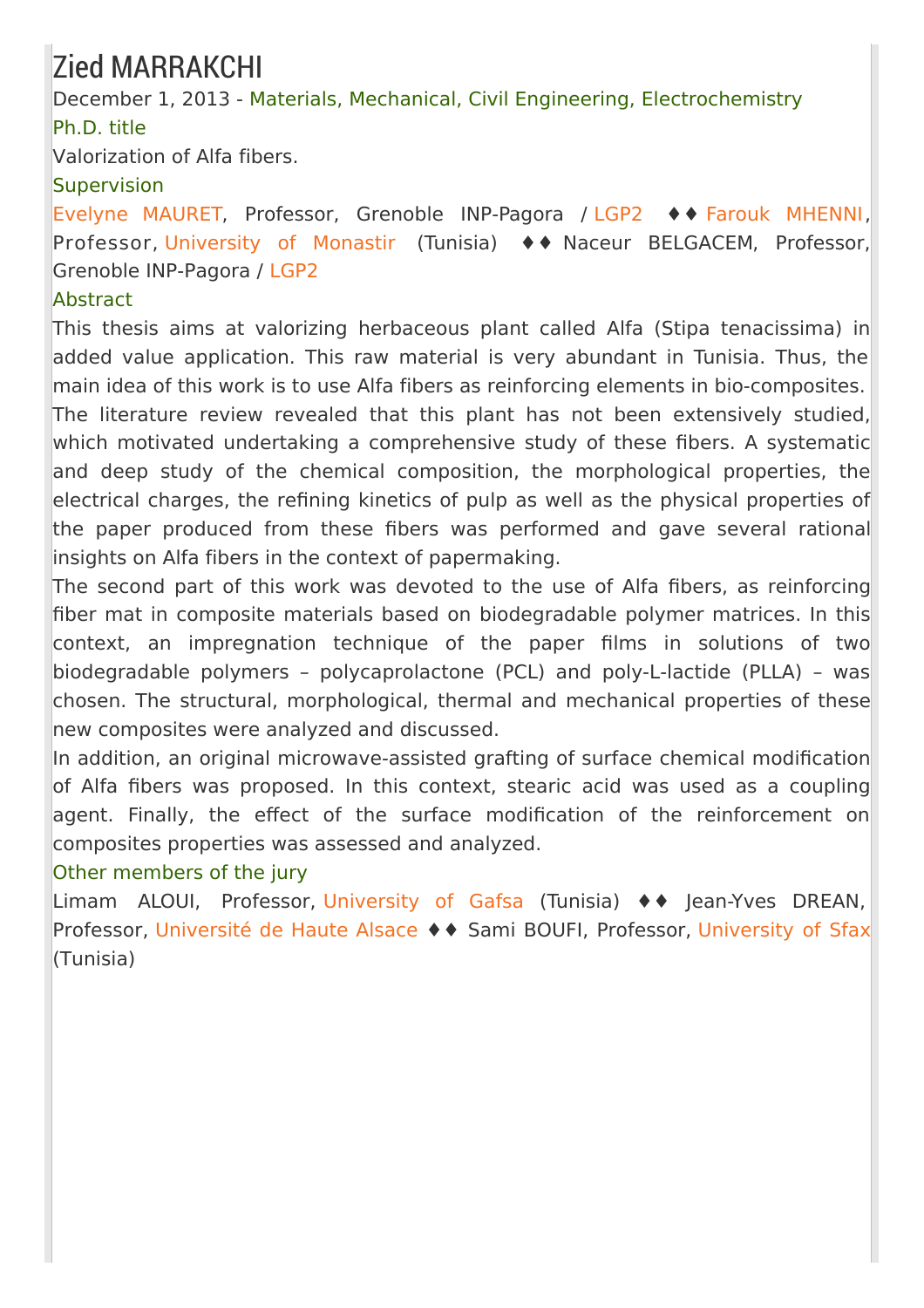# Bertrand QUESNE

December 5, 2013 - Fluid Mechanics, Energy, Processes

Ph.D. title

Study of the marbling phenomenon on flexible PVC printed in rotogravure **Supervision** 

Didier [CHAUSSY](http://pagora.grenoble-inp.fr/fr/annuaire/m-chaussy-didier), Professor, Grenoble INP-Pagora / [LGP2](http://pagora.grenoble-inp.fr/fr/recherche) ♦♦ Nadège REVERDY-BRUAS, Associate Professor, Grenoble INP-Pagora / [LGP2](http://pagora.grenoble-inp.fr/fr/recherche) ♦♦ Davide [BENEVENTI,](http://pagora.grenoble-inp.fr/fr/annuaire/mme-reverdy-bruas-nadege) CNRS Researcher, [LGP2](http://pagora.grenoble-inp.fr/fr/recherche)

### **Abstract**

The objective of this thesis is to study a recurrent printing defect when industrial printing of PVC flooring, the marbling. This defect appears randomly in the printing production line with variable levels. It appears like a textured print instead of normally uniform solid print which generates many nonconformities of the products. The purpose of this work is to understand the origin of the phenomenon of marbling in order to identify the cause(s).

To achieve this objective, it was necessary to develop a reliable and non-subjective tool to quantify the defect based on an image analysis technic. This was used to study the main parameters that may be the cause of the marbling: the substrate wettability, the printing process parameters as well as the inks properties (surface tension, rheology). All of this work has highlighted the role of the formulated inks flow threshold, the phenomenon being linked to instabilities like Saffman-Taylor type raising in the cleavage of the ink film during the printing step of the flooring.

### Other members of the jury

Roberta BONGIOVANNI, Associate Professor, [Politecnico](http://www.polito.it/) di Torino (Italy) ♦♦ Salaheddine SKALI-LAMI, Associate Professor, [LEMTA](http://lemta.univ-lorraine.fr/), Université de Lorraine ♦♦ Thierry FOURNEL, Professor, [Laboratoire](http://laboratoirehubertcurien.fr/) Hubert Curien, Université Jean Monnet (Saint-Étienne) ♦♦ Philippe DOUCY, Engineer, [Gerflor](http://www.gerflor.fr/) (Saint-Paul-Trois-Châteaux)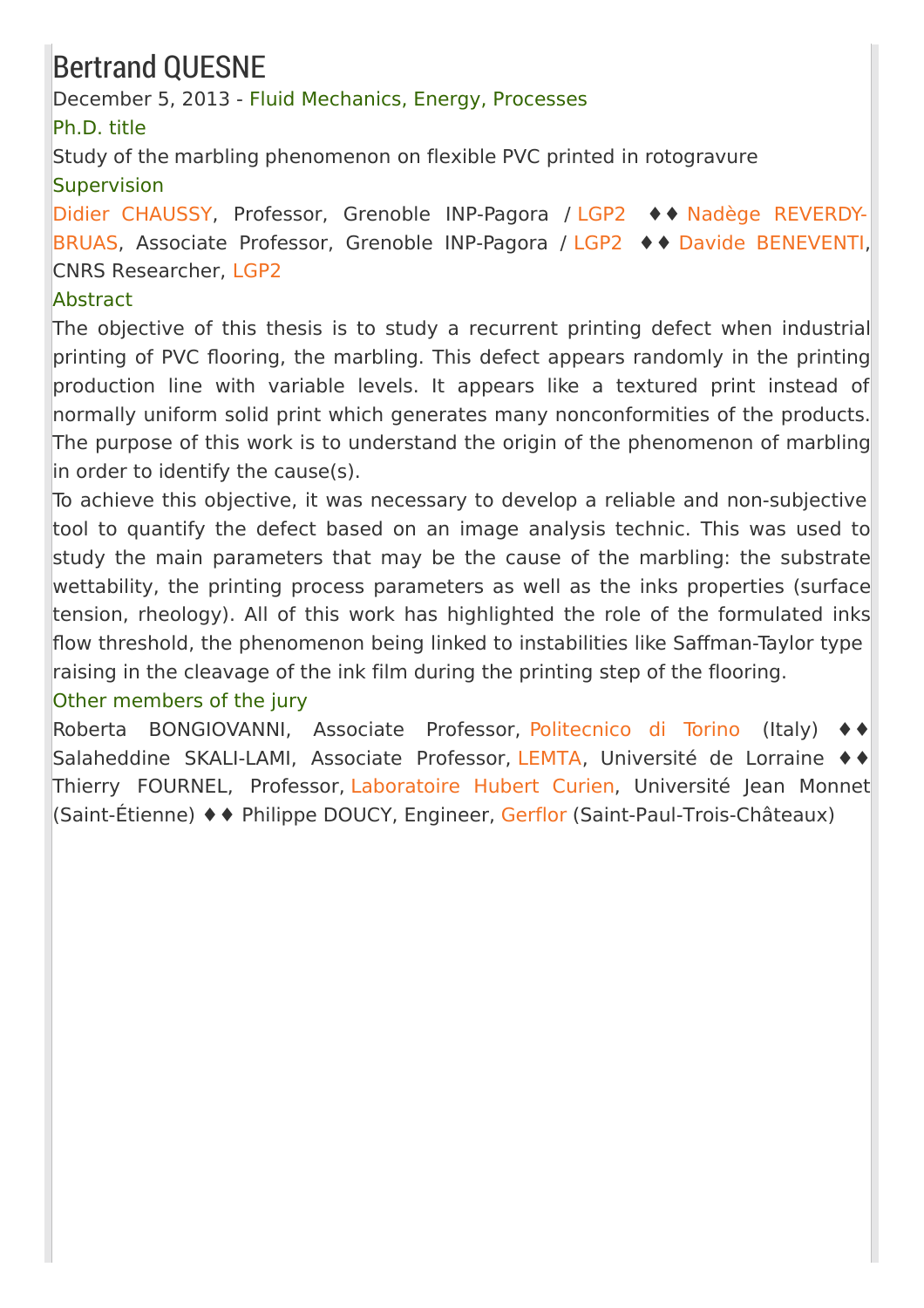# Nathalie LAVOINE

November 15, 2013 - Materials, Mechanical, Civil Engineering, Electrochemistry **[\[Thesis](https://tel.archives-ouvertes.fr/tel-01124263) online]**

### Ph.D. title

Design, processing and characterization of innovative functional bio-nano-materials for packaging.

### **Supervision**

[Julien](http://pagora.grenoble-inp.fr/fr/annuaire/m-bras-julien) BRAS, Associate Professor, Grenoble [INP-Pagora](http://pagora.grenoble-inp.fr/fr/annuaire/mme-desloges-isabelle) / [LGP2](http://pagora.grenoble-inp.fr/fr/recherche) ♦♦ Isabelle DESLOGES, Research Engineer, Grenoble INP-Pagora / [LGP2](http://pagora.grenoble-inp.fr/fr/recherche)

### **Abstract**

The present work investigates the potential of microfibrillated cellulose (MFC) coated onto cellulosic substrates as controlled delivery system (CDS) of antibacterial molecules for food-packaging.

Two coating processes and three substrates were compared. MFC was coated onto paper and cardboard substrates, enhancing their air resistance and bending stiffness with a minimum coat weight of 8 g/m<sup>2</sup>. Microscopic analyses at nanoscale underlined the nanoporous MFC network preserved onto the substrate surface even after coating. For the first time, this network was used as CDS of various molecules and proved its efficiency by releasing molecules more progressively and over a longer period. The antibacterial activity was effective against non-pathogenic bacteria, leading to the improvement of the food shelf-life. The application of this new material was broadened up by using simultaneously cyclodextrins and MFC, which also led to very promising results.

This PhD proposing 8 articles in scientific journals, paves the way for new high-added value applications in the field of controlled delivery systems by using MFC-based materials, within active packaging or medical fields.

### Other members of the jury

Nathalie GONTARD, Professor, Université [Montpellier](http://www.univ-montp2.fr/) 2 ♦♦ Kristin SYVERUD, Professor, [NTNU](http://www.ntnu.no/) (Trondheim, Norvège) ♦♦ Véronique COMA, Associate Professor, [Université](http://www.u-bordeaux1.fr/) Bordeaux 1 ♦♦ Eliane ESPUCHE, Professor, [Université](http://www.univ-lyon1.fr/) Lyon 1 ♦♦ Nicolas TABARY, Associate Professor, [Université](http://www.univ-lille1.fr/) Lille 1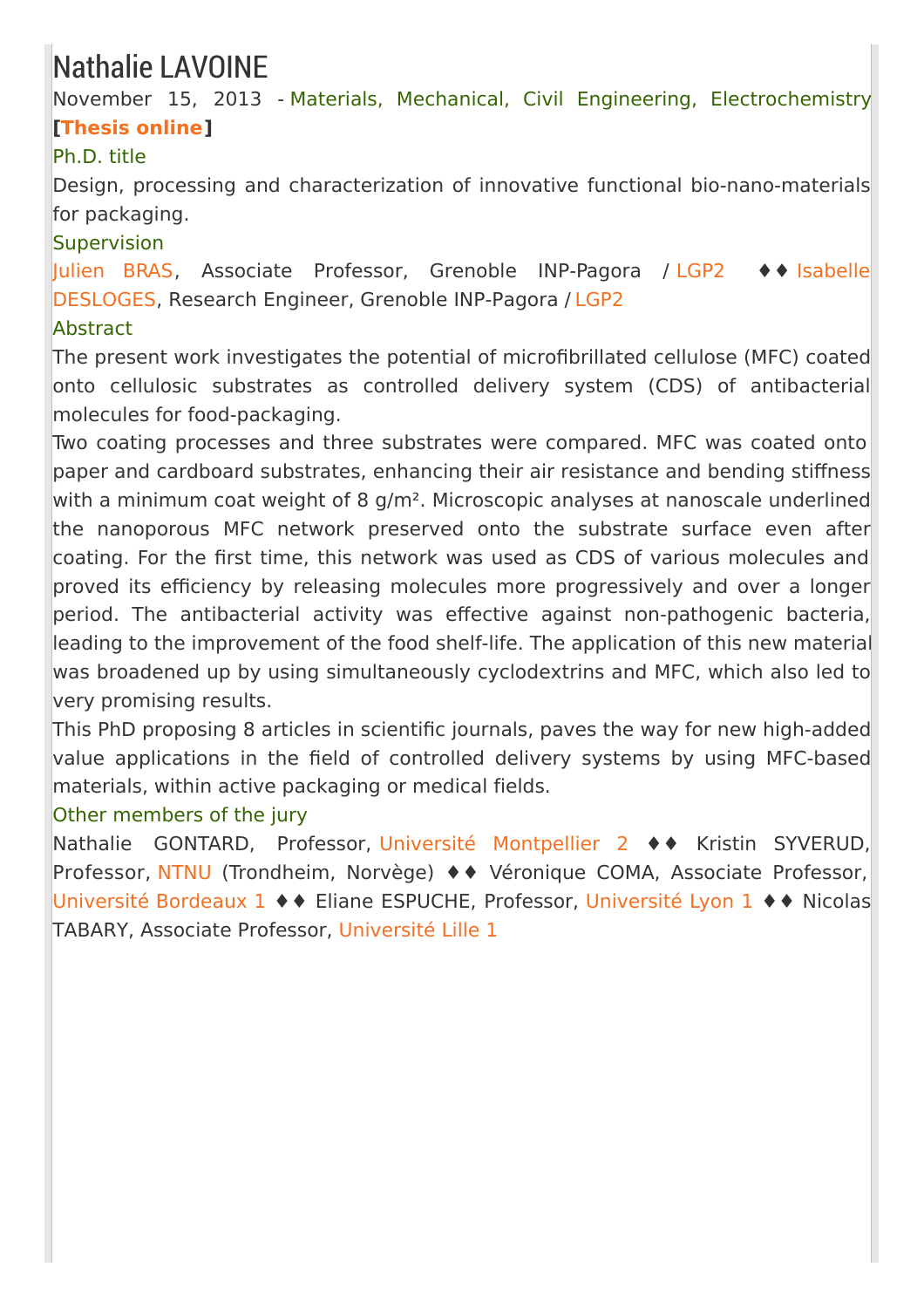## Antoine DUVAL

November 15, 2013 - Materials, Mechanical, Civil Engineering, Electrochemistry Ph.D. title

Contribution to the study of gluten as material: contribution of different types of lignins

### **Supervision**

[Christine](http://pagora.grenoble-inp.fr/fr/annuaire/mme-chirat-christine) CHIRAT, Associate Professor, Grenoble [INP-Pagora](http://www.cermav.cnrs.fr/fr/user/1415) / [LGP2](http://pagora.grenoble-inp.fr/fr/recherche) ♦♦ Sonia BOISSEAU, Associate Professor, [CERMAV](http://www.cermav.cnrs.fr/)

### Abstract

Wheat gluten, a set of proteins from the wheat kernel, is commonly used to process polymeric materials, usually in the presence of glycerol as a plasticizer. Its use is however limited, because of its high sensitivity to water and relatively poor mechanical properties when compared to synthetic polymers. The influence of the glycerol content on the water absorbance, the phase separation and their glass transition were first studied.

Then, another biopolymer, wood lignin, has been incorporated into the materials in order to enhance their properties. The influence of different types of lignin from the paper pulp industry, Kraft lignin and lignosulfonates, have been investigated. Kraft lignin addition enhances materials rigidity and thermal properties, and reduces the water sensitivity, whereas lignosulfonates allow to decrease the glycerol content, resulting in better mechanical properties and reduced water sensitivity.

To gain insights into the interactions between gluten and lignins, several fractionation procedures have then been carried out. The influence of the protein type and lignin molecular mass could be pointed out, and were correlated to the materials macroscopic properties.

### Other members of the jury

Denis LOURDIN, Research Director, INRA [Nantes](http://www.angers-nantes.inra.fr/) ♦♦ Stéphanie BAUMBERGER, Professor, [AgroParisTech](http://www.agroparistech.fr/) ♦♦ Dominique LACHENAL, Professor, Grenoble-INP Pagora / [LGP2](/recherche/lgp2-biomasse-biocomposite-biomateriau-fibre-nanocellulose-papier-emballage-chimie-verte-electronique-imprimee-impression-349729.kjsp?RH=EFP_REC-THESES) ♦♦ Marie-Hélène MOREL, Research Director, INRA [Montpellier](http://www.montpellier.inra.fr/)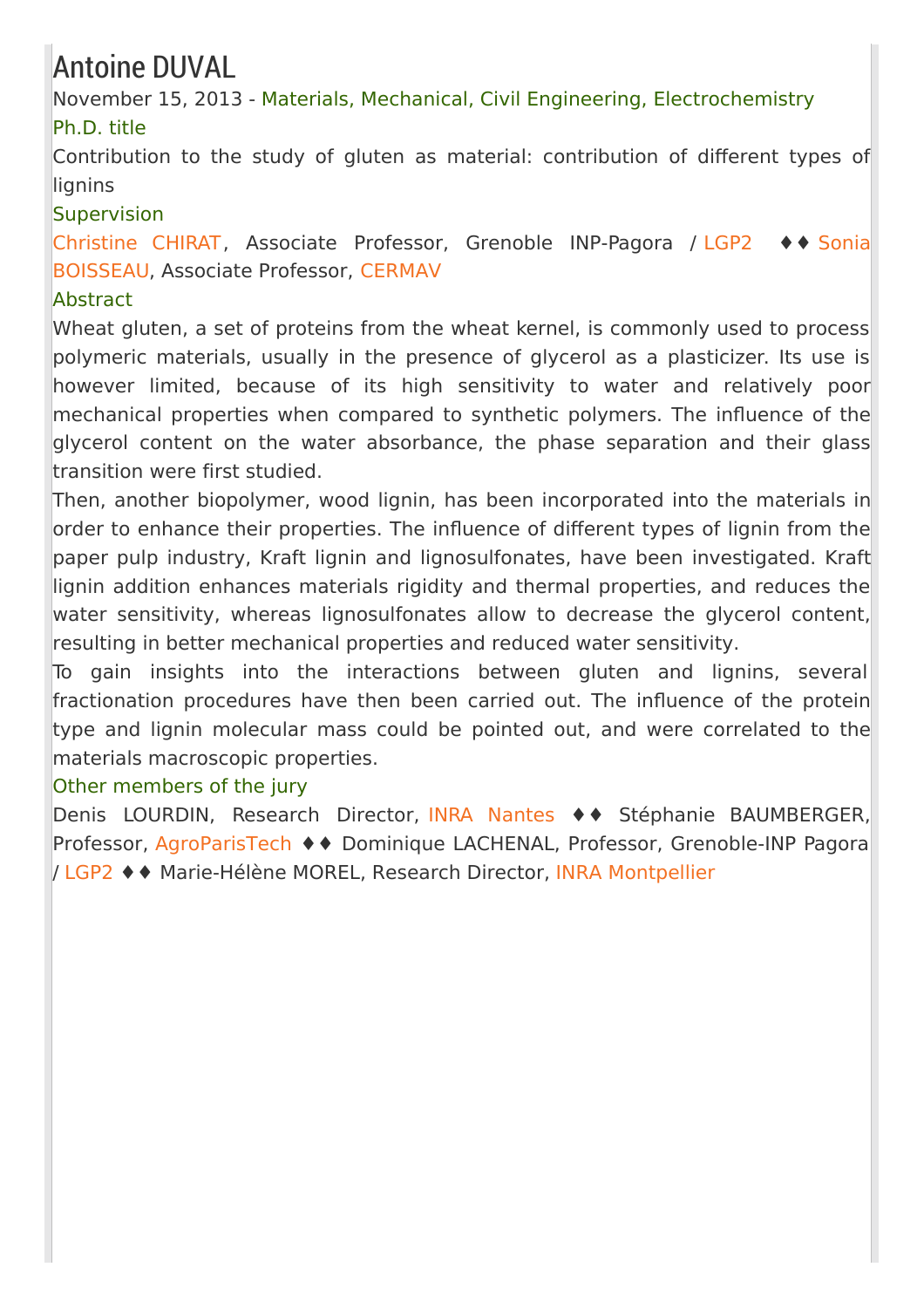# Cyril MARULIER

October 17, 2013 - Materials, Mechanical, Civil Engineering, Electrochemistry **[\[Thesis](https://tel.archives-ouvertes.fr/tel-01204796) online]**

### Ph.D. title

Multiscale study of the coupling between hygroelastic properties of papers and their microstructure.

### **Supervision**

Pierre DUMONT, Associate Professor, Grenoble INP-Pagora / [LGP2](http://pagora.grenoble-inp.fr/fr/recherche) ♦♦ Denis CAILLERIE, Professor, Grenoble INP / [3SR](http://www.3sr-grenoble.fr/) ♦♦ Laurent [ORGEAS](http://www.grenoble-inp.fr/fr/personnel/orgeas-laurent), Senior Researcher, CNRS / [3SR](http://www.3sr-grenoble.fr/)

### **Abstract**

The objective of this work is to study the coupling between the hygroelastic properties of papers and their microstructure. The use of images of model paper acquired by X-ray microtomography allowed the characterization in an unprecedented manner of the evolution of microstructural properties of these materials according to their production conditions and during tests where they were placed in atmosphere at controlled relative humidity.

These results provide a new contribution to the knowledge of the statistical nature of the descriptors of fibre properties (size and orientation) and their contacts (surface, bonding degree ratio), of the architecture of fibrous networks that papers constitute (number of fibre-to-fibre bonds) as well as of the size of the representative elementary volumes of microstructural and elastic properties. Based on this information, various models, more or less sophisticated, were developed in the framework of the theory of homogenisation of discrete periodic structures to describe the mechanical properties of paper. This approach sheds new light on the role of fibre-to-fibre bonds on the mechanical behaviour of these materials.

### Other members of the jury

Olivier ARNOULD, Associate Professor, Université de [Montpellier](http://www.univ-montp2.fr/) ♦♦ Frédéric JACQUEMIN, Professor, [Université](http://www.univ-nantes.fr/) de Nantes ♦♦ Steven LE CORRE, Professor, [Université](http://www.univ-nantes.fr/) de Nantes ♦♦ Dominique POQUILLON, Associate Professor, INP [Toulouse](http://www.inp-toulouse.fr/fr/index.html)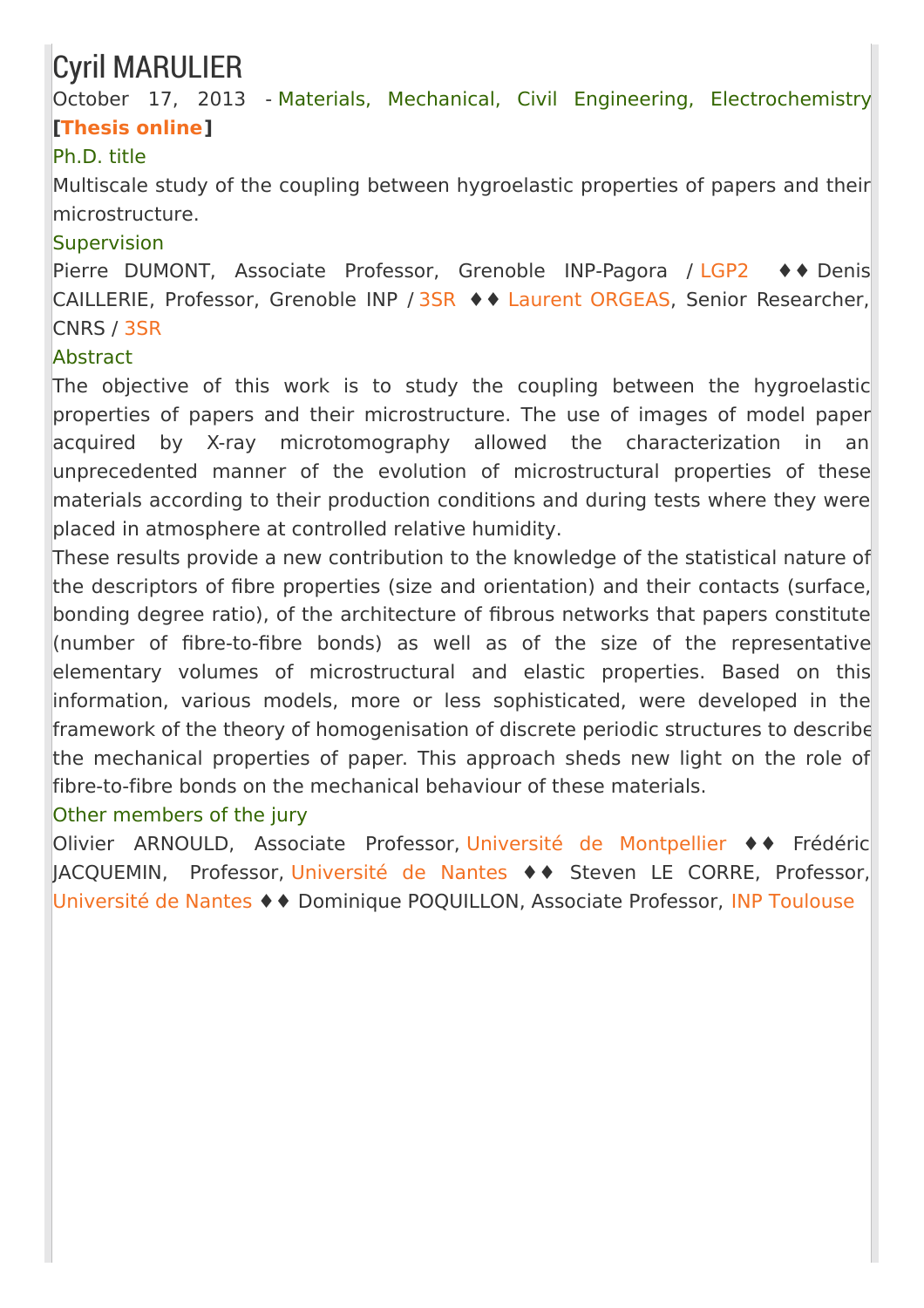# Elsa CORROYER

September 16, 2013 - Fluid Mechanics, Energy, Processes

### Ph.D. title

Using the flexographic process for the printing on flexible materials for decorations of laminated glazing.

### **Supervision**

Didier [CHAUSSY](http://pagora.grenoble-inp.fr/fr/annuaire/m-chaussy-didier), Professor, Grenoble INP-Pagora / [LGP2](http://pagora.grenoble-inp.fr/fr/recherche) ♦♦ Naceur BELGACEM, Professor, Grenoble INP-Pagora / [LGP2](http://pagora.grenoble-inp.fr/fr/recherche)

### Abstract

The objective of this project is to offer laminated glass incorporating decorations. To do this, the printing of a polymeric insert by flexographic process is studied. Initially, commercial inserts are thoroughly analyzed (composition, mass and surface properties), as well as consumables inherent in flexographic process (inks and print form). Then, the printing of different types of patterns shows that flexography provides prints with most optical specifications. In addition, adhesion and mechanical strength properties of different types of laminated glass, and durability of these, are studied. Finally, the results of industrial tests are used to define a concept of printing press allowing the integration of flexographic process in production lines of laminated glass.

### Other members of the jury

Etienne FLEURY, Professor, [INSA](http://www.insa-lyon.fr) Lyon ♦♦ Yves [GROHENS,](http://www.univ-ubs.fr) Professor, Université de Bretagne Sud ♦♦ Antonio L. TORRES, Professor, [Universitat](http://www.upc.edu/) Politècnica de Catalunya (Spain) ♦♦ Sébastien WERY, Head of R&D, Saint [Gobain](http://fr.saint-gobain-glass.com/) Glass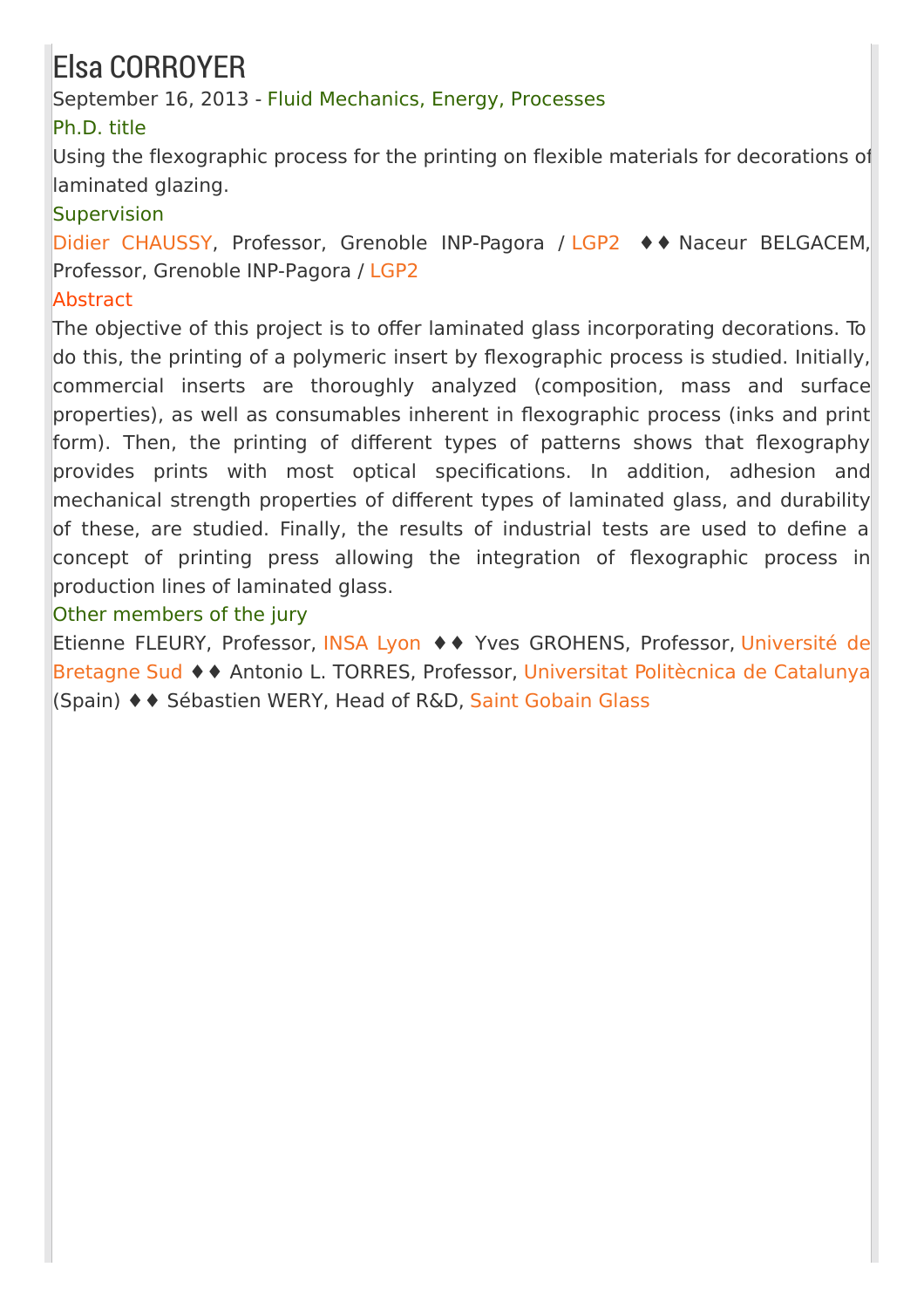# Marion SANGLARD

### January 11, 2013 - Fluid Mechanics, Energy, Processes

### Ph.D. title

Simultaneous production of bleached cellulose fibers and polyxylosides alkyl through a biorefinery paper.

### **Supervision**

[Christine](http://pagora.grenoble-inp.fr/fr/annuaire/mme-chirat-christine) CHIRAT, Associate Professor, Grenoble [INP-Pagora](http://pagora.grenoble-inp.fr/fr/annuaire/lachenal-dominique) / [LGP2](http://pagora.grenoble-inp.fr/fr/recherche) ♦♦ Dominique LACHENAL, Professor, Grenoble INP-Pagora / [LGP2](http://pagora.grenoble-inp.fr/fr/recherche)

### Abstract

This project aims at converting a Kraft pulp mill into a biorefinery by removing hemicelluloses from Hardwood in order to convert them into surface-active agents, namely alkylpolyxylosides, while high quality bleached pulps must still be obtained.

Industrial Eucalyptus globulus woodchips were submitted to different autohydrolysis conditions so as to extract a substantial amount of hemicelluloses, composed mainly of xylose. The prehydrolysis liquors were purified with activated charcoal and concentrated. Then the extracted saccharides were successfully used to synthesise alkylpolyglycosides. These surfactants have a saccharide as their hydrophilic part, while their lipophilic part is a fatty alcohol. Moreover, the impact on the glycosylation reaction of the saccharides' concentration and of the other species found in the prehydrolysates was studied.

In parallel, the pretreated woodchips were much easier to delignify using Kraft cooking than the control ones. This allowed the use of soda-anthraquinone cooking at reduced alcali and temperature. The resulting pulps had lower lignin and hexenuronic acid content than the pulps from untreated wood, with higher DPv and brightness. The pulps from prehydrolysed wood reacted as well as the control pulps to oxygen delignification. All pulps were fully bleached to a 90% ISO brightness through an ODEPD sequence.

### Other members of the jury

Yves QUENEAU, Research Director, [CNRS](http://www.cnrs.fr/) ♦ ♦ Dmitry EVTUGUIN, Associate Professor, [Universidade](http://www.ua.pt/) de Aveiro (Portugal) ♦♦ Jérôme GUILBOT, Scientific Coordinator Sugars, Protein and Green Chemistry, [SEPPIC](http://www.seppic.com/index.html)

# Research

[Research](http://pagora.grenoble-inp.fr/en/research?RH=EFP_EN-RESEARCH)

Director & [Managers](http://pagora.grenoble-inp.fr/en/research/director-managers)

[Research](http://pagora.grenoble-inp.fr/en/research/research-groups) groups

Scientific [production](http://pagora.grenoble-inp.fr/en/research/scientific-production)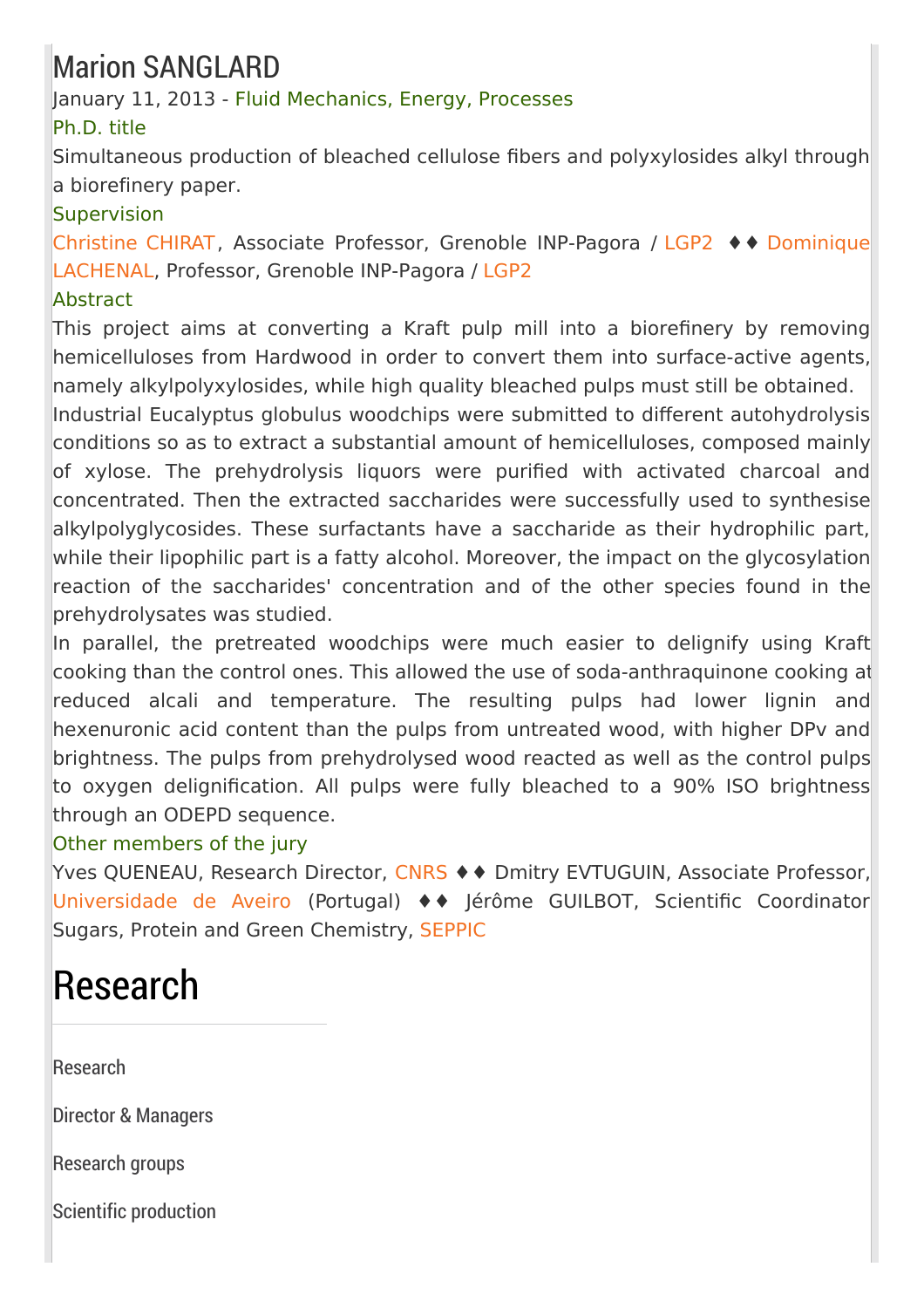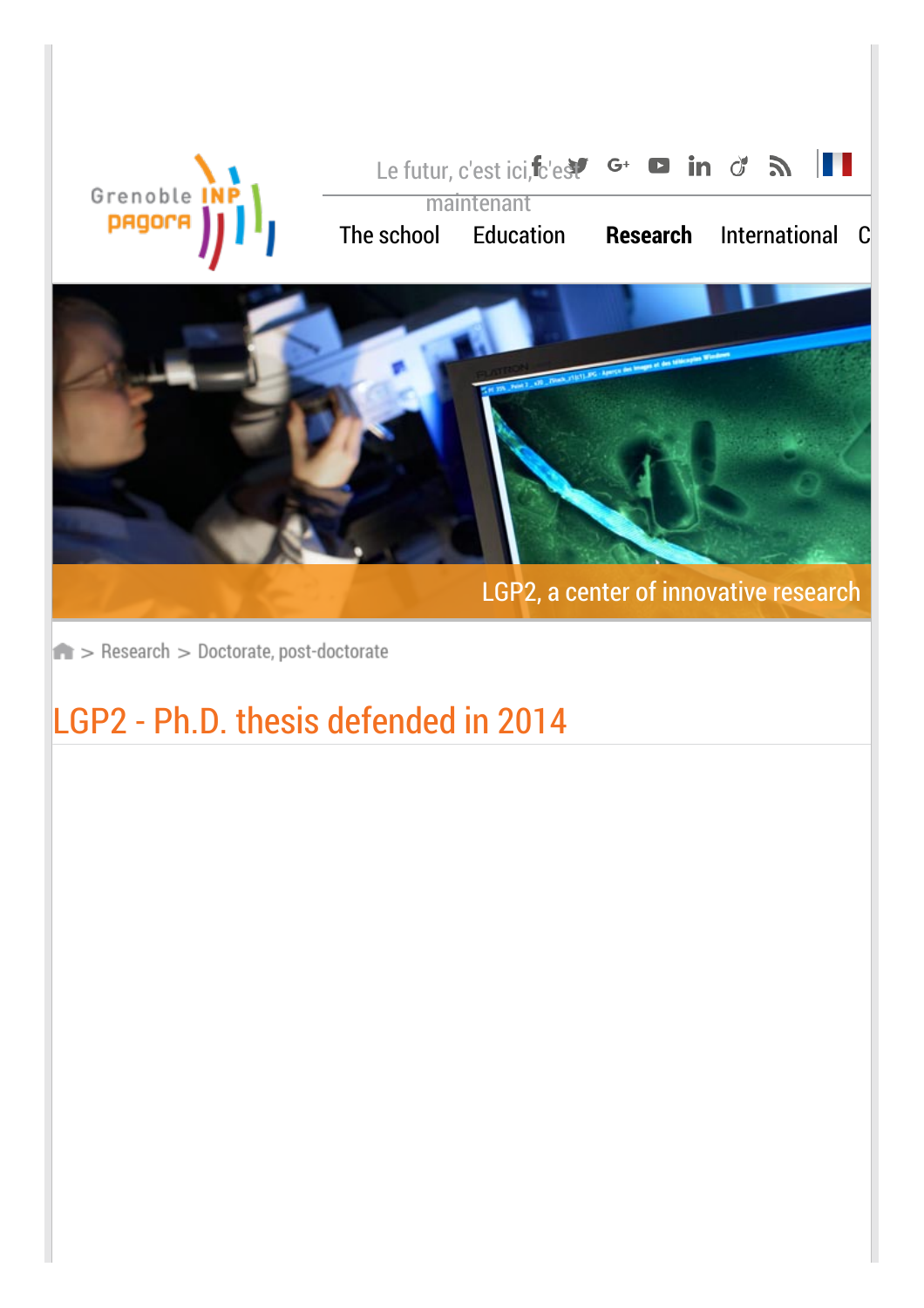# Ahlem ROMDHANE

December 12, 2014 - Fluid Mechanics, Energy, Processes **[\[Thesis](https://tel.archives-ouvertes.fr/tel-01153860) online]** Ph.D. title

Membrane separation processes for continuous production of nanocrystals of polysaccharides: experimental approach and modeling.

### Supervision

Marc [AUROUSSEAU](http://pagora.grenoble-inp.fr/fr/annuaire/m-aurousseau-marc), Professor, Grenoble INP-Pagora / [LGP2](http://pagora.grenoble-inp.fr/fr/recherche) ♦♦ Agnès GUILLET, Associate Professor, Grenoble INP-Pagora / [LGP2](http://pagora.grenoble-inp.fr/fr/recherche)

### **Abstract**

The current work investigates the use of cross flow microfiltration using ceramic membrane to fractionate the heterogeneous suspension obtained after starch hydrolysis in order to isolate starch nanocrystals. The final aim is to evaluate the possibility of coupling the filtration step to the hydrolysis step in a single production loop in order to enhance the starch nanocrystal production yield. The characterizations of the suspension (particle size and charge) obtained with the classic production process indicates that it was a mixture of starch nanocrystal aggregates and starch residues, individualized starch nanocrystals represent only 5 % of the initial starch. The fractionation study was done using two pilot plans, in a dead end configuration at laboratory scale (plate membrane) and in a cross flow configuration at semi-industrial scale (tubular membrane). Design of experiments methodology was used to optimize the fractionation efficiency when filtering a neutral suspension considering the effect of filtration parameter on the transmission yield and membrane fouling. In the optimized condition, it was possible to recover 25  $\%$  of starch nanocrystals while keeping the permeate flux at its highest value. Mean diameter of the recovered particle was less than 300 nm. At this condition, it was also possible to recover the starch nanocrystals directly from the acidic mixture obtained at the end of the hydrolysis step. The analysis of fouling mechanism using dead end filtration experiments highlights that membrane fouling occurs because a cake bult up at the membrane surface. This study investigates also the use of ceramic ultrafiltration membrane in a diafiltration process in order to purify the acidic suspension from soluble molecules without modifying particle size distribution which is a promising technique for a large scale production.

### Other members of the jury

Murielle RABILLER BAUDRY, Professeur, [Université](https://www.univ-rennes1.fr/) de Rennes 1 ♦♦ Marc HERAN, Maître de Conférences HDR, Polytech [Montpellier](http://www.polytech-montpellier.fr/) ♦♦ Sami BOUFI, Professeur, [Université](http://www.uss.rnu.tn/) de Sfax (Tunisie) ♦♦ Évelyne Mauret, Professeur, Grenoble [INP-Pagora](http://pagora.grenoble-inp.fr/)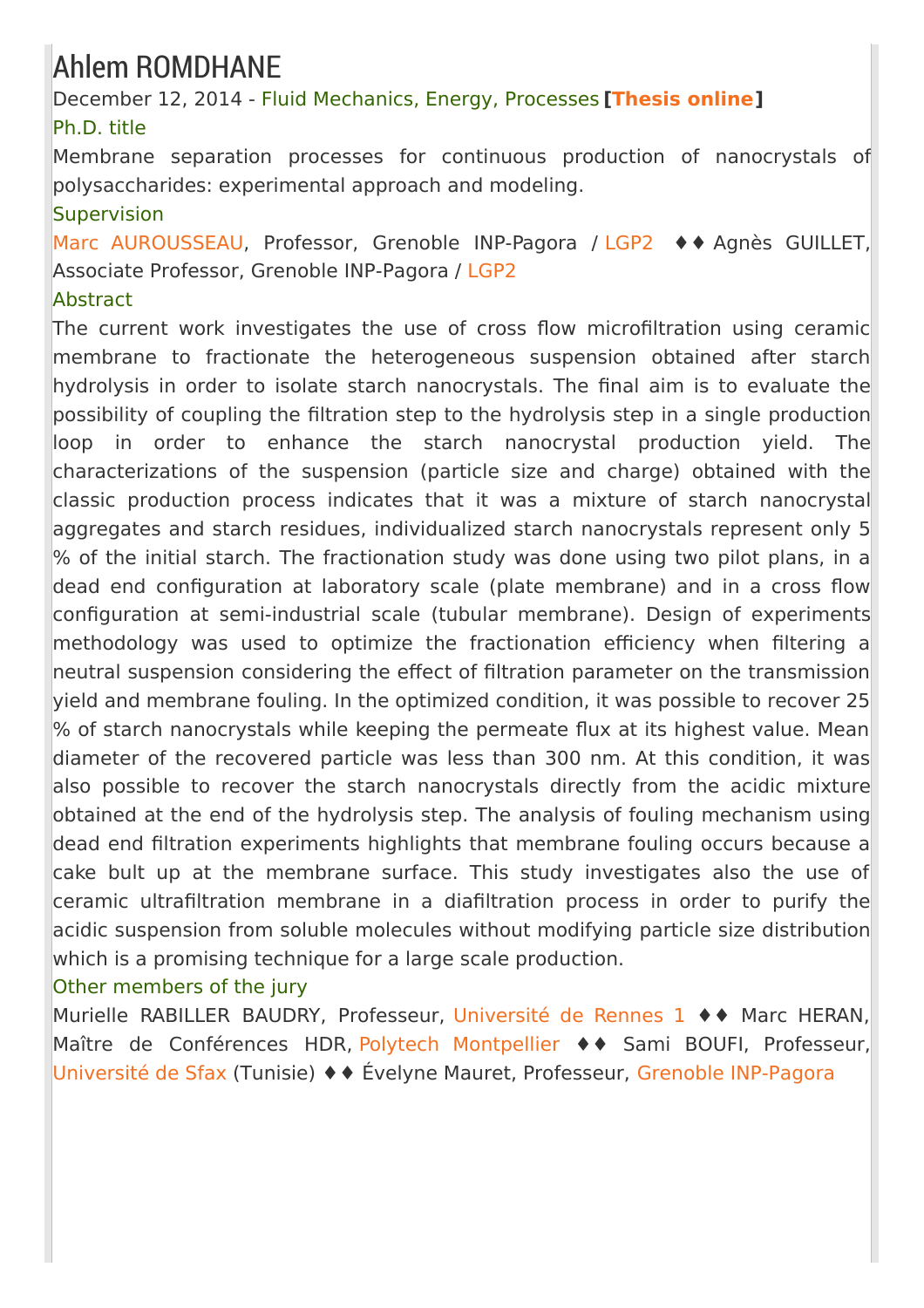# Nicolas FULLERINGER

December 11, 2014 - Fluid Mechanics, Energy, Processes **[\[Thesis](https://tel.archives-ouvertes.fr/tel-01153587) online]** Ph.D. title

Contribution to the study of friction phenomena. Application to paper materials. **Supervision** 

[Jean-Francis](http://pagora.grenoble-inp.fr/fr/annuaire/bloch-jean-francis) BLOCH, Associate Professor, Grenoble INP-Pagora / [LGP2](http://pagora.grenoble-inp.fr/en/research) **Abstract** 

The optimization of numerous technological processes requires a deep understanding of the paper friction phenomena. This thesis aims to better understand these phenomena in order to improve the envelopes separation in franking machines.

First, standardized methods for measuring the paper-on-paper friction force having proved limited in terms of repeatability and experimental conditions, two measurement methods low and high speed were developed. Similarly, the friction measurement has been adapted to the different contacts encountered in franking machines.

Secondly, these methods have been used to study the mechanisms of friction with the paper material including the dependency of the paper-on-paper friction to length of the displacement, the influence of both temperature and humidity on the paperon-paper friction, and the main frictional properties of the envelope-on-envelope, rollers-on-paper, and pads-on-paper contacts, respectively.

Thirdly, a comprehensive model of the envelopes separation in a franking machine was created. This process aims at displacing, with no damage, only the bottommost envelope of a stack of envelopes. This model allows to identify, characterize and propose an optimization of the main process parameters.

Other members of the jury

Marie-Ange BUENO, Professor, [Université](http://www.uha.fr/) de Haute Alsace ♦♦ Maxence BIGERELLE, Professor, Université de Valenciennes et du [Hainaut-Cambrésis](http://www.univ-valenciennes.fr/) ♦♦ Carlos CANUDAS DE WIT, Research Director, [INRIA](http://www.inria.fr/) ♦♦ Thomas MATHIA, Research Director, École Centrale de Lyon ♦♦ Laurent FARLOTTI, [Innovation](http://www.ec-lyon.fr/) & IP Director, [Neopost](http://www.neopost.fr/)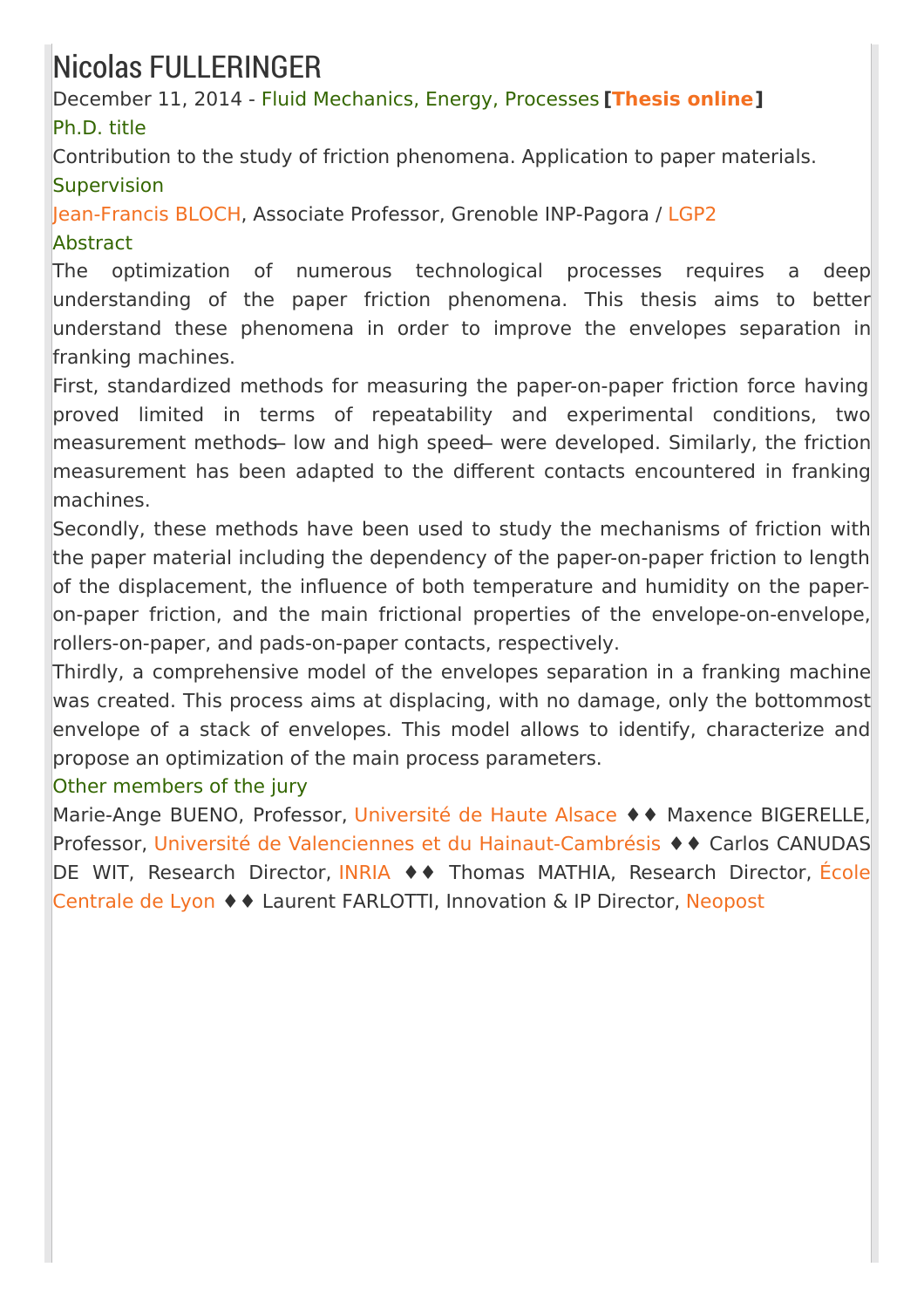## Daniele SETTE

December 11, 2014 - Materials, Mechanical, Civil Engineering, Electrochemistry **[\[Thesis](https://tel.archives-ouvertes.fr/tel-01152867) online]**

### Ph.D. title

Functional printing: from the study of printed layers to the prototyping of flexible devices

#### **Supervision**

Anne [BLAYO](http://pagora.grenoble-inp.fr/fr/annuaire/blayo-anne), Lecturer-Researcher, Grenoble INP-Pagora / [LGP2](http://pagora.grenoble-inp.fr/en/research) ♦♦ Christophe POULAIN, CEA [Grenoble](http://www.cea.fr/)

### **Abstract**

In the last decade, functional printing has gained a large interest for the manufacturing of electronic components. It stands aside to silicon technologies and specifically targets markets of large area devices (screens, photovoltaics) and flexible electronics (RFID antennas, sensors, smart textiles).

In this work, inkjet printed silver layers are characterized depending on the printing conditions and the required post-printing annealing. The evolution of their microstructure, electrical and mechanical properties is investigated as a function of the annealing temperature. The correlation of the measurements with theoretical models supports the experimental methods that were developed. The knowledge of the printed silver layers assets and the optimization of the printing process lead to the design, fabrication and characterization of flexible electronics devices: a 17 GHz band-pass filter printed on plastic, a flexible vacuum micro-sensor working on the Pirani principle, and a 250 µm thick membrane switch for keyboards. Finally, all printed RF capacitors were realized by stacking Barium Strontium Titanate dielectric and silver printed layers.

These prototypes exhibit performances near the state-of-the-art and suggest new opportunities for printing technologies. This thesis offers a thorough study of inkjet printed silver layers and assess their potential for the manufacturing of flexible devices.

### Other members of the jury

Panagiota MORFOULI, Professor, Grenoble [INP-Phelma](/) ♦♦ Reinhard BAUMANN, Professor, Chemnitz University of [Technology](https://www.tu-chemnitz.de/index.html.en) (Allemagne) ♦♦ Yvan BONNASSIEUX, Professor, École [Polytechnique,](http://www.mines-stetienne.fr/fr) Palaiseau ♦♦ Mohamed SAADAOUI, Doctor, École des Mines de Saint-Etienne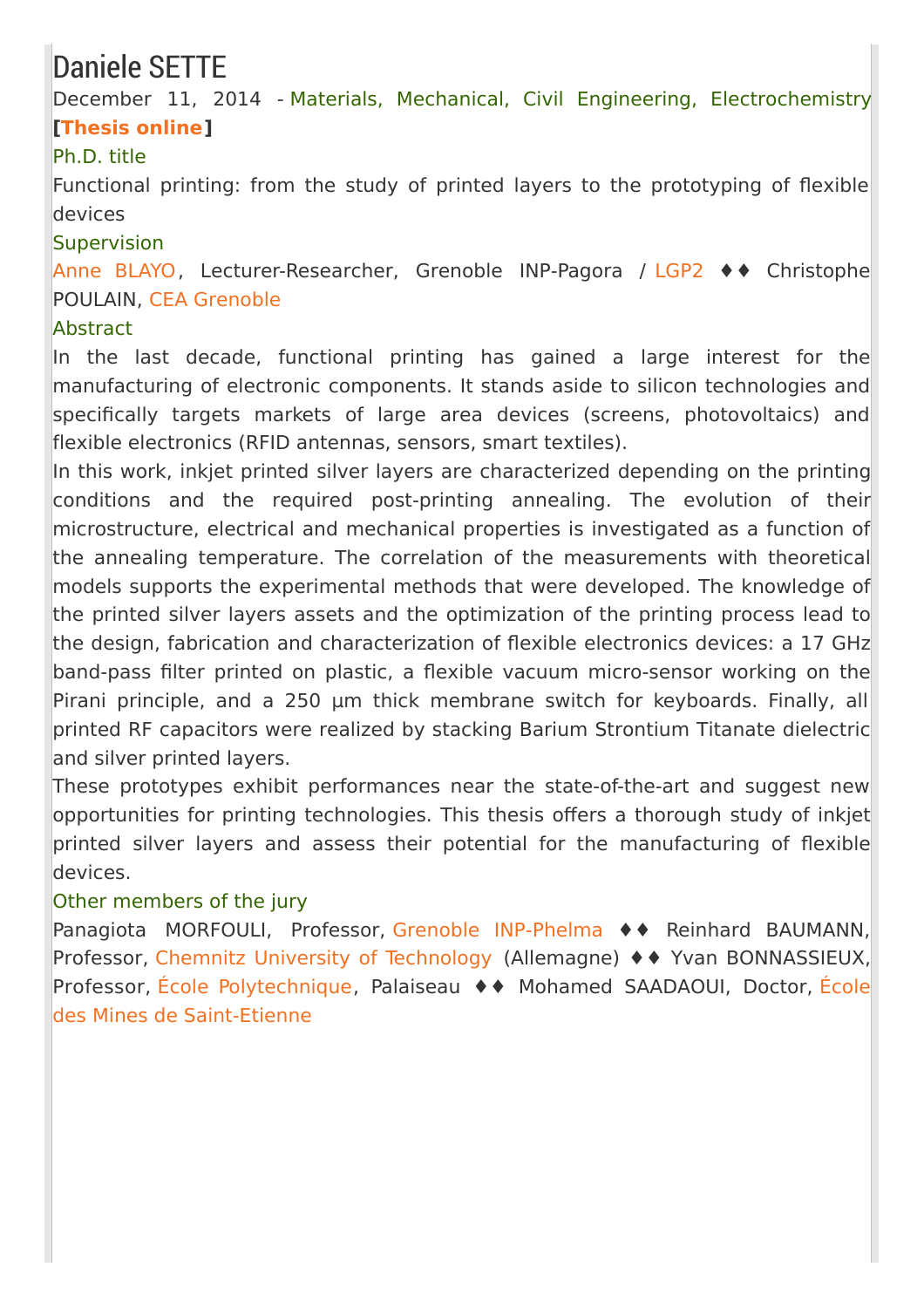# Etzael ESPINO PEREZ

December 11, 2014 - Environmental Science

### Ph.D. title

Development of renewable nanocomposites for packaging by the functionalization of polysaccharide nanocrystals

### **Supervision**

Sandra [DOMENEK](http://fr.viadeo.com/fr/profile/sandra.domenek), Associate Professor, [AgroParisTech](http://www.agroparistech.fr) ♦♦ [Julien](http://pagora.grenoble-inp.fr/fr/annuaire/m-bras-julien) BRAS, Associate Professor, Grenoble INP-Pagora / [LGP2](http://pagora.grenoble-inp.fr/en/research)

### Abstract

The creation of nanocomposites is one of the promising technologies for adapting the mechanical and barrier properties of biobased and biodegradable polymers to the requirements of commodity products such as food packaging.

The Panagro project aimed at the creation of fully organic nanocomposites by the distribution of cellulose nanocrystals (CNC) inside polylactide (PLA). Compatibility between nanocharges and polymer is one of the challenges in the development of nanocomposites. The Panagro project proposed rise to this challenge in designing the cellulose nanocrystals surface with a double functionality, insuring compatibility and modifying barrier properties of the nanocomposites towards organic vapours.

Two versatile surface grafting methods respecting the principles of green chemistry were developed and aromatic molecules were grafted using ozone activation, radical initiation and grafting of the surface in aqueous solvents, or using the reactants as solvents be in situ solvent exchange. The increase of compatibility of PLA and CNC was evidenced by the increase in rubbery storage modulus of nanocomposites and constant gas barrier properties. The permeability of the aromatic probe anisole was decreased due to the distribution of CNC inside PLA and was in addition decreased by the interaction with the aromatic surface grafts.

### Other members of the jury

Éliane ESPUCHE, Professor, [Université](http://www.univ-lyon1.fr/) Claude Bernard Lyon 1 ♦♦ Stéphane MARAIS, Professor, [Université](http://www.univ-rouen.fr/) de Rouen ♦ ♦ Youssef HABIBI, Associate Professor, CRP Henri Tudor ♦♦ Philippe ROGER, Professor, [Université](http://www.u-psud.fr/fr/index.html) Paris-Sud 11 ♦♦ Naceur [BELGACEM,](http://www.list.lu/) Professor, Grenoble [INP-Pagora](http://pagora.grenoble-inp.fr/) ♦ ♦ Alma ROMAN, Associate Professor, [Universidad](http://www.uaeh.edu.mx/) Autónoma del Estado de Hidalgo, Mexique ♦♦ Alain GUINAULT, Research Engineer, Arts et Métiers [ParisTech](http://www.ensam.eu/)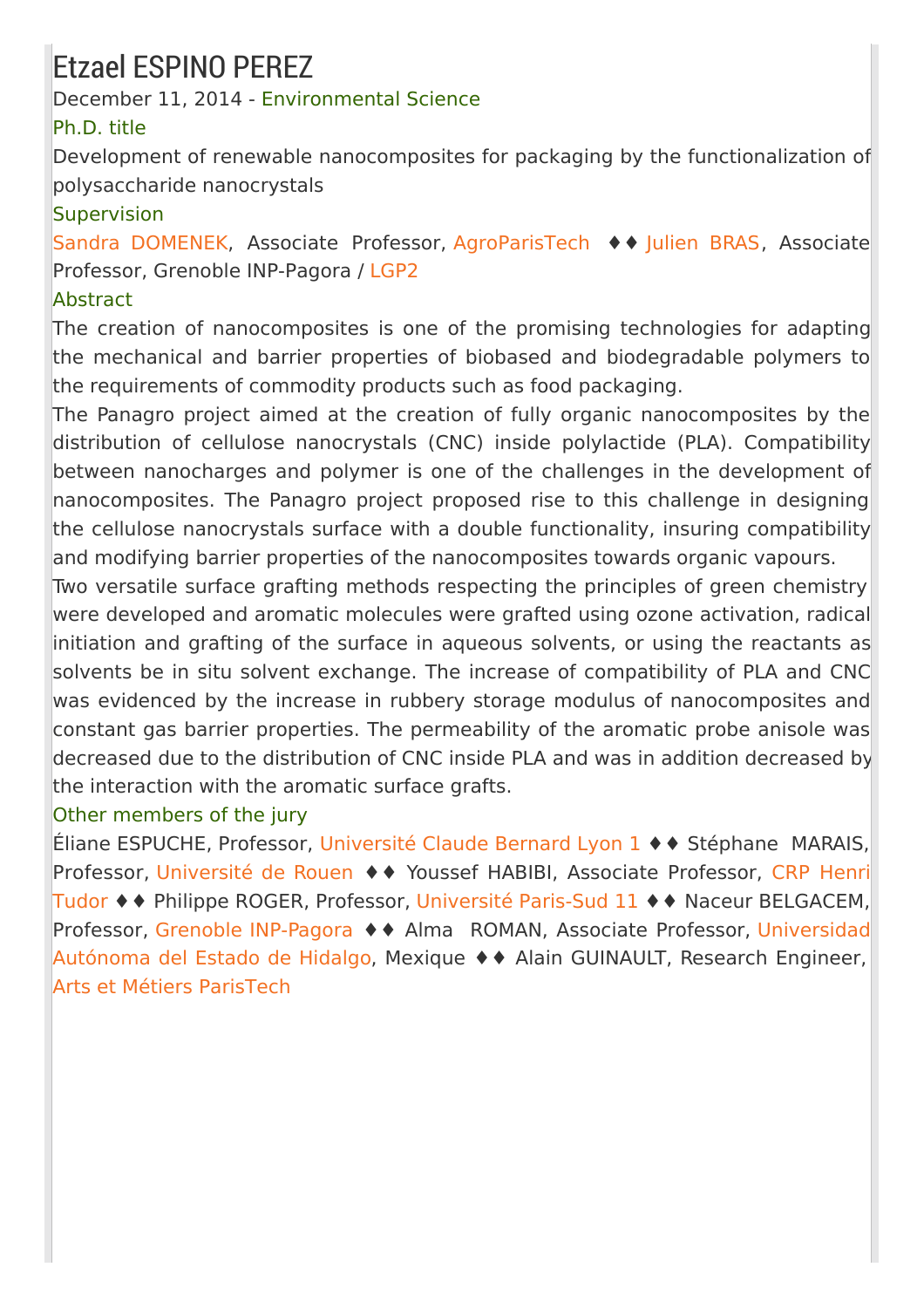# Raphaël BARDET

November 14, 2014 - Materials, Mechanical, Civil Engineering, Electrochemistry **[\[Thesis](https://tel.archives-ouvertes.fr/tel-01647222) online]**

### Ph.D. title

Nanocelluloses as potential materials for specialty papers

**Supervision** 

[Julien](http://pagora.grenoble-inp.fr/fr/annuaire/m-bras-julien) BRAS, Associate Professor, Grenoble INP-Pagora / [LGP2](http://pagora.grenoble-inp.fr/en/research) ♦♦ Naceur BELGACEM, Professor, Grenoble INP-Pagora / [LGP2](http://pagora.grenoble-inp.fr/en/research)

### Abstract

The original feature of this work is to investigate the contribution of two families of nanocellulose for their application within specialty papers. It exists two families of nanocellulose, i.e. Cellulose Nanocrystals (CNC) and Cellulose Nanofibers (CNF). It results in different properties in suspension and solid states. CNF with their ability to form entangled network are used as dispersive network for particles. In contrast, the self-assembly properties of CNC are used to obtain iridescent films. First, the films based on nanocellulose were considered as model layers. Then, results were implemented at the industrial scale within the papermaking process. It is proposed to use CNF based coating for saving opacifying pigments in lightweight paper, and manufacturing iridescent pigment to impart anti-counterfeiting properties. These sustainable and cost-effective approaches were then validated at pilot scale and by two patent applications.

### Other members of the jury

Bernard CATHALA, Research Director, INRA [Angers-Nantes](http://www.angers-nantes.inra.fr/) Pays de la Loire ♦♦ Patrice MANGIN, Professor, Université du Québec à [Trois-Rivières](http://www.uqtr.uquebec.ca/) (Canada) ♦♦ Étienne FLEURY, Professor, [INSA](http://www.insa-lyon.fr/) de Lyon ♦♦ Laurent HEUX, Research Director, [Cermav](http://www.cermav.cnrs.fr/)

### Maïté HURON

October 22, 2014 - Fluid Mechanics, Energy, Processes Ph.D. title Kinetic modeling of cellulose enzymatic hydrolysis: influence of substrate type and study of deactivation phenomena **Supervision** [Dominique](http://pagora.grenoble-inp.fr/fr/annuaire/lachenal-dominique) LACHENAL, Professor, Grenoble INP-Pagora / [LGP2](http://pagora.grenoble-inp.fr/en/research) ♦♦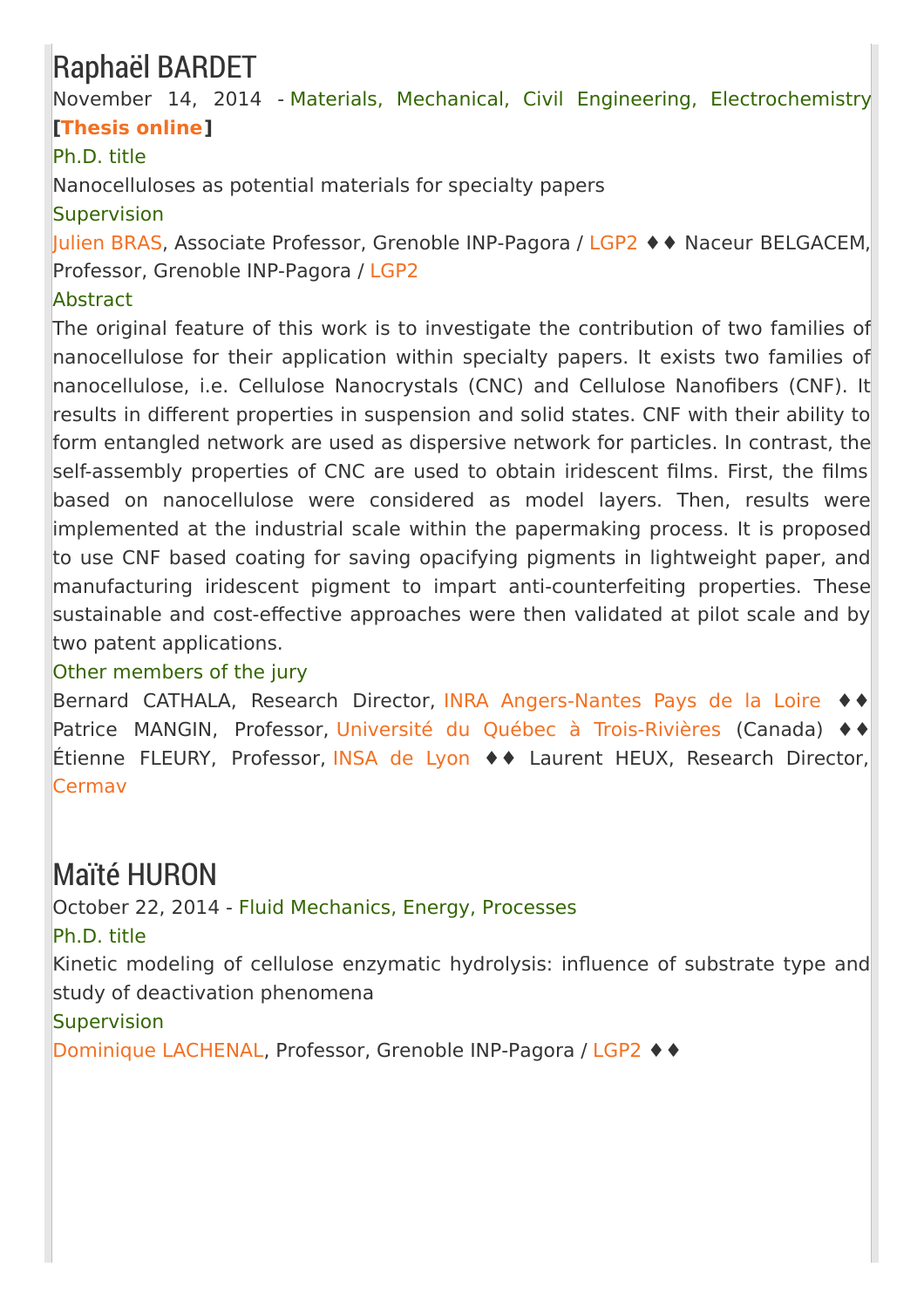## Ning LIN

### June 24, 2014 - Materials, Mechanical, Civil Engineering, [Electrochemistry](https://tel.archives-ouvertes.fr/tel-01296967) **[Thesis online]**

### Ph.D. title

Cellulose nanocrystals: surface modification and advanced materials.

### Supervision

Alain [DUFRESNE](http://pagora.grenoble-inp.fr/fr/annuaire/dufresne-alain), Professor, Grenoble INP-Pagora / [LGP2](http://pagora.grenoble-inp.fr/en/research)

### Abstract

The present work focuses on the properties of cellulose nanocrystals, their surface modification and development of advanced materials. Diverse approaches are employed on these nanoscaled substrates aiming to modify their surface properties and extend their use in highly sophisticated applications, such as postsulfation and desulfation, polymer grafting and adsorption, selective oxidation, molecular grafting, and 'host-guest' inclusion.

On the basis of surface modifications, properties analysis (for different sulfate group contents) and various nanomaterials derived from cellulose nanocrystals are investigated and prepared, including gradient sulfated nanocrystals, extruded nanocomposites, biocomposite sponges, and supramolecular hydrogels. The effect of gradient degrees of sulfate groups on cellulose nanocrystals to surface chemistry, morphology and physical properties are discussed, particularly four cross-section models are compared for the determination of the surface degree of substitution on cellulose nanocrystals.

A novel strategy involving a double-polymer-layer shield and physical and/or chemical compatibilization of cellulose nanocrystals is proposed, in order to realize both improvement of thermal stability and promotion of compatibility for nanocrystals with non-polar polymeric matrices during processing by melt-extrusion. With the idea of participating as crosslinking aid for the construction of advanced materials, selectively oxidized cellulose nanocrystals (with oxidized microfibrillated cellulose as comparison) are introduced in alginate for the development of biocomposite sponges with improved mechanical stability or structural stability. Through the smart design of in situ 'host−guest' inclusion between chemically modified cellulose nanocrystals and cyclodextrin, two hydrophilic polysaccharides are combined in supramolecular hydrogels for use as drug delivery.

In a word, this dissertation contributes to the advances of cellulose nanocrystals in the topics of property analysis and application development.

### Other members of the jury

Étienne FLEURY, Professor, [INSA](http://www.insa-lyon.fr/) de Lyon ♦♦ Christoph WEDER, Professor, Université de Fribourg [\(Switzerland\)](http://www.unifr.ch/home/welcomeF.php) ♦♦ Jean-Marie RAQUEZ, Researcher, [Université](http://portail.umons.ac.be/FR/Pages/default.aspx) de Mons (Belgium) ♦♦ Alessandra DE ALMEIDA LUCAS, Researcher, [Universidade](http://www2.ufscar.br/home/index.php) Federal de São Carlos (Brazil) ♦♦ Jin HUANG, Professor, Wuhan University of [Technology](http://english.whut.edu.cn/) (China)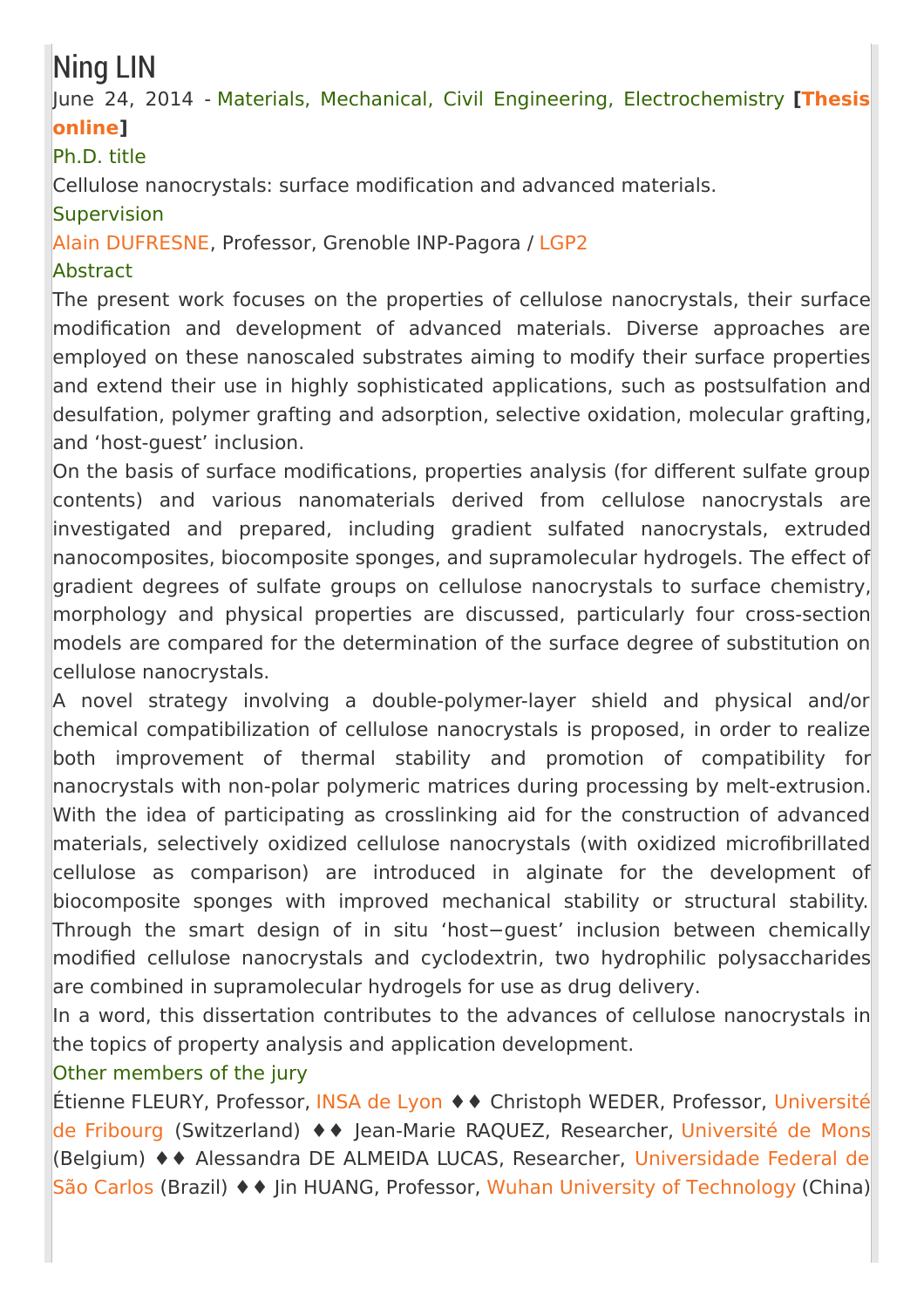## Jérémy BOUCHER

June 16, 2014 - Fluid Mechanics, Energy, Processes **[\[Thesis](https://tel.archives-ouvertes.fr/tel-01278355) online]** Ph.D. title

Study of the possibilities to produce hemicellulosic ethanol in a biorefinery. Supervision

[Christine](http://pagora.grenoble-inp.fr/fr/annuaire/mme-chirat-christine) CHIRAT, Associate Professor, Grenoble INP-Pagora / [LGP2](http://pagora.grenoble-inp.fr/en/research) ♦♦ Dominique [LACHENAL,](http://pagora.grenoble-inp.fr/fr/annuaire/lachenal-dominique) Professor, Grenoble INP-Pagora / [LGP2](http://pagora.grenoble-inp.fr/en/research)

### Abstract

This thesis deals with the production of bioethanol of second generation. Bioethanol is a sustainable fuel which can substitute gasoline. Nowadays, it is exclusively produced from food resources, which can have harmful fallout on food prices. That is why the development of a second generation ethanol, from lignocellulosic material, is mandatory. Among all the possible ways to produce such ethanol, this study is focused on the production of ethanol from hemicelluloses in a kraft pulp mill using softwood as raw material.

Softwood hemicelluloses are mainly constituted of galactoglucomannanes (GGM). These polymers are made of sugars which can be fermented into ethanol when they are into their monomer form. During the kraft process, cellulose is produced by removing the lignin from wood. The lignin is then burnt to produce energy. The GGM are also degraded and solubilised during the kraft process but their combustion is not very profitable. The aim of this study is to extract these hemicelluloses prior to the kraft process, hydrolyze them into monomers and then ferment them into ethanol.

The efficiency of different extraction treatments was evaluated. The two processes performed in acidic medium, autohydrolysis (hot water extraction) and acid hydrolysis (in the presence of sulfuric acid) are the most interesting. The acid hydrolysis enables the extraction and the hydrolysis into monomers of most of the GGM. The sugars can therefore be fermented directly. The autohydrolysis requires a secondary hydrolysis to achieve the depolymerization of the extracted GGM. This secondary hydrolysis is performed with an acid as catalyst. This two-step treatment shows two advantages: the cellulose is less damaged and the degradation of sugars extracted is reduced. This degradation has to be avoided because the degradation products cannot be fermented and they are known to inhibit the microorganisms used for the fermentation, which is one of the main issues for the production of second generation ethanol.

The direct fermentations of the hydrolysates, performed with a wild strain of Saccharomyces cerevisiae, allow to reach good yields after 24 hours. However, it might be necessary to increase the concentrations in sugars in the hydrolysates prior to the fermentation in order to raise the profitability of the process. Three processes were compared: evaporation, decrease of the L/W ratio and recycling of the hydrolysate. The evaporation is very efficient and enables to remove acetic acid and furfural, which are inhibitors of the fermentation. Recycling the hydrolysate increases the concentrations in sugars, but also their degradation. Reducing the L/W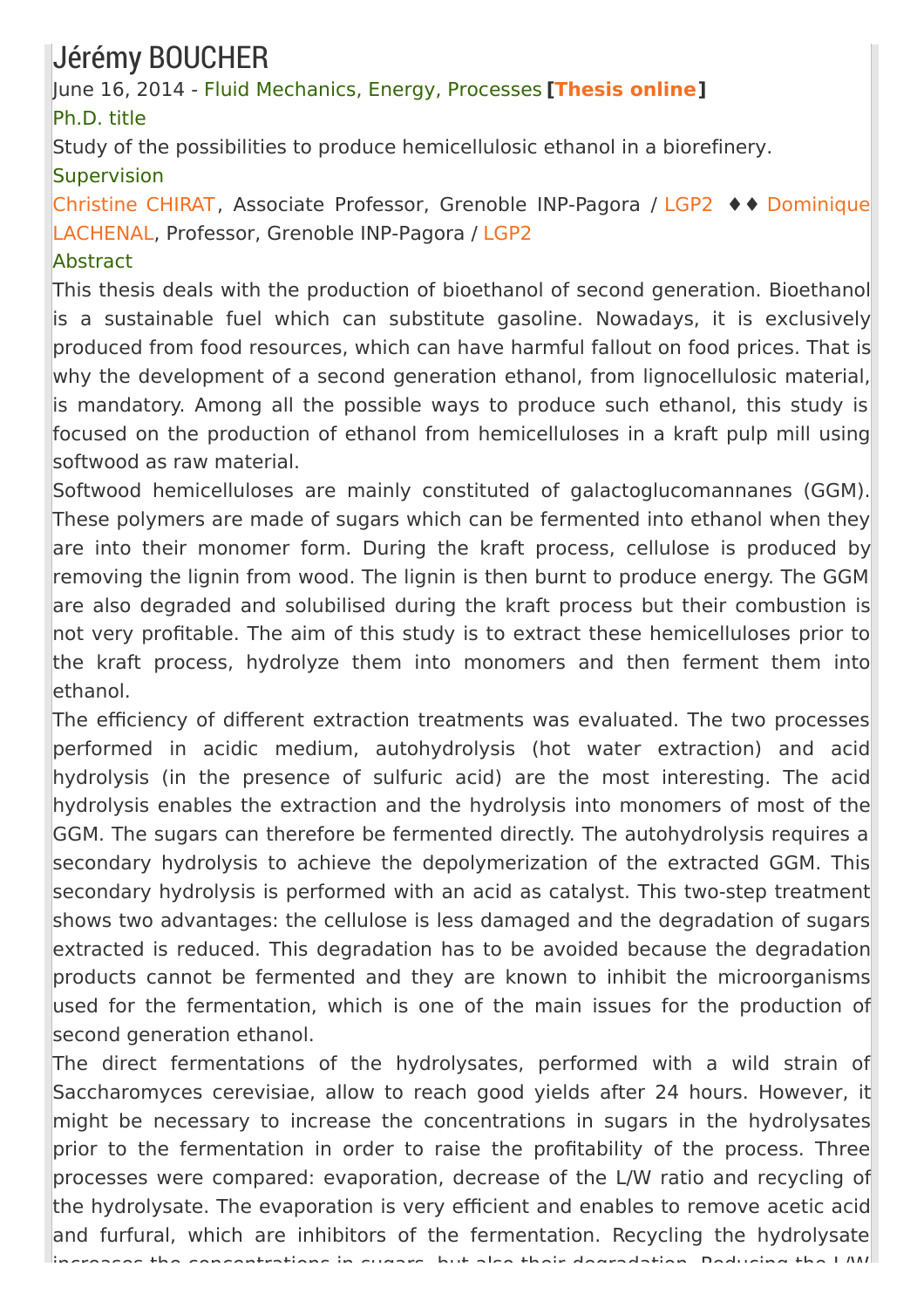increases the concentrations in sugars, but also their degradation. Reducing the L/W ratio is also efficient to increase the concentration.

The fermentation of a hydrolysate produced after an autohydrolysis and a secondary hydrolysis and concentrated to reach 100 g/L of hexoses was not successful because of the high concentration in inhibitors. Several strains of S. cerevisiae were acclimatized to this kind of hydrolysate in order to achieve the fermentation.

A complete process to produce ethanol and cellulose from wood chips was developed by taking into consideration industrial constraints. This study is a first step before its implementation in a kraft pulp mill.

### Other members of the jury

Ana Paula DUARTE, Professor, [University](https://www.ubi.pt/) of Beira Interior (Portugal) ♦♦ Carole MOLINA JOUVE, Professor, INSA [Toulouse](http://www.insa-toulouse.fr/fr/index.html) ♦♦ Antoine MARGEOT, Research Engineer, IFP Énergies [nouvelles](http://www.ifpenergiesnouvelles.fr/)

### Oussama EL BARADAI

### April 24, 2014 - Fluid Mechanics, Energy, Processes **[[Thesis](https://tel.archives-ouvertes.fr/tel-01348853) online]** Ph.D. title

Elaboration of flexible lithium–ion electrodes by printing process.

**Supervision** 

Didier [CHAUSSY](http://pagora.grenoble-inp.fr/fr/annuaire/m-chaussy-didier), Professor, Grenoble INP-Pagora / [LGP2](http://pagora.grenoble-inp.fr/en/research) ♦♦ Davide [BENEVENTI](http://pagora.grenoble-inp.fr/fr/annuaire/beneventi-davide), CNRS Researcher / [LGP2](http://pagora.grenoble-inp.fr/en/research) - Yann [BULTEL](http://www.grenoble-inp.fr/fr/personnel/bultel-yann), Professor, Grenoble INP / [LEPMI](/) **Abstract** 

The work describes the manufacturing of eco-sustainable lithium-ion electrodes without fluoro-based bindings and organic solvent, thanks to the utilization of celluloses derivatives and a conventional printing process.

The main breakthrough in this work is the formulation of water based inks containing either active particles of the anode (graphite) or cathode (LFP and carbon black) and a cellulosic based binding. Thus cellulose derivatives have a binding role of active materials by replacing fluoro-based binding commonly used and insure the cohesion of electrodes printed onto paper separator without affecting electronic conductivity. In this work a new assembling strategy was proposed.

In order to validate this new technique, a lithium-ion battery was manufactured by using a front/back printing strategy of separator with the integration of current collectors during printing stage.

### Other members of the jury

Christine VAUTRIN, Professeur, Centre de [Recherche](http://www.crmd.cnrs-orleans.fr/) sur la Matière Divisée (CRMD) ♦♦ Dominique GUYOMARD, Professeur, Institut des [Matériaux](http://www.cnrs-imn.fr/index.php?lang=fr) Jean Rouxel (IMN) ♦♦ Christophe PIJOLAT, Professeur, Centre Sciences des Processus [Industriels](http://spin.mines-stetienne.fr/fr/) et Naturels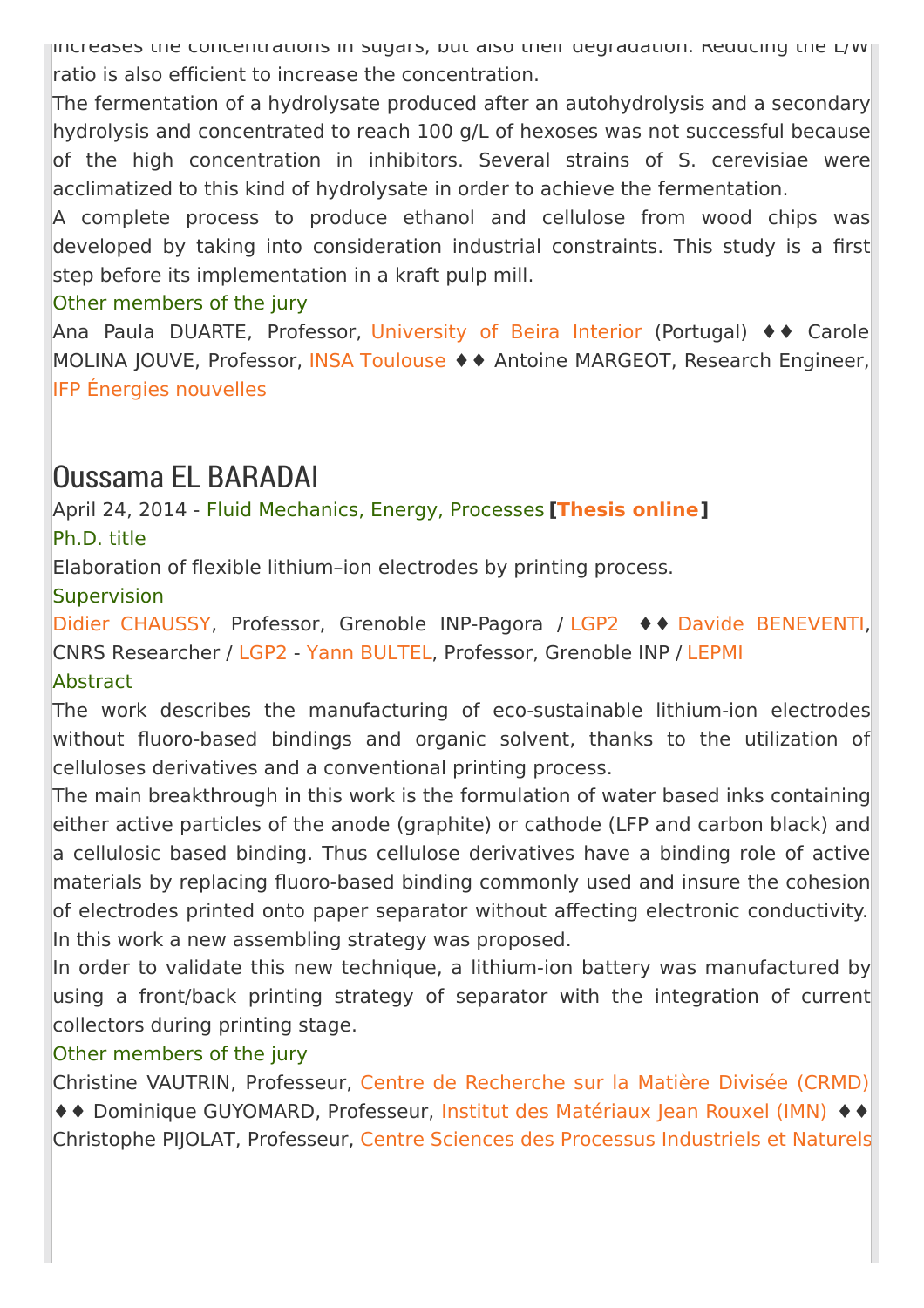# Sébastien THIBERT

April 23, 2014 - Fluid Mechanics, Energy, Processes **[[Thesis](https://tel.archives-ouvertes.fr/tel-01127018) online]** Ph.D. title

Study of the front side metallization of silicon solar cells.

### **Supervision**

Didier [CHAUSSY](http://pagora.grenoble-inp.fr/fr/annuaire/m-chaussy-didier), Professor, Grenoble INP-Pagora / [LGP2](http://pagora.grenoble-inp.fr/en/research) ♦♦ Davide [BENEVENTI](http://pagora.grenoble-inp.fr/fr/annuaire/beneventi-davide), CNRS Researcher, [LGP2](/menu-principal/recherche-laboratoire-genie-des-procedes-papetiers-lgp2--349729.kjsp?RH=EFP_REC-THESES) ♦♦ Nadège [REVERDY-BRUAS](http://pagora.grenoble-inp.fr/fr/annuaire/mme-reverdy-bruas-nadege), Associate Professor, Grenoble INP-Pagora / [LGP2](http://pagora.grenoble-inp.fr/en/research)

### Abstract

Energy is one of the main problems of this new millennium. The photovoltaic electricity should have a significant role in the future energy mix.

At an industrial scale, the front side metallization of silicon solar cells is performed by screen printing of a silver paste. This step is critical in production lines because it determines both their cost and their final performance. Consequently, it is necessary to limit the amount of printed silver paste while maximizing the cell efficiency.

The first part of this work is focused on the effects of the printing parameters on these two crucial aspects. To ensure the photovoltaic industry growth, the screen printing process should be replaced in coming years. The seed and plate concept is an innovative solution during which a first layer is printed and thickened by plating. Thanks to its flexibility and low pressure during printing, the flexographic printing process seems particularly well suited to meet the seed layer requirements at an industrial level. The second part of this work focuses on the development of this printing technique.

### Other members of the jury

Mustapha LEMITI, Professor, Institut des [Nanotechnologies](http://inl.cnrs.fr/) de Lyon ♦♦ Didier GRAEBLING, Professor, Institut des Sciences Analytiques et de Physico-chimie pour [l'Environnement](http://iprem.univ-pau.fr/live/) et les Matériaux (IPREM) ♦♦ Jean-Jacques SIMON, Associate Professor, Institut Matériaux [Microélectronique](http://www.im2np.fr/) Nanosciences de Provence (IM2NP) ♦♦ Bernard BECHEVET, Scientific and technical advisor, MPO [Energy](http://www.mpo-international.com/?-MPO-Energy-)

## Carolina MORELLI-LIPARRELI

April 4, 2014 - Materials, Mechanical, Civil Engineering, [Electrochemistry](https://tel.archives-ouvertes.fr/tel-01290491) **[Thesis online]**

### Ph.D. title

Development and study of the properties of films and molded parts of nano-biocellulose nanowhiskers and biodegradable polymers.

### Supervision

Naceur BELGACEM, Professor, Grenoble INP-Pagora / [LGP2](http://pagora.grenoble-inp.fr/fr/recherche)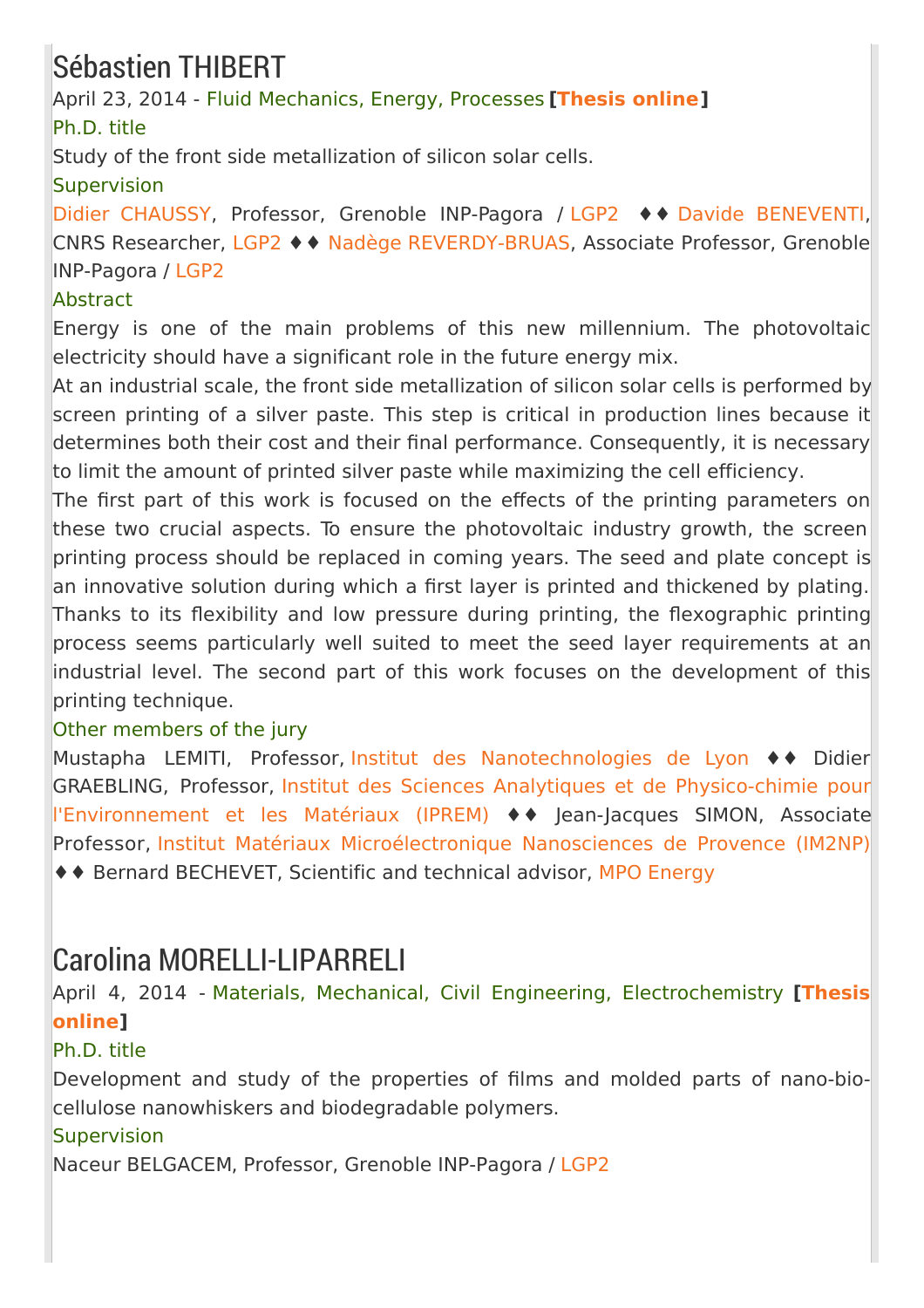# Frédéric POUYET

March 21, 2014 - Fluid Mechanics, Energy, Processes

### Ph.D. title

New conditions of use of ozone for cellulosic pulp bleaching - Development of a green bleaching sequence.

### **Supervision**

[Dominique](http://pagora.grenoble-inp.fr/fr/annuaire/lachenal-dominique) LACHENAL, Professor, Grenoble INP-Pagora / [LGP2](http://pagora.grenoble-inp.fr/en/research) ♦♦ [Christine](http://pagora.grenoble-inp.fr/fr/annuaire/mme-chirat-christine) CHIRAT, Associate Professor, Grenoble INP-Pagora / [LGP2](http://pagora.grenoble-inp.fr/en/research)

### Abstract

In order to obtain white paper, the brown kraft pulp obtained from wood after a chemical treatment has to be bleached. Several chemical reagents can be used, including the efficient chlorinated agents. However, the use of those chlorinated agents leads to the generation of toxic compounds, among other issues. Other reagents such as ozone and peroxide can be used to partially or fully replace them, but the way they react with pulp components was not fully understood and they seemed to inevitably lead to a degradation of the end product.

The aim of this thesis was to design a greener bleaching sequence, giving high quality pulps without the use of chlorinated reagents. This was achieved thanks to a better understanding of the chemical reactions involved in the bleaching of pulp, and more specifically through a better apprehension of the possible reactions of ozone. Other members of the jury

Stéphane GRELIER, Professor, [Université](http://www.u-bordeaux1.fr) Bordeaux 1 ♦♦ Dmitry EVTUGUIN, Associate Professor, [University](https://www.ua.pt/) of Aveiro (Portugal) ♦♦ Göran GELLERSTEDT, Professor, [KTH](http://www.kth.se/en), Stockholm (Sweden)

# Research

**[Research](http://pagora.grenoble-inp.fr/en/research?RH=EFP_EN-RESEARCH)** 

Director & [Managers](http://pagora.grenoble-inp.fr/en/research/director-managers)

[Research](http://pagora.grenoble-inp.fr/en/research/research-groups) groups

Scientific [production](http://pagora.grenoble-inp.fr/en/research/scientific-production)

### **Doctorate, [post-doctorate](http://pagora.grenoble-inp.fr/en/research/doctorate-post-doctorate)**

[Partnerships-Projects](http://pagora.grenoble-inp.fr/en/research/partnerships-projects)

[Equipments](http://pagora.grenoble-inp.fr/en/research/equipments-pilots) & pilots

**[Events](http://pagora.grenoble-inp.fr/en/research/events)**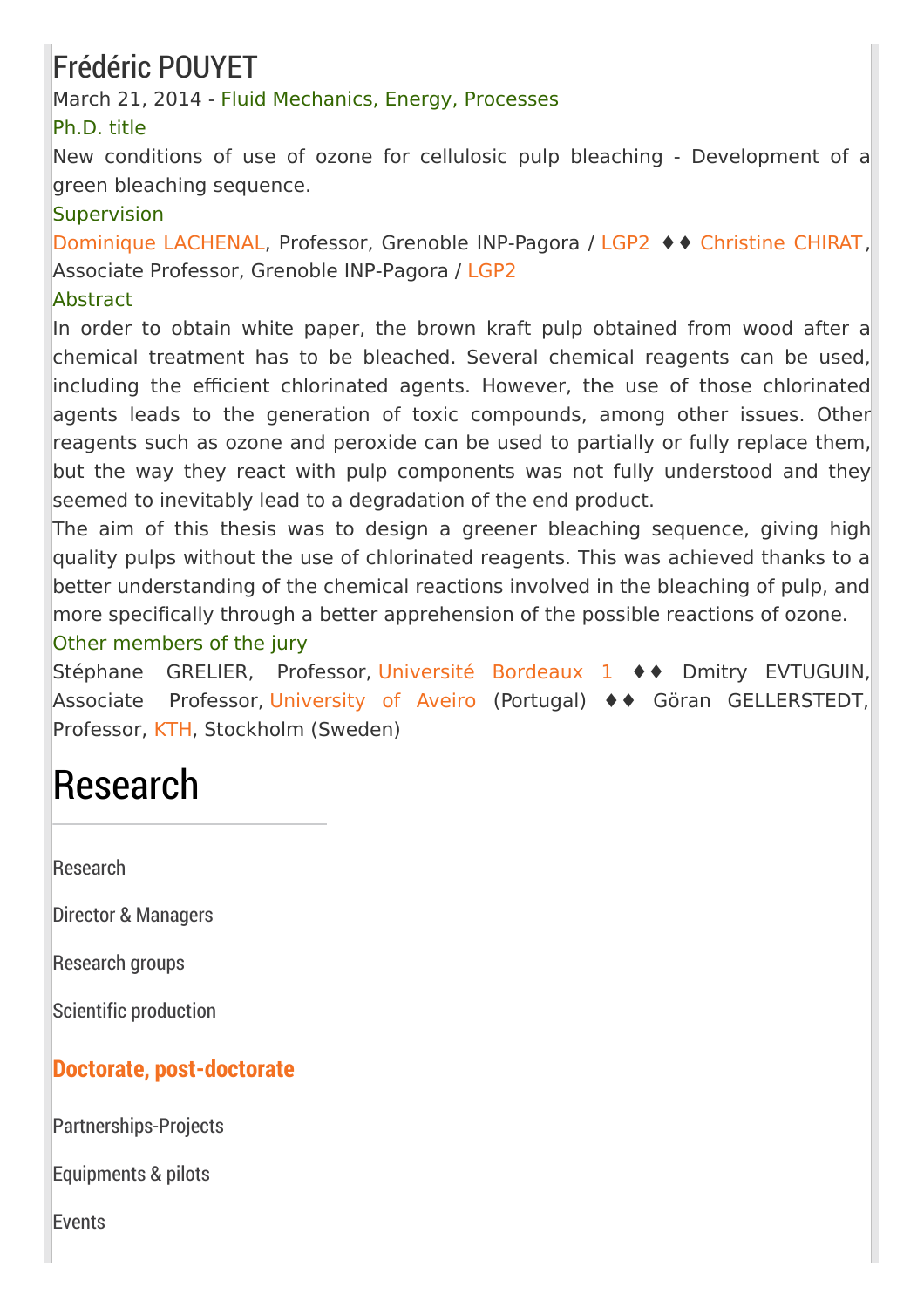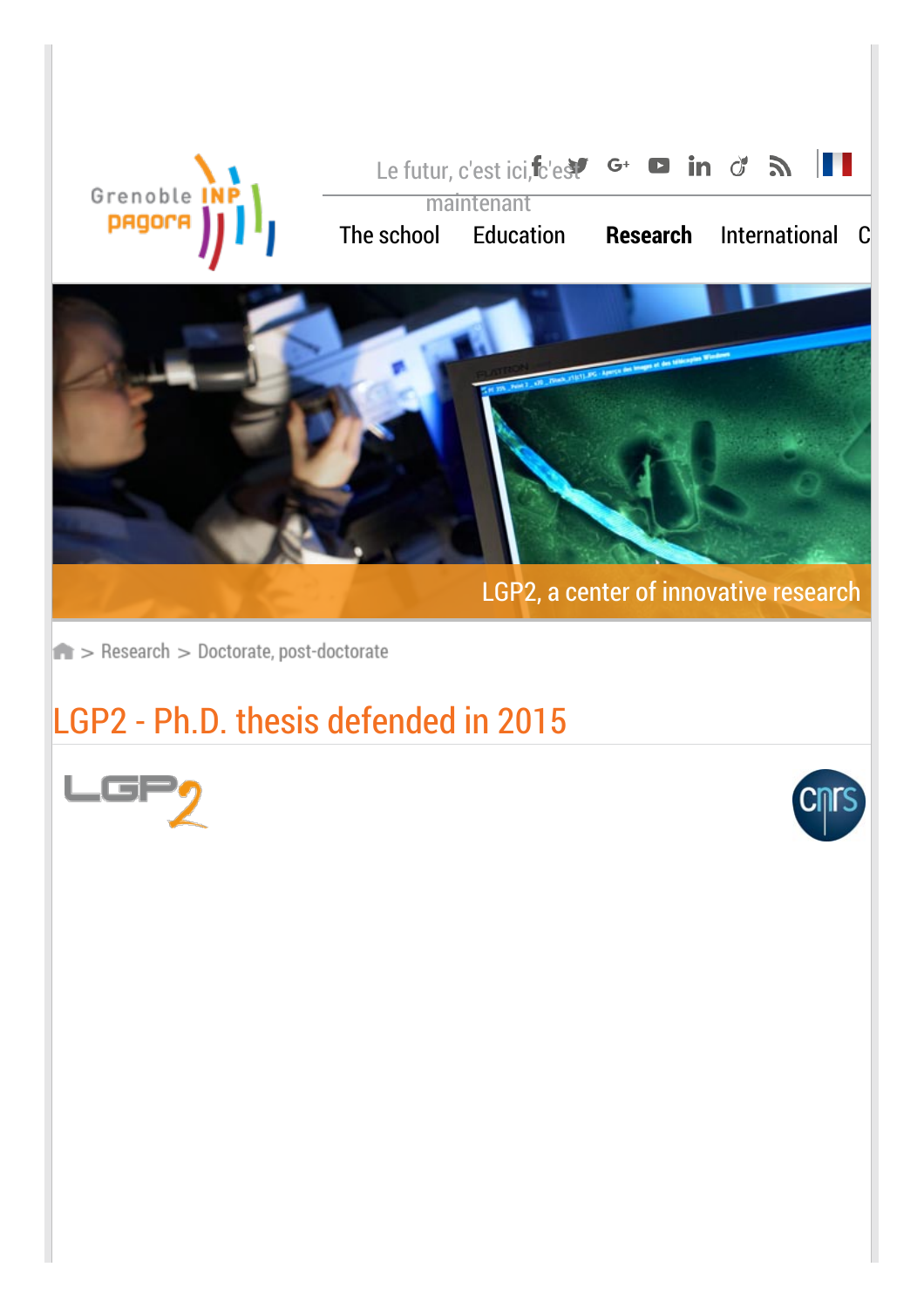# Claire MONOT

### December 18, 2015 - Fluid Mechanics, Energy, Processes **[\[Thesis](https://tel.archives-ouvertes.fr/tel-01293498) online]** Ph.D. title

Contribution to the study of lignin-carbohydrate complexes (LCCs) in wood. Study of the impact of the different steps of a sulfur-free biorefinery process on these LCCs **Supervision** 

[Christine](/mme-christine-chirat--190832.kjsp?RH=EFP_REC-THESES) CHIRAT, Associate Professor, Grenoble INP-Pagora / [LGP2](http://pagora.grenoble-inp.fr/en/research)

### **Abstract**

The valorization of lignocellulosic biomass is nowadays a major issue due to the reduction of fossil resources. Separating each component to valorize them the best way possible is the goal of the pulp and paper biorefineries. The effluent of the mill, called the black liquor, is currently burnt to produce energy, but gasification would increase the energy efficiency. For this, a sulfur-free cooking of wood is necessary,  $\vert$ as sulfur inhibits gasification.

Therefore this study first focused on the feasibility of cooking without sulfur, which is more difficult than a conventional kraft cooking containing sulfur. The work was done on softwood which is more difficult to delignify than hardwood. The wood was first pretreated with an autohydrolysis to remove hemicelluloses for further valorization.

The results were conclusive for the production of cellulose for textile applications. To explain the fact that the autohydrolysed wood was easier to delignify than the control wood with kraft and soda cooking, structural differences of wood components were looked for. Lignin did not show major differences whether the wood was prehydrolyzed or not, whereas the complexes between lignin and carbohydrates (LCCs) showed significant differences, which could explain the results obtained.

### Other members of the jury

Nicolas BROSSE, Professor, [Université](http://www.univ-lorraine.fr/) de Lorraine, France ♦♦ Ana Paula DUARTE, Professor, [Universidade](http://www.ubi.pt/) da Beira Interior, Portugal ♦♦ José Carlos DEL RIO, Professor, Instituto de Recursos Naturales y [Agrobiologia](https://www.irnas.csic.es/) de Sevilla, Spain ♦♦ Dominique LACHENAL, Professor, Grenoble INP-Pagora / [LGP2](http://pagora.grenoble-inp.fr/fr/recherche), France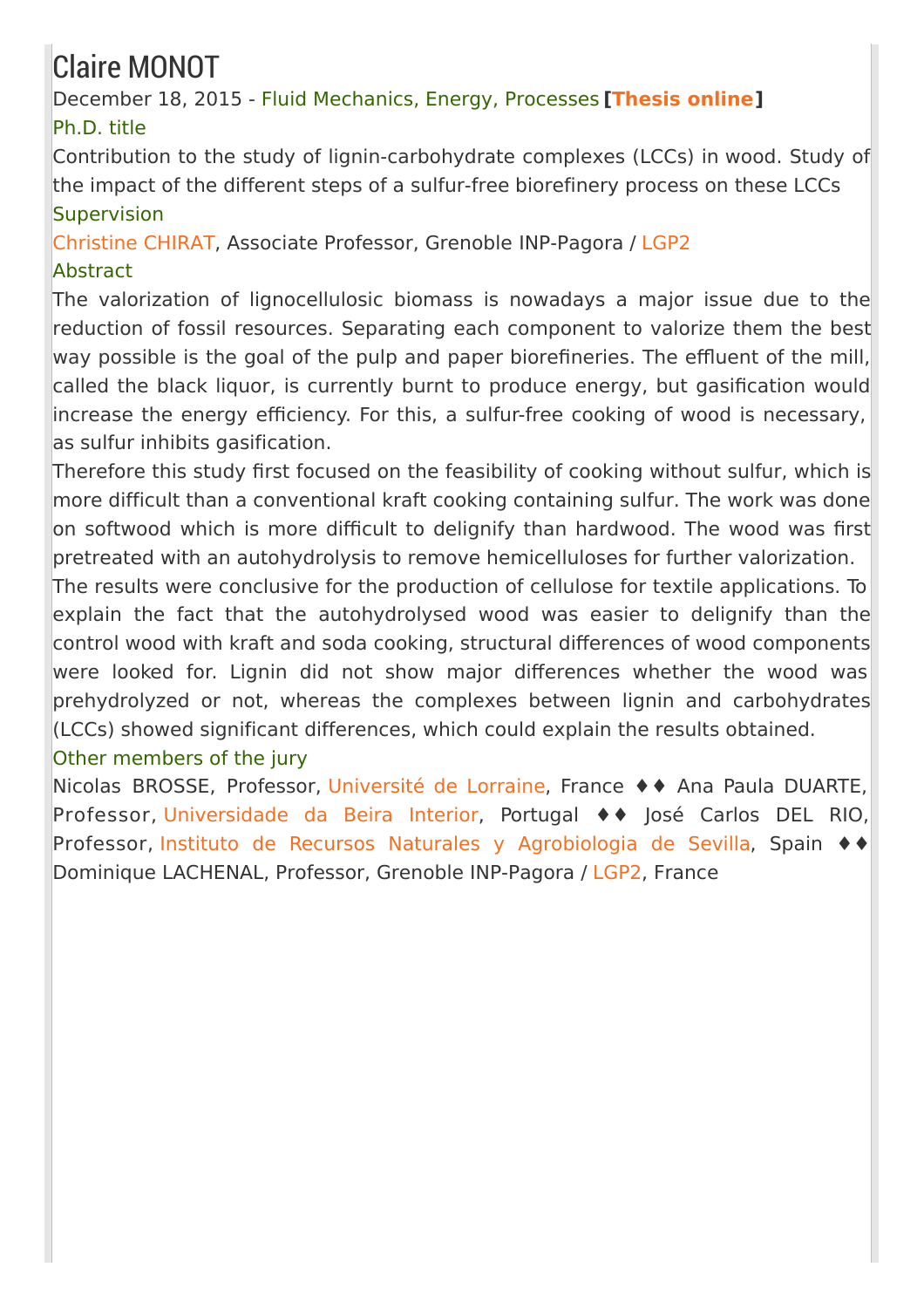## Benoît ARNOUL-JARRIAULT

December 17, 2015 - Fluid Mechanics, Energy, Processes **[\[Thesis](https://tel.archives-ouvertes.fr/tel-01690890) online]** Ph.D. title

Hemicellulose extraction of paper grade pulp for dissolving pulp production **Supervision** 

[Dominique](/dominique-lachenal--429212.kjsp?RH=EFP_REC-THESES) LACHENAL, Professor, Grenoble INP-Pagora / [LGP2](http://pagora.grenoble-inp.fr/en/research) ♦♦ [Christine](/mme-christine-chirat--190832.kjsp?RH=EFP_REC-THESES) CHIRAT, Associate Professor, Grenoble INP-Pagora / [LGP2](http://pagora.grenoble-inp.fr/en/research)

### Abstract

Dissolving pulps, which are composed of 95% cellulose, are the raw materials for the production of regenerated cellulose fibers for textile application and for the production of cellulose derivatives. These products are alternatives to oil based materials. A growing demand in such products is expected in the next decades. Therefore, additional capacities in the production of wood dissolving pulp must be created.

The purpose of this work is to develop hemicellulose removal processes with the aim to convert a softwood kraft paper pulp into a dissolving pulp. Three extraction methods were tested: A cold caustic extraction process (CCE) performed under conventional and unconventional conditions; A process consisting in an acid stage at high temperature (up to 150°C) followed by a hot caustic extraction (A-HCE); An enzymatic hydrolysis using xylanase, mannanase, and cellulase.

Conversion was quite successful with the two first processes. However, 100% of hemicellulose removal was never reached. In order to improve the hemicellulose extraction efficiency, several pre-treatments were tested (refining, steam explosion, TEMPO oxidation). The addition of a refining stage allowed for a reduction of the NaOH concentration during CCE extraction without affecting the hemicellulose extraction efficiency.

The last part of this thesis work focused on the dissolving pulp swelling. A new and rapid test for the characterization of fiber swelling was developed. This method was used as an approach to the assessment of dissolving pulp reactivity in the viscose process in place of the Fock's method.

Other members of the jury

♦♦ ♦♦ ♦♦ ♦♦ ♦♦

## Florian MARTOÏA

November 30, 2015 - Materials, Mechanical, Civil Engineering, Electrochemistry **[\[Thesis](https://tel.archives-ouvertes.fr/tel-01254834) online]**

### Ph.D. title

Nanocomposites and foams from cellulose nanofibrils: rheology during their processing and mechanical properties

### **Supervision**

Naceur BELGACEM, Professor, Grenoble INP-Pagora / [LGP2](http://pagora.grenoble-inp.fr/en/research) ♦♦ Pierre DUMONT, Professor, [INSA](https://www.insa-lyon.fr/) Lyon ♦♦ Laurent [ORGÉAS](https://www.3sr-grenoble.fr/spip.php?article396), CNRS Research Director, Laboratoire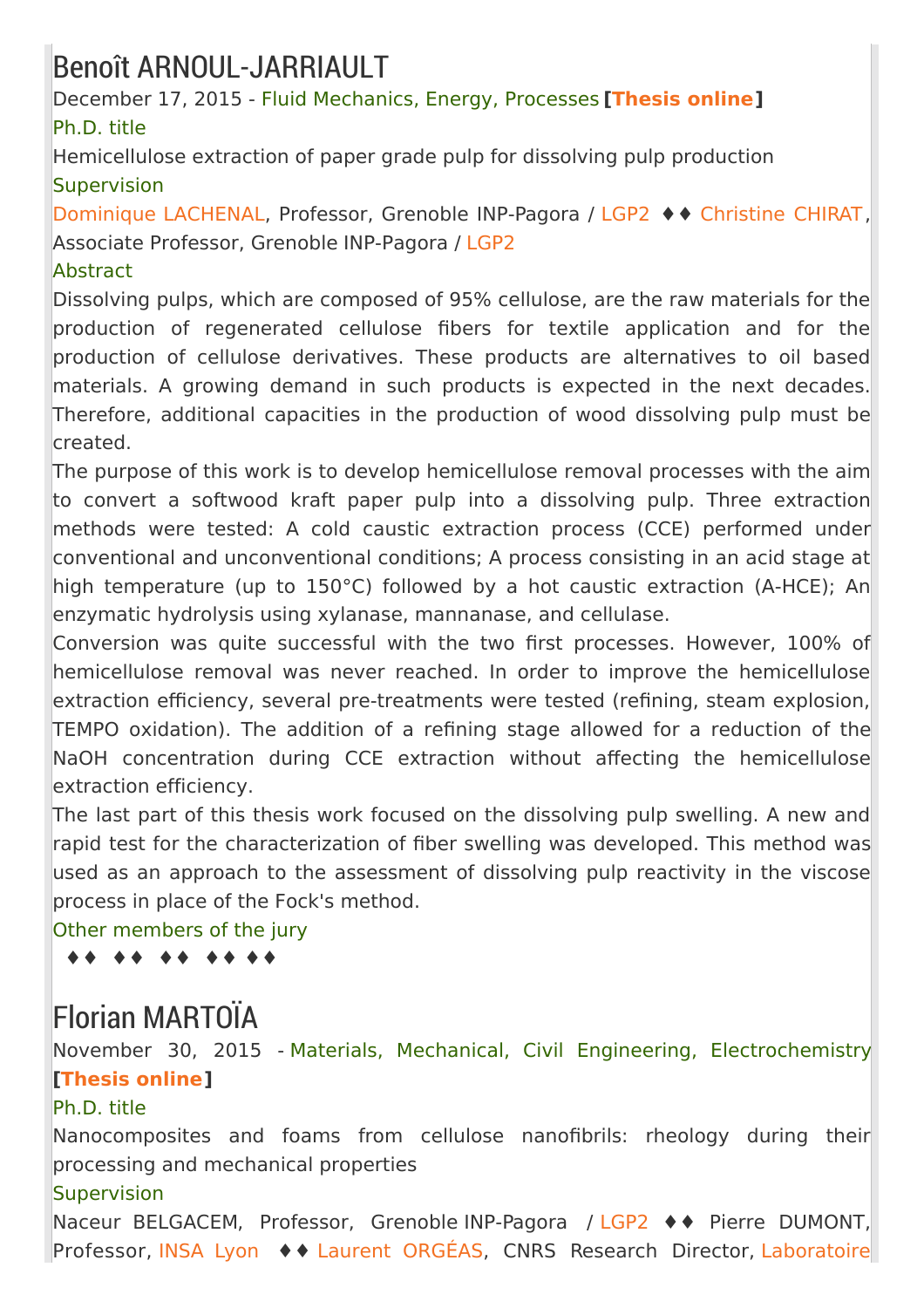### 3SR, [Grenoble](http://www.3sr-grenoble.fr/)

### **Abstract**

This study focuses on the use of cellulose nanofibrils (NFCs) as bio-based nanoreinforcement in polymer composites and foams. These renewable materials can be used in place of traditional materials such as for instance to produce sandwich panels. This experimental, theoretical and numerical work aims at optimizing the processing of these NFC-based materials as well as their use properties.

In the first part of this work, the rheology of concentrated NFC suspensions, that behave as thixotropic yield stress fluids, is investigated at macro- and mesoscales using an original rheo-ultrasonic velocimetry (rheo-USV) setup allowing the local flow kinematic to be obtained. We show that the flow of NFC suspensions is highly heterogeneous and exhibits complex situations with the coexistence of wall slippage, multiple shear bands and plug-like flow bands. Using this experimental database, we develop an original multiscale rheological model for the prediction of the rheology of NFC suspensions. The model takes into account the anisotropic fibrous nature of NFC networks as well as colloidal and mechanical interaction forces occurring at the nanoscale. The model predictions prove that colloidal and hydrodynamic interaction forces together with the orientation and the wavy nature of NFCs play a major role on the yield stress and shear thinning behaviour of the suspensions.

In the second part of this work, NFC-reinforced polymer nanocomposite films are processed for a wide range of NFC contents. Using advanced microscopy techniques (AFM, SEM), X-ray diffraction and mechanical tests (tensile and DMA tests), we show that NFCs form highly connected nanofibrous structures with in-plane random orientation, that these connected NFC networks play a leading role on the mechanical behaviour of the nanocomposites and that the elastic properties of nanocomposite films are much lower than those predicted from the micromechanical models of the literature. In light of these observations, we propose an alternative multiscale model in which the main involved deformation nano-mechanisms are those occurring both in the amorphous segments of the nanofibers and in the numerous nanofiber-nanofiber contact zones.

Finally, in a third part, we focus on the influence of the processing conditions, the suspension type and the NFC concentration on the microstructure (using X-ray synchrotron microtomography), the mechanical properties (using compression tests) and the deformation micro-mechanisms (using in situ compression test with X-ray microtomography) of various foams prepared from NFC suspensions by freezedrying.

#### Other members of the jury

Tatiana BUDTOVA, Research Director, Mines [ParisTech](http://www.mines-paristech.fr/) ♦♦ Guillaume OVARLEZ, CNRS Research Director, [Université](http://www.u-bordeaux.fr/) de Bordeaux ♦♦ Jean-Yves CAVAILLÉ, Professor, [INSA](https://www.insa-lyon.fr/) Lyon ♦♦ Véronique MICHAUD, Professor, [EPFL](https://www.epfl.ch/), Switzerland ♦♦ Jean-Luc PUTAUX, CNRS Research Director, [Cermav](https://www.cermav.cnrs.fr/), Grenoble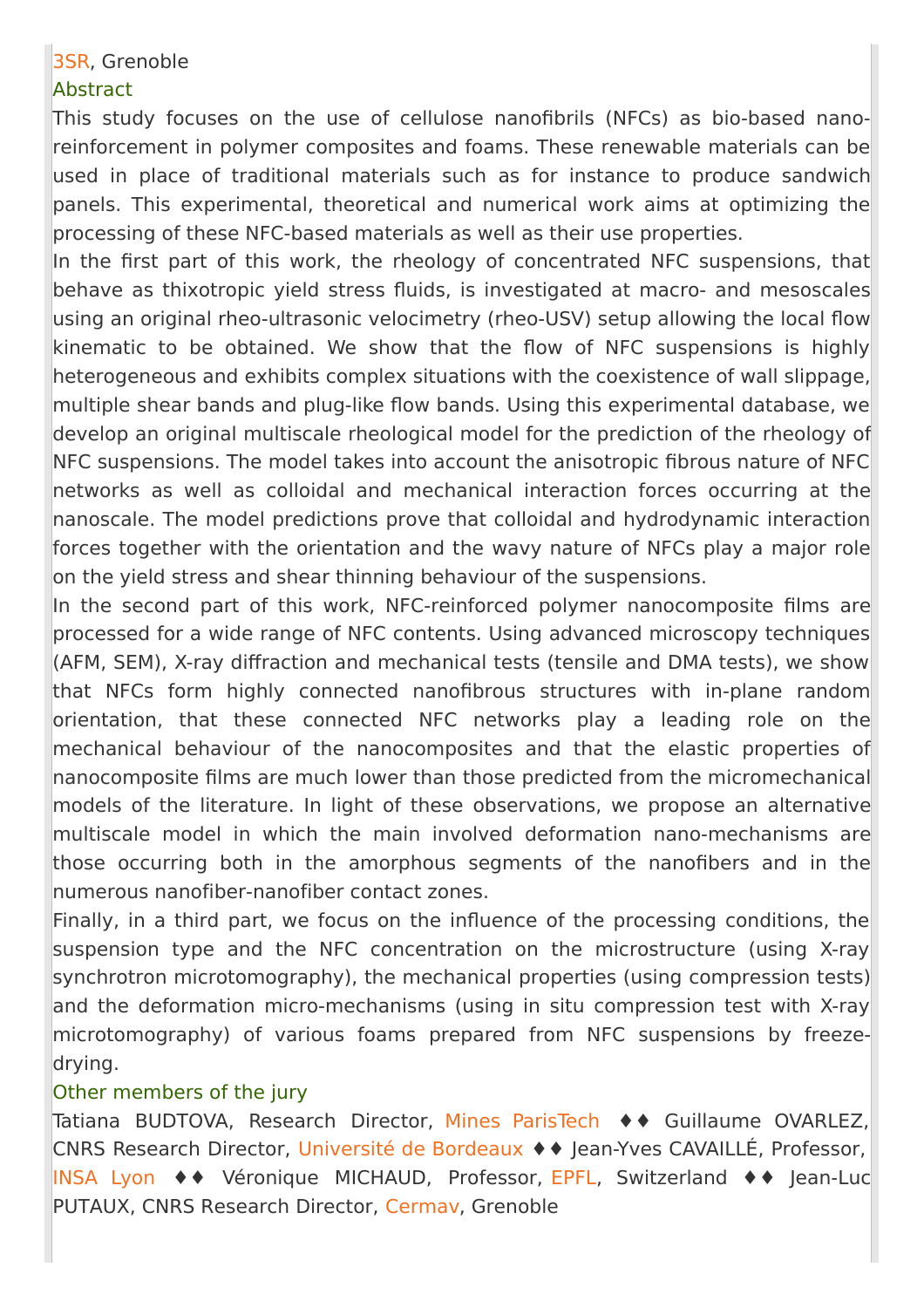# Marion HUET

November 24, 2015 - Fluid Mechanics, Energy, Processes **[\[Thesis](https://tel.archives-ouvertes.fr/tel-01268144) online]** Ph.D. title

Black liquor valorization by hydrothermal processes for energetic and green chemistry purposes.

### **Supervision**

[Dominique](http://pagora.grenoble-inp.fr/fr/annuaire/lachenal-dominique) LACHENAL, Professor, Grenoble INP-Pagora / [LGP2](http://pagora.grenoble-inp.fr/en/research) ♦♦ Anne [ROUBAUD](https://fr.linkedin.com/in/anne-roubaud-2a49b46a), Research Engineer, [CEA](http://portail.cea.fr/)

### Abstract

This thesis aims to study sulfur free black liquor valorization through two hydrothermal processes: supercritical water gasification and hydrothermal liquefaction. These processes will be compared to the industrial process (evaporation and Tomlinson boiler) with three mains criteria: energetic yield, sodium recovery and phenolic molecules production.

In supercritical conditions, gas formation is competitive with char formation. Fast heating and high temperature permit to increase gas yield, thus energetic yield. However, conversion of phenolic compounds from lignin is low below 500°C, leading to a lower energetic yield than reference. In a continuous process, at high temperatures (700°C) and fast heating, energetic yield should be two times higher than industrial process (simulation at thermodynamic equilibrium). Wood prehydrolysis and softwood lead to a lower conversion of black liquor.

Hydrothermal liquefaction produces a biocrude which can be burnt and phenolic platform compounds. Indeed, lignin is depolymerized into reactive fragments which can be degraded into platform phenolic molecules. Moreover, the recombination of these fragments, leading to biocrude formation, is favored by the carbohydrates derivatives in black liquor. Wood prehydrolysis and hardwood lead to better energetic and phenolic molecules yields.Sodium recovery is satisfactory for both processes. Substitution of Tomlinson recovery by a hydrothermal process is then possible.

### Other members of the jury

Maria Jose COCERO, Professor, [University](http://www.uva.es/export/sites/uva/) of Valladolid, Spain ♦♦ Nicolas BROSSE, Professor, [Université](http://www.univ-lorraine.fr/) de Lorraine, France ♦ ♦ Frédéric VOGEL, Professor, Institut Paul Scherrer, [Switzerland](https://www.psi.ch/) ♦♦ Christine CHIRAT, Associate Professor, Grenoble INP-Pagora / [LGP2](http://pagora.grenoble-inp.fr/en/research) ♦♦ Elsa [WEISS-HORTALA,](http://www.mines-albi.fr/) Assistant Professor, École des Mines d'Albi-Carmaux, France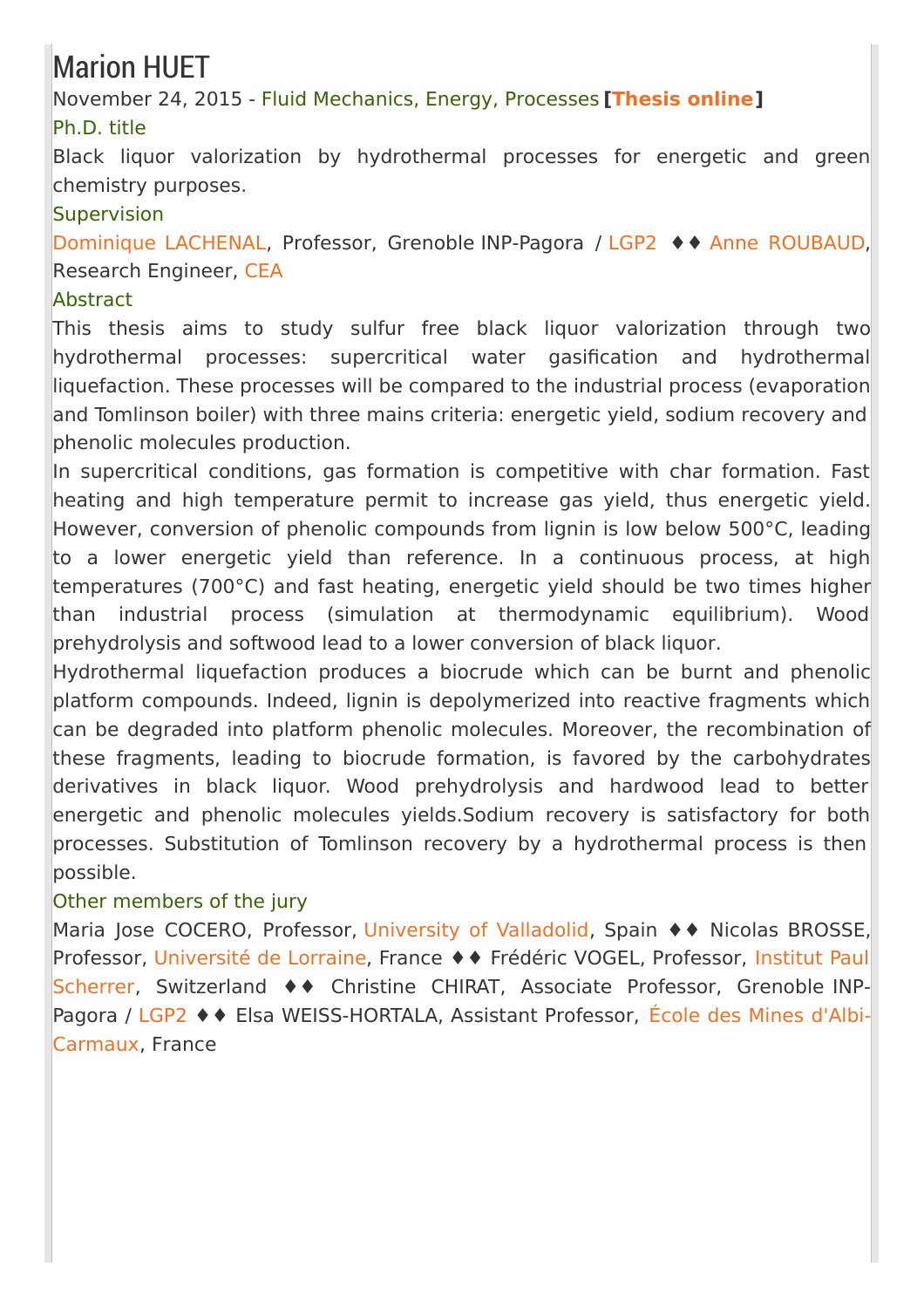# Seema SAINI

November 13, 2015 - Materials, Mechanical, Civil Engineering, Electrochemistry Ph.D. title

Surface modification of cellulose nanofiber to impart active properties for packaging. **Supervision** 

[Julien](http://pagora.grenoble-inp.fr/fr/annuaire/m-bras-julien) BRAS, Associate Professor, Grenoble INP-Pagora / [LGP2](http://pagora.grenoble-inp.fr/en/research) ♦♦ Naceur BELGACEM, Professor, Grenoble INP-Pagora / [LGP2](http://pagora.grenoble-inp.fr/en/research)

### **Abstract**

The present investigation has developed efficient green strategies for the chemical modification of cellulose nanofibers (CNF) in order to impart antimicrobial activities. Seven different functionalized CNF were produced in this context keeping in mind sustainability and industrial feasibility within new generation packaging field.

First, CNF were designed with cyclodextrin to control the release of natural active molecules. In other strategies, non-leaching contact active antimicrobial surfaces were prepared using natural active molecules or following biomimetic approaches. Results are very promising and allow obtaining efficient antimicrobial surface without any release. High level characterizations confirm surface grafting (e.g. XPS, QCM-D, NMR) and antimicrobial efficiency (S.aureus, E.Coli).

One of the best strategies using antibiotic grafted CNF was produced at lab scale and also implemented at semi-industrial scale. The final idea was to produce medical packages limiting the cross contamination in hospitals.

### Other members of the jury

Graziano ELEGIR, Researcher, [Innovhub-SS](http://www.innovhub-ssi.it/)[I,](https://www.kth.se/en) Italy ♦♦ Lars WÅGBERG, Professor, KTH Royal Institute of Technology , Sweden ♦♦ Véronique COMA, Associate Professor, [Université](http://www.u-bordeaux.fr/) de Bordeaux ♦♦ Elisa ZENO, Researcher, Centre [Technique](http://www.webctp.com/) du Papier , Grenoble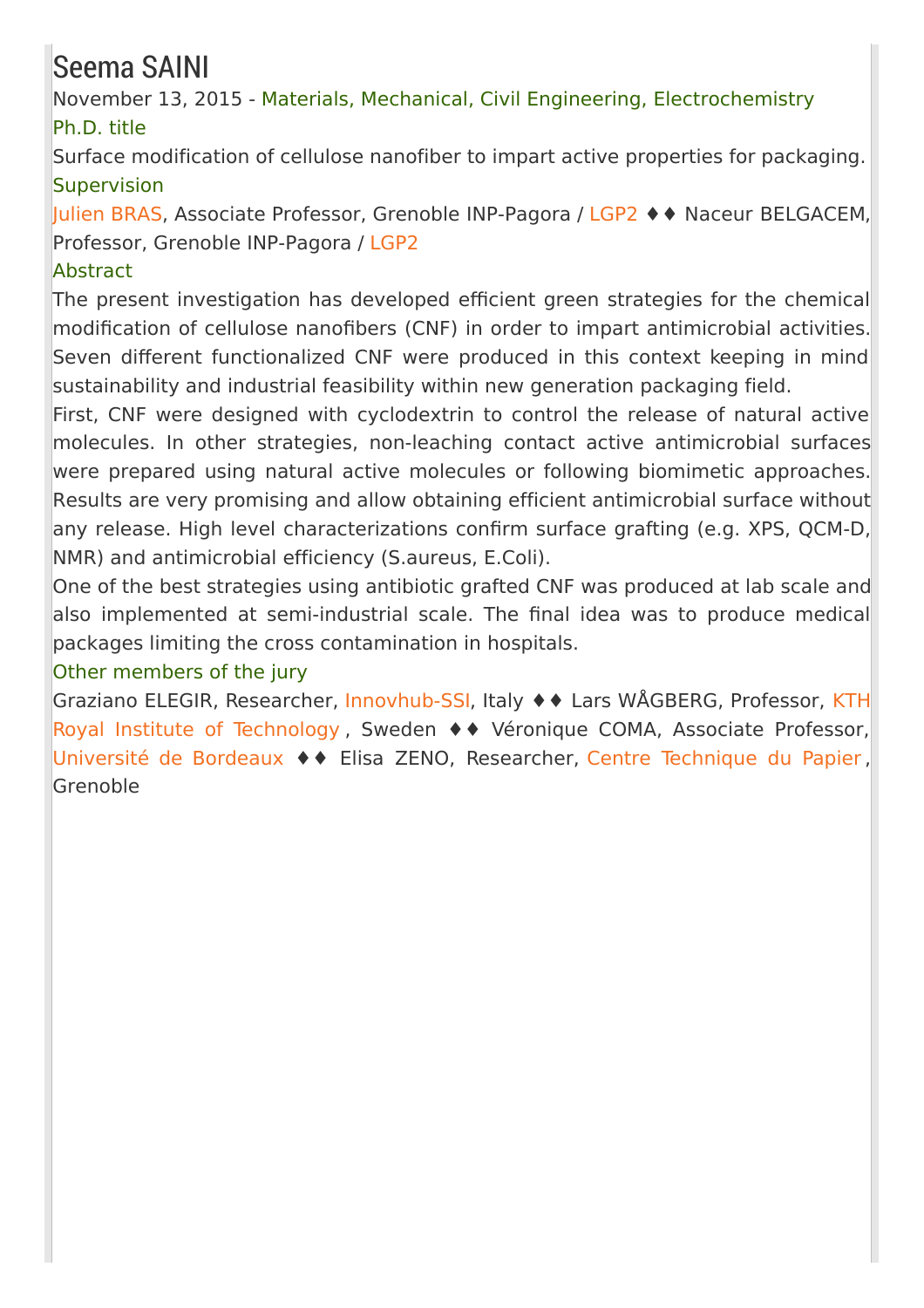## Karima BEN HAMOU

October 24, 2015 - Materials, Mechanical, Civil Engineering, Electrochemistry **[\[Thesis](https://tel.archives-ouvertes.fr/tel-01260323) online]**

### Ph.D. title

Extraction of structure and properties controlled cellulose nanofibrils: [characterization,](https://hal.archives-ouvertes.fr/tel-01260323) rheological and nanocomposites applications.

**Supervision** 

Alain [DUFRESNE](http://pagora.grenoble-inp.fr/fr/annuaire/dufresne-alain), Professor, Grenoble INP-Pagora / [LGP2](http://pagora.grenoble-inp.fr/fr/recherche) ♦♦ Hamid [KADDAMI](http://competences.imist.ma/CVdetails.htm;jsessionid=47F7B0DA8D74A018B274B051A1A2BF3B?idCompetence=531), Professor, Faculty of Science and [Technology](http://www.fstg-marrakech.ac.ma/) Marrakech (Morocco)

### Abstract

The cellulose nanofibrils (CNF), obtained by TEMPO oxidation of native cellulose microfibrils as colloidal aqueous suspensions, are biosourced nanoparticles having rheological and optical properties well adapted for the conception of new nanomaterials with high performance.

The main purpose of this study was to control and optimize the conditions for preparing these NFCs extracted from date palm tree by examining the oxidation time and the number of passes through the homogenizer. The success of the reaction was demonstrated by FT-IR spectroscopy. The rate of the carboxylic groups has been calculated by conductometric titration and ranged between 221 and 772 mol / g of anhydroglucose. Morphological studies show that oxidized CNFs are very individualized by introducing negative charges on their surfaces that induce electrostatic repulsion forces between the fibrils. Particular attention has been given to the viscoelasticity of oxidized-TEMPO CNF suspensions whose monitoring was carried out by a rheometer ARES-G2TA.

These nanocharges were incorporated in a thermoplastic (PVAc) and nanocomposite materials obtained were characterized by SEM, TGA, DSC, DMA and mechanical testing.

### Other members of the jury

Larbi BELACHEMI, Professor, Faculty of Science and [Technology](http://www.fstg-marrakech.ac.ma/) Marrakech (Morocco) ♦♦ Étienne FLEURY, Professor, [INSA](https://www.insa-lyon.fr/) de Lyon ♦♦ Youssef HABIBI, Researcher, [Luxembourg](http://www.list.lu/fr/) Institute of Science and Technology (Luxembourg) ♦♦ Abdelhakim ALAGUI, Professor, Faculty of Science Semlalia [Marrakech](http://www.fssm.uca.ma/) (Morocco)

## Pedro Maximiano RAIMUNDO

October 14, 2015 - Fluid Mechanics, Energy, Processes Ph.D. title Analysis and modeling of the local hydrodynamics in bubble columns. **Supervision** Alain [CARTELLIER](http://www.legi.grenoble-inp.fr/web/spip.php?rubrique6), CNRS Research Director, [LEGI](http://www.legi.grenoble-inp.fr/web/) ♦♦ Davide [BENEVENTI](http://pagora.grenoble-inp.fr/fr/annuaire/beneventi-davide), CNRS Researcher, Grenoble INP-Pagora / [LGP2](http://pagora.grenoble-inp.fr/en/research) **Abstract** Bubble columns reactors are widely used in chemical and biological engineering due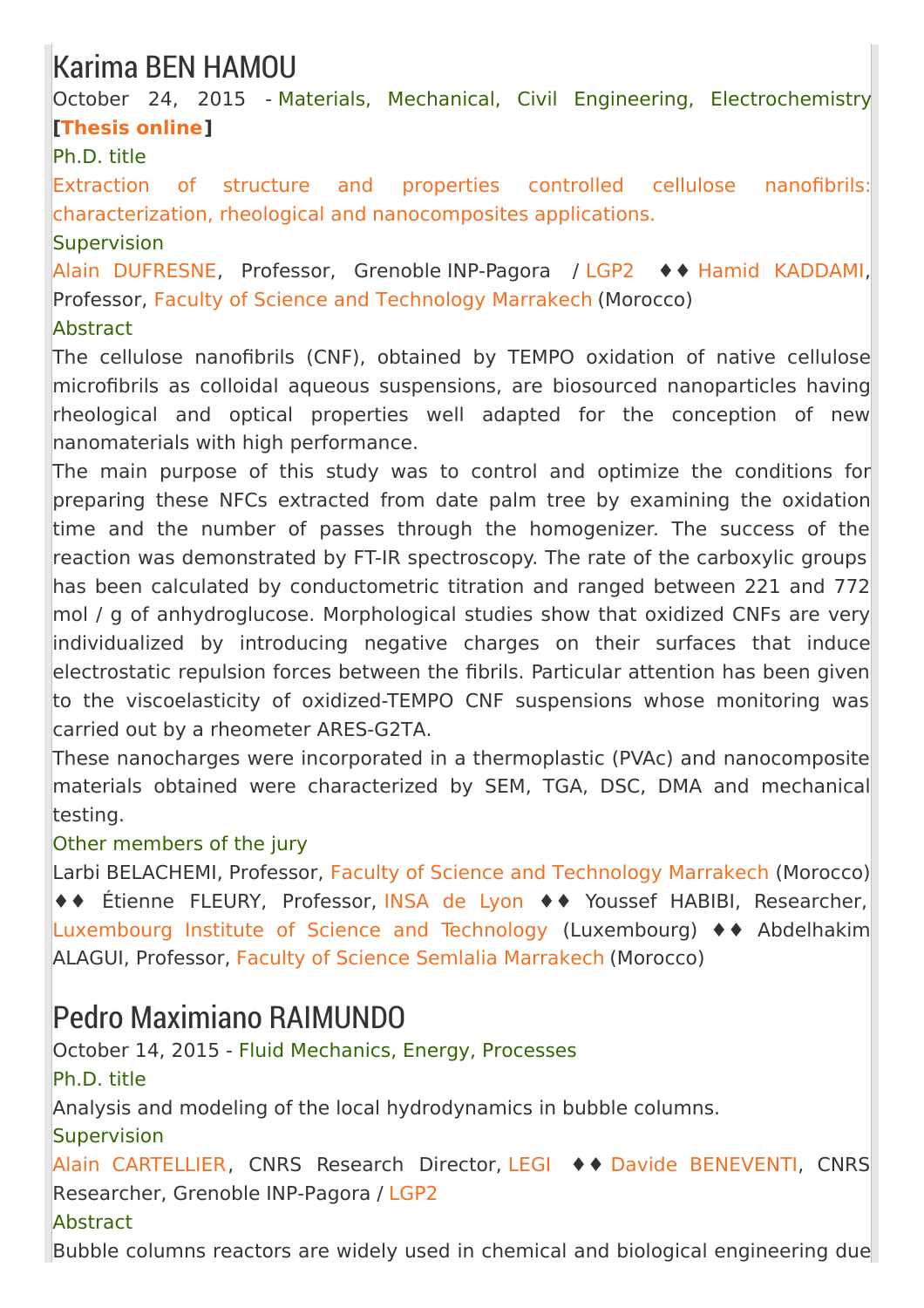to their simple configuration with no mobile parts. However, the scale-up rules for such bubble column reactors is still a quite challenging process. In particular, using two-fluid approaches, the current practice relies on an ad-hoc fitting of the bubble size with the column dimension.

To progress in the up-scaling of bubble columns hydrodynamics, experiments have been achieved over a wide range of parameters, with columns diameters from 0.15 to 3m and with gas superficial velocities from 3 to 35cm/s, yielding void fractions up to 35%. To ensure comparable hydrodynamic conditions, almost identical bubble size distributions were produced for all these conditions. In the same spirit, coalescence was blocked. A battery of measuring techniques has been exploited including phase detection optical probes, endoscopic imaging and Pavlov tubes. A new technique has also been developed that provides the mean horizontal diameter of bubbles. That method, which is based on the spatial correlation of the signals from two optical probes located side by side, has been validated in strongly agitated, unsteady bubbly flows at high void fractions.

The database collected on the radial and axial evolutions of local hydrodynamics properties (gas hold-up, bubble size, phasic velocities and their fluctuations…) has led to a clarification of the scaling laws for such systems. In particular, we have shown that the auto-similarity of the flow structure in heterogeneous conditions leads to an entrained liquid flow rate that growths with the column diameter as  $D2$  $(qD)1/2$ . In other words, the entrainment capability of a bubble column is only set by the column size and does not depend on the injected gas superficial velocity. Further more, the heterogeneous character of the flow has been shown to originate from strong concentration gradients that define meso-scale structures: the resulting collective dynamics has a profound impact on the mean relative velocity between phases. Inspired by Simonnet et al. (2008), that dynamics can be well represented by introducing a swarm factor in the drag law. With such an approach, 3D URANS two-fluid simulations become able to reproduce without any ad-hoc adjustment the scale effect observed over the whole range of flow conditions considered here.

#### Other members of the jury

Evelyne MAURET, Professor, Grenoble INP-Pagora / [LGP2](http://pagora.grenoble-inp.fr/en/research) ♦♦ Dominique LEGENDRE, Professor, [Université](http://www.univ-tlse3.fr/) de Toulouse III ♦ ♦ Romain VOLK, Associate Professor, ENS de Lyon ♦♦ Daniele [MARCHISIO,](http://www.ens-lyon.eu/ecole-normale-superieure-de-lyon-accueil-77247.kjsp) Professor, [Politecnico](http://www.polito.it/) di Torino , Italie ♦♦ Claude DANIEL, Research Engineer, [Solvay](http://www.solvay.fr/fr/index.html) ♦♦ Frédéric AUGIER, Research [Engineer,](http://www.ifpenergiesnouvelles.fr/) IFP Energies nouvelles ♦♦ Ann FORRET, Research Engineer, IFP Energies [nouvelles](http://www.ifpenergiesnouvelles.fr/)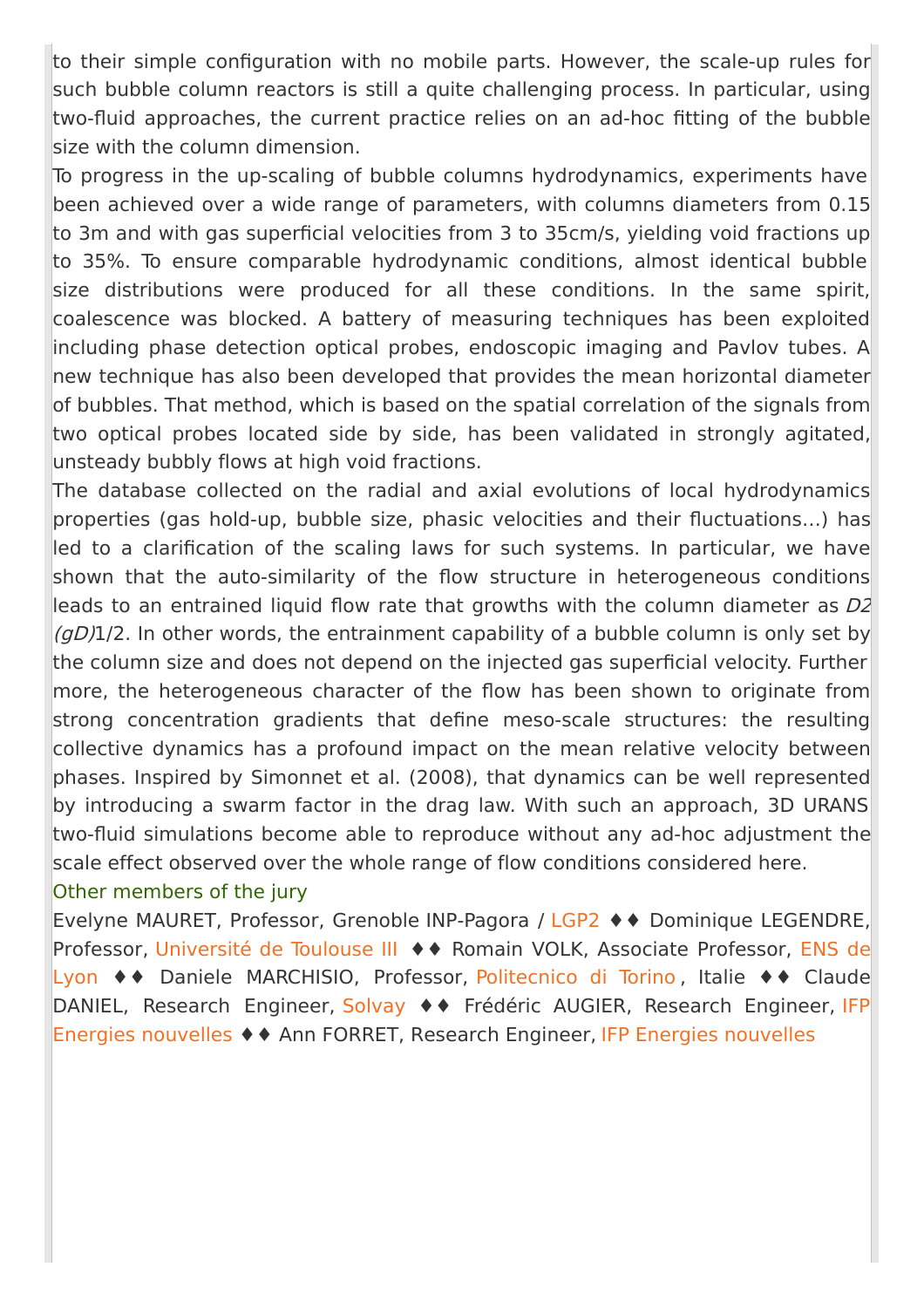## Oleksandr NECHYPORCHUK

October 2, 2015 - Materials, Mechanical, Civil Engineering, [Electrochemistry](https://tel.archives-ouvertes.fr/tel-01244186) **[Thesis online]**

### Ph.D. title

Cellulose nanofibers for the production of bionanocomposites

### Supervision

Ana Maria [BOTELHO](http://web.ist.utl.pt/ist10800/) DO REGO, Associate Professor, Instituto [Superior](http://tecnico.ulisboa.pt/) Técnico (Portugal) ♦♦ [Frédéric](http://www.laboratoire-rheologie-et-procedes.fr/spip.php?article56) PIGNON, CNRS Research Director, [Laboratoire](http://www.laboratoire-rheologie-et-procedes.fr/) Rhéologie et Procédés, Grenoble ♦♦ Naceur BELGACEM, Professor, Grenoble INP-Pagora / [LGP2](http://pagora.grenoble-inp.fr/en/research) Abstract

One of the main challenges in the context of biocomposites development is to replace petroleum-based materials with bio-based. Because of their natural origin, relatively high strength and the ability to form transparent products, cellulose nanofibers have a large potential for application in the composite materials.

This work was focused on the optimization of cellulose nanofiber production methods using biochemical and mechanical treatments. Then, the rheological and structural properties of these nano-elements in aqueous media were investigated. Finally, the production of latex-based composites was carried out. The questions of homogeneous dispersion of cellulose nanofibers in the matrix and the interactions between these two components were particularly addressed.

### Other members of the jury

Étienne FLEURY, Professor, [INSA](http://www.insa-lyon.fr/) de Lyon ♦♦ Alain PONTON, CNRS Research Director, [Université](http://www.univ-paris-diderot.fr) Paris Diderot ♦ ♦ Ana Paula DUARTE, Professor, [Universidade](http://www.ubi.pt/) da Beira Interior (Portugal) ♦♦ Albert MAGNIN, CNRS Research Director, Université Grenoble Alpes ♦♦ Amelia ALMEIDA, Auxiliary [Professor,](http://www.univ-grenoble-alpes.fr/) Instituto [Superior](http://tecnico.ulisboa.pt/) Técnico (Portugal)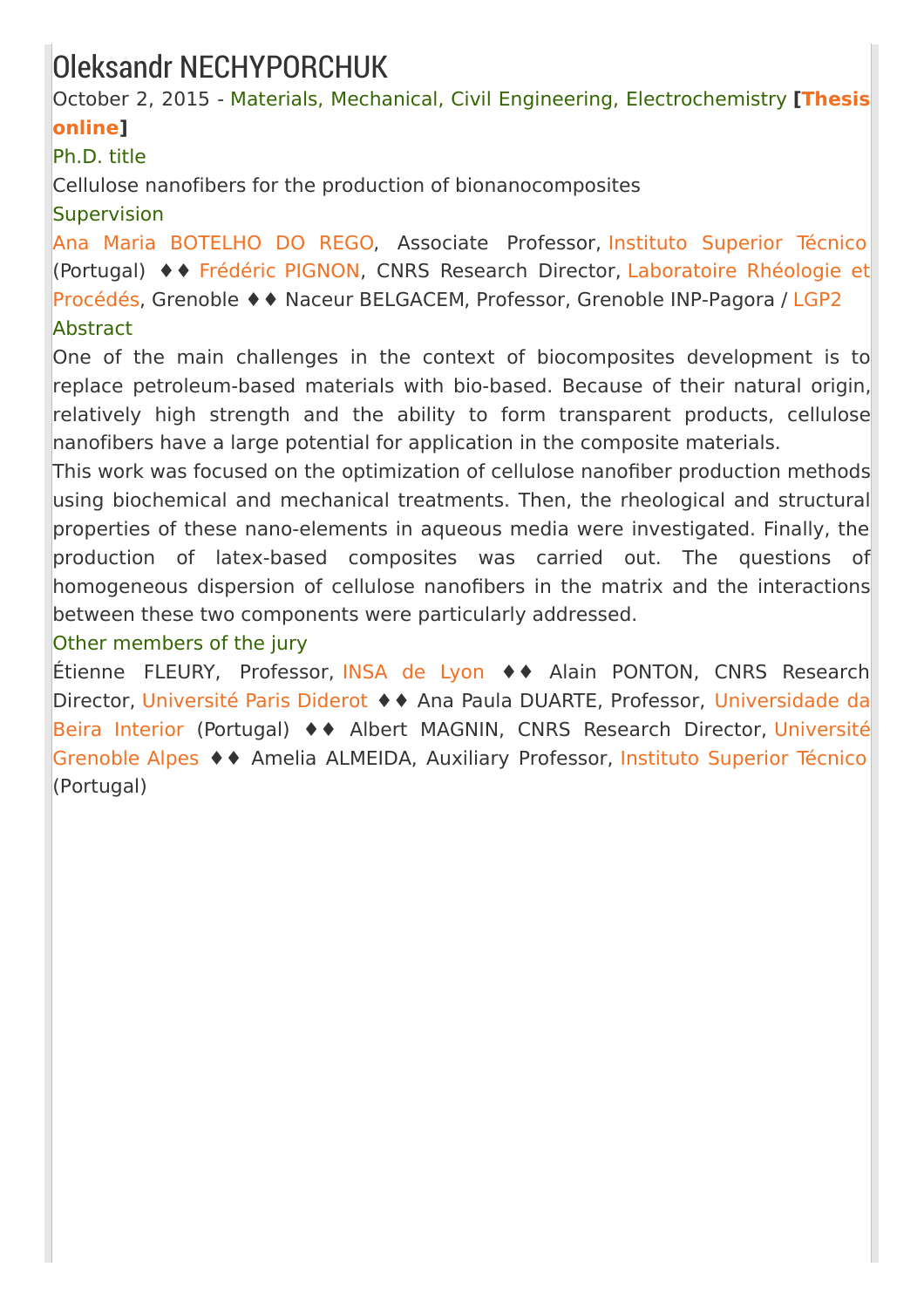## Besma BERRIMA

September 28, 2015 - Fluid Mechanics, Energy, Processes **[\[Thesis](https://tel.archives-ouvertes.fr/tel-01259480) online]** Ph.D. title

Structural and chemical study of lignin and its recovery as Alfa macromonomer and/or activated charcoal precurseur

### Supervision

Naceur [BELGACEM](/m-mohamed-naceur-belgacem--429108.kjsp?RH=EFP_REC-THESES), Professor, Grenoble INP-Pagora / [LGP2](http://pagora.grenoble-inp.fr/en/research) ♦♦ Sami BOUFI, Professor, [University](http://www.uss.rnu.tn/) of Sfax, Tunisia ♦ ♦ Gérard [MORTHA](/m-gerard-mortha--429358.kjsp?RH=EFP_REC-THESES), Professor, Grenoble INP-Pagora / [LGP2](http://pagora.grenoble-inp.fr/en/research)

### **Abstract**

Lignin precipitated from black soda cooking liquor of alfa (Stipa tenacissima) was carefully characterized and valorized following two different approaches: its utilization after chemical modification in view of preparing rigid polyurethane foams and its simple pyrolysis, in order to prepare charcoal. In fact, a comparative study concerning the careful characterization of the hydroxyl functions was realized using several methods and techniques, among which: the conductometric titration differential UV and 13C-NMR spectroscopy.

In the first approach, the precipitated lignin was converted in liquid polyols thanks to a chain-extension reaction with propylene oxide. These formulations were optimized by inspecting the effect of different parameters: lignin/propylene oxide ratio, amount of catalyst, molecular weight of the prepared polyols, hydroxyl index and glass transition temperature. The hydroxyl indexes and the viscosity of the prepared polyols were determined. The rigid polyurethane foams were studied in terms of their density, morphology and mechanical properties.

The lignin was then used as a precursor for the preparation of charcoal without any activation treatment and compared with a commercial homologue. The kinetic of the adsorption was performed and showed that the adsorption equilibrium was reached at about 50 min, and followed a pseudo-first order kinetic model. The adsorption isotherms revealed that lignin-based charcoal retained efficiently metal ions and presented a maximum adsorption capacity varying from 200 to 400 µmol/g. This was true even for concentrations much lower than 20 ppm. The saturated ligninbased charcoal was efficiently regenerated by washing with solutions of EDTA and nitric acid.

These two approaches for the valorization of precipitated lignin from black liquor of alfa cooking gave materials with promising properties. Most cases, materials with properties similar to conventional ones were obtained, which presents a viable option of rational valorization of this industrial abundant and renewable by-product. Other members of the jury

Souhir ABID, Professor, [University](http://www.uss.rnu.tn/) of Sfax, Tunisia ♦♦ Étienne FLEURY, Professor, [INSA](https://www.insa-lyon.fr/) Lyon ♦♦ Latifa BERGAOUI, Professor, [INSAT](http://www.insat.rnu.tn/Fr/accueil_46_34), Tunisia ♦♦ Limam EL ALOUI, Professor, [University](http://www.ugaf.rnu.tn/) of Gafsa, Tunisia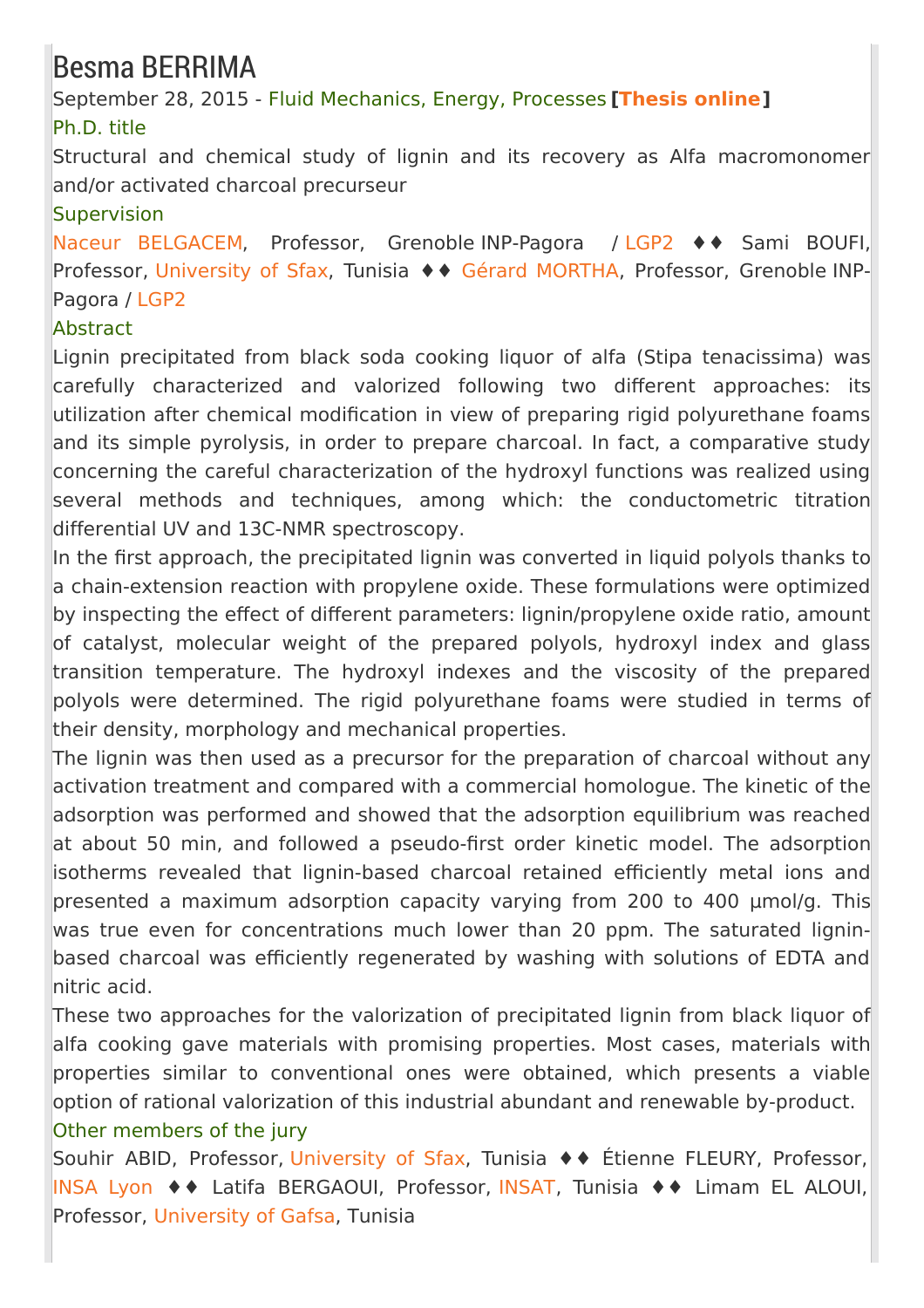## Fedia Bettaieb EP KHIARI

September 26, 2015 - Fluid Mechanics, Energy, Processes **[\[Thesis](https://tel.archives-ouvertes.fr/tel-01247661) online]** Ph.D. title

Valuation of Tunisian cellulose waste.

### **Supervision**

Alain [DUFRESNE](http://pagora.grenoble-inp.fr/fr/annuaire/dufresne-alain), Professor, Grenoble INP-Pagora / [LGP2](http://pagora.grenoble-inp.fr/fr/recherche) ♦♦ Naceur BELGACEM, Professor, Grenoble [INP-Pagora](http://www.um.rnu.tn/) / [LGP2](http://pagora.grenoble-inp.fr/fr/recherche) ♦♦ Farouk MHENNI, Professor, University of Monastir, Tunisia

### Abstract

Many cellulosic sources are available in Tunisia in large quantities such as agricultural waste (vine stems) and marine residues (Posidonia oceanica leaves and balls). Their valorization presents an interesting activity to produce new products and bio-based biomass materials. The present work deals with the preparation, characterization and application of nanocellulose. In fact, different qualities of nanocellulose, namely cellulose nanocrystals (CNC) and cellulose nanofibrils (CNF) were produced and characterized by various methods.

The objective was to better understand the structure and morphology of the nanofibers obtained from both plants. Finally, various nanocomposites were prepared using the cellulose nanocrystals and cellulose nanofibrils as reinforcing element in polyacrylate polymer as matrix. The obtained results were compared with those reported for other sources such as annual plants and wood. It has been shown that nanocellulose from *Posidonia oceanica* and vine stem can be used as a new alternative nanoreinforcing source in nanocomposite applications.

### Other members of the jury

Mustapha MAJDOUB, Professor, [University](http://www.um.rnu.tn/) of Monastir, Tunisia ♦♦ Étienne FLEURY, Professor, [INSA](http://www.insa-lyon.fr/) Lyon, France ♦ ♦ Samir BOUFI, Professor, [University](http://www.uss.rnu.tn/) of Sfax, Tunisia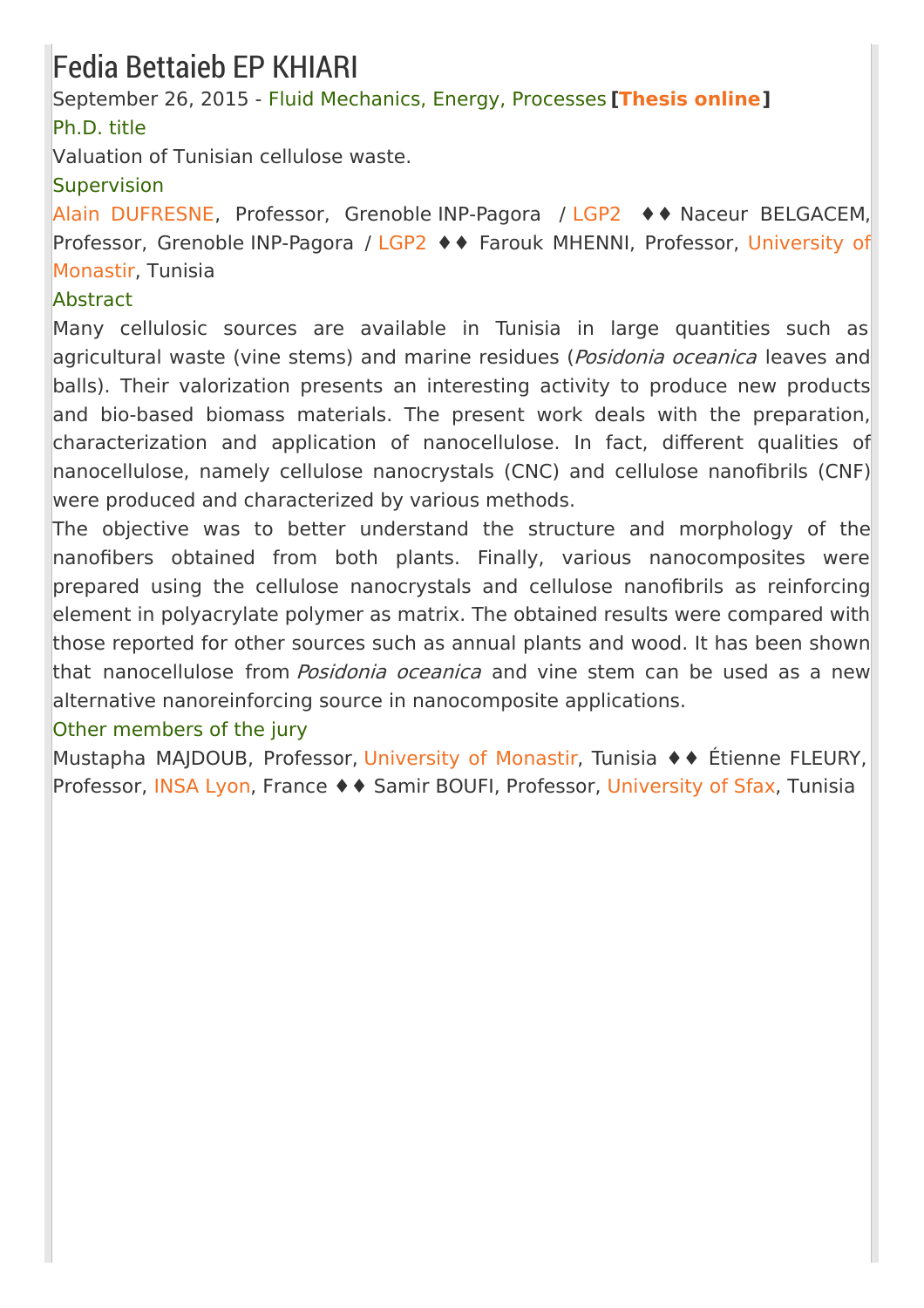# Thibaut MARTINI

March 31, 2015 - Fluid Mechanics, Energy, Processes **[\[Thesis](https://tel.archives-ouvertes.fr/tel-01266968) online]** Ph.D. title

Study of the ink formulation based on Cu, Zn, Sn S precursors and of the crystallization's annealing for the non-vacuum deposit of photovoltaic layers **Supervision** 

Anne [BLAYO](http://pagora.grenoble-inp.fr/fr/annuaire/blayo-anne), Lecturer-researcher, Grenoble INP-Pagora / [LGP2](http://pagora.grenoble-inp.fr/en/research) ♦♦ Céline [MARTIN](http://pagora.grenoble-inp.fr/fr/annuaire/martin-celine), Associate Professor, Grenoble INP-Pagora / [LGP2](http://pagora.grenoble-inp.fr/en/research) ♦♦ Konstantin TARASOV, Researcher, CEA [Grenoble](http://www.cea.fr/)

### Abstract

Kesterite (CZTS) is a semi-conductor only made of abundant elements. Its direct bangap between 1.0 and 1.5 eV makes it excellent candidate to replace the currently used absorbers in modules photovoltaic in thin coats.

This thesis describes the fabrication of thin films of CZTS by nanoparticles printing followed by crystallization annealing. Different hydrothermal synthesis of nanoparticles have been developed, some in continuous flow reactor, for a development on a larger scale. The influence of the types of precursors and synthesis conditions on the particles chemical composition was studied and their purity was evaluated.

The behavior of the colloidal dispersion is then characterized and three surface functionalizations based on dodecanethiol, dodecyl pyrrolidone and anions sulphides are presented. These stabilizations allow to make an ink-jet and spray ink adapted to the deposit on molybdenum. The printed and dried layers are then annealed in sulfur atmosphere. Annealing of at least 120 minutes is required. However, the growth of the layers is heterogeneous when printed with the nanoparticles stabilized by dodecanethiol and dodecyl pyrrolidone. The presence of carbon in layers, recognizable by spectroscopy Raman, inhibits the growth of the material. Only the thin layers printed by using purified and stabilized by anions sulphides nanoparticles allow the homogeneous growth of the material during annealing.

### Other members of the jury

Stéphane DANIELE, Professor, [IRCELYON,](http://www.ircelyon.univ-lyon1.fr/) Lyon ♦♦ John KESSLER, Professor, Institut des Matériaux Jean Rouxel, Nantes ♦♦ Anne [DAVIDSON,](http://www.cnrs-imn.fr/index.php?lang=fr) Associate Professor, [Laboratoire](http://www.labos.upmc.fr/lrs/) de Réactivité de Surface UPMC, Paris ♦♦ Anne KAMINSKY, Professor, [IMEP-LAHC](http://imep-lahc.grenoble-inp.fr/), Grenoble ♦♦ Georges BRÉMOND, Professor, [INSA](http://www.insa-lyon.fr/) Lyon ♦♦ Alain RICAUD, CEO, Screen Solar

# Research

[Research](http://pagora.grenoble-inp.fr/en/research?RH=EFP_EN-RESEARCH)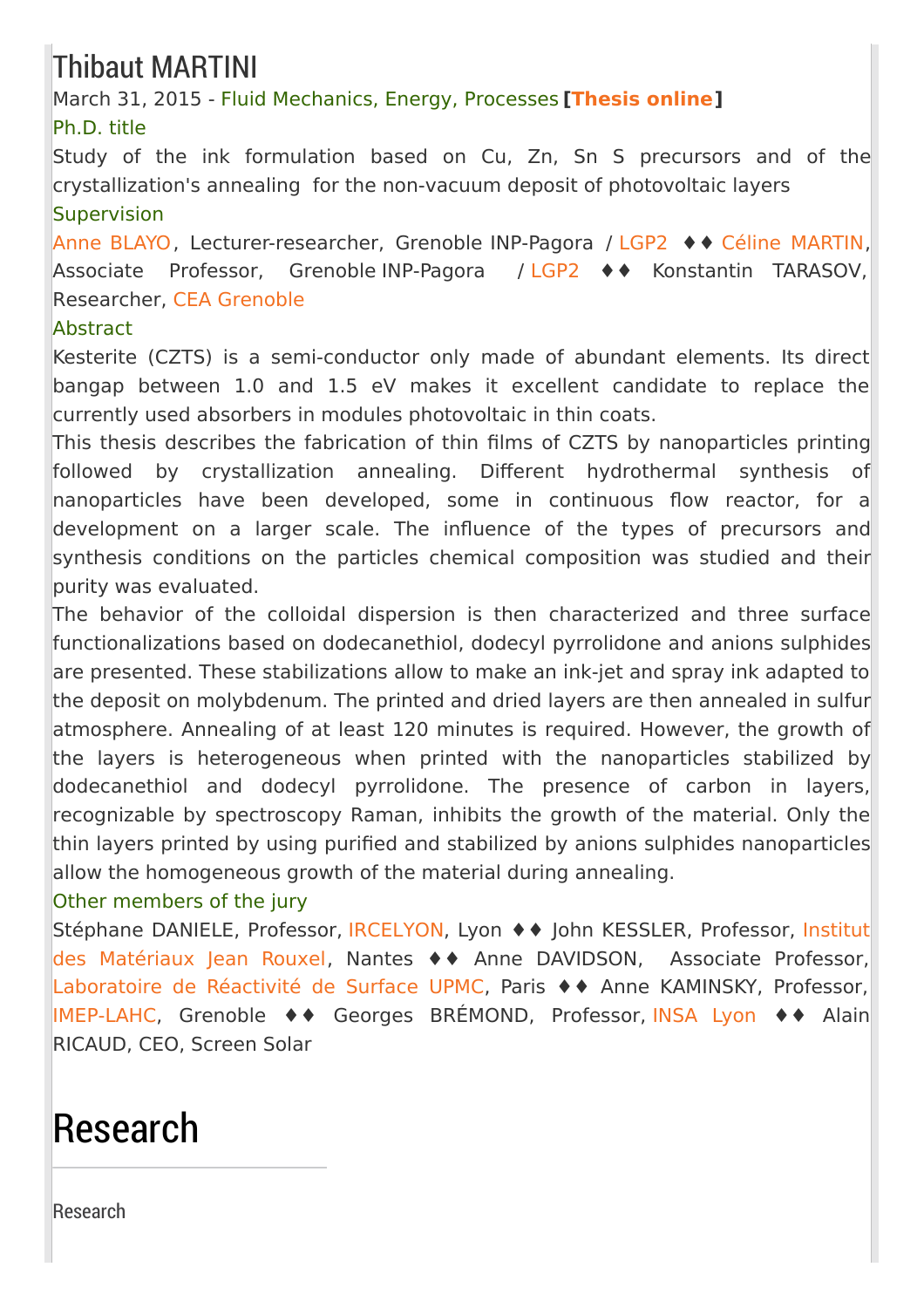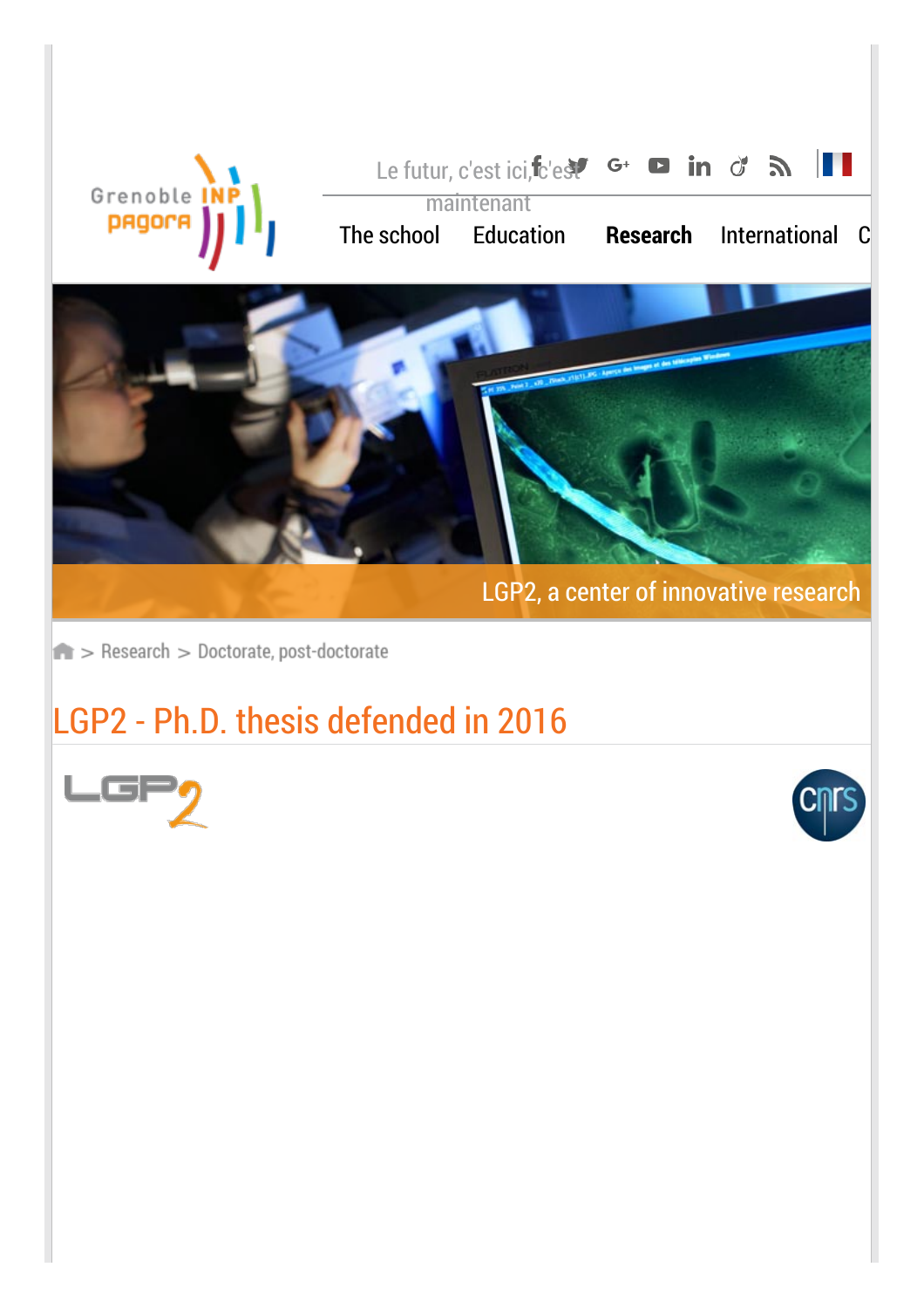# Jennifer MARCON

December 15, 2016 - Fluid Mechanics, Energy, Processes

### Ph.D. title

Lignocellulosic pulp: study of a new bleaching sequence with low environmental impact.

### Supervision

Gérard [MORTHA](http://pagora.grenoble-inp.fr/fr/annuaire/m-mortha-gerard), Professor, Grenoble INP-Pagora / [LGP2](http://pagora.grenoble-inp.fr/en/research) ♦♦ [Nathalie](http://pagora.grenoble-inp.fr/fr/annuaire/mme-marlin-nathalie) MARLIN, Associate Professor, Grenoble INP-Pagora / [LGP2](http://pagora.grenoble-inp.fr/en/research)

### **Abstract**

Chlorine dioxide is the most widely used bleaching agent for the production of bleached chemical pulps. However, its main drawback is the formation of chlorate, which decreases the delignification efficiency, and the reject of COD and toxic chloro-organic molecules (AOX) in mill effluents.

This study focused on the development of a new bleaching stage using chlorine dioxide (D stage) in non-conventional conditions, to reduce the environmental impact and production costs. The work was carried out on several softwood kraft pulps after cooking, taken at different stages of the bleaching sequence. The best results of the novel D stage were obtained for pulps at low kappa number, i.e. at the end of the bleaching sequence. The D stage was optimized and coupled with hydrogen peroxide addition. The same brightness and average degree of polymerization as for conventional D bleaching were obtained. Interestingly, a very important decrease of pollution load (70% of AOX and 20% of COD) was obtained, accompanied by a significant gain of productivity and energy saving (lower temperature and reaction time).

Chemical investigations on the reaction mechanism, carried out by different techniques (ESR, NMR and FTIR spectroscopies, HPAEC-PAD chromatography), allowed to reveal the main features of the reaction mechanism of chlorine dioxide and highlight the structural modifications brought to the pulp residual lignin during the novel unconventional D bleaching stage.

### Other members of the jury

Anne-Laurence DUPONT, CNRS Researcher, [CRC](http://crc.mnhn.fr/Le-CRC.html), Paris ♦♦ Dimitry EVTUGUIN, Professor, [U](http://www.univ-poitiers.fr/)[niversity](https://www.ua.pt/) of Aveiro (Portugal) ♦ ♦ Hervé GALLARD, Professor, University of Poitiers ♦♦ Auphélia BURNET, R&D Engineer, Centre [Technique](http://www.webctp.com/) du Papier , Grenoble ♦♦ Lucie BOIRON, R&D Engineer, [Munksjö](http://www.munksjo.com/), Apprieux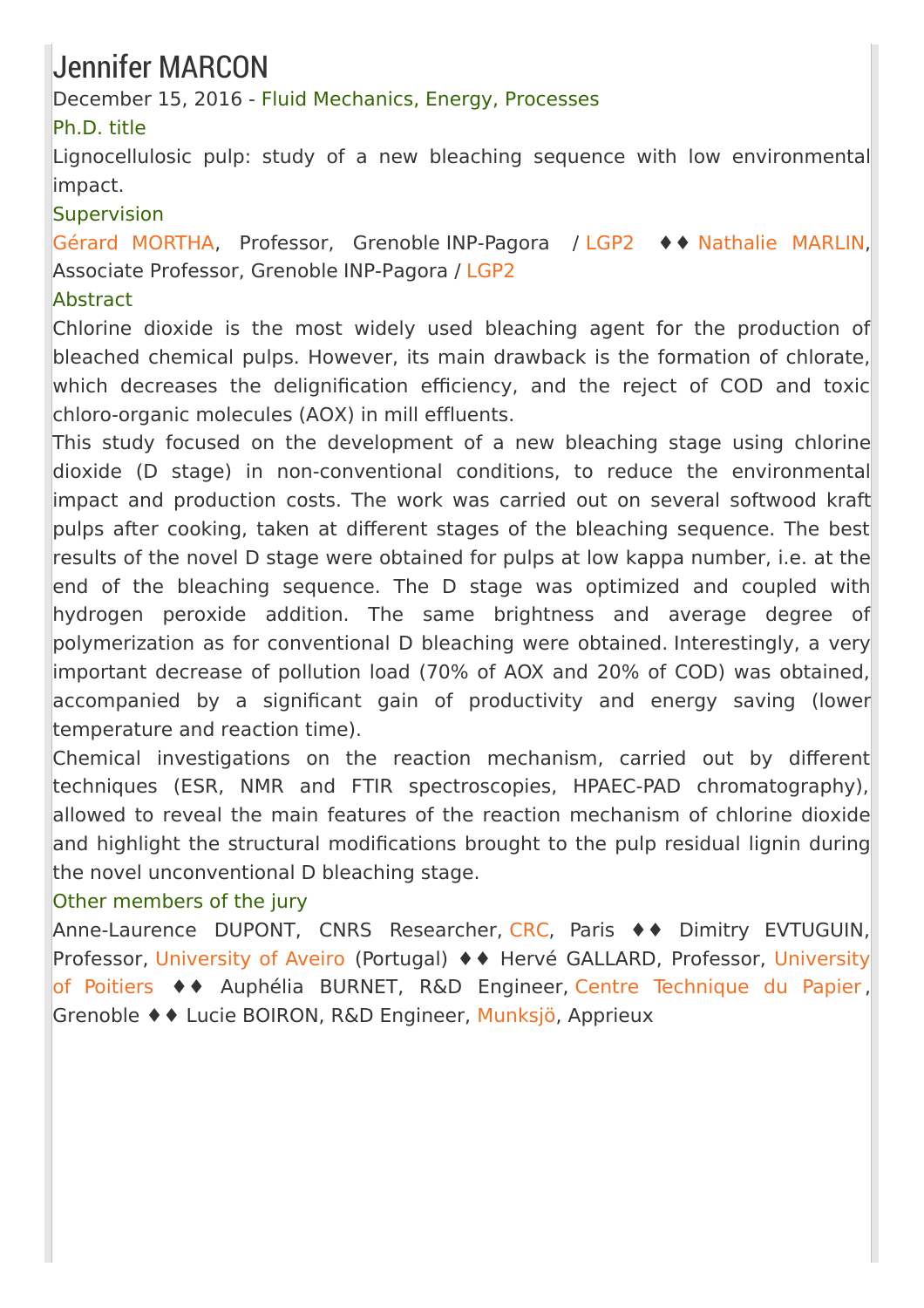# Jordan PERRIN

December 14, 2016 - Fluid Mechanics, Energy, Processes **[\[Thesis](https://tel.archives-ouvertes.fr/tel-01689744) online]** Ph.D. title

Production of pure cellulose from wood by green purification and bleaching process with ozone, for textile and chemical application.

### **Supervision**

[Dominique](http://pagora.grenoble-inp.fr/fr/annuaire/lachenal-dominique) LACHENAL, Professor, Grenoble INP-Pagora / [LGP2](http://pagora.grenoble-inp.fr/en/research) ♦♦ [Christine](http://pagora.grenoble-inp.fr/fr/annuaire/mme-chirat-christine) CHIRAT, Associate Professor, Grenoble INP-Pagora / [LGP2](http://pagora.grenoble-inp.fr/en/research)

### Abstract

Bleaching of wood pulp is still an environmental issue. A new ozone-based TCF bleaching sequence made it possible to produce a bleached dissolving pulp whose properties were comparable to those of a pulp bleached with a conventional bleaching sequence using chlorine dioxide (ECF).

It was noticed that the TCF bleached pulp had better brightness stability. The origin of yellowing is still poorly understood. It was studied here by the implementation of several analytical methods including EPR spectroscopy, UV-Raman spectroscopy for the analysis of aromatic and quinone residues and also fluorescence spectroscopy for the measurement of carbonyl and carboxyl groups. It was shown that the carbonyl groups present on the cellulose are detrimental to the brightness stability, both during accelerated ageing and mercerization. They can be partly eliminated by an alkaline treatment, which in return improves the brightness stability. Addition of hydrogen peroxide allows for a further increase of the brightness stability, but without any extra carbonyl removal. Hydrogen peroxide would have an effect on some conjugated residual chromophores, mainly quinones, involved in the yellowing mechanism. The TCF pulp would possess less quinones than a ECF pulp.

The thesis was supported by ADEME, the French Environmental Agency, and two major players in ozone generation (Xylem and Degremont-Ozonia)

### Other members of the jury

Yves QUENEAU, Research Director, [INSA](https://www.insa-lyon.fr/) Lyon ♦ ♦ Carlos PASCOAL NETO, Professor, [University](https://www.ua.pt/) of Aveiro (Portugal) ♦♦ Ute [HENNIGES,](https://www.boku.ac.at/en/) Associate Professor, Boku University (Austria)

## Julie CHAPELAIN

December 8, 2016 - Fluid Mechanics, Energy, Processes Ph.D. title Dispersed air flotation foams for radioactive decontamination of land. **Supervision** Davide [BENEVENTI](http://pagora.grenoble-inp.fr/fr/annuaire/beneventi-davide), CNRS Researcher, Grenoble INP-Pagora / [LGP2](http://pagora.grenoble-inp.fr/en/research)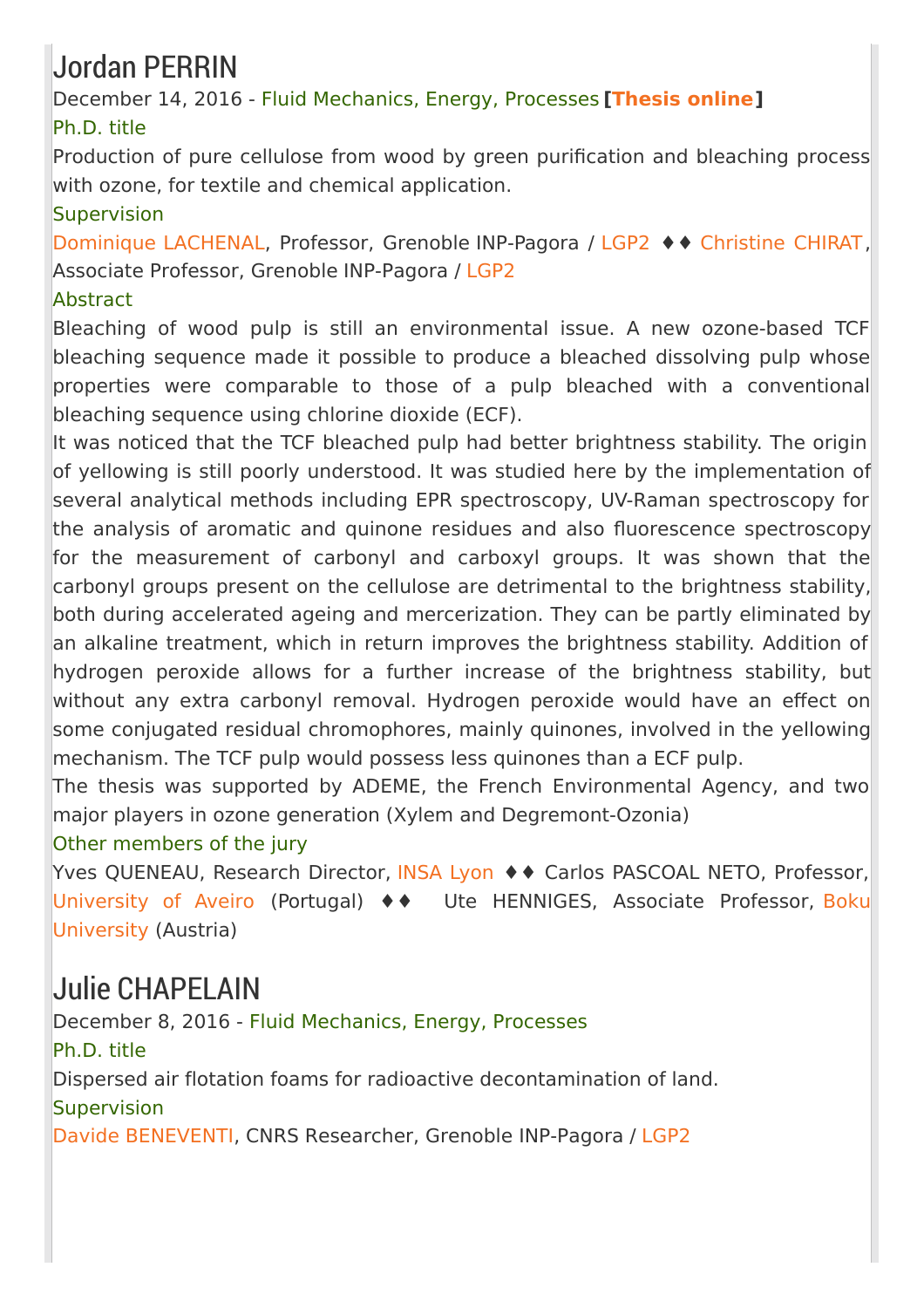# Fanny HOENG

October 14, 2016 - Materials, Mechanical, Civil Engineering, Electrochemistry Ph.D. title

Potential of nanocellulose for conductive ink preparation.

### **Supervision**

[Julien](http://pagora.grenoble-inp.fr/fr/annuaire/m-bras-julien) BRAS, Associate Professor, Grenoble INP-Pagora / [LGP2](http://pagora.grenoble-inp.fr/en/research) ♦♦ Aurore [DENNEULIN,](http://pagora.grenoble-inp.fr/fr/annuaire/mlle-denneulin-aurore) Associate Professor, Grenoble INP-Pagora / [LGP2](http://pagora.grenoble-inp.fr/en/research)

### **Abstract**

This project aims at developing new conductive inks based on nanocellulose and silver nanowires for transparent and conductive applications. Nanocellulose are nanoparticles extracted from the cellulose and two kinds currently exist : the cellulose nanocrystals (CNC) and the cellulose nanofibrils (CNF).

This project have evaluated on one hand the ability of using tubular rigid CNC as template for producing silver nanorods, prior their formulation into conductive inks. On the other hand, the ability of using flexible and entangled CNF to stabilize commercial silver nanowires, usually unstable in suspension, was investigated.

The results of this project lead to the patented formulation and commercialization of one low silver content conductive ink based on silver and CNC and two conductive transparent ink based on CNF and silver nanowires. Physico-chemical interactions and colloidal stability of such hybrid suspension have been scientifically studied meanwhile printing process adapted formulation have been successfully designed and tested at laboratory scale but also industrial scale.

Other members of the juryBernard CATHALA, Research Director, [INRA](http://www.inra.fr/) ♦♦ Orlando ROJAS, Professor, Aalto [University](http://www.aalto.fi/en/), Finland ♦♦ David GETHIN, Professor, Swansea [University,](http://www.swansea.ac.uk/) United Kingdom ♦♦ Charles NEUMAN, CEO, [Poly-Ink](http://www.poly-ink.fr/)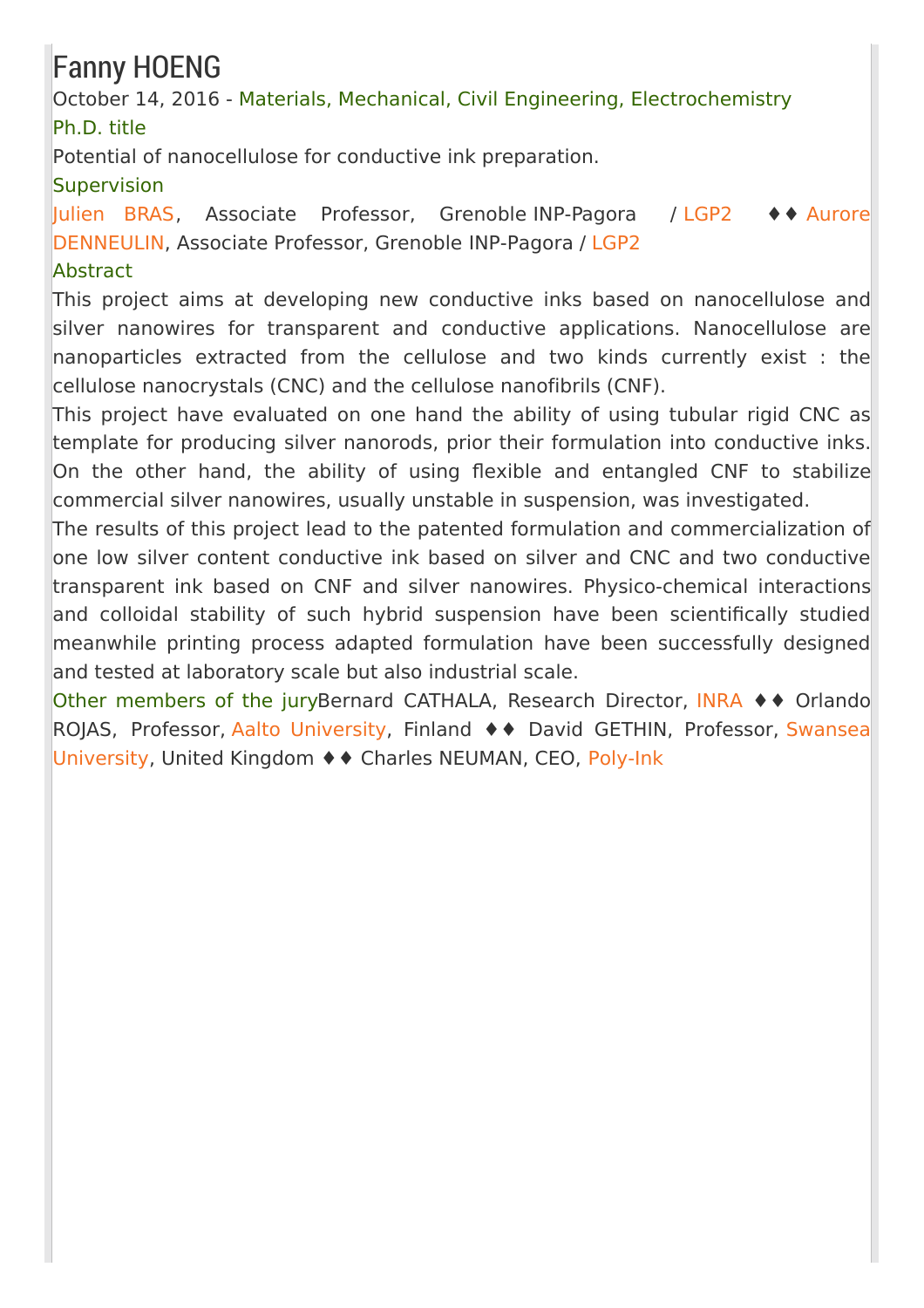## Nagalakshmaiah MALLADI

September 23, 2016 - Fluid Mechanics, Energy, Processes

### Ph.D. title

Melt processing of cellulose nanocrystals: thermal, mechanical and rheological properties of polymer nanocomposites.

### Supervision

[Nadia](http://www.laboratoire-rheologie-et-procedes.fr/spip.php?article33) EL KISSI, CNRS Research Director, [Laboratoire](http://www.laboratoire-rheologie-et-procedes.fr/) Rhéologie et Procédés, Grenoble ♦♦ Alain [DUFRESNE](http://pagora.grenoble-inp.fr/fr/annuaire/dufresne-alain), Professor, Grenoble INP-Pagora / [LGP2](http://pagora.grenoble-inp.fr/en/research)

### **Abstract**

The low thermal stability and irreversible agglomeration issues are limiting the processing of polymer nanocomposites using cellulose nanocrystals as the reinforcing phase. In this context, thermally stable and highly dispersed cellulose nanocrystals were prepared by green processes (aqueous based methods) like physical adsorption and surface modification. These two different extrudable cellulose nanocrystals were used to reinforce hydrophobic polymers. Ensuing polymer nanocomposites had a positive impact on the storage modulus, tensile strength and Young's modulus.

Importantly, no evidence of micro aggregates in the matrix was observed in the scanning electron microscopy images contrary to non-treated cellulose nanocrystals. Both the surface modification and adsorption are water based methods and are industrially viable solutions.

### Other members of the jury

Claire BARRES, Associate Professor, [INSA](https://www.insa-lyon.fr/) Lyon ♦♦ Lazhar BENYAHIA, Professor, [Université](http://www.univ-lemans.fr/fr/index.html) du Maine, Le Mans-Laval ♦♦ Bruno VERGNES, Research Director, [CEMEF](http://www.cemef.mines-paristech.fr/), Nice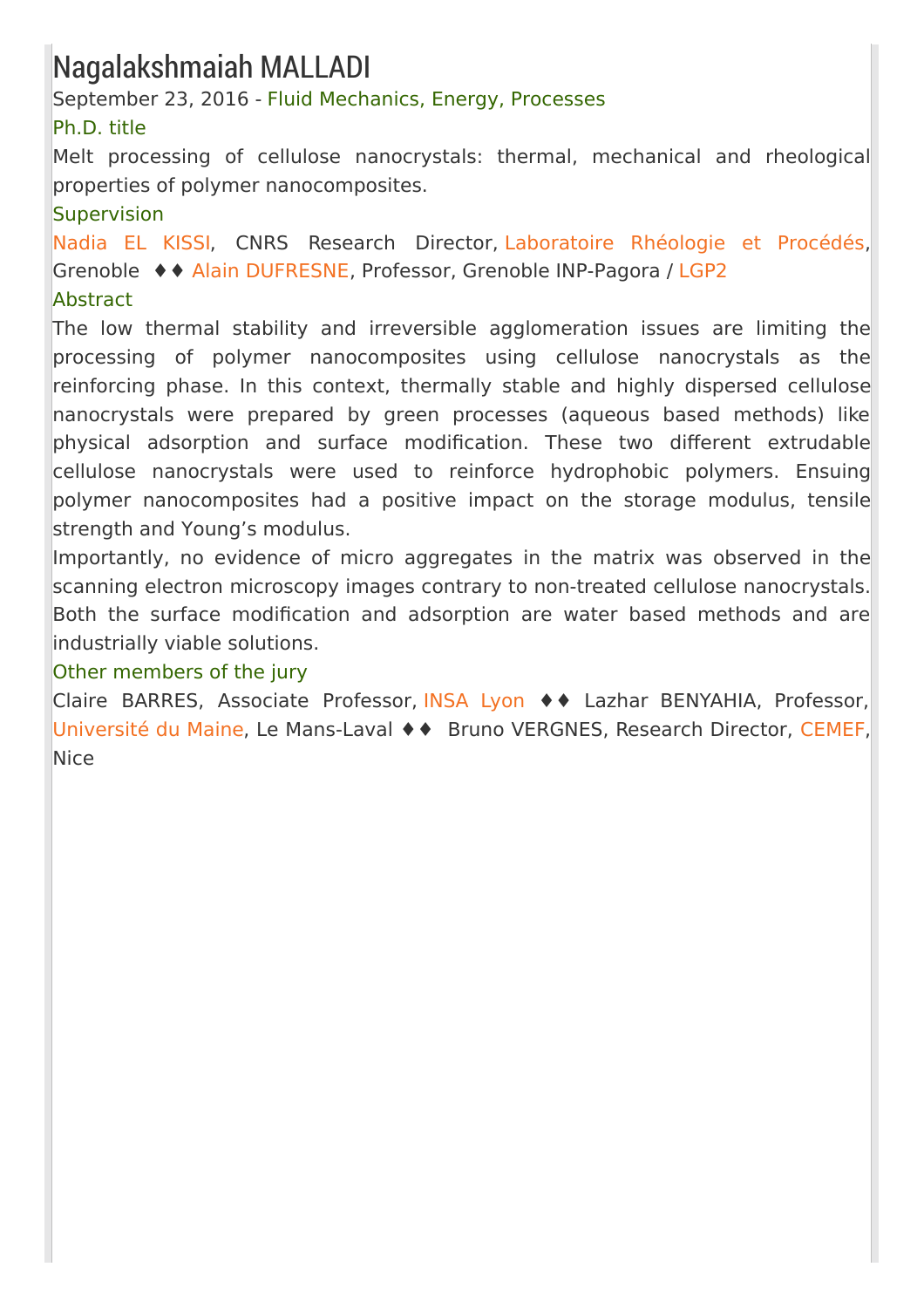## Marcos MARIANO

September 22, 2016 - Materials, Mechanical, Civil Engineering, Electrochemistry **[\[Thesis](https://tel.archives-ouvertes.fr/tel-01560014) online]**

### Ph.D. title

Applications of cellulose nanocrystals:thermal, rheological and mechanical properties of new materials.

### **Supervision**

Alain [DUFRESNE](http://pagora.grenoble-inp.fr/fr/annuaire/dufresne-alain), Professor, Grenoble INP-Pagora / [LGP2](http://pagora.grenoble-inp.fr/en/research) ♦♦ [Nadia](http://www.laboratoire-rheologie-et-procedes.fr/spip.php?article33) EL KISSI, CNRS Research Director, [LRP](http://www.laboratoire-rheologie-et-procedes.fr/), Grenoble

### Abstract

The preparation of composites based on cellulose nanocrystals (CNC) is normally performed using techniques such as melt processing or casting/evaporation. In the last one, impressive mechanical properties can be reached due to the creation of a particle 3D network that is based on new hydrogen bonds between the cellulose nanorods. This process of new H-bond formation normally takes time and is dependent of the nanoparticle size and its volume fraction. Besides, the quality of filler dispersion into the polymeric matrix is also an important parameter to provide the highest surface area and provides an ideal structure for the rigid structure.

This thesis proposes different preparation methods and characterizations to obtain nanocomposites with a simple preparation either by casting-evaporation or melt processing. Nanocomposites materials based on cellulose nanocrystals and amorphous or semi-crystalline polymer as matrix were prepared and characterized. Most of the work has focused on the optimization of their properties and the impact of the processing method, in particular by extrusion or injection molding. The impact of the nanofiller-induced crystallization of the matrix, and the possibility of reorganization of the nanocrystals after processing, were notably addressed.

Other members of the jury Yves GROHENS, Professor, [Université](http://www.univ-ubs.fr/) de Bretagne Sud, Lorient ♦♦ Christian CARROT, Professor, [Université](https://www.univ-st-etienne.fr/fr/index.html) Jean Monnet, Saint-Etienne ♦♦ Jannick DUCHET-RUMEAU, Professor, [INSA](https://www.insa-lyon.fr/) Lyon

## Elsa WALGER

July 22, 2016 - Fluid Mechanics, Energy, Processes **[\[Thesis](https://tel.archives-ouvertes.fr/tel-01533315) online]** Ph.D. title

Study of the activation of hydrogen peroxide by the copper(II)-phenanthroline complex for the color-stripping of recovered cellulosic fibers

### **Supervision**

Gérard [MORTHA](http://pagora.grenoble-inp.fr/fr/annuaire/m-mortha-gerard), Professor, Grenoble INP-Pagora / [LGP2](http://pagora.grenoble-inp.fr/en/research) ♦♦ [Nathalie](http://pagora.grenoble-inp.fr/fr/annuaire/mme-marlin-nathalie) MARLIN, Associate Professor, Grenoble INP-Pagora / [LGP2](http://pagora.grenoble-inp.fr/en/research)

### **Abstract**

Today, recovered papers are reused for the manufacture of bright paper after deinking and fiber bleaching, which generally starts with an alkaline hydrogen peroxide stage (H2O2). However, the efficiency of H2O2 is often limited due to its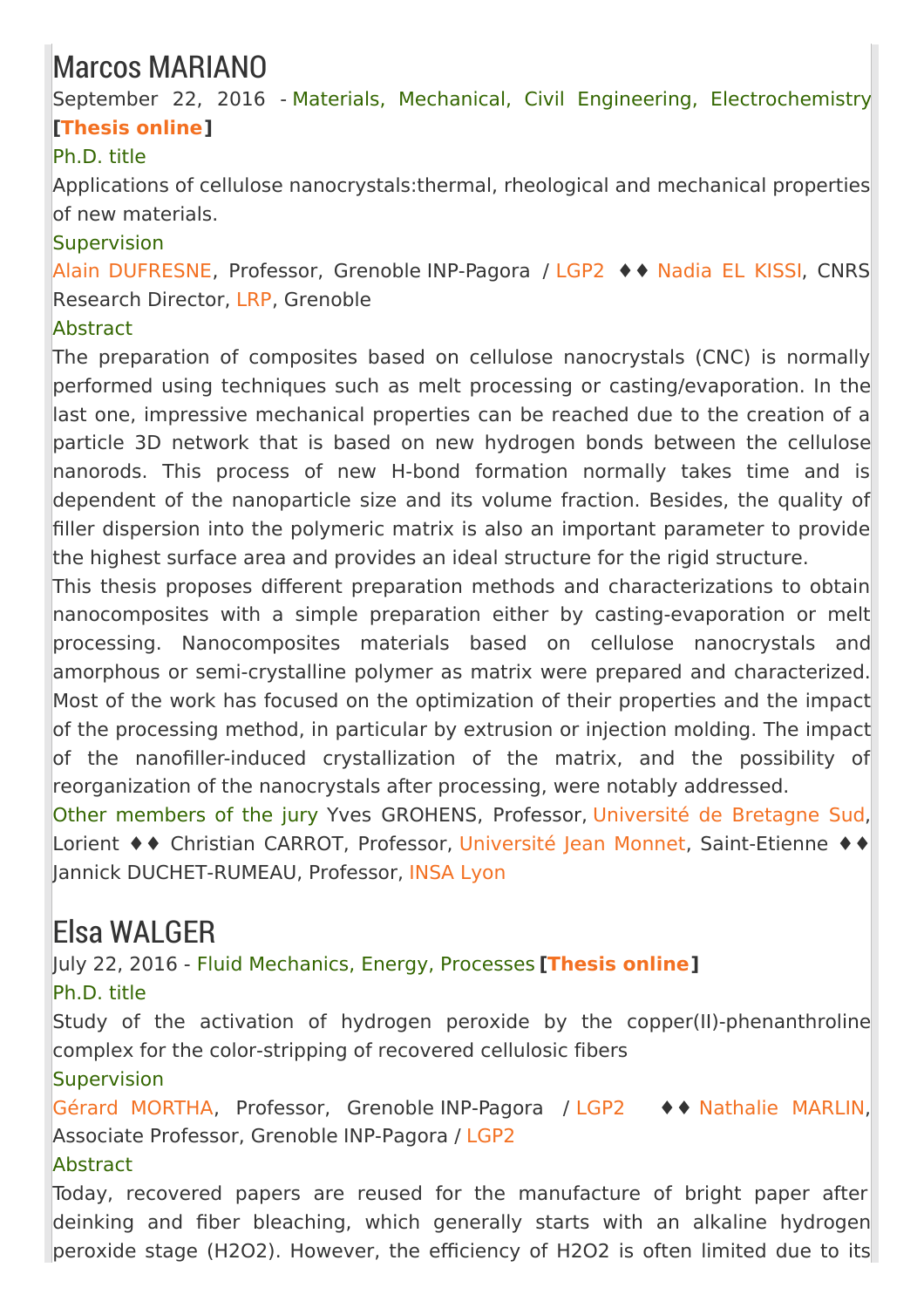low reactivity on the azo groups of paper dyes contained in recovered papers. The goal of this study was to improve the removal of these azo dyes by H2O2.

The improvement of H2O2 bleaching has been studied thoroughly in the context of chemical pulp delignification. In particular, the activation or catalysis of H2O2 by copper(II)-phenanthroline complexes (Cu-Phen) was found to be very effective. This inspired a preliminary bleaching study on deinked pulp and dyed pulp, and resulted in significant improvement of dye removal, which gave birth to our project.

The purpose of this work was to determine to what extent copper(II)-phenanthroline could improve the hydrogen peroxide color-stripping of dyed cellulosic fibers, and how. To answer this question, three intermediate issues were addressed: (1) does Cu-Phen alone have an effect on the dye? (2) does Cu-Phen improve the colorstripping of a dyed pulp by H2O2? (3) how does the H2O2/Cu-Phen system enhance the dye-color-stripping efficiency?

This work was thus divided into three studies: (1) the selected dyes and the complex were characterized in the absence of any oxidant and the interactions between the two were examined, (2) the H2O2/Cu-Phen system was applied on two dyed pulps to assess their color-stripping potential and to attempt to optimize it, and (3) the oxidation mechanism was investigated via trials in aqueous solution, with and without cellulose.

Using several analytical techniques (NMR, FTIR, UV-vis and EPR spectroscopy; ESI-MS) and speciation calculations, this work proved that the Cu-Phen complex enhanced H2O2 for the color-stripping of azo dyes, with and without fibers. It also provided evidence that phenanthroline acted as a stabilizer to adjust the solubility, stability and redox potential of copper(II), but may not be indispensable. The substrate (dyes but also cellulose) was strongly degraded by the H2O2/Cu-Phen system. The results of the mechanistic study supported the hypothesis of substrate oxidation by radicals produced via decomposition of H2O2 rather than by hydrogen peroxide itself. This mechanism, strongly dependent on the pH, is probably part of a catalytic cycle.

Finally, along with further research proposed based on our conclusions, this thesis should contribute to the improvement of deinked pulp bleaching as well as wastewater treatment in the pulp and textile industries.

#### Other members of the jury

Stéphane GRELIER, Professor, [Université](https://www.u-bordeaux.fr/) de Bordeaux ♦♦ Bodo SAAKE Professor, [Universität](https://www.uni-hamburg.de/) Hamburg, Germany ♦♦ Carole DUBOC, CNRS Research Directeur, [Université](http://www.univ-grenoble-alpes.fr/) Grenoble Alpes ♦♦ Béatrice TUCCIO-LAURICELLA, Associate Professor, [Aix-Marseille](http://www.univ-amu.fr/) Université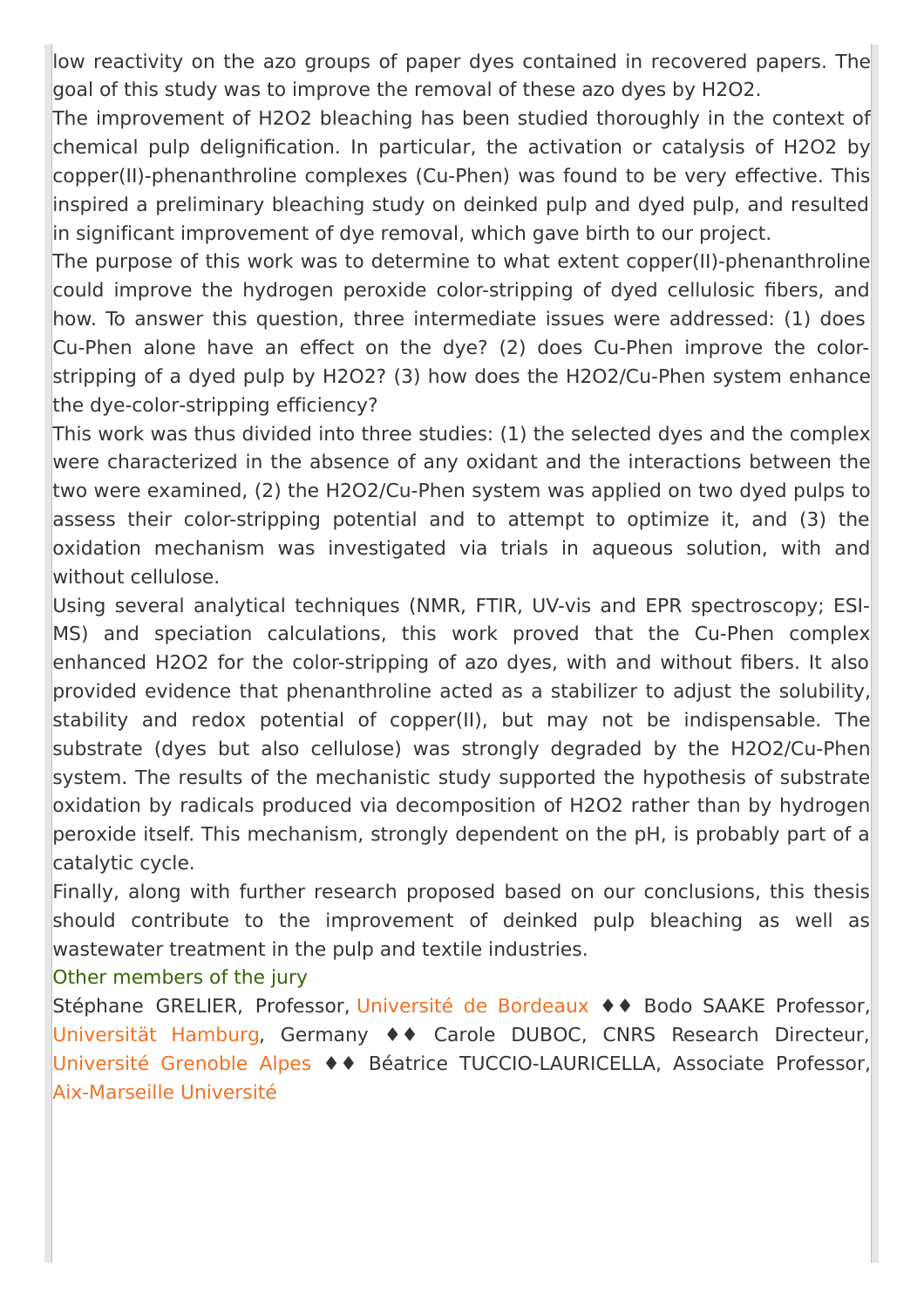### Fanny BARDOT

#### June 13, 2016 - Fluid Mechanics, Energy, Processes

#### Ph.D. title

Modification of lignins from lignocellulosic pulps in order to incorporate them into ink formulations

#### Supervision

Gérard [MORTHA](http://pagora.grenoble-inp.fr/fr/annuaire/m-mortha-gerard), Professor, Grenoble INP-Pagora / [LGP2](http://pagora.grenoble-inp.fr/en/research) ♦♦ Anne [BLAYO](http://pagora.grenoble-inp.fr/fr/annuaire/blayo-anne), Lecturer-Researcher, Grenoble INP-Pagora / [LGP2](http://pagora.grenoble-inp.fr/en/research)

#### Abstract

The originality of this work is to use lignin, an aromatic macromolecule from lignocellulosic biomass, in replacement of petroleum-based resins for the formulation of inks for food contact packaging applications. Different chemical modifications were carried out on commercial lignins, in order to make them compatible with the ink components. Used reagents and processes were chosen in order to limit the environmental impact of the whole value chain. Chemical modifications were monitored by several analytical techniques such as GPC SEC for the molar mass distribution and NMR and FTIR spectrometry for the monitoring of lignin functional groups. Ink properties were characterized by rheological and colorimetric (CIE L\*a\*b\* system) measurements on printed samples.

Among the significant results, changes in hydrophilic/hydrophobic balance were particularly noticed. Furthermore, the colour gamut of modified lignin-based inks was enhanced, compared to the one of unmodified lignin-based inks. Two applications emerged from this work: (1) formulation of lignin-based bio-sourced inks, which meet most of the industrial requirements, and (2), development of a modified ligninbased coating which improved barrier properties of recycled paperboard.

### Other members of the jury

Anne-Laurence DUPONT, CNRS Researcher, Centre de Recherche sur la [Conservation](http://crc.mnhn.fr/) ♦♦ Bernard KUREK, CNRS Research Director, [INRA](http://www.npc.inra.fr/Le-centre-Les-recherches/Les-unites-du-centre/UMR-FARE), Reims ♦♦ Stéphanie BAUMBERGER, Professor, [AgroParisTech](http://www.agroparistech.fr/) ♦♦ Charles BOUCHARD, Doctor, [Siegwerk](https://www.siegwerk.com/en/home.html), France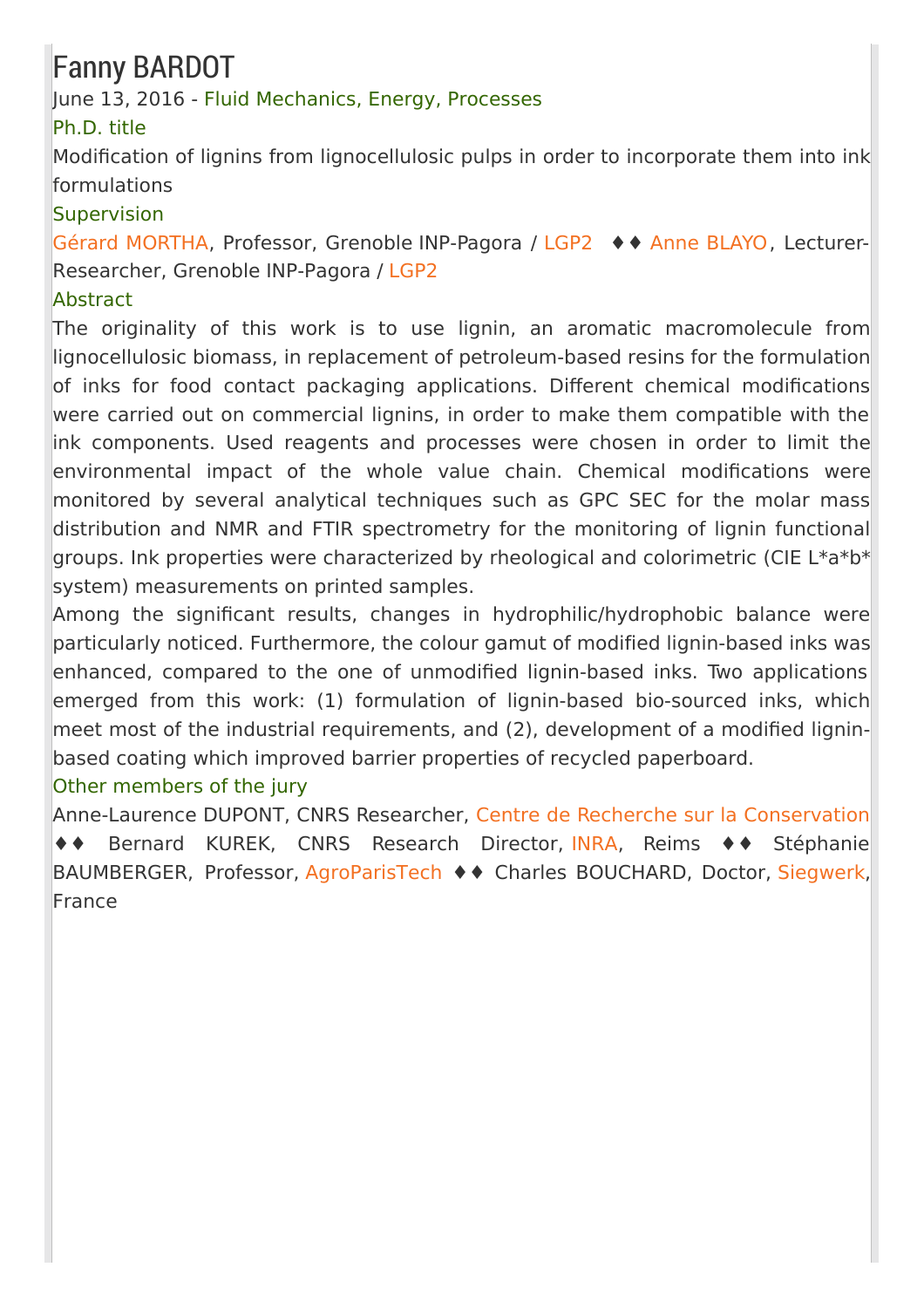### Awatef LAAROUSSI

April 13, 2016 - Fluid Mechanics, Energy, Processes **[[Thesis](https://tel.archives-ouvertes.fr/tel-01332750) online]**

#### Ph.D. title

Flexible biocathode manufacturing by printing processes for implantable enzymatic biofuel cells

#### **Supervision**

Naceur BELGACEM, Professor, Grenoble INP-Pagora / [LGP2](http://pagora.grenoble-inp.fr/en/research) ♦♦ Didier [CHAUSSY](http://pagora.grenoble-inp.fr/fr/annuaire/m-chaussy-didier), Professor, Grenoble INP-Pagora / [LGP2](http://pagora.grenoble-inp.fr/en/research) ♦♦ Nadège [REVERDY-BRUAS](http://pagora.grenoble-inp.fr/fr/annuaire/mme-reverdy-bruas-nadege) , Associate Professor, Grenoble INP-Pagora / [LGP2](http://pagora.grenoble-inp.fr/en/research)

#### **Abstract**

Enzymatic biofuel cells, capable of converting efficiently the glucose from extracellular fluid into electrical energy, are a power source for implantable devices. However, the power output generated by these cells is not sufficient to fulfill the energy required by implantable artificial organs. Therefore, a new packaging architecture design based on flexible materials derived from printing technologies has been explored in order to enhance the power output of this cell.

This work demonstrates the relevance of printing processes such as ultrasonic spray and gravure to develop homogeneous, thin and flexible biocathodes. During this work, a carbon nanotubes / surfactant suspensions were deposited on a hydrophobic flexible substrate (carbon paper). Despite the poor printability of the substrate, flexible active layers were obtained (thickness between 5 and 10 µm).

#### Other members of the jury

Philippe CINQUIN, Professor, [Université](https://www.ujf-grenoble.fr/) Joseph Fourier, Grenoble ♦♦ Latifa BERGUEOUI, Professor, [INSAT](http://www.insat.rnu.tn/Fr/accueil_46_34), Tunisia ♦♦ Roberta BONGIOVANNI, Professor, [Politecnico](http://www.polito.it/) di Torino, Italy ♦♦ Sophie TINGRY, CNRS Researcher, Institut Européen des [Membranes,](http://www.iemm.univ-montp2.fr/) Montpellier